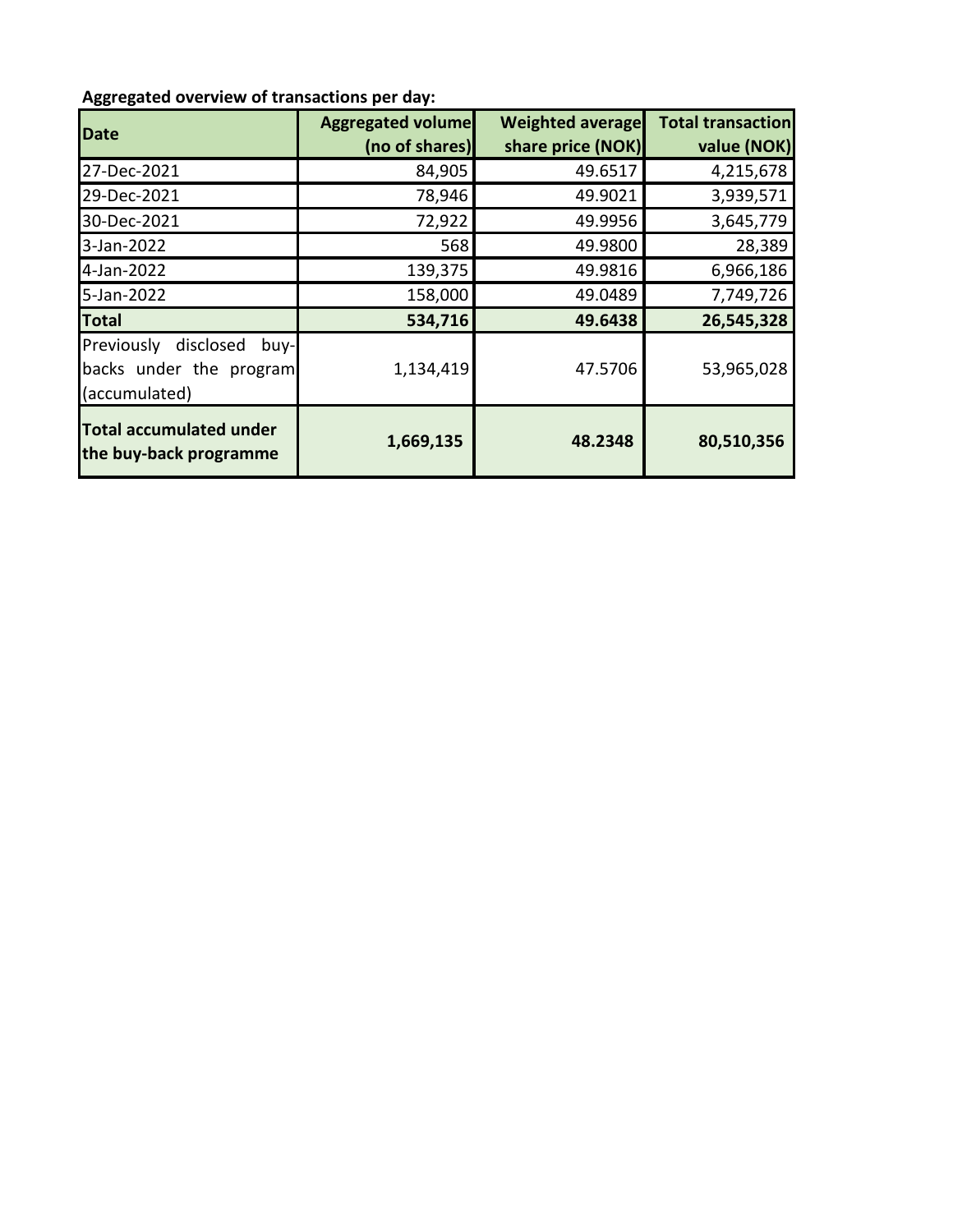| <b>Order</b> | <b>Ticker</b> | <b>ISIN</b>                     | <b>Currency Price</b> |       | <b>Volume</b> | <b>Consideration</b> | <b>MIC</b> | <b>Date</b>           | <b>Time</b> |
|--------------|---------------|---------------------------------|-----------------------|-------|---------------|----------------------|------------|-----------------------|-------------|
|              |               | 48509137 BWLPG BMG173841013 NOK |                       | 49.94 | (136)         | (6,792) XOSL         |            | 1/5/2022              | 9:00:01     |
|              |               | 48509137 BWLPG BMG173841013 NOK |                       | 49.94 | (40)          | (1,998) XOSL         |            | 1/5/2022              | 9:00:01     |
|              |               | 48509137 BWLPG BMG173841013 NOK |                       | 49.92 | (35)          | (1,747) MOSE         |            | 1/5/2022              | 9:00:01     |
|              |               | 48509137 BWLPG BMG173841013 NOK |                       | 49.92 | (473)         | (23,612) MOSE        |            | 1/5/2022              | 9:00:02     |
|              |               | 48509137 BWLPG BMG173841013 NOK |                       | 49.88 | (771)         | (38,457) EUCC        |            | 1/5/2022              | 9:00:06     |
|              |               | 48509137 BWLPG BMG173841013 NOK |                       | 49.30 | (581)         | (28,643) XOSL        |            | 1/5/2022              | 9:06:58     |
|              |               | 48509137 BWLPG BMG173841013 NOK |                       | 49.30 | (7, 319)      | (360,827) XOSL       |            | 1/5/2022              | 9:06:58     |
|              |               | 48509137 BWLPG BMG173841013 NOK |                       | 49.30 | (500)         | (24,650) XOSL        |            | 1/5/2022              | 9:07:17     |
|              |               | 48509137 BWLPG BMG173841013 NOK |                       | 49.47 | (424)         | (20,975) BEUP        |            | 1/5/2022              | 9:07:46     |
|              |               | 48509137 BWLPG BMG173841013 NOK |                       | 49.30 | (308)         | (15,184) CEUX        |            | 1/5/2022              | 9:11:10     |
|              |               | 48509137 BWLPG BMG173841013 NOK |                       | 49.30 | (81)          | (3,993) XOSL         |            | 1/5/2022              | 9:11:10     |
|              |               | 48509137 BWLPG BMG173841013 NOK |                       | 49.30 | (3, 180)      | (156,774) XOSL       |            | 1/5/2022              | 9:11:10     |
|              |               | 48509137 BWLPG BMG173841013 NOK |                       | 49.36 | (19)          |                      | (938) CEUX | 1/5/2022              | 9:11:14     |
|              |               | 48509137 BWLPG BMG173841013 NOK |                       | 49.41 | (899)         | (44,420) BEUP        |            | 1/5/2022              | 9:11:30     |
|              |               | 48509137 BWLPG BMG173841013 NOK |                       | 49.45 | (686)         | (33,923) MOSE        |            | 1/5/2022              | 9:15:33     |
|              |               | 48509137 BWLPG BMG173841013 NOK |                       | 49.40 | (302)         | (14,919) CEUX        |            | 1/5/2022              | 9:15:35     |
|              |               | 48509137 BWLPG BMG173841013 NOK |                       | 49.40 | (571)         | (28,207) XOSL        |            | 1/5/2022              | 9:15:35     |
|              |               | 48509137 BWLPG BMG173841013 NOK |                       | 49.40 | (37)          | (1,828) CEUX         |            | 1/5/2022              | 9:15:33     |
|              |               | 48509137 BWLPG BMG173841013 NOK |                       | 49.40 | (37)          | (1,828) CEUX         |            | 1/5/2022              | 9:15:33     |
|              |               | 48509137 BWLPG BMG173841013 NOK |                       | 49.40 | (37)          | (1,828) CEUX         |            | 1/5/2022              | 9:15:33     |
|              |               | 48509137 BWLPG BMG173841013 NOK |                       | 49.40 | (37)          | (1,828) CEUX         |            | 1/5/2022              | 9:15:33     |
|              |               | 48509137 BWLPG BMG173841013 NOK |                       | 49.40 | (37)          | (1,828) CEUX         |            | 1/5/2022              | 9:15:33     |
|              |               | 48509137 BWLPG BMG173841013 NOK |                       | 49.40 | (37)          | (1,828) CEUX         |            | 1/5/2022              | 9:15:33     |
|              |               | 48509137 BWLPG BMG173841013 NOK |                       | 49.40 | (37)          | (1,828) CEUX         |            | 1/5/2022              | 9:15:33     |
|              |               | 48509137 BWLPG BMG173841013 NOK |                       | 49.40 | (37)          | (1,828) CEUX         |            | 1/5/2022              | 9:15:33     |
|              |               | 48509137 BWLPG BMG173841013 NOK |                       | 49.40 | (37)          | (1,828) CEUX         |            | 1/5/2022              | 9:15:33     |
|              |               | 48509137 BWLPG BMG173841013 NOK |                       | 49.40 | (37)          | (1,828) CEUX         |            | 1/5/2022              | 9:15:33     |
|              |               | 48509137 BWLPG BMG173841013 NOK |                       | 49.40 | (37)          | $(1,828)$ CEUX       |            | 1/5/2022              | 9:15:33     |
|              |               | 48509137 BWLPG BMG173841013 NOK |                       | 49.40 | (37)          | (1,828) CEUX         |            | 1/5/2022              | 9:15:33     |
|              |               | 48509137 BWLPG BMG173841013 NOK |                       | 49.40 | (37)          | (1,828) CEUX         |            | 1/5/2022              | 9:15:33     |
|              |               | 48509137 BWLPG BMG173841013 NOK |                       | 49.40 | (37)          | $(1,828)$ CEUX       |            | 1/5/2022              | 9:15:33     |
|              |               | 48509137 BWLPG BMG173841013 NOK |                       | 49.40 | (37)          | (1,828) CEUX         |            | 1/5/2022              | 9:15:33     |
|              |               | 48509137 BWLPG BMG173841013 NOK |                       | 49.40 | (37)          |                      |            | (1,828) CEUX 1/5/2022 | 9:15:33     |
|              |               | 48509137 BWLPG BMG173841013 NOK |                       | 49.40 | (32)          | $(1,581)$ CEUX       |            | 1/5/2022              | 9:15:33     |
|              |               | 48509137 BWLPG BMG173841013 NOK |                       | 49.40 | (37)          | $(1,828)$ CEUX       |            | 1/5/2022              | 9:15:33     |
|              |               | 48509137 BWLPG BMG173841013 NOK |                       | 49.40 | (37)          | (1,828) CEUX         |            | 1/5/2022              | 9:15:33     |
|              |               | 48509137 BWLPG BMG173841013 NOK |                       | 49.40 | (20)          |                      | (988) CEUX | 1/5/2022              | 9:15:33     |
|              |               | 48509137 BWLPG BMG173841013 NOK |                       | 49.40 | (37)          | (1,828) CEUX         |            | 1/5/2022              | 9:15:33     |
|              |               | 48509137 BWLPG BMG173841013 NOK |                       | 49.40 | (7)           |                      | (346) CEUX | 1/5/2022              | 9:15:33     |
|              |               | 48509137 BWLPG BMG173841013 NOK |                       | 49.40 | (72)          | $(3,557)$ XOSL       |            | 1/5/2022              | 9:15:33     |
|              |               | 48509137 BWLPG BMG173841013 NOK |                       | 49.40 | (72)          | $(3,557)$ XOSL       |            | 1/5/2022              | 9:15:33     |
|              |               | 48509137 BWLPG BMG173841013 NOK |                       | 49.40 | (4, 304)      | (212,618) XOSL       |            | 1/5/2022              | 9:15:33     |
|              |               | 48509137 BWLPG BMG173841013 NOK |                       | 49.40 | (37)          | (1,828) CEUX         |            | 1/5/2022              | 9:15:35     |
|              |               | 48509137 BWLPG BMG173841013 NOK |                       | 49.40 | (37)          | $(1,828)$ CEUX       |            | 1/5/2022              | 9:15:35     |
|              |               | 48509137 BWLPG BMG173841013 NOK |                       | 49.40 | (37)          |                      |            | (1,828) CEUX 1/5/2022 | 9:15:35     |
|              |               | 48509137 BWLPG BMG173841013 NOK |                       | 49.40 | (37)          | (1,828) CEUX         |            | 1/5/2022              | 9:15:35     |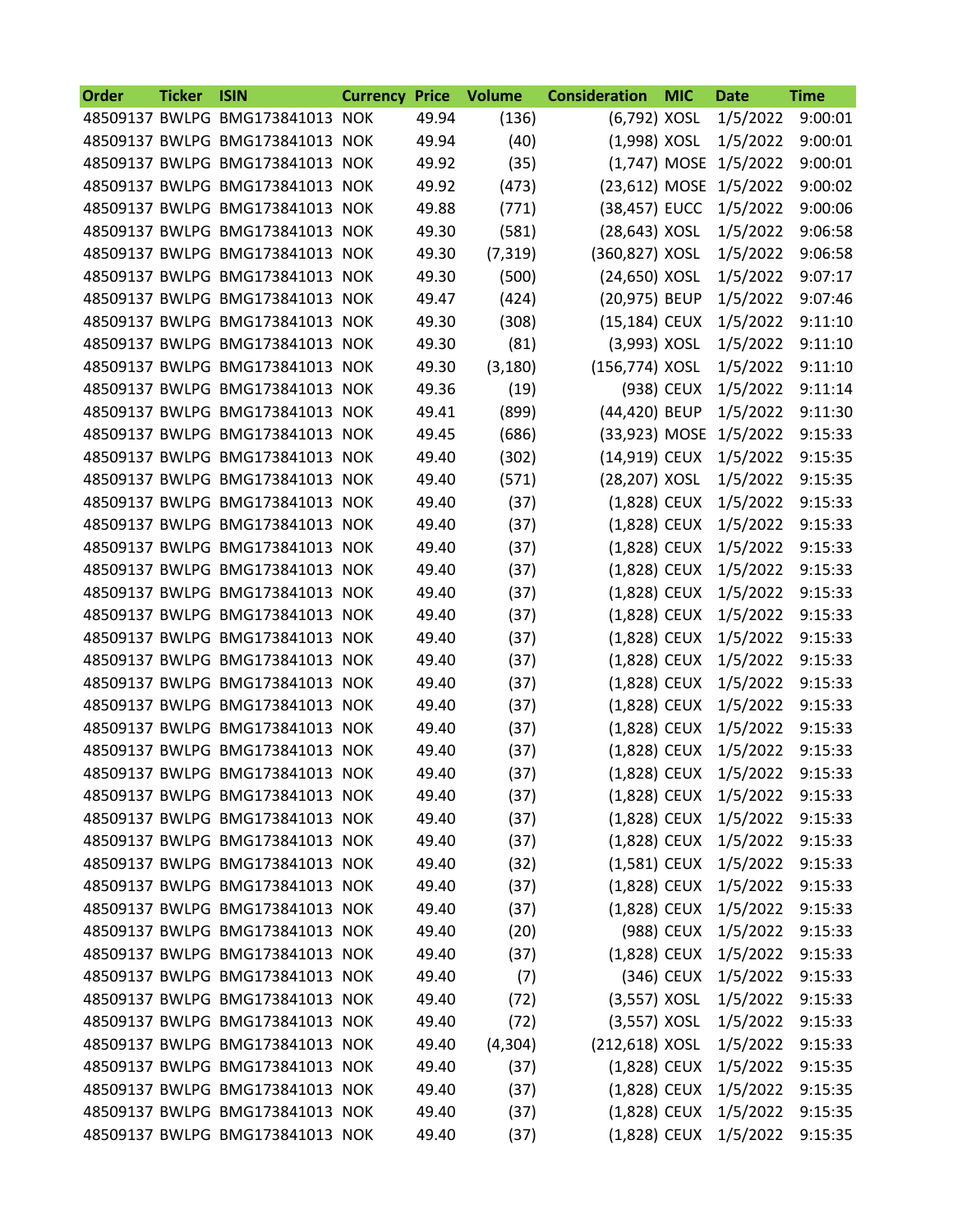|  | 48509137 BWLPG BMG173841013 NOK                                    |                |              |                              |            |                      | 9:15:35 |
|--|--------------------------------------------------------------------|----------------|--------------|------------------------------|------------|----------------------|---------|
|  | 48509137 BWLPG BMG173841013 NOK                                    | 49.40<br>49.40 | (37)<br>(37) | (1,828) CEUX<br>(1,828) CEUX |            | 1/5/2022<br>1/5/2022 | 9:15:35 |
|  | 48509137 BWLPG BMG173841013 NOK                                    | 49.40          | (37)         | (1,828) CEUX                 |            | 1/5/2022             | 9:15:35 |
|  | 48509137 BWLPG BMG173841013 NOK                                    | 49.40          | (37)         | (1,828) CEUX                 |            | 1/5/2022             | 9:15:35 |
|  | 48509137 BWLPG BMG173841013 NOK                                    | 49.40          | (37)         | (1,828) CEUX                 |            | 1/5/2022             | 9:15:35 |
|  | 48509137 BWLPG BMG173841013 NOK                                    | 49.40          | (37)         | (1,828) CEUX                 |            | 1/5/2022             | 9:15:35 |
|  | 48509137 BWLPG BMG173841013 NOK                                    | 49.40          | (37)         | (1,828) CEUX                 |            | 1/5/2022             | 9:15:35 |
|  | 48509137 BWLPG BMG173841013 NOK                                    | 49.40          | (37)         | (1,828) CEUX                 |            | 1/5/2022             | 9:15:35 |
|  | 48509137 BWLPG BMG173841013 NOK                                    | 49.40          | (37)         | (1,828) CEUX                 |            | 1/5/2022             | 9:15:35 |
|  | 48509137 BWLPG BMG173841013 NOK                                    | 49.40          | (17)         |                              | (840) CEUX | 1/5/2022             | 9:15:35 |
|  | 48509137 BWLPG BMG173841013 NOK                                    | 49.40          | (72)         | $(3,557)$ XOSL               |            | 1/5/2022             | 9:15:35 |
|  | 48509137 BWLPG BMG173841013 NOK                                    | 49.40          | (1, 132)     | (55,921) XOSL                |            | 1/5/2022             | 9:15:35 |
|  | 48509137 BWLPG BMG173841013 NOK                                    | 49.40          | (37)         | (1,828) CEUX                 |            | 1/5/2022             | 9:15:40 |
|  | 48509137 BWLPG BMG173841013 NOK                                    | 49.40          |              |                              |            |                      | 9:15:40 |
|  |                                                                    |                | (37)         | $(1,828)$ CEUX               |            | 1/5/2022             | 9:15:40 |
|  | 48509137 BWLPG BMG173841013 NOK                                    | 49.40          | (37)         | (1,828) CEUX                 |            | 1/5/2022             |         |
|  | 48509137 BWLPG BMG173841013 NOK<br>48509137 BWLPG BMG173841013 NOK | 49.40          | (37)         | (1,828) CEUX                 |            | 1/5/2022             | 9:15:40 |
|  |                                                                    | 49.40          | (37)         | $(1,828)$ CEUX               |            | 1/5/2022             | 9:15:40 |
|  | 48509137 BWLPG BMG173841013 NOK                                    | 49.40          | (37)         | (1,828) CEUX                 |            | 1/5/2022             | 9:15:40 |
|  | 48509137 BWLPG BMG173841013 NOK                                    | 49.40          | (37)         | (1,828) CEUX                 |            | 1/5/2022             | 9:15:40 |
|  | 48509137 BWLPG BMG173841013 NOK                                    | 49.40          | (37)         | (1,828) CEUX                 |            | 1/5/2022             | 9:15:40 |
|  | 48509137 BWLPG BMG173841013 NOK                                    | 49.40          | (37)         | (1,828) CEUX                 |            | 1/5/2022             | 9:15:40 |
|  | 48509137 BWLPG BMG173841013 NOK                                    | 49.40          | (37)         | (1,828) CEUX                 |            | 1/5/2022             | 9:15:40 |
|  | 48509137 BWLPG BMG173841013 NOK                                    | 49.40          | (37)         | (1,828) CEUX                 |            | 1/5/2022             | 9:15:40 |
|  | 48509137 BWLPG BMG173841013 NOK                                    | 49.40          | (37)         | $(1,828)$ CEUX               |            | 1/5/2022             | 9:15:40 |
|  | 48509137 BWLPG BMG173841013 NOK                                    | 49.40          | (37)         | (1,828) CEUX                 |            | 1/5/2022             | 9:15:40 |
|  | 48509137 BWLPG BMG173841013 NOK                                    | 49.40          | (37)         | (1,828) CEUX                 |            | 1/5/2022             | 9:15:40 |
|  | 48509137 BWLPG BMG173841013 NOK                                    | 49.40          | (37)         | $(1,828)$ CEUX               |            | 1/5/2022             | 9:15:40 |
|  | 48509137 BWLPG BMG173841013 NOK                                    | 49.40          | (37)         | (1,828) CEUX                 |            | 1/5/2022             | 9:15:40 |
|  | 48509137 BWLPG BMG173841013 NOK                                    | 49.40          | (11)         |                              | (543) CEUX | 1/5/2022             | 9:15:40 |
|  | 48509137 BWLPG BMG173841013 NOK                                    | 49.40          | (72)         | $(3,557)$ XOSL               |            | 1/5/2022             | 9:15:40 |
|  | 48509137 BWLPG BMG173841013 NOK                                    | 49.40          | (4, 225)     | (208,715) XOSL               |            | 1/5/2022             | 9:15:40 |
|  | 48509137 BWLPG BMG173841013 NOK                                    | 49.40          | (37)         | (1,828) CEUX                 |            | 1/5/2022             | 9:16:01 |
|  | 48509137 BWLPG BMG173841013 NOK                                    | 49.40          | (37)         | (1,828) CEUX                 |            | 1/5/2022             | 9:16:01 |
|  | 48509137 BWLPG BMG173841013 NOK                                    | 49.40          | (37)         | (1,828) CEUX                 |            | 1/5/2022             | 9:16:01 |
|  | 48509137 BWLPG BMG173841013 NOK                                    | 49.40          | (37)         | $(1,828)$ CEUX               |            | 1/5/2022             | 9:16:01 |
|  | 48509137 BWLPG BMG173841013 NOK                                    | 49.40          | (37)         | $(1,828)$ CEUX               |            | 1/5/2022             | 9:16:01 |
|  | 48509137 BWLPG BMG173841013 NOK                                    | 49.40          | (18)         |                              | (889) CEUX | 1/5/2022             | 9:16:01 |
|  | 48509137 BWLPG BMG173841013 NOK                                    | 49.40          | (72)         | $(3,557)$ XOSL               |            | 1/5/2022             | 9:16:01 |
|  | 48509137 BWLPG BMG173841013 NOK                                    | 49.40          | (72)         | $(3,557)$ XOSL               |            | 1/5/2022             | 9:16:02 |
|  | 48509137 BWLPG BMG173841013 NOK                                    | 49.40          | (72)         | $(3,557)$ XOSL               |            | 1/5/2022             | 9:16:02 |
|  | 48509137 BWLPG BMG173841013 NOK                                    | 49.40          | (37)         | $(1,828)$ CEUX               |            | 1/5/2022             | 9:16:02 |
|  | 48509137 BWLPG BMG173841013 NOK                                    | 49.40          | (72)         | $(3,557)$ XOSL               |            | 1/5/2022             | 9:16:02 |
|  | 48509137 BWLPG BMG173841013 NOK                                    | 49.40          | (13)         |                              |            | (642) AQEU 1/5/2022  | 9:16:02 |
|  | 48509137 BWLPG BMG173841013 NOK                                    | 49.40          | (22)         | $(1,087)$ CEUX               |            | 1/5/2022             | 9:16:02 |
|  | 48509137 BWLPG BMG173841013 NOK                                    | 49.40          | (68)         | $(3,359)$ XOSL               |            | 1/5/2022             | 9:16:02 |
|  | 48509137 BWLPG BMG173841013 NOK                                    | 49.40          | (15)         |                              | (741) CEUX | 1/5/2022             | 9:16:09 |
|  | 48509137 BWLPG BMG173841013 NOK                                    | 49.40          | (37)         | (1,828) CEUX                 |            | 1/5/2022             | 9:16:09 |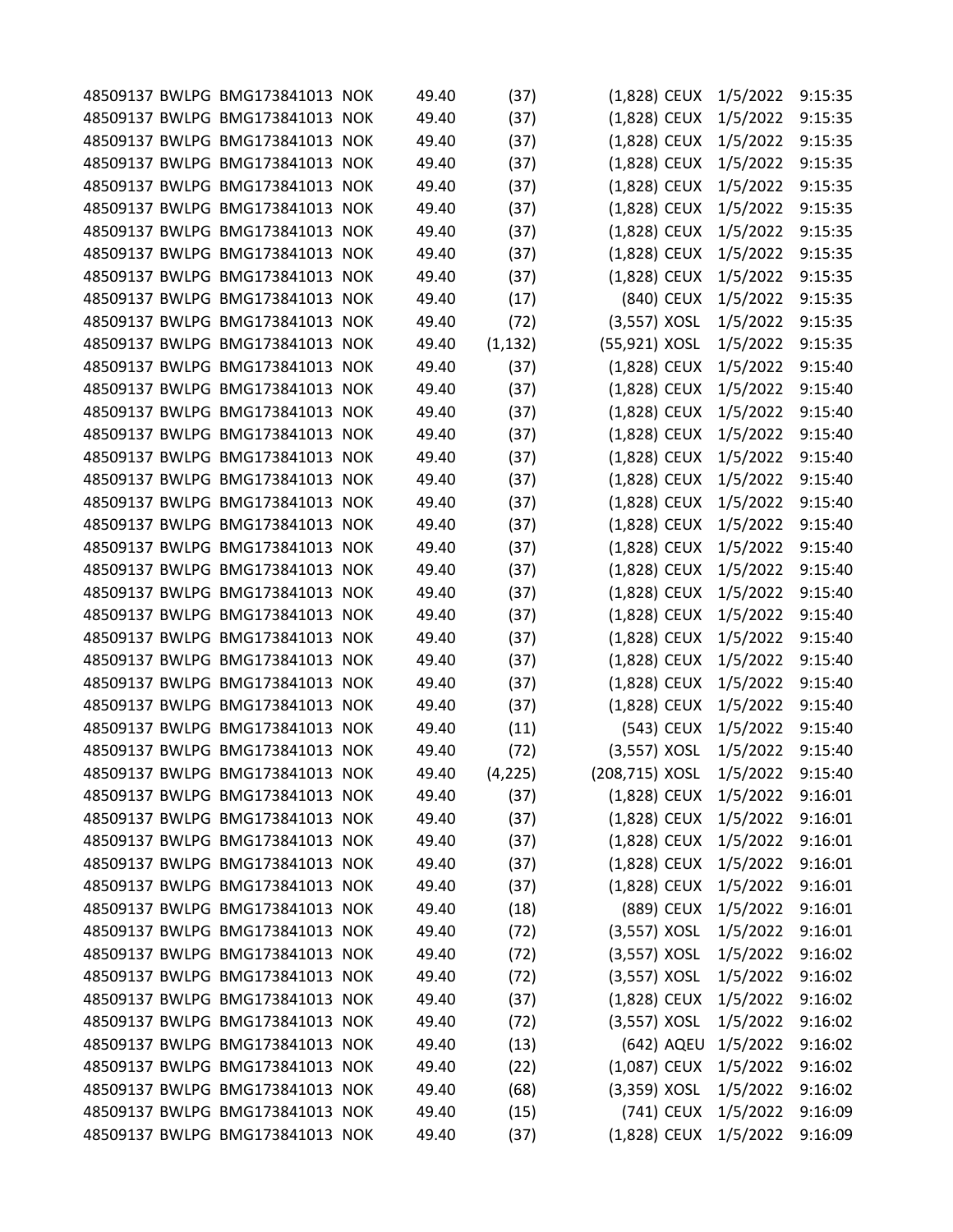|  | 48509137 BWLPG BMG173841013 NOK | 49.40 | (37) | (1,828) CEUX   |            | 1/5/2022 | 9:16:09 |
|--|---------------------------------|-------|------|----------------|------------|----------|---------|
|  | 48509137 BWLPG BMG173841013 NOK | 49.40 | (37) | $(1,828)$ CEUX |            | 1/5/2022 | 9:16:09 |
|  | 48509137 BWLPG BMG173841013 NOK | 49.40 | (37) | (1,828) CEUX   |            | 1/5/2022 | 9:16:09 |
|  | 48509137 BWLPG BMG173841013 NOK | 49.40 | (37) | (1,828) CEUX   |            | 1/5/2022 | 9:16:09 |
|  | 48509137 BWLPG BMG173841013 NOK | 49.40 | (37) | (1,828) CEUX   |            | 1/5/2022 | 9:16:09 |
|  | 48509137 BWLPG BMG173841013 NOK | 49.40 | (37) | (1,828) CEUX   |            | 1/5/2022 | 9:16:09 |
|  | 48509137 BWLPG BMG173841013 NOK | 49.40 | (37) | (1,828) CEUX   |            | 1/5/2022 | 9:16:09 |
|  | 48509137 BWLPG BMG173841013 NOK | 49.40 | (37) | (1,828) CEUX   |            | 1/5/2022 | 9:16:09 |
|  | 48509137 BWLPG BMG173841013 NOK | 49.40 | (37) | (1,828) CEUX   |            | 1/5/2022 | 9:16:09 |
|  | 48509137 BWLPG BMG173841013 NOK | 49.40 | (37) | (1,828) CEUX   |            | 1/5/2022 | 9:16:09 |
|  | 48509137 BWLPG BMG173841013 NOK | 49.40 | (37) | (1,828) CEUX   |            | 1/5/2022 | 9:16:09 |
|  | 48509137 BWLPG BMG173841013 NOK | 49.40 | (37) | (1,828) CEUX   |            | 1/5/2022 | 9:16:09 |
|  | 48509137 BWLPG BMG173841013 NOK | 49.40 | (17) |                | (840) CEUX | 1/5/2022 | 9:16:09 |
|  | 48509137 BWLPG BMG173841013 NOK | 49.40 | (25) | $(1,235)$ CEUX |            | 1/5/2022 | 9:16:09 |
|  | 48509137 BWLPG BMG173841013 NOK | 49.40 | (12) |                | (593) CEUX | 1/5/2022 | 9:16:09 |
|  | 48509137 BWLPG BMG173841013 NOK | 49.40 | (37) | (1,828) CEUX   |            | 1/5/2022 | 9:16:09 |
|  | 48509137 BWLPG BMG173841013 NOK | 49.40 | (37) | (1,828) CEUX   |            | 1/5/2022 | 9:16:09 |
|  | 48509137 BWLPG BMG173841013 NOK | 49.40 | (37) | (1,828) CEUX   |            | 1/5/2022 | 9:16:09 |
|  | 48509137 BWLPG BMG173841013 NOK | 49.40 | (37) | (1,828) CEUX   |            | 1/5/2022 | 9:16:09 |
|  | 48509137 BWLPG BMG173841013 NOK | 49.40 | (37) | (1,828) CEUX   |            | 1/5/2022 | 9:16:09 |
|  | 48509137 BWLPG BMG173841013 NOK | 49.40 | (37) | (1,828) CEUX   |            | 1/5/2022 | 9:16:09 |
|  | 48509137 BWLPG BMG173841013 NOK | 49.40 | (16) |                | (790) CEUX | 1/5/2022 | 9:16:09 |
|  | 48509137 BWLPG BMG173841013 NOK | 49.40 | (37) | (1,828) CEUX   |            | 1/5/2022 | 9:16:09 |
|  | 48509137 BWLPG BMG173841013 NOK | 49.40 | (37) | $(1,828)$ CEUX |            | 1/5/2022 | 9:16:09 |
|  | 48509137 BWLPG BMG173841013 NOK | 49.40 | (37) | (1,828) CEUX   |            | 1/5/2022 | 9:16:09 |
|  | 48509137 BWLPG BMG173841013 NOK | 49.40 | (37) | (1,828) CEUX   |            | 1/5/2022 | 9:16:09 |
|  | 48509137 BWLPG BMG173841013 NOK | 49.40 | (37) | $(1,828)$ CEUX |            | 1/5/2022 | 9:16:09 |
|  | 48509137 BWLPG BMG173841013 NOK | 49.40 | (37) | $(1,828)$ CEUX |            | 1/5/2022 | 9:16:09 |
|  | 48509137 BWLPG BMG173841013 NOK | 49.40 | (1)  |                | (49) CEUX  | 1/5/2022 | 9:16:09 |
|  | 48509137 BWLPG BMG173841013 NOK | 49.40 | (4)  |                | (198) XOSL | 1/5/2022 | 9:16:09 |
|  | 48509137 BWLPG BMG173841013 NOK | 49.40 | (72) | $(3,557)$ XOSL |            | 1/5/2022 | 9:16:09 |
|  | 48509137 BWLPG BMG173841013 NOK | 49.40 | (72) | $(3,557)$ XOSL |            | 1/5/2022 | 9:16:09 |
|  | 48509137 BWLPG BMG173841013 NOK | 49.40 | (8)  |                | (395) XOSL | 1/5/2022 | 9:16:09 |
|  | 48509137 BWLPG BMG173841013 NOK | 49.40 | (72) | (3,557) XOSL   |            | 1/5/2022 | 9:16:09 |
|  | 48509137 BWLPG BMG173841013 NOK | 49.40 | (72) | $(3,557)$ XOSL |            | 1/5/2022 | 9:16:09 |
|  | 48509137 BWLPG BMG173841013 NOK | 49.40 | (72) | $(3,557)$ XOSL |            | 1/5/2022 | 9:16:09 |
|  | 48509137 BWLPG BMG173841013 NOK | 49.40 | (72) | (3,557) XOSL   |            | 1/5/2022 | 9:16:09 |
|  | 48509137 BWLPG BMG173841013 NOK | 49.40 | (72) | $(3,557)$ XOSL |            | 1/5/2022 | 9:16:09 |
|  | 48509137 BWLPG BMG173841013 NOK | 49.40 | (72) | $(3,557)$ XOSL |            | 1/5/2022 | 9:16:09 |
|  | 48509137 BWLPG BMG173841013 NOK | 49.40 | (72) | $(3,557)$ XOSL |            | 1/5/2022 | 9:16:09 |
|  | 48509137 BWLPG BMG173841013 NOK | 49.40 | (72) | $(3,557)$ XOSL |            | 1/5/2022 | 9:16:09 |
|  | 48509137 BWLPG BMG173841013 NOK | 49.40 | (72) | $(3,557)$ XOSL |            | 1/5/2022 | 9:16:09 |
|  | 48509137 BWLPG BMG173841013 NOK | 49.40 | (44) | $(2,174)$ XOSL |            | 1/5/2022 | 9:16:09 |
|  | 48509137 BWLPG BMG173841013 NOK | 49.40 | (13) |                | (642) AQEU | 1/5/2022 | 9:16:09 |
|  | 48509137 BWLPG BMG173841013 NOK | 49.40 | (7)  |                | (346) AQEU | 1/5/2022 | 9:16:09 |
|  | 48509137 BWLPG BMG173841013 NOK | 49.40 | (37) | (1,828) CEUX   |            | 1/5/2022 | 9:16:09 |
|  | 48509137 BWLPG BMG173841013 NOK | 49.40 | (7)  |                | (346) CEUX | 1/5/2022 | 9:16:09 |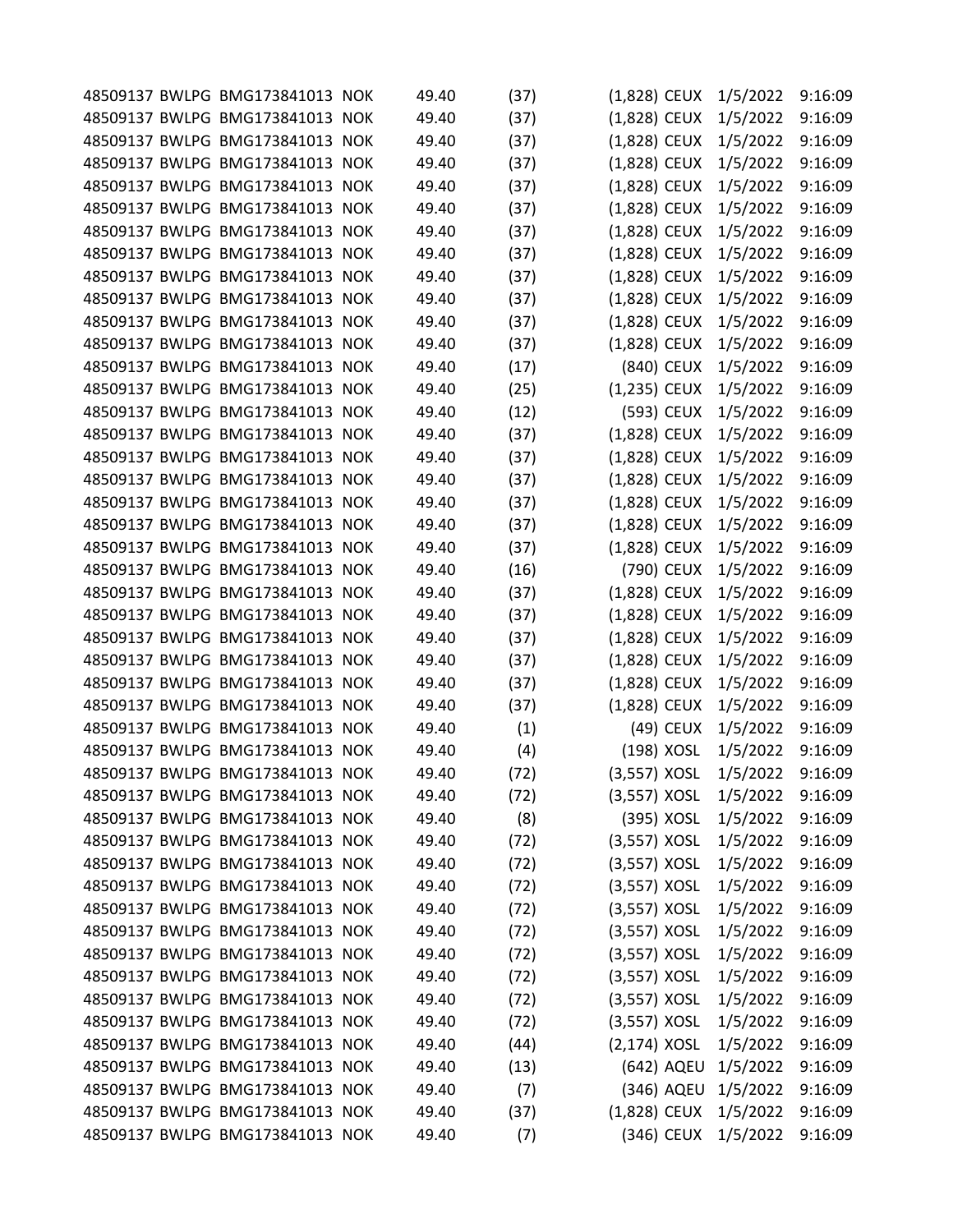|  | 48509137 BWLPG BMG173841013 NOK | 49.40 | (28)     | $(1,383)$ XOSL |            | 1/5/2022            | 9:16:09 |
|--|---------------------------------|-------|----------|----------------|------------|---------------------|---------|
|  | 48509137 BWLPG BMG173841013 NOK | 49.40 | (13)     |                | (642) XOSL | 1/5/2022            | 9:16:09 |
|  | 48509137 BWLPG BMG173841013 NOK | 49.40 | (28)     | $(1,383)$ CEUX |            | 1/5/2022            | 9:16:09 |
|  | 48509137 BWLPG BMG173841013 NOK | 49.40 | (9)      |                | (445) CEUX | 1/5/2022            | 9:16:09 |
|  | 48509137 BWLPG BMG173841013 NOK | 49.40 | (72)     | $(3,557)$ XOSL |            | 1/5/2022            | 9:16:09 |
|  | 48509137 BWLPG BMG173841013 NOK | 49.40 | (13)     |                | (642) AQEU | 1/5/2022            | 9:16:09 |
|  | 48509137 BWLPG BMG173841013 NOK | 49.40 | (37)     | $(1,828)$ CEUX |            | 1/5/2022            | 9:16:09 |
|  | 48509137 BWLPG BMG173841013 NOK | 49.40 | (13)     |                | (642) AQEU | 1/5/2022            | 9:16:09 |
|  | 48509137 BWLPG BMG173841013 NOK | 49.40 | (37)     | (1,828) CEUX   |            | 1/5/2022            | 9:16:09 |
|  | 48509137 BWLPG BMG173841013 NOK | 49.40 | (72)     | $(3,557)$ XOSL |            | 1/5/2022            | 9:16:09 |
|  | 48509137 BWLPG BMG173841013 NOK | 49.40 | (72)     | $(3,557)$ XOSL |            | 1/5/2022            | 9:16:09 |
|  | 48509137 BWLPG BMG173841013 NOK | 49.40 | (37)     | (1,828) CEUX   |            | 1/5/2022            | 9:16:09 |
|  | 48509137 BWLPG BMG173841013 NOK | 49.40 | (26)     | $(1,284)$ CEUX |            | 1/5/2022            | 9:16:09 |
|  | 48509137 BWLPG BMG173841013 NOK | 49.40 | (13)     |                | (642) AQEU | 1/5/2022            | 9:16:09 |
|  | 48509137 BWLPG BMG173841013 NOK | 49.40 | (9)      |                | (445) AQEU | 1/5/2022            | 9:16:09 |
|  | 48509137 BWLPG BMG173841013 NOK | 49.40 | (72)     | (3,557) XOSL   |            | 1/5/2022            | 9:16:09 |
|  | 48509137 BWLPG BMG173841013 NOK | 49.40 | (52)     | $(2,569)$ XOSL |            | 1/5/2022            | 9:16:09 |
|  | 48509137 BWLPG BMG173841013 NOK | 49.40 | (37)     | (1,828) CEUX   |            | 1/5/2022            | 9:16:13 |
|  | 48509137 BWLPG BMG173841013 NOK | 49.40 | (37)     | (1,828) CEUX   |            | 1/5/2022            | 9:16:13 |
|  | 48509137 BWLPG BMG173841013 NOK | 49.40 | (22)     | (1,087) CEUX   |            | 1/5/2022            | 9:16:13 |
|  | 48509137 BWLPG BMG173841013 NOK | 49.40 | (37)     | (1,828) CEUX   |            | 1/5/2022            | 9:16:13 |
|  | 48509137 BWLPG BMG173841013 NOK | 49.40 | (22)     | $(1,087)$ CEUX |            | 1/5/2022            | 9:16:13 |
|  | 48509137 BWLPG BMG173841013 NOK | 49.40 | (72)     | $(3,557)$ XOSL |            | 1/5/2022            | 9:16:13 |
|  | 48509137 BWLPG BMG173841013 NOK | 49.40 | (72)     | $(3,557)$ XOSL |            | 1/5/2022            | 9:16:13 |
|  | 48509137 BWLPG BMG173841013 NOK | 49.40 | (72)     | $(3,557)$ XOSL |            | 1/5/2022            | 9:16:13 |
|  | 48509137 BWLPG BMG173841013 NOK | 49.40 | (3, 228) | (159,463) XOSL |            | 1/5/2022            | 9:16:13 |
|  | 48509137 BWLPG BMG173841013 NOK | 49.40 | (34)     | $(1,680)$ CEUX |            | 1/5/2022            | 9:16:13 |
|  | 48509137 BWLPG BMG173841013 NOK | 49.40 | (13)     |                | (642) AQEU | 1/5/2022            | 9:16:13 |
|  | 48509137 BWLPG BMG173841013 NOK | 49.40 | (3)      |                | (148) CEUX | 1/5/2022            | 9:16:13 |
|  | 48509137 BWLPG BMG173841013 NOK | 49.40 | (34)     | $(1,680)$ CEUX |            | 1/5/2022            | 9:16:13 |
|  | 48509137 BWLPG BMG173841013 NOK | 49.40 | (72)     | $(3,557)$ XOSL |            | 1/5/2022            | 9:16:13 |
|  | 48509137 BWLPG BMG173841013 NOK | 49.40 | (72)     | (3,557) XOSL   |            | 1/5/2022            | 9:16:21 |
|  | 48509137 BWLPG BMG173841013 NOK | 49.40 | (13)     |                | (642) AQEU | 1/5/2022            | 9:16:21 |
|  | 48509137 BWLPG BMG173841013 NOK | 49.40 | (30)     | (1,482) CEUX   |            | 1/5/2022            | 9:16:21 |
|  | 48509137 BWLPG BMG173841013 NOK | 49.40 | (72)     | $(3,557)$ XOSL |            | 1/5/2022            | 9:16:21 |
|  | 48509137 BWLPG BMG173841013 NOK | 49.40 | (72)     | $(3,557)$ XOSL |            | 1/5/2022            | 9:16:21 |
|  | 48509137 BWLPG BMG173841013 NOK | 49.40 | (13)     |                | (642) AQEU | 1/5/2022            | 9:16:21 |
|  | 48509137 BWLPG BMG173841013 NOK | 49.40 | (7)      |                | (346) CEUX | 1/5/2022            | 9:16:21 |
|  | 48509137 BWLPG BMG173841013 NOK | 49.40 | (72)     | $(3,557)$ XOSL |            | 1/5/2022            | 9:16:21 |
|  | 48509137 BWLPG BMG173841013 NOK | 49.40 | (72)     | $(3,557)$ XOSL |            | 1/5/2022            | 9:16:22 |
|  | 48509137 BWLPG BMG173841013 NOK | 49.40 | (13)     |                |            | (642) AQEU 1/5/2022 | 9:16:24 |
|  | 48509137 BWLPG BMG173841013 NOK | 49.40 | (37)     | $(1,828)$ CEUX |            | 1/5/2022            | 9:16:24 |
|  | 48509137 BWLPG BMG173841013 NOK | 49.40 | (37)     | (1,828) CEUX   |            | 1/5/2022            | 9:16:24 |
|  | 48509137 BWLPG BMG173841013 NOK | 49.40 | (9)      |                | (445) CEUX | 1/5/2022            | 9:16:24 |
|  | 48509137 BWLPG BMG173841013 NOK | 49.40 | (72)     | $(3,557)$ XOSL |            | 1/5/2022            | 9:16:24 |
|  | 48509137 BWLPG BMG173841013 NOK | 49.40 | (1, 285) | (63,479) XOSL  |            | 1/5/2022            | 9:16:24 |
|  | 48509137 BWLPG BMG173841013 NOK | 49.40 | (2, 431) | (120,091) XOSL |            | 1/5/2022            | 9:16:24 |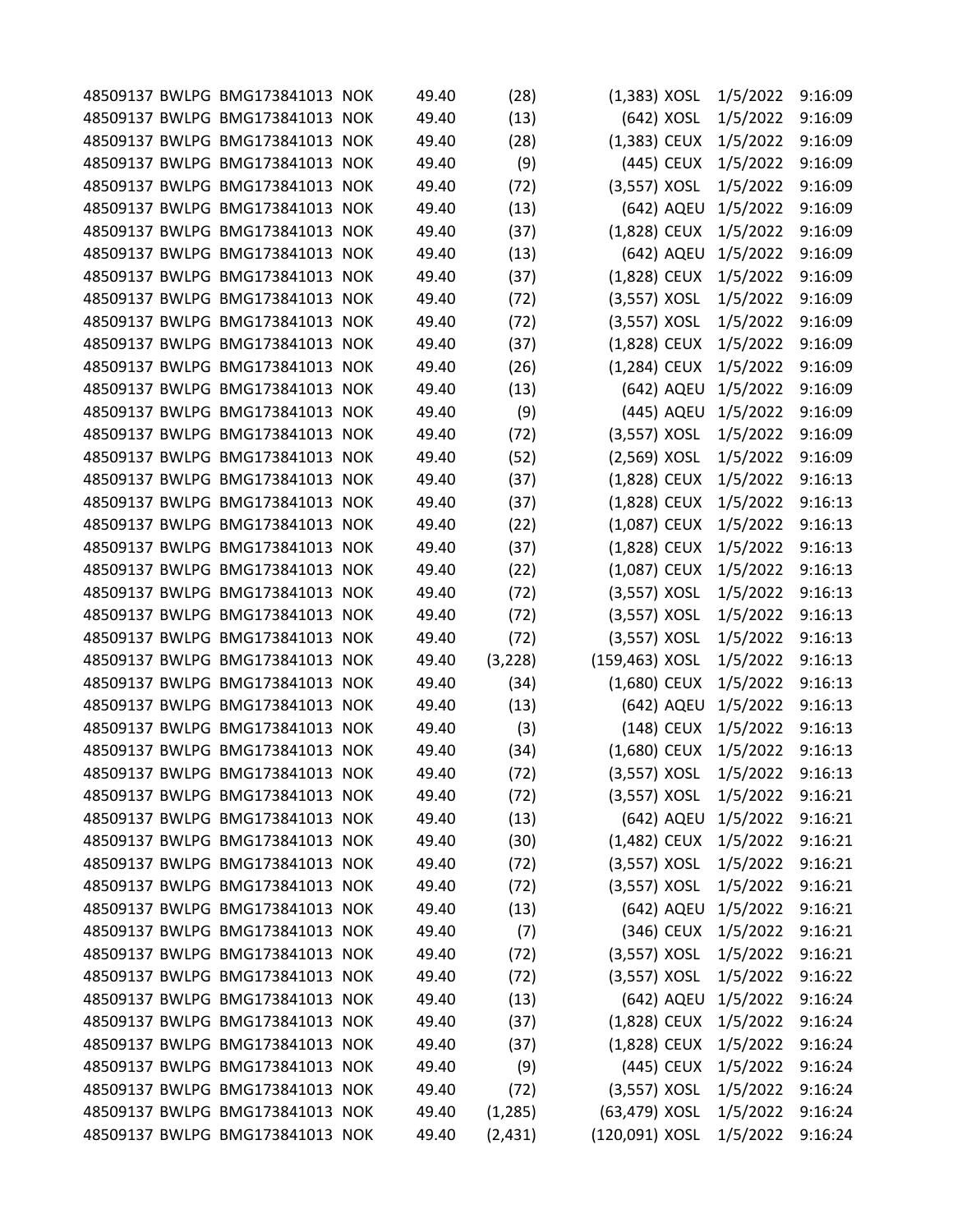|  | 48509137 BWLPG BMG173841013 NOK | 49.24 | (42)     | $(2,068)$ CEUX   |            | 1/5/2022               | 9:17:26 |
|--|---------------------------------|-------|----------|------------------|------------|------------------------|---------|
|  | 48509137 BWLPG BMG173841013 NOK | 49.24 | (42)     | (2,068) CEUX     |            | 1/5/2022               | 9:17:26 |
|  | 48509137 BWLPG BMG173841013 NOK | 49.24 | (80)     | (3,939) XOSL     |            | 1/5/2022               | 9:17:26 |
|  | 48509137 BWLPG BMG173841013 NOK | 49.38 | (421)    | (20,789) BEUP    |            | 1/5/2022               | 9:19:59 |
|  | 48509137 BWLPG BMG173841013 NOK | 49.32 | (145)    | $(7,151)$ CEUX   |            | 1/5/2022               | 9:20:26 |
|  | 48509137 BWLPG BMG173841013 NOK | 49.32 | (289)    | (14,253) XOSL    |            | 1/5/2022               | 9:20:26 |
|  | 48509137 BWLPG BMG173841013 NOK | 49.24 | (42)     | (2,068) CEUX     |            | 1/5/2022               | 9:22:01 |
|  | 48509137 BWLPG BMG173841013 NOK | 49.24 | (80)     | (3,939) XOSL     |            | 1/5/2022               | 9:22:01 |
|  | 48509137 BWLPG BMG173841013 NOK | 49.24 | (42)     | (2,068) CEUX     |            | 1/5/2022               | 9:22:01 |
|  | 48509137 BWLPG BMG173841013 NOK | 49.24 | (42)     | (2,068) CEUX     |            | 1/5/2022               | 9:22:01 |
|  | 48509137 BWLPG BMG173841013 NOK | 49.24 | (80)     | (3,939) XOSL     |            | 1/5/2022               | 9:22:01 |
|  | 48509137 BWLPG BMG173841013 NOK | 49.24 | (80)     | (3,939) XOSL     |            | 1/5/2022               | 9:22:01 |
|  | 48509137 BWLPG BMG173841013 NOK | 49.24 | (19)     |                  | (936) CEUX | 1/5/2022               | 9:22:12 |
|  | 48509137 BWLPG BMG173841013 NOK | 49.24 | (23)     | $(1,133)$ CEUX   |            | 1/5/2022               | 9:22:12 |
|  | 48509137 BWLPG BMG173841013 NOK | 49.24 | (80)     | (3,939) XOSL     |            | 1/5/2022               | 9:22:12 |
|  | 48509137 BWLPG BMG173841013 NOK | 49.24 | (42)     | (2,068) CEUX     |            | 1/5/2022               | 9:22:13 |
|  | 48509137 BWLPG BMG173841013 NOK | 49.24 | (27)     | $(1,329)$ CEUX   |            | 1/5/2022               | 9:22:13 |
|  | 48509137 BWLPG BMG173841013 NOK | 49.24 | (80)     | (3,939) XOSL     |            | 1/5/2022               | 9:22:13 |
|  | 48509137 BWLPG BMG173841013 NOK | 49.24 | (52)     | $(2,560)$ XOSL   |            | 1/5/2022               | 9:22:13 |
|  | 48509137 BWLPG BMG173841013 NOK | 49.27 | (430)    | (21,186) BEUP    |            | 1/5/2022               | 9:23:25 |
|  | 48509137 BWLPG BMG173841013 NOK | 49.37 | (422)    | (20,834) BEUP    |            | 1/5/2022               | 9:25:40 |
|  | 48509137 BWLPG BMG173841013 NOK | 49.34 | (80)     | $(3,947)$ XOSL   |            | 1/5/2022               | 9:26:54 |
|  | 48509137 BWLPG BMG173841013 NOK | 49.34 | (1, 149) | (56,692) XOSL    |            | 1/5/2022               | 9:26:54 |
|  | 48509137 BWLPG BMG173841013 NOK | 49.36 | (327)    | $(16, 141)$ XOSL |            | 1/5/2022               | 9:26:54 |
|  | 48509137 BWLPG BMG173841013 NOK | 49.34 | (42)     | (2,072) CEUX     |            | 1/5/2022               | 9:27:25 |
|  | 48509137 BWLPG BMG173841013 NOK | 49.34 | (80)     | (3,947) XOSL     |            | 1/5/2022               | 9:27:25 |
|  | 48509137 BWLPG BMG173841013 NOK | 49.34 | (42)     | (2,072) CEUX     |            | 1/5/2022               | 9:27:25 |
|  | 48509137 BWLPG BMG173841013 NOK | 49.34 | (42)     | (2,072) CEUX     |            | 1/5/2022               | 9:27:25 |
|  | 48509137 BWLPG BMG173841013 NOK | 49.34 | (42)     | (2,072) CEUX     |            | 1/5/2022               | 9:27:25 |
|  | 48509137 BWLPG BMG173841013 NOK | 49.34 | (42)     | (2,072) CEUX     |            | 1/5/2022               | 9:27:25 |
|  | 48509137 BWLPG BMG173841013 NOK | 49.34 | (10)     |                  | (493) CEUX | 1/5/2022               | 9:27:25 |
|  | 48509137 BWLPG BMG173841013 NOK | 49.34 | (80)     | (3,947) XOSL     |            | 1/5/2022               | 9:27:25 |
|  | 48509137 BWLPG BMG173841013 NOK | 49.47 | (419)    |                  |            | (20,728) MOSE 1/5/2022 | 9:29:20 |
|  | 48509137 BWLPG BMG173841013 NOK | 49.42 | (145)    | (7,166) CEUX     |            | 1/5/2022               | 9:29:56 |
|  | 48509137 BWLPG BMG173841013 NOK | 49.42 | (72)     | $(3,558)$ XOSL   |            | 1/5/2022               | 9:29:56 |
|  | 48509137 BWLPG BMG173841013 NOK | 49.42 | (325)    | (16,062) XOSL    |            | 1/5/2022               | 9:29:56 |
|  | 48509137 BWLPG BMG173841013 NOK | 49.34 | (80)     | $(3,947)$ XOSL   |            | 1/5/2022               | 9:29:56 |
|  | 48509137 BWLPG BMG173841013 NOK | 49.34 | (18)     |                  | (888) CEUX | 1/5/2022               | 9:30:08 |
|  | 48509137 BWLPG BMG173841013 NOK | 49.34 | (6)      |                  | (296) CEUX | 1/5/2022               | 9:30:08 |
|  | 48509137 BWLPG BMG173841013 NOK | 49.34 | (18)     |                  | (888) CEUX | 1/5/2022               | 9:30:08 |
|  | 48509137 BWLPG BMG173841013 NOK | 49.34 | (6)      |                  | (296) CEUX | 1/5/2022               | 9:30:08 |
|  | 48509137 BWLPG BMG173841013 NOK | 49.34 | (24)     | $(1,184)$ CEUX   |            | 1/5/2022               | 9:30:08 |
|  | 48509137 BWLPG BMG173841013 NOK | 49.34 | (18)     |                  | (888) CEUX | 1/5/2022               | 9:30:08 |
|  | 48509137 BWLPG BMG173841013 NOK | 49.34 | (6)      |                  | (296) CEUX | 1/5/2022               | 9:30:08 |
|  | 48509137 BWLPG BMG173841013 NOK | 49.34 | (80)     | $(3,947)$ XOSL   |            | 1/5/2022               | 9:30:08 |
|  | 48509137 BWLPG BMG173841013 NOK | 49.34 | (80)     | $(3,947)$ XOSL   |            | 1/5/2022               | 9:30:08 |
|  | 48509137 BWLPG BMG173841013 NOK | 49.34 | (80)     | (3,947) XOSL     |            | 1/5/2022               | 9:30:08 |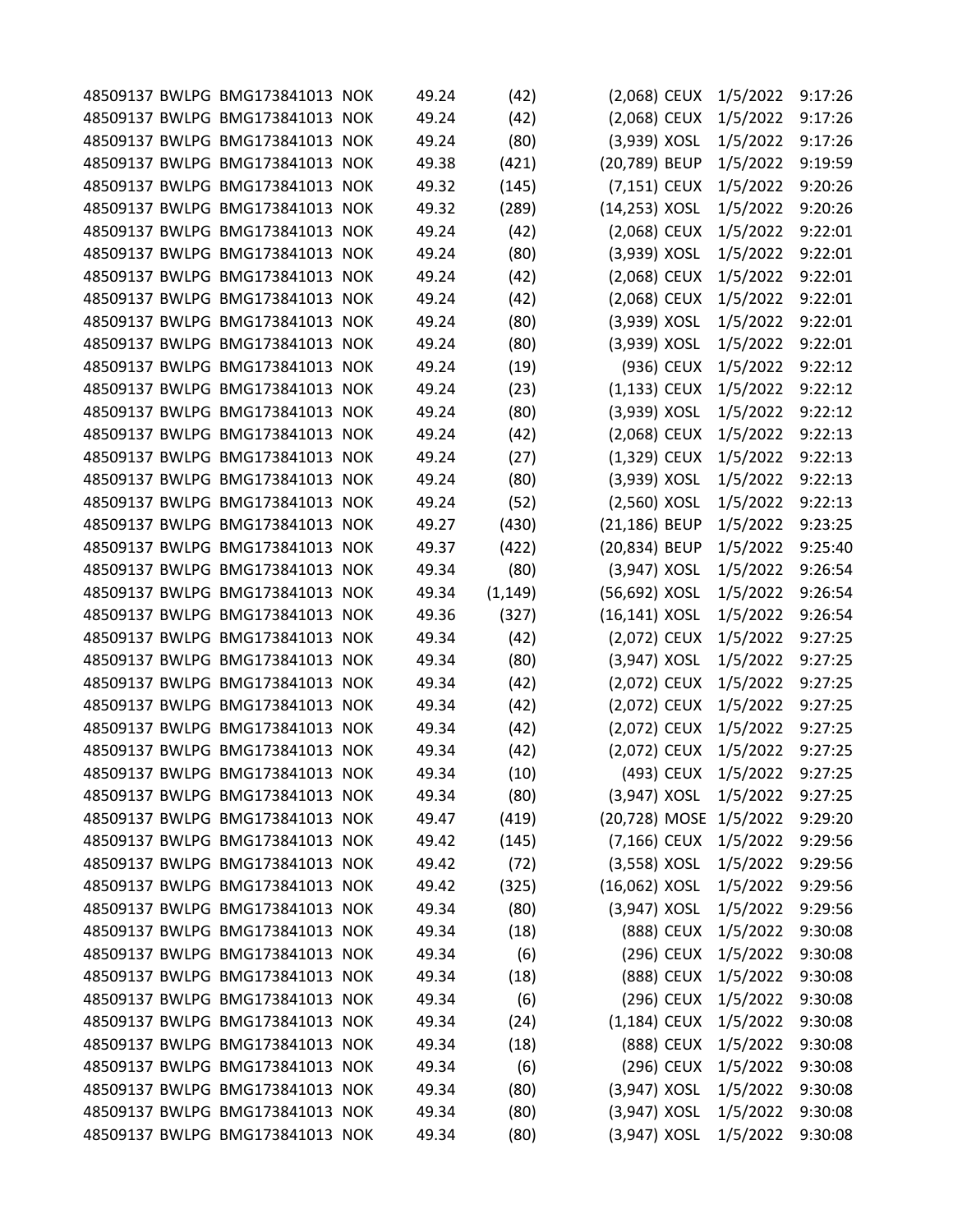|  | 48509137 BWLPG BMG173841013 NOK | 49.34 | (80)     | (3,947) XOSL   |            | 1/5/2022 | 9:30:08 |
|--|---------------------------------|-------|----------|----------------|------------|----------|---------|
|  | 48509137 BWLPG BMG173841013 NOK | 49.34 | (80)     | (3,947) XOSL   |            | 1/5/2022 | 9:30:08 |
|  | 48509137 BWLPG BMG173841013 NOK | 49.34 | (213)    | (10,509) XOSL  |            | 1/5/2022 | 9:30:08 |
|  | 48509137 BWLPG BMG173841013 NOK | 49.34 | (80)     | (3,947) XOSL   |            | 1/5/2022 | 9:30:08 |
|  | 48509137 BWLPG BMG173841013 NOK | 49.34 | (42)     | (2,072) CEUX   |            | 1/5/2022 | 9:30:08 |
|  | 48509137 BWLPG BMG173841013 NOK | 49.34 | (80)     | $(3,947)$ XOSL |            | 1/5/2022 | 9:30:08 |
|  | 48509137 BWLPG BMG173841013 NOK | 49.34 | (42)     | (2,072) CEUX   |            | 1/5/2022 | 9:30:08 |
|  | 48509137 BWLPG BMG173841013 NOK | 49.34 | (80)     | $(3,947)$ XOSL |            | 1/5/2022 | 9:30:08 |
|  | 48509137 BWLPG BMG173841013 NOK | 49.34 | (42)     | (2,072) CEUX   |            | 1/5/2022 | 9:30:44 |
|  | 48509137 BWLPG BMG173841013 NOK | 49.34 | (80)     | (3,947) XOSL   |            | 1/5/2022 | 9:30:44 |
|  | 48509137 BWLPG BMG173841013 NOK | 49.34 | (1,064)  | (52,498) XOSL  |            | 1/5/2022 | 9:30:44 |
|  | 48509137 BWLPG BMG173841013 NOK | 49.34 | (80)     | (3,947) XOSL   |            | 1/5/2022 | 9:30:44 |
|  | 48509137 BWLPG BMG173841013 NOK | 49.34 | (80)     | (3,947) XOSL   |            | 1/5/2022 | 9:30:44 |
|  | 48509137 BWLPG BMG173841013 NOK | 49.34 | (7)      |                | (345) CEUX | 1/5/2022 | 9:31:49 |
|  | 48509137 BWLPG BMG173841013 NOK | 49.34 | (31)     | $(1,530)$ CEUX |            | 1/5/2022 | 9:31:49 |
|  | 48509137 BWLPG BMG173841013 NOK | 49.34 | (80)     | (3,947) XOSL   |            | 1/5/2022 | 9:33:07 |
|  | 48509137 BWLPG BMG173841013 NOK | 49.34 | (80)     | $(3,947)$ XOSL |            | 1/5/2022 | 9:33:23 |
|  | 48509137 BWLPG BMG173841013 NOK | 49.34 | (80)     | (3,947) XOSL   |            | 1/5/2022 | 9:33:23 |
|  | 48509137 BWLPG BMG173841013 NOK | 49.34 | (2, 110) | (104,107) XOSL |            | 1/5/2022 | 9:33:23 |
|  | 48509137 BWLPG BMG173841013 NOK | 49.34 | (4)      |                | (197) CEUX | 1/5/2022 | 9:33:23 |
|  | 48509137 BWLPG BMG173841013 NOK | 49.34 | (122)    | (6,019) XOSL   |            | 1/5/2022 | 9:33:23 |
|  | 48509137 BWLPG BMG173841013 NOK | 49.34 | (10)     |                | (493) XOSL | 1/5/2022 | 9:33:23 |
|  | 48509137 BWLPG BMG173841013 NOK | 49.34 | (122)    | (6,019) XOSL   |            | 1/5/2022 | 9:33:23 |
|  | 48509137 BWLPG BMG173841013 NOK | 49.34 | (10)     |                | (493) XOSL | 1/5/2022 | 9:33:23 |
|  | 48509137 BWLPG BMG173841013 NOK | 49.34 | (122)    | (6,019) XOSL   |            | 1/5/2022 | 9:33:23 |
|  | 48509137 BWLPG BMG173841013 NOK | 49.34 | (10)     |                | (493) XOSL | 1/5/2022 | 9:33:23 |
|  | 48509137 BWLPG BMG173841013 NOK | 49.34 | (122)    | (6,019) XOSL   |            | 1/5/2022 | 9:33:23 |
|  | 48509137 BWLPG BMG173841013 NOK | 49.34 | (122)    | (6,019) XOSL   |            | 1/5/2022 | 9:33:23 |
|  | 48509137 BWLPG BMG173841013 NOK | 49.34 | (10)     |                | (493) XOSL | 1/5/2022 | 9:33:23 |
|  | 48509137 BWLPG BMG173841013 NOK | 49.34 | (122)    | (6,019) XOSL   |            | 1/5/2022 | 9:33:23 |
|  | 48509137 BWLPG BMG173841013 NOK | 49.34 | (122)    | (6,019) XOSL   |            | 1/5/2022 | 9:33:23 |
|  | 48509137 BWLPG BMG173841013 NOK | 49.34 | (122)    | (6,019) XOSL   |            | 1/5/2022 | 9:33:23 |
|  | 48509137 BWLPG BMG173841013 NOK | 49.34 | (122)    | (6,019) XOSL   |            | 1/5/2022 | 9:33:23 |
|  | 48509137 BWLPG BMG173841013 NOK | 49.34 | (122)    | (6,019) XOSL   |            | 1/5/2022 | 9:33:23 |
|  | 48509137 BWLPG BMG173841013 NOK | 49.34 | (122)    | (6,019) XOSL   |            | 1/5/2022 | 9:33:23 |
|  | 48509137 BWLPG BMG173841013 NOK | 49.34 | (122)    | (6,019) XOSL   |            | 1/5/2022 | 9:33:23 |
|  | 48509137 BWLPG BMG173841013 NOK | 49.34 | (122)    | (6,019) XOSL   |            | 1/5/2022 | 9:33:25 |
|  | 48509137 BWLPG BMG173841013 NOK | 49.34 | (112)    | (5,526) XOSL   |            | 1/5/2022 | 9:33:25 |
|  | 48509137 BWLPG BMG173841013 NOK | 49.34 | (10)     |                | (493) XOSL | 1/5/2022 | 9:33:25 |
|  | 48509137 BWLPG BMG173841013 NOK | 49.34 | (10)     |                | (493) XOSL | 1/5/2022 | 9:33:25 |
|  | 48509137 BWLPG BMG173841013 NOK | 49.34 | (112)    | (5,526) XOSL   |            | 1/5/2022 | 9:33:25 |
|  | 48509137 BWLPG BMG173841013 NOK | 49.34 | (10)     |                | (493) XOSL | 1/5/2022 | 9:33:25 |
|  | 48509137 BWLPG BMG173841013 NOK | 49.34 | (122)    | (6,019) XOSL   |            | 1/5/2022 | 9:33:25 |
|  | 48509137 BWLPG BMG173841013 NOK | 49.34 | (65)     | (3,207) XOSL   |            | 1/5/2022 | 9:33:25 |
|  | 48509137 BWLPG BMG173841013 NOK | 49.34 | (57)     | $(2,812)$ XOSL |            | 1/5/2022 | 9:33:25 |
|  | 48509137 BWLPG BMG173841013 NOK | 49.34 | (122)    | (6,019) XOSL   |            | 1/5/2022 | 9:33:25 |
|  | 48509137 BWLPG BMG173841013 NOK | 49.34 | (96)     | (4,737) XOSL   |            | 1/5/2022 | 9:33:25 |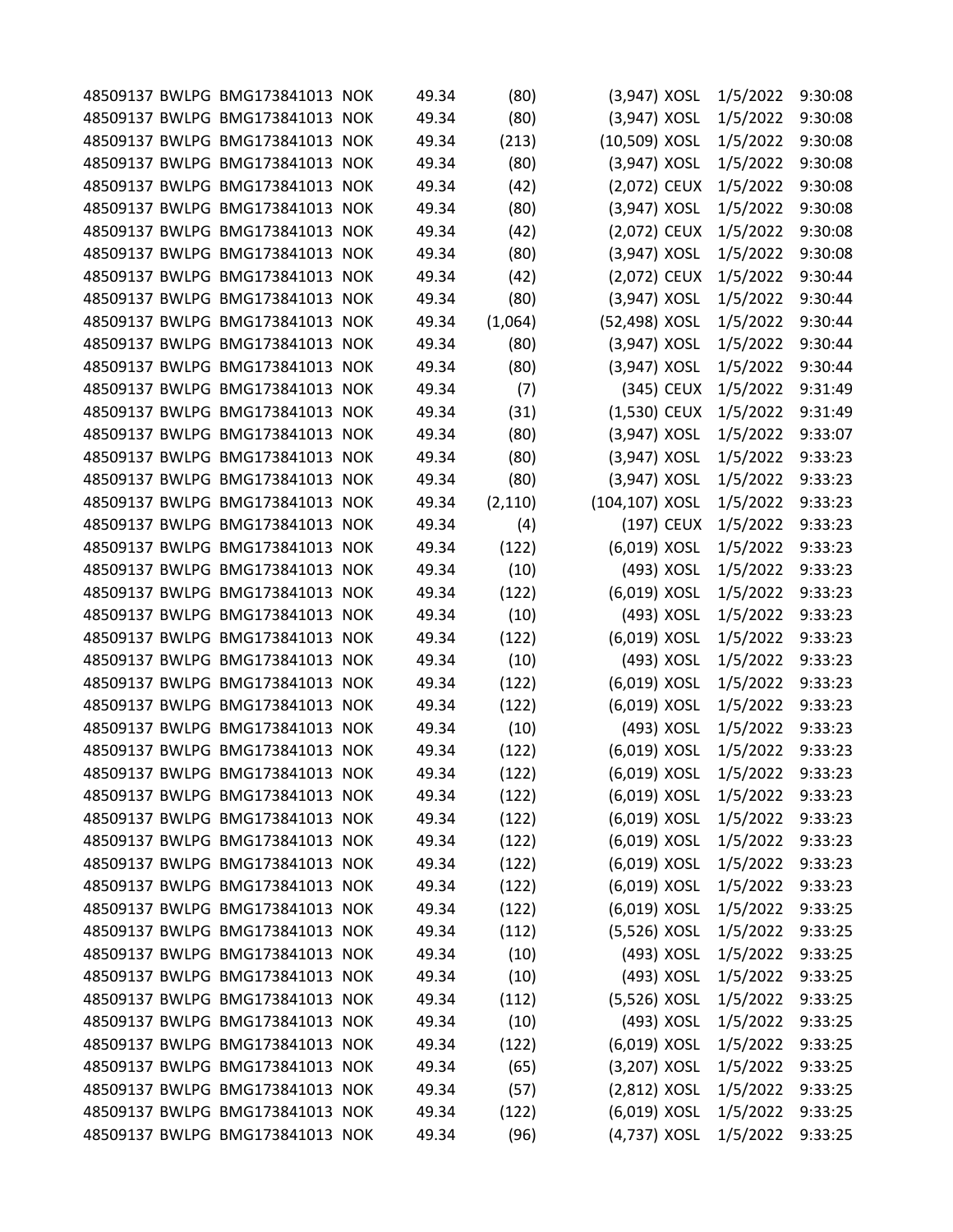|  | 48509137 BWLPG BMG173841013 NOK | 49.34 | (26)  | $(1,283)$ XOSL | 1/5/2022 | 9:33:25 |
|--|---------------------------------|-------|-------|----------------|----------|---------|
|  | 48509137 BWLPG BMG173841013 NOK | 49.34 | (122) | (6,019) XOSL   | 1/5/2022 | 9:33:25 |
|  | 48509137 BWLPG BMG173841013 NOK | 49.34 | (122) | (6,019) XOSL   | 1/5/2022 | 9:33:25 |
|  | 48509137 BWLPG BMG173841013 NOK | 49.34 | (75)  | (3,701) XOSL   | 1/5/2022 | 9:33:25 |
|  | 48509137 BWLPG BMG173841013 NOK | 49.28 | (464) | (22,866) BEUP  | 1/5/2022 | 9:33:28 |
|  | 48509137 BWLPG BMG173841013 NOK | 49.28 | (420) | (20,698) BEUP  | 1/5/2022 | 9:35:08 |
|  | 48509137 BWLPG BMG173841013 NOK | 49.22 | (122) | (6,005) XOSL   | 1/5/2022 | 9:37:34 |
|  | 48509137 BWLPG BMG173841013 NOK | 49.22 | (122) | (6,005) XOSL   | 1/5/2022 | 9:37:34 |
|  | 48509137 BWLPG BMG173841013 NOK | 49.22 | (10)  | (492) XOSL     | 1/5/2022 | 9:37:34 |
|  | 48509137 BWLPG BMG173841013 NOK | 49.22 | (122) | (6,005) XOSL   | 1/5/2022 | 9:37:34 |
|  | 48509137 BWLPG BMG173841013 NOK | 49.22 | (128) | (6,300) XOSL   | 1/5/2022 | 9:37:34 |
|  | 48509137 BWLPG BMG173841013 NOK | 49.22 | (69)  | $(3,396)$ XOSL | 1/5/2022 | 9:37:34 |
|  | 48509137 BWLPG BMG173841013 NOK | 49.22 | (53)  | $(2,609)$ XOSL | 1/5/2022 | 9:37:34 |
|  | 48509137 BWLPG BMG173841013 NOK | 49.22 | (122) | (6,005) XOSL   | 1/5/2022 | 9:37:34 |
|  | 48509137 BWLPG BMG173841013 NOK | 49.22 | (122) | (6,005) XOSL   | 1/5/2022 | 9:37:34 |
|  | 48509137 BWLPG BMG173841013 NOK | 49.22 | (122) | (6,005) XOSL   | 1/5/2022 | 9:37:34 |
|  | 48509137 BWLPG BMG173841013 NOK | 49.22 | (122) | (6,005) XOSL   | 1/5/2022 | 9:37:34 |
|  | 48509137 BWLPG BMG173841013 NOK | 49.22 | (100) | (4,922) CEUX   | 1/5/2022 | 9:37:34 |
|  | 48509137 BWLPG BMG173841013 NOK | 49.22 | (118) | (5,808) CEUX   | 1/5/2022 | 9:37:34 |
|  | 48509137 BWLPG BMG173841013 NOK | 49.22 | (550) | (27,071) XOSL  | 1/5/2022 | 9:37:34 |
|  | 48509137 BWLPG BMG173841013 NOK | 49.22 | (122) | (6,005) XOSL   | 1/5/2022 | 9:37:34 |
|  | 48509137 BWLPG BMG173841013 NOK | 49.22 | (122) | (6,005) XOSL   | 1/5/2022 | 9:37:34 |
|  | 48509137 BWLPG BMG173841013 NOK | 49.22 | (122) | (6,005) XOSL   | 1/5/2022 | 9:37:34 |
|  | 48509137 BWLPG BMG173841013 NOK | 49.22 | (122) | (6,005) XOSL   | 1/5/2022 | 9:37:36 |
|  | 48509137 BWLPG BMG173841013 NOK | 49.22 | (122) | (6,005) XOSL   | 1/5/2022 | 9:37:44 |
|  | 48509137 BWLPG BMG173841013 NOK | 49.22 | (122) | (6,005) XOSL   | 1/5/2022 | 9:37:44 |
|  | 48509137 BWLPG BMG173841013 NOK | 49.22 | (122) | (6,005) XOSL   | 1/5/2022 | 9:37:44 |
|  | 48509137 BWLPG BMG173841013 NOK | 49.22 | (122) | (6,005) XOSL   | 1/5/2022 | 9:37:44 |
|  | 48509137 BWLPG BMG173841013 NOK | 49.22 | (69)  | $(3,396)$ XOSL | 1/5/2022 | 9:37:44 |
|  | 48509137 BWLPG BMG173841013 NOK | 49.22 | (53)  | $(2,609)$ XOSL | 1/5/2022 | 9:37:44 |
|  | 48509137 BWLPG BMG173841013 NOK | 49.22 | (53)  | (2,609) XOSL   | 1/5/2022 | 9:37:44 |
|  | 48509137 BWLPG BMG173841013 NOK | 49.22 | (42)  | $(2,067)$ XOSL | 1/5/2022 | 9:37:44 |
|  | 48509137 BWLPG BMG173841013 NOK | 49.22 | (27)  | $(1,329)$ XOSL | 1/5/2022 | 9:37:44 |
|  | 48509137 BWLPG BMG173841013 NOK | 49.22 | (26)  | $(1,280)$ XOSL | 1/5/2022 | 9:37:44 |
|  | 48509137 BWLPG BMG173841013 NOK | 49.22 | (122) | (6,005) XOSL   | 1/5/2022 | 9:37:44 |
|  | 48509137 BWLPG BMG173841013 NOK | 49.22 | (122) | (6,005) XOSL   | 1/5/2022 | 9:37:44 |
|  | 48509137 BWLPG BMG173841013 NOK | 49.22 | (82)  | (4,036) XOSL   | 1/5/2022 | 9:37:44 |
|  | 48509137 BWLPG BMG173841013 NOK | 49.22 | (40)  | $(1,969)$ XOSL | 1/5/2022 | 9:37:44 |
|  | 48509137 BWLPG BMG173841013 NOK | 49.22 | (122) | (6,005) XOSL   | 1/5/2022 | 9:37:44 |
|  | 48509137 BWLPG BMG173841013 NOK | 49.22 | (40)  | $(1,969)$ XOSL | 1/5/2022 | 9:37:44 |
|  | 48509137 BWLPG BMG173841013 NOK | 49.22 | (82)  | (4,036) XOSL   | 1/5/2022 | 9:37:44 |
|  | 48509137 BWLPG BMG173841013 NOK | 49.22 | (122) | (6,005) XOSL   | 1/5/2022 | 9:37:44 |
|  | 48509137 BWLPG BMG173841013 NOK | 49.22 | (122) | (6,005) XOSL   | 1/5/2022 | 9:37:44 |
|  | 48509137 BWLPG BMG173841013 NOK | 49.22 | (122) | (6,005) XOSL   | 1/5/2022 | 9:37:44 |
|  | 48509137 BWLPG BMG173841013 NOK | 49.22 | (122) | (6,005) XOSL   | 1/5/2022 | 9:37:51 |
|  | 48509137 BWLPG BMG173841013 NOK | 49.27 | (421) | (20,743) BEUP  | 1/5/2022 | 9:40:20 |
|  | 48509137 BWLPG BMG173841013 NOK | 49.22 | (122) | (6,005) XOSL   | 1/5/2022 | 9:41:44 |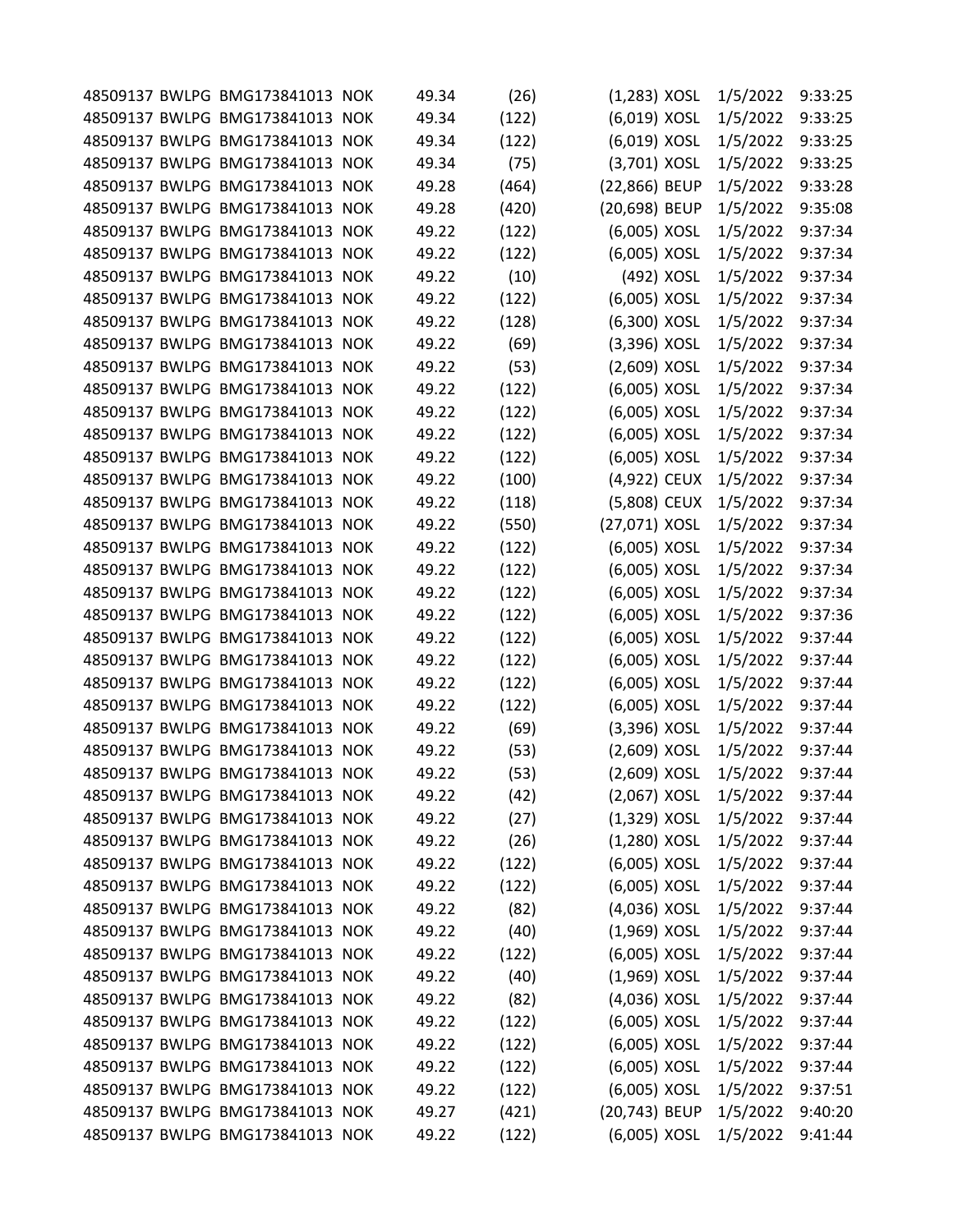|  | 48509137 BWLPG BMG173841013 NOK | 49.22 | (122)   | (6,005) XOSL    |            | 1/5/2022                         | 9:41:44 |
|--|---------------------------------|-------|---------|-----------------|------------|----------------------------------|---------|
|  | 48509137 BWLPG BMG173841013 NOK | 49.22 | (353)   | (17,375) XOSL   |            | 1/5/2022                         | 9:41:44 |
|  | 48509137 BWLPG BMG173841013 NOK | 49.22 | (143)   | (7,038) CEUX    |            | 1/5/2022                         | 9:41:44 |
|  | 48509137 BWLPG BMG173841013 NOK | 49.22 | (2)     |                 | (98) CEUX  | 1/5/2022                         | 9:41:44 |
|  | 48509137 BWLPG BMG173841013 NOK | 49.22 | (362)   | (17,818) XOSL   |            | 1/5/2022                         | 9:41:44 |
|  | 48509137 BWLPG BMG173841013 NOK | 49.31 | (420)   | (20,710) BEUP   |            | 1/5/2022                         | 9:44:14 |
|  | 48509137 BWLPG BMG173841013 NOK | 49.26 | (122)   | (6,010) XOSL    |            | 1/5/2022                         | 9:44:41 |
|  | 48509137 BWLPG BMG173841013 NOK | 49.26 | (122)   | (6,010) XOSL    |            | 1/5/2022                         | 9:44:41 |
|  | 48509137 BWLPG BMG173841013 NOK | 49.26 | (122)   | (6,010) XOSL    |            | 1/5/2022                         | 9:44:41 |
|  | 48509137 BWLPG BMG173841013 NOK | 49.26 | (122)   | (6,010) XOSL    |            | 1/5/2022                         | 9:44:41 |
|  | 48509137 BWLPG BMG173841013 NOK | 49.26 | (122)   | (6,010) XOSL    |            | 1/5/2022                         | 9:44:41 |
|  | 48509137 BWLPG BMG173841013 NOK | 49.28 | (145)   | $(7, 146)$ CEUX |            | 1/5/2022                         | 9:44:41 |
|  | 48509137 BWLPG BMG173841013 NOK | 49.28 | (304)   | (14,981) XOSL   |            | 1/5/2022                         | 9:44:41 |
|  | 48509137 BWLPG BMG173841013 NOK | 49.26 | (122)   | (6,010) XOSL    |            | 1/5/2022                         | 9:44:41 |
|  | 48509137 BWLPG BMG173841013 NOK | 49.26 | (122)   | (6,010) XOSL    |            | 1/5/2022                         | 9:44:43 |
|  | 48509137 BWLPG BMG173841013 NOK | 49.35 | (421)   | (20,776) BEUP   |            | 1/5/2022                         | 9:47:53 |
|  | 48509137 BWLPG BMG173841013 NOK | 49.37 | (422)   | (20,834) BEUP   |            | 1/5/2022                         | 9:50:05 |
|  | 48509137 BWLPG BMG173841013 NOK | 49.44 | (615)   | (30,406) MOSE   |            | 1/5/2022                         | 9:51:53 |
|  | 48509137 BWLPG BMG173841013 NOK | 49.46 | (182)   |                 |            | (9,002) MOSE 1/5/2022            | 9:53:25 |
|  | 48509137 BWLPG BMG173841013 NOK | 49.46 | (420)   | (20,773) BEUP   |            | 1/5/2022                         | 9:54:33 |
|  | 48509137 BWLPG BMG173841013 NOK | 49.49 | (420)   | (20,786) BEUP   |            | 1/5/2022                         | 9:58:01 |
|  | 48509137 BWLPG BMG173841013 NOK | 49.46 | (145)   | (7,172) CEUX    |            | 1/5/2022 10:01:33                |         |
|  | 48509137 BWLPG BMG173841013 NOK | 49.46 | (436)   | (21,565) MOSE   |            | 1/5/2022 10:01:33                |         |
|  | 48509137 BWLPG BMG173841013 NOK | 49.45 | (2,023) |                 |            | (100,037) SGMV 1/5/2022 10:07:17 |         |
|  | 48509137 BWLPG BMG173841013 NOK | 49.36 | (91)    | (4,492) XOSL    |            | 1/5/2022 10:08:00                |         |
|  | 48509137 BWLPG BMG173841013 NOK | 49.42 | (421)   | (20,806) BEUP   |            | 1/5/2022 10:15:36                |         |
|  | 48509137 BWLPG BMG173841013 NOK | 49.44 | (437)   | (21,605) BEUP   |            | 1/5/2022 10:15:45                |         |
|  | 48509137 BWLPG BMG173841013 NOK | 49.42 | (145)   | (7,166) CEUX    |            | 1/5/2022 10:21:48                |         |
|  | 48509137 BWLPG BMG173841013 NOK | 49.42 | (280)   | (13,838) XOSL   |            | 1/5/2022 10:21:48                |         |
|  | 48509137 BWLPG BMG173841013 NOK | 49.40 | (218)   | (10,769) CEUX   |            | 1/5/2022 10:23:19                |         |
|  | 48509137 BWLPG BMG173841013 NOK | 49.40 | (157)   | (7,756) CEUX    |            | 1/5/2022 10:23:19                |         |
|  | 48509137 BWLPG BMG173841013 NOK | 49.40 | (89)    | (4,397) CEUX    |            | 1/5/2022 10:23:19                |         |
|  | 48509137 BWLPG BMG173841013 NOK | 49.40 | (274)   | $(13,536)$ XOSL |            | 1/5/2022 10:23:19                |         |
|  | 48509137 BWLPG BMG173841013 NOK | 49.24 | (157)   | (7,731) XOSL    |            | 1/5/2022 10:29:00                |         |
|  | 48509137 BWLPG BMG173841013 NOK | 49.24 | (51)    | $(2,511)$ XOSL  |            | 1/5/2022 10:29:00                |         |
|  | 48509137 BWLPG BMG173841013 NOK | 49.24 | (51)    | $(2,511)$ XOSL  |            | 1/5/2022 10:29:00                |         |
|  | 48509137 BWLPG BMG173841013 NOK | 49.24 | (157)   | (7,731) XOSL    |            | 1/5/2022 10:29:00                |         |
|  | 48509137 BWLPG BMG173841013 NOK | 49.24 | (51)    | $(2,511)$ XOSL  |            | 1/5/2022 10:29:00                |         |
|  | 48509137 BWLPG BMG173841013 NOK | 49.24 | (51)    | $(2,511)$ XOSL  |            | 1/5/2022 10:29:00                |         |
|  | 48509137 BWLPG BMG173841013 NOK | 49.24 | (51)    | $(2,511)$ XOSL  |            | 1/5/2022 10:29:00                |         |
|  | 48509137 BWLPG BMG173841013 NOK | 49.24 | (106)   | (5,219) XOSL    |            | 1/5/2022 10:29:00                |         |
|  | 48509137 BWLPG BMG173841013 NOK | 49.24 | (51)    | $(2,511)$ XOSL  |            | 1/5/2022 10:29:00                |         |
|  | 48509137 BWLPG BMG173841013 NOK | 49.26 | (456)   |                 |            | (22,463) SGMV 1/5/2022 10:29:01  |         |
|  | 48509137 BWLPG BMG173841013 NOK | 49.24 | (208)   | (10,242) XOSL   |            | 1/5/2022 10:29:03                |         |
|  | 48509137 BWLPG BMG173841013 NOK | 49.24 | (6)     |                 | (295) XOSL | 1/5/2022 10:29:06                |         |
|  | 48509137 BWLPG BMG173841013 NOK | 49.24 | (202)   | (9,946) XOSL    |            | 1/5/2022 10:29:22                |         |
|  | 48509137 BWLPG BMG173841013 NOK | 49.24 | (208)   | (10,242) XOSL   |            | 1/5/2022 10:29:22                |         |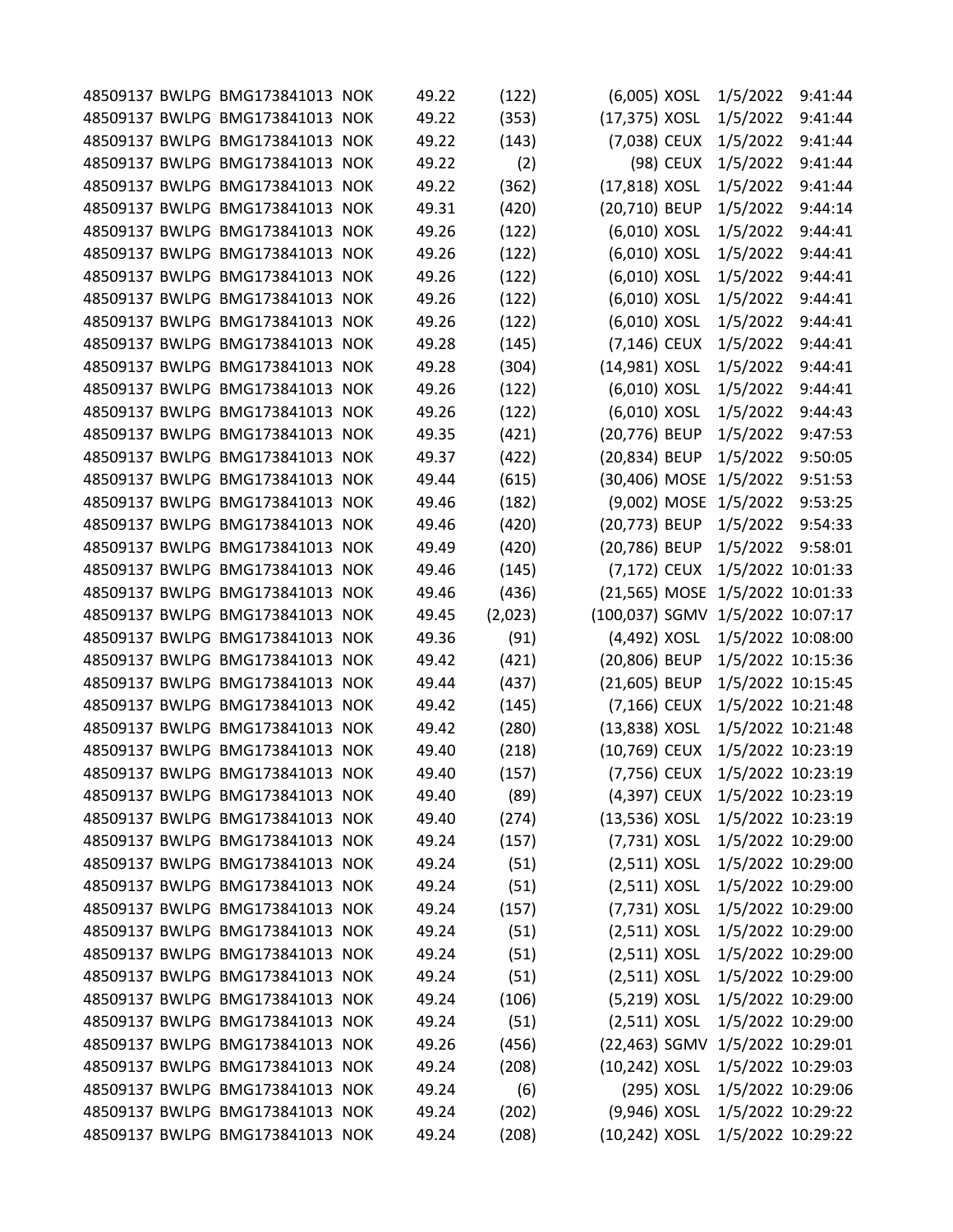|  | 48509137 BWLPG BMG173841013 NOK | 49.24 | (208)    | (10,242) XOSL    |            | 1/5/2022 10:29:22               |  |
|--|---------------------------------|-------|----------|------------------|------------|---------------------------------|--|
|  | 48509137 BWLPG BMG173841013 NOK | 49.24 | (208)    | (10,242) XOSL    |            | 1/5/2022 10:29:22               |  |
|  | 48509137 BWLPG BMG173841013 NOK | 49.24 | (200)    | (9,848) XOSL     |            | 1/5/2022 10:29:22               |  |
|  | 48509137 BWLPG BMG173841013 NOK | 49.24 | (8)      |                  | (394) XOSL | 1/5/2022 10:29:22               |  |
|  | 48509137 BWLPG BMG173841013 NOK | 49.24 | (208)    | (10,242) XOSL    |            | 1/5/2022 10:29:22               |  |
|  | 48509137 BWLPG BMG173841013 NOK | 49.24 | (208)    | (10,242) XOSL    |            | 1/5/2022 10:29:22               |  |
|  | 48509137 BWLPG BMG173841013 NOK | 49.24 | (208)    | (10,242) XOSL    |            | 1/5/2022 10:29:22               |  |
|  | 48509137 BWLPG BMG173841013 NOK | 49.24 | (208)    | (10,242) XOSL    |            | 1/5/2022 10:29:22               |  |
|  | 48509137 BWLPG BMG173841013 NOK | 49.24 | (208)    | (10,242) XOSL    |            | 1/5/2022 10:29:22               |  |
|  | 48509137 BWLPG BMG173841013 NOK | 49.24 | (208)    | $(10, 242)$ XOSL |            | 1/5/2022 10:29:22               |  |
|  | 48509137 BWLPG BMG173841013 NOK | 49.24 | (208)    | (10,242) XOSL    |            | 1/5/2022 10:29:22               |  |
|  | 48509137 BWLPG BMG173841013 NOK | 49.24 | (98)     | (4,826) XOSL     |            | 1/5/2022 10:29:22               |  |
|  | 48509137 BWLPG BMG173841013 NOK | 49.24 | (110)    | (5,416) XOSL     |            | 1/5/2022 10:29:22               |  |
|  | 48509137 BWLPG BMG173841013 NOK | 49.24 | (34)     | $(1,674)$ XOSL   |            | 1/5/2022 10:29:22               |  |
|  | 48509137 BWLPG BMG173841013 NOK | 49.24 | (208)    | (10,242) XOSL    |            | 1/5/2022 10:29:22               |  |
|  | 48509137 BWLPG BMG173841013 NOK | 49.24 | (208)    | (10,242) XOSL    |            | 1/5/2022 10:29:22               |  |
|  | 48509137 BWLPG BMG173841013 NOK | 49.24 | (208)    | $(10, 242)$ XOSL |            | 1/5/2022 10:29:22               |  |
|  | 48509137 BWLPG BMG173841013 NOK | 49.24 | (84)     | (4,136) XOSL     |            | 1/5/2022 10:29:22               |  |
|  | 48509137 BWLPG BMG173841013 NOK | 49.24 | (124)    | $(6, 106)$ XOSL  |            | 1/5/2022 10:29:22               |  |
|  | 48509137 BWLPG BMG173841013 NOK | 49.24 | (84)     | $(4, 136)$ XOSL  |            | 1/5/2022 10:29:22               |  |
|  | 48509137 BWLPG BMG173841013 NOK | 49.24 | (208)    | (10,242) XOSL    |            | 1/5/2022 10:29:22               |  |
|  | 48509137 BWLPG BMG173841013 NOK | 49.24 | (204)    | (10,045) XOSL    |            | 1/5/2022 10:29:22               |  |
|  | 48509137 BWLPG BMG173841013 NOK | 49.33 | (419)    | (20,669) MOSE    |            | 1/5/2022 10:30:35               |  |
|  | 48509137 BWLPG BMG173841013 NOK | 49.40 | (634)    | (31,320) BEUP    |            | 1/5/2022 10:33:57               |  |
|  | 48509137 BWLPG BMG173841013 NOK | 49.36 | (218)    | (10,760) CEUX    |            | 1/5/2022 10:34:40               |  |
|  | 48509137 BWLPG BMG173841013 NOK | 49.36 | (380)    | (18,757) XOSL    |            | 1/5/2022 10:34:40               |  |
|  | 48509137 BWLPG BMG173841013 NOK | 49.36 | (186)    | (9,181) XOSL     |            | 1/5/2022 10:34:40               |  |
|  | 48509137 BWLPG BMG173841013 NOK | 49.38 | (374)    | (18,468) XOSL    |            | 1/5/2022 10:43:31               |  |
|  | 48509137 BWLPG BMG173841013 NOK | 49.38 | (218)    | (10,765) CEUX    |            | 1/5/2022 10:43:31               |  |
|  | 48509137 BWLPG BMG173841013 NOK | 49.38 | (177)    | (8,740) XOSL     |            | 1/5/2022 10:43:31               |  |
|  | 48509137 BWLPG BMG173841013 NOK | 49.39 | (419)    |                  |            | (20,694) MOSE 1/5/2022 10:45:13 |  |
|  | 48509137 BWLPG BMG173841013 NOK | 49.34 | (145)    |                  |            | (7,154) CEUX 1/5/2022 10:50:51  |  |
|  | 48509137 BWLPG BMG173841013 NOK | 49.34 | (425)    | (20,970) XOSL    |            | 1/5/2022 10:50:51               |  |
|  | 48509137 BWLPG BMG173841013 NOK | 49.29 | (421)    |                  |            | (20,751) SGMV 1/5/2022 10:52:44 |  |
|  | 48509137 BWLPG BMG173841013 NOK | 49.27 | (419)    |                  |            | (20,644) MOSE 1/5/2022 10:55:23 |  |
|  | 48509137 BWLPG BMG173841013 NOK | 49.24 | (1)      |                  |            | (49) CEUX 1/5/2022 10:58:58     |  |
|  | 48509137 BWLPG BMG173841013 NOK | 49.26 | (145)    |                  |            | (7,143) CEUX 1/5/2022 11:05:05  |  |
|  | 48509137 BWLPG BMG173841013 NOK | 49.26 | (380)    | (18,719) XOSL    |            | 1/5/2022 11:05:05               |  |
|  | 48509137 BWLPG BMG173841013 NOK | 49.26 | (419)    |                  |            | (20,640) MOSE 1/5/2022 11:05:05 |  |
|  | 48509137 BWLPG BMG173841013 NOK | 49.34 | (419)    |                  |            | (20,673) MOSE 1/5/2022 11:14:05 |  |
|  | 48509137 BWLPG BMG173841013 NOK | 49.32 | (43)     |                  |            | (2,121) MOSE 1/5/2022 11:21:53  |  |
|  | 48509137 BWLPG BMG173841013 NOK | 49.29 | (419)    |                  |            | (20,653) MOSE 1/5/2022 11:22:51 |  |
|  | 48509137 BWLPG BMG173841013 NOK | 49.24 | (222)    | (10,931) XOSL    |            | 1/5/2022 11:24:45               |  |
|  | 48509137 BWLPG BMG173841013 NOK | 49.24 | (4, 778) | (235,269) XOSL   |            | 1/5/2022 11:24:45               |  |
|  | 48509137 BWLPG BMG173841013 NOK | 49.28 | (302)    | (14,883) CEUX    |            | 1/5/2022 11:24:45               |  |
|  | 48509137 BWLPG BMG173841013 NOK | 49.28 | (570)    | (28,090) XOSL    |            | 1/5/2022 11:24:45               |  |
|  | 48509137 BWLPG BMG173841013 NOK | 49.22 | (1,001)  | (49,269) EUCC    |            | 1/5/2022 11:24:45               |  |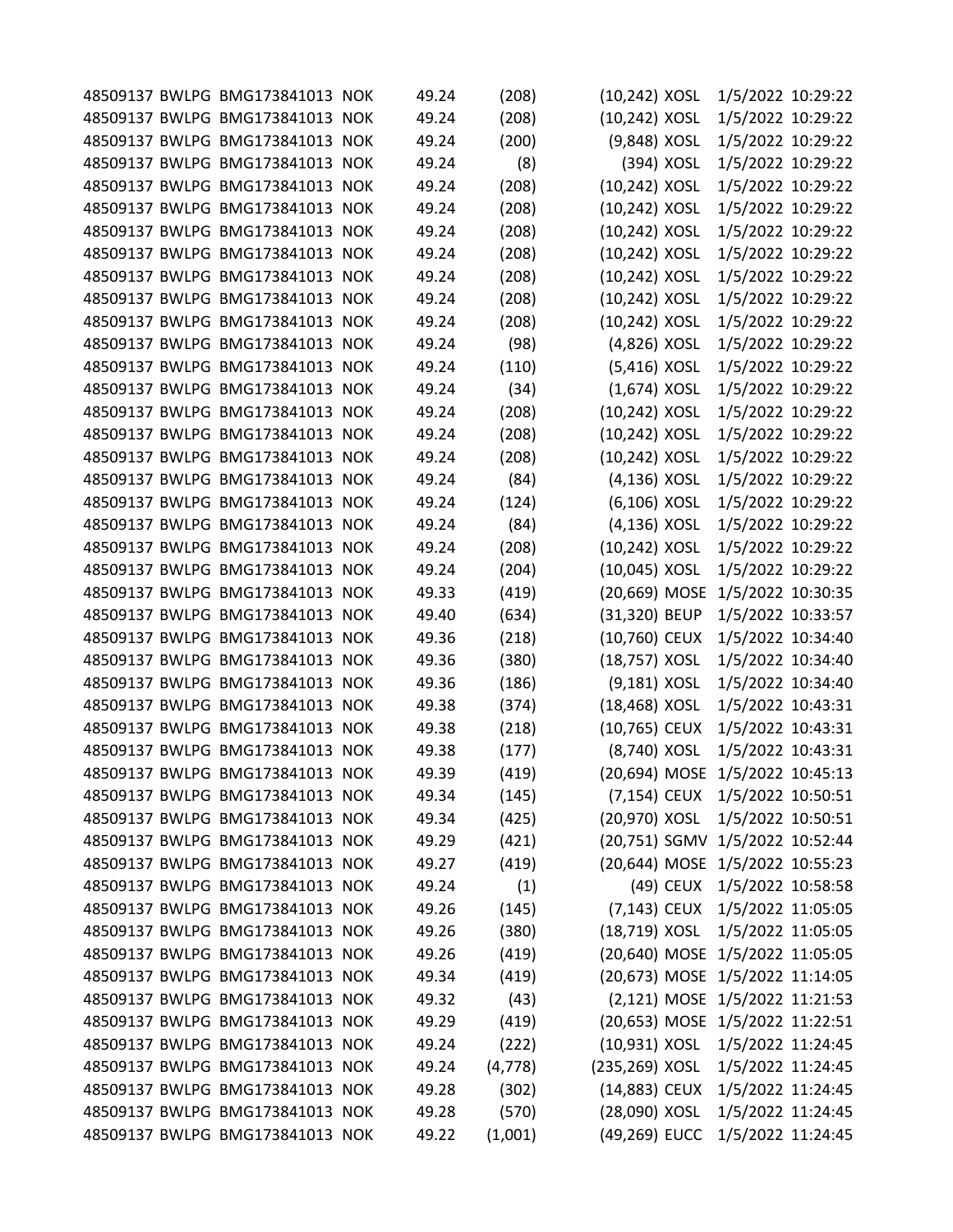|  | 48509137 BWLPG BMG173841013 NOK | 49.18 | (782) | (38,459) BEUP   |            | 1/5/2022 11:24:49               |  |
|--|---------------------------------|-------|-------|-----------------|------------|---------------------------------|--|
|  | 48509137 BWLPG BMG173841013 NOK | 49.12 | (145) | (7,122) CEUX    |            | 1/5/2022 11:26:47               |  |
|  | 48509137 BWLPG BMG173841013 NOK | 49.12 | (65)  | $(3, 193)$ XOSL |            | 1/5/2022 11:26:47               |  |
|  | 48509137 BWLPG BMG173841013 NOK | 49.12 | (384) | (18,862) XOSL   |            | 1/5/2022 11:26:47               |  |
|  | 48509137 BWLPG BMG173841013 NOK | 49.08 | (426) | (20,908) SGMV   |            | 1/5/2022 11:26:49               |  |
|  | 48509137 BWLPG BMG173841013 NOK | 49.02 | (145) | (7,108) CEUX    |            | 1/5/2022 11:27:56               |  |
|  | 48509137 BWLPG BMG173841013 NOK | 49.02 | (340) | (16,667) XOSL   |            | 1/5/2022 11:27:56               |  |
|  | 48509137 BWLPG BMG173841013 NOK | 48.88 | (145) | (7,088) CEUX    |            | 1/5/2022 11:28:01               |  |
|  | 48509137 BWLPG BMG173841013 NOK | 48.88 | (304) | (14,860) XOSL   |            | 1/5/2022 11:28:01               |  |
|  | 48509137 BWLPG BMG173841013 NOK | 48.88 | (65)  | $(3,177)$ XOSL  |            | 1/5/2022 11:28:01               |  |
|  | 48509137 BWLPG BMG173841013 NOK | 48.88 | (70)  | (3,422) XOSL    |            | 1/5/2022 11:28:01               |  |
|  | 48509137 BWLPG BMG173841013 NOK | 48.88 | (222) | (10,851) XOSL   |            | 1/5/2022 11:28:56               |  |
|  | 48509137 BWLPG BMG173841013 NOK | 48.88 | (222) | (10,851) XOSL   |            | 1/5/2022 11:28:56               |  |
|  | 48509137 BWLPG BMG173841013 NOK | 48.88 | (222) | (10,851) XOSL   |            | 1/5/2022 11:28:56               |  |
|  | 48509137 BWLPG BMG173841013 NOK | 48.88 | (222) | (10,851) XOSL   |            | 1/5/2022 11:28:56               |  |
|  | 48509137 BWLPG BMG173841013 NOK | 48.88 | (50)  | $(2,444)$ XOSL  |            | 1/5/2022 11:28:56               |  |
|  | 48509137 BWLPG BMG173841013 NOK | 48.88 | (172) | (8,407) XOSL    |            | 1/5/2022 11:28:56               |  |
|  | 48509137 BWLPG BMG173841013 NOK | 48.88 | (50)  | $(2,444)$ XOSL  |            | 1/5/2022 11:28:56               |  |
|  | 48509137 BWLPG BMG173841013 NOK | 48.88 | (70)  | $(3,422)$ XOSL  |            | 1/5/2022 11:28:56               |  |
|  | 48509137 BWLPG BMG173841013 NOK | 48.88 | (152) | (7,430) XOSL    |            | 1/5/2022 11:28:56               |  |
|  | 48509137 BWLPG BMG173841013 NOK | 48.88 | (44)  | $(2,151)$ XOSL  |            | 1/5/2022 11:28:56               |  |
|  | 48509137 BWLPG BMG173841013 NOK | 48.88 | (134) | (6,550) XOSL    |            | 1/5/2022 11:28:56               |  |
|  | 48509137 BWLPG BMG173841013 NOK | 48.88 | (44)  | $(2,151)$ XOSL  |            | 1/5/2022 11:28:56               |  |
|  | 48509137 BWLPG BMG173841013 NOK | 48.92 | (899) | (43,979) SGMV   |            | 1/5/2022 11:29:01               |  |
|  | 48509137 BWLPG BMG173841013 NOK | 48.92 | (863) | (42,218) SGMV   |            | 1/5/2022 11:29:01               |  |
|  | 48509137 BWLPG BMG173841013 NOK | 49.00 | (2)   |                 | (98) XOSL  | 1/5/2022 11:30:31               |  |
|  | 48509137 BWLPG BMG173841013 NOK | 49.00 | (218) | (10,682) CEUX   |            | 1/5/2022 11:31:40               |  |
|  | 48509137 BWLPG BMG173841013 NOK | 49.00 | (65)  | $(3,185)$ XOSL  |            | 1/5/2022 11:31:40               |  |
|  | 48509137 BWLPG BMG173841013 NOK | 49.00 | (518) | (25,382) XOSL   |            | 1/5/2022 11:31:40               |  |
|  | 48509137 BWLPG BMG173841013 NOK | 49.00 | (36)  | $(1,764)$ XOSL  |            | 1/5/2022 11:31:40               |  |
|  | 48509137 BWLPG BMG173841013 NOK | 49.06 | (20)  |                 | (981) AQEU | 1/5/2022 11:34:54               |  |
|  | 48509137 BWLPG BMG173841013 NOK | 49.06 | (365) | (17,907) CEUX   |            | 1/5/2022 11:34:54               |  |
|  | 48509137 BWLPG BMG173841013 NOK | 49.06 | (647) | (31,742) XOSL   |            | 1/5/2022 11:34:54               |  |
|  | 48509137 BWLPG BMG173841013 NOK | 49.06 | (42)  | $(2,061)$ XOSL  |            | 1/5/2022 11:34:54               |  |
|  | 48509137 BWLPG BMG173841013 NOK | 49.06 | (111) | (5,446) XOSL    |            | 1/5/2022 11:34:54               |  |
|  | 48509137 BWLPG BMG173841013 NOK | 49.06 | (617) |                 |            | (30,270) MOSE 1/5/2022 11:34:54 |  |
|  | 48509137 BWLPG BMG173841013 NOK | 49.06 | (663) | (32,527) BEUP   |            | 1/5/2022 11:34:54               |  |
|  | 48509137 BWLPG BMG173841013 NOK | 49.02 | (65)  | $(3,186)$ XOSL  |            | 1/5/2022 11:36:37               |  |
|  | 48509137 BWLPG BMG173841013 NOK | 49.02 | (157) | (7,696) XOSL    |            | 1/5/2022 11:36:37               |  |
|  | 48509137 BWLPG BMG173841013 NOK | 49.02 | (65)  | $(3,186)$ XOSL  |            | 1/5/2022 11:36:37               |  |
|  | 48509137 BWLPG BMG173841013 NOK | 49.02 | (222) | (10,882) XOSL   |            | 1/5/2022 11:36:37               |  |
|  | 48509137 BWLPG BMG173841013 NOK | 49.02 | (153) | (7,500) XOSL    |            | 1/5/2022 11:36:37               |  |
|  | 48509137 BWLPG BMG173841013 NOK | 49.02 | (55)  | $(2,696)$ XOSL  |            | 1/5/2022 11:36:50               |  |
|  | 48509137 BWLPG BMG173841013 NOK | 49.02 | (167) | (8,186) XOSL    |            | 1/5/2022 11:36:50               |  |
|  | 48509137 BWLPG BMG173841013 NOK | 49.02 | (68)  | $(3,333)$ XOSL  |            | 1/5/2022 11:36:50               |  |
|  | 48509137 BWLPG BMG173841013 NOK | 49.02 | (128) | (6,275) XOSL    |            | 1/5/2022 11:36:50               |  |
|  | 48509137 BWLPG BMG173841013 NOK | 49.02 | (26)  | $(1,275)$ XOSL  |            | 1/5/2022 11:36:50               |  |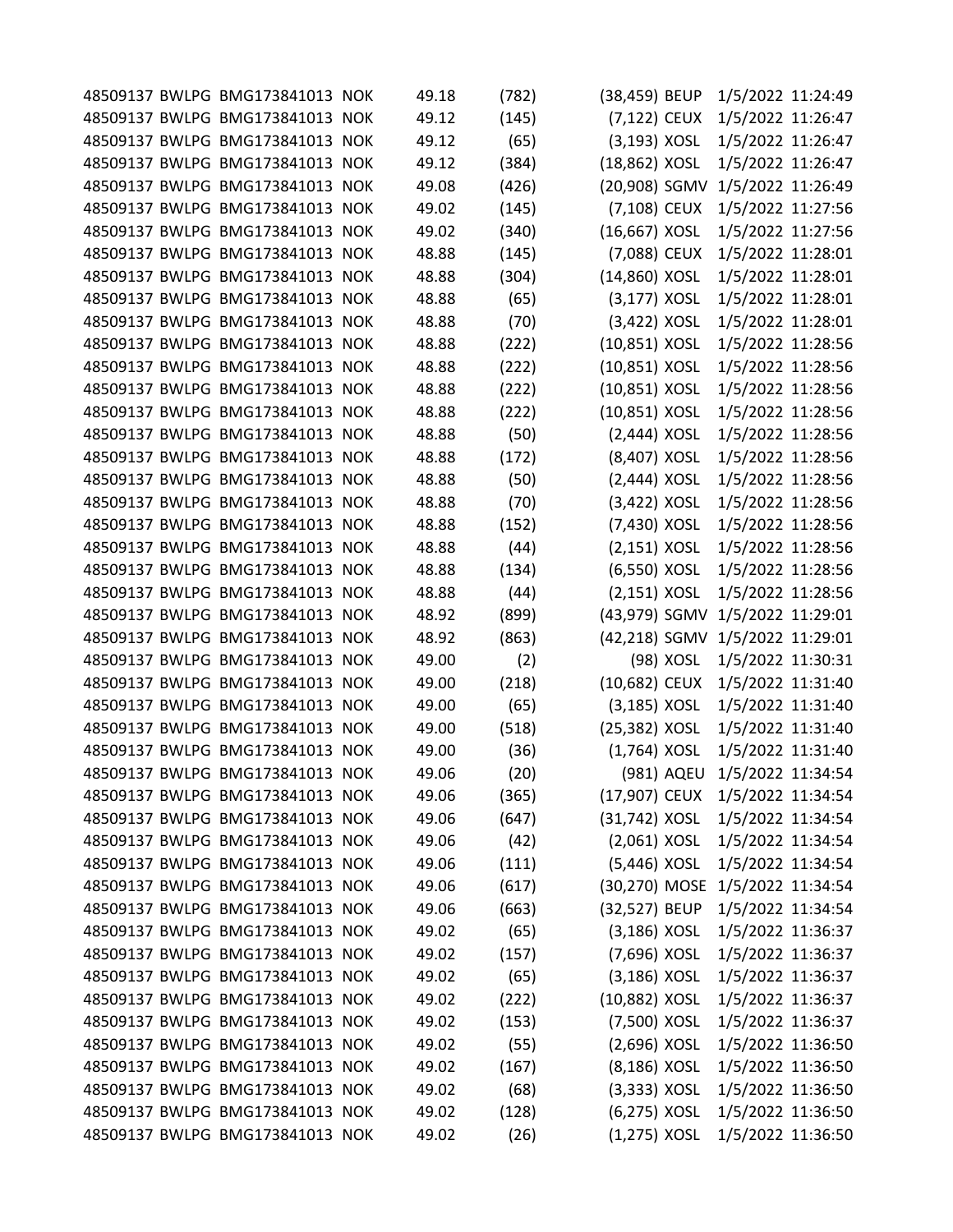|  | 48509137 BWLPG BMG173841013 NOK | 49.02 | (222)   | (10,882) XOSL    |            | 1/5/2022 11:36:50               |  |
|--|---------------------------------|-------|---------|------------------|------------|---------------------------------|--|
|  | 48509137 BWLPG BMG173841013 NOK | 49.02 | (222)   | (10,882) XOSL    |            | 1/5/2022 11:36:50               |  |
|  | 48509137 BWLPG BMG173841013 NOK | 49.02 | (1,846) | (90,491) XOSL    |            | 1/5/2022 11:36:50               |  |
|  | 48509137 BWLPG BMG173841013 NOK | 48.87 | (902)   | (44,081) SGMV    |            | 1/5/2022 11:48:01               |  |
|  | 48509137 BWLPG BMG173841013 NOK | 48.84 | (38)    | $(1,856)$ CEUX   |            | 1/5/2022 11:48:25               |  |
|  | 48509137 BWLPG BMG173841013 NOK | 48.84 | (259)   | (12,650) CEUX    |            | 1/5/2022 11:48:25               |  |
|  | 48509137 BWLPG BMG173841013 NOK | 48.84 | (562)   | (27,448) XOSL    |            | 1/5/2022 11:48:25               |  |
|  | 48509137 BWLPG BMG173841013 NOK | 48.84 | (107)   | (5,226) XOSL     |            | 1/5/2022 11:48:25               |  |
|  | 48509137 BWLPG BMG173841013 NOK | 48.85 | (886)   | (43,281) BEUP    |            | 1/5/2022 11:50:25               |  |
|  | 48509137 BWLPG BMG173841013 NOK | 48.76 | (145)   | (7,070) CEUX     |            | 1/5/2022 11:51:59               |  |
|  | 48509137 BWLPG BMG173841013 NOK | 48.76 | (331)   | (16,140) XOSL    |            | 1/5/2022 11:51:59               |  |
|  | 48509137 BWLPG BMG173841013 NOK | 48.72 | (145)   | (7,064) CEUX     |            | 1/5/2022 11:54:16               |  |
|  | 48509137 BWLPG BMG173841013 NOK | 48.72 | (311)   | (15,152) XOSL    |            | 1/5/2022 11:54:16               |  |
|  | 48509137 BWLPG BMG173841013 NOK | 48.76 | (926)   | (45,152) SGMV    |            | 1/5/2022 11:55:16               |  |
|  | 48509137 BWLPG BMG173841013 NOK | 48.76 | (675)   |                  |            | (32,913) SGMV 1/5/2022 11:55:17 |  |
|  | 48509137 BWLPG BMG173841013 NOK | 48.84 | (419)   | (20,464) MOSE    |            | 1/5/2022 11:59:50               |  |
|  | 48509137 BWLPG BMG173841013 NOK | 48.80 | (292)   | $(14, 250)$ XOSL |            | 1/5/2022 12:06:10               |  |
|  | 48509137 BWLPG BMG173841013 NOK | 48.80 | (83)    | (4,050) CEUX     |            | 1/5/2022 12:19:43               |  |
|  | 48509137 BWLPG BMG173841013 NOK | 48.80 | (317)   | (15,470) XOSL    |            | 1/5/2022 12:19:43               |  |
|  | 48509137 BWLPG BMG173841013 NOK | 48.80 | (62)    | $(3,026)$ XOSL   |            | 1/5/2022 12:19:43               |  |
|  | 48509137 BWLPG BMG173841013 NOK | 48.79 | (419)   | (20,443) MOSE    |            | 1/5/2022 12:19:43               |  |
|  | 48509137 BWLPG BMG173841013 NOK | 48.66 | (125)   | (6,083) XOSL     |            | 1/5/2022 12:31:17               |  |
|  | 48509137 BWLPG BMG173841013 NOK | 48.66 | (145)   | (7,056) CEUX     |            | 1/5/2022 12:31:17               |  |
|  | 48509137 BWLPG BMG173841013 NOK | 48.66 | (37)    | $(1,800)$ XOSL   |            | 1/5/2022 12:31:17               |  |
|  | 48509137 BWLPG BMG173841013 NOK | 48.66 | (148)   | (7,202) XOSL     |            | 1/5/2022 12:31:17               |  |
|  | 48509137 BWLPG BMG173841013 NOK | 48.52 | (218)   | (10,577) CEUX    |            | 1/5/2022 12:33:26               |  |
|  | 48509137 BWLPG BMG173841013 NOK | 48.52 | (347)   | (16,836) XOSL    |            | 1/5/2022 12:33:26               |  |
|  | 48509137 BWLPG BMG173841013 NOK | 48.52 | (127)   | $(6, 162)$ XOSL  |            | 1/5/2022 12:33:26               |  |
|  | 48509137 BWLPG BMG173841013 NOK | 48.52 | (117)   | (5,677) XOSL     |            | 1/5/2022 12:33:26               |  |
|  | 48509137 BWLPG BMG173841013 NOK | 48.52 | (8)     |                  | (388) XOSL | 1/5/2022 12:33:26               |  |
|  | 48509137 BWLPG BMG173841013 NOK | 48.54 | (423)   | (20,532) BEUP    |            | 1/5/2022 12:33:26               |  |
|  | 48509137 BWLPG BMG173841013 NOK | 48.44 | (122)   | (5,910) XOSL     |            | 1/5/2022 12:39:17               |  |
|  | 48509137 BWLPG BMG173841013 NOK | 48.44 | (491)   | (23,784) XOSL    |            | 1/5/2022 12:39:17               |  |
|  | 48509137 BWLPG BMG173841013 NOK | 48.44 | (122)   | (5,910) XOSL     |            | 1/5/2022 12:41:11               |  |
|  | 48509137 BWLPG BMG173841013 NOK | 48.47 | (443)   | (21,472) SGMV    |            | 1/5/2022 12:49:41               |  |
|  | 48509137 BWLPG BMG173841013 NOK | 48.52 | (468)   | (22,707) BEUP    |            | 1/5/2022 12:54:23               |  |
|  | 48509137 BWLPG BMG173841013 NOK | 48.44 | (122)   | (5,910) XOSL     |            | 1/5/2022 12:59:57               |  |
|  | 48509137 BWLPG BMG173841013 NOK | 48.44 | (122)   | (5,910) XOSL     |            | 1/5/2022 12:59:57               |  |
|  | 48509137 BWLPG BMG173841013 NOK | 48.44 | (86)    | $(4, 166)$ XOSL  |            | 1/5/2022 12:59:57               |  |
|  | 48509137 BWLPG BMG173841013 NOK | 48.44 | (25)    | $(1,211)$ XOSL   |            | 1/5/2022 12:59:57               |  |
|  | 48509137 BWLPG BMG173841013 NOK | 48.48 | (419)   |                  |            | (20,313) MOSE 1/5/2022 13:05:06 |  |
|  | 48509137 BWLPG BMG173841013 NOK | 48.44 | (11)    |                  | (533) XOSL | 1/5/2022 13:05:42               |  |
|  | 48509137 BWLPG BMG173841013 NOK | 48.44 | (122)   | (5,910) XOSL     |            | 1/5/2022 13:05:42               |  |
|  | 48509137 BWLPG BMG173841013 NOK | 48.44 | (122)   | (5,910) XOSL     |            | 1/5/2022 13:05:42               |  |
|  | 48509137 BWLPG BMG173841013 NOK | 48.44 | (257)   | (12,449) XOSL    |            | 1/5/2022 13:05:42               |  |
|  | 48509137 BWLPG BMG173841013 NOK | 48.44 | (21)    | $(1,017)$ XOSL   |            | 1/5/2022 13:05:43               |  |
|  | 48509137 BWLPG BMG173841013 NOK | 48.44 | (101)   | (4,892) XOSL     |            | 1/5/2022 13:07:10               |  |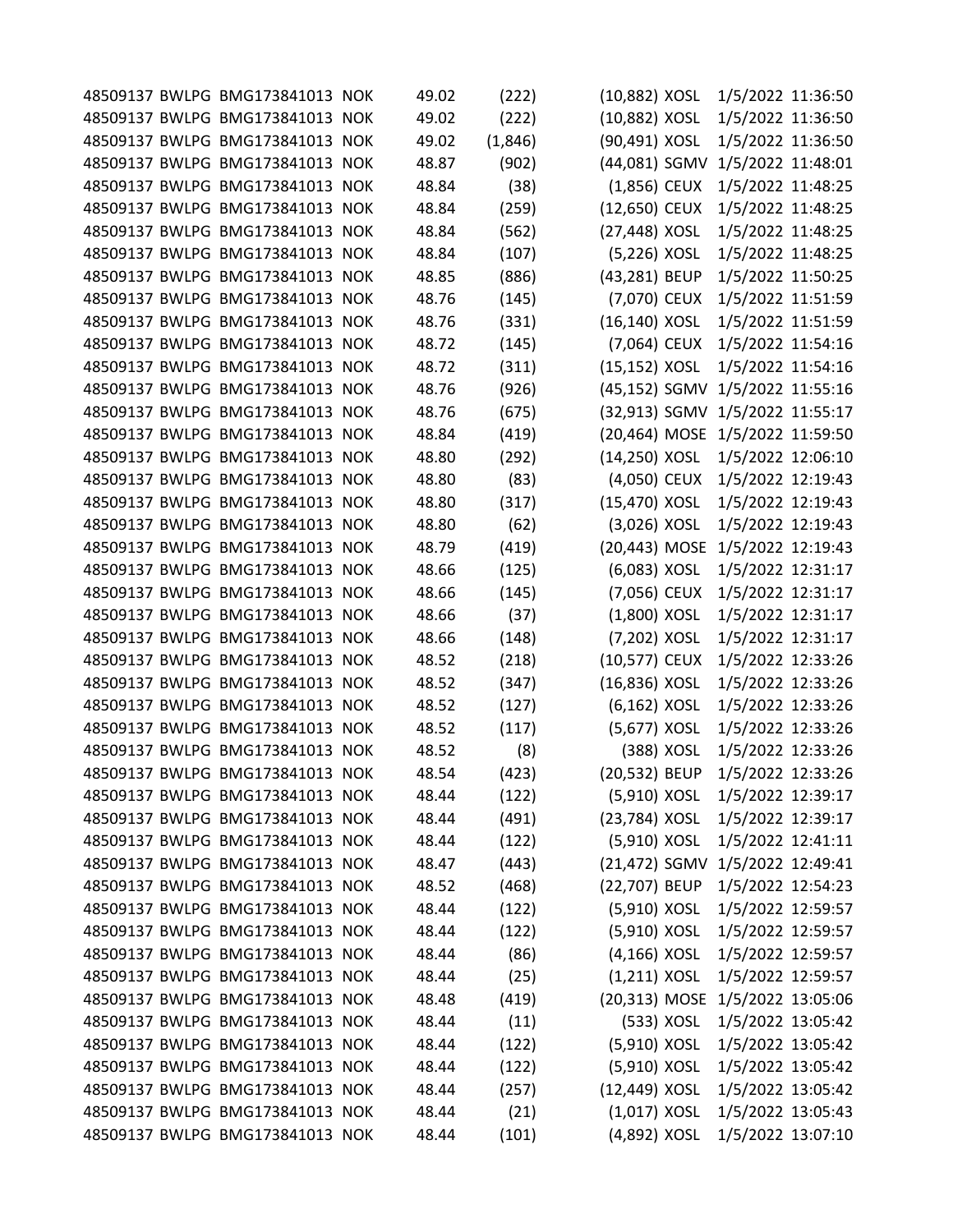|  | 48509137 BWLPG BMG173841013 NOK | 48.44 | (46)  | $(2,228)$ XOSL  |            | 1/5/2022 13:07:10               |  |
|--|---------------------------------|-------|-------|-----------------|------------|---------------------------------|--|
|  | 48509137 BWLPG BMG173841013 NOK | 48.44 | (1)   |                 | (48) XOSL  | 1/5/2022 13:07:10               |  |
|  | 48509137 BWLPG BMG173841013 NOK | 48.44 | (121) | (5,861) XOSL    |            | 1/5/2022 13:07:10               |  |
|  | 48509137 BWLPG BMG173841013 NOK | 48.44 | (122) | (5,910) XOSL    |            | 1/5/2022 13:11:40               |  |
|  | 48509137 BWLPG BMG173841013 NOK | 48.46 | (419) | (20,305) MOSE   |            | 1/5/2022 13:11:40               |  |
|  | 48509137 BWLPG BMG173841013 NOK | 48.44 | (122) | (5,910) XOSL    |            | 1/5/2022 13:17:52               |  |
|  | 48509137 BWLPG BMG173841013 NOK | 48.44 | (736) | (35,652) XOSL   |            | 1/5/2022 13:17:52               |  |
|  | 48509137 BWLPG BMG173841013 NOK | 48.44 | (15)  |                 | (727) XOSL | 1/5/2022 13:17:58               |  |
|  | 48509137 BWLPG BMG173841013 NOK | 48.44 | (107) | $(5,183)$ XOSL  |            | 1/5/2022 13:18:00               |  |
|  | 48509137 BWLPG BMG173841013 NOK | 48.44 | (6)   |                 | (291) XOSL | 1/5/2022 13:18:00               |  |
|  | 48509137 BWLPG BMG173841013 NOK | 48.40 | (145) | (7,018) CEUX    |            | 1/5/2022 13:18:06               |  |
|  | 48509137 BWLPG BMG173841013 NOK | 48.40 | (250) | (12,100) XOSL   |            | 1/5/2022 13:18:06               |  |
|  | 48509137 BWLPG BMG173841013 NOK | 48.40 | (43)  | $(2,081)$ GSEI  |            | 1/5/2022 13:18:06               |  |
|  | 48509137 BWLPG BMG173841013 NOK | 48.40 | (122) | (5,905) XOSL    |            | 1/5/2022 13:22:07               |  |
|  | 48509137 BWLPG BMG173841013 NOK | 48.40 | (59)  | $(2,856)$ XOSL  |            | 1/5/2022 13:22:12               |  |
|  | 48509137 BWLPG BMG173841013 NOK | 48.40 | (63)  | (3,049) XOSL    |            | 1/5/2022 13:23:07               |  |
|  | 48509137 BWLPG BMG173841013 NOK | 48.40 | (122) | (5,905) XOSL    |            | 1/5/2022 13:28:38               |  |
|  | 48509137 BWLPG BMG173841013 NOK | 48.40 | (122) | (5,905) XOSL    |            | 1/5/2022 13:29:09               |  |
|  | 48509137 BWLPG BMG173841013 NOK | 48.40 | (94)  | (4,550) XOSL    |            | 1/5/2022 13:29:09               |  |
|  | 48509137 BWLPG BMG173841013 NOK | 48.40 | (28)  | $(1,355)$ XOSL  |            | 1/5/2022 13:29:09               |  |
|  | 48509137 BWLPG BMG173841013 NOK | 48.40 | (122) | (5,905) XOSL    |            | 1/5/2022 13:29:09               |  |
|  | 48509137 BWLPG BMG173841013 NOK | 48.40 | (28)  | $(1,355)$ XOSL  |            | 1/5/2022 13:29:09               |  |
|  | 48509137 BWLPG BMG173841013 NOK | 48.40 | (5)   |                 | (242) SGMV | 1/5/2022 13:29:09               |  |
|  | 48509137 BWLPG BMG173841013 NOK | 48.40 | (94)  | (4,550) XOSL    |            | 1/5/2022 13:29:19               |  |
|  | 48509137 BWLPG BMG173841013 NOK | 48.40 | (122) | (5,905) XOSL    |            | 1/5/2022 13:29:19               |  |
|  | 48509137 BWLPG BMG173841013 NOK | 48.40 | (19)  |                 | (920) EUCC | 1/5/2022 13:29:19               |  |
|  | 48509137 BWLPG BMG173841013 NOK | 48.40 | (444) |                 |            | (21,490) MOSE 1/5/2022 13:30:55 |  |
|  | 48509137 BWLPG BMG173841013 NOK | 48.40 | (50)  | (2,420) SGMV    |            | 1/5/2022 13:30:55               |  |
|  | 48509137 BWLPG BMG173841013 NOK | 48.36 | (21)  |                 |            | (1,016) CEUX 1/5/2022 13:31:31  |  |
|  | 48509137 BWLPG BMG173841013 NOK | 48.36 | (101) | (4,884) CEUX    |            | 1/5/2022 13:31:31               |  |
|  | 48509137 BWLPG BMG173841013 NOK | 48.30 | (937) |                 |            | (45,257) SGMV 1/5/2022 13:32:21 |  |
|  | 48509137 BWLPG BMG173841013 NOK | 48.28 | (229) | $(11,056)$ XOSL |            | 1/5/2022 13:33:51               |  |
|  | 48509137 BWLPG BMG173841013 NOK | 48.28 | (78)  | $(3,766)$ XOSL  |            | 1/5/2022 13:33:51               |  |
|  | 48509137 BWLPG BMG173841013 NOK | 48.28 | (145) | (7,001) CEUX    |            | 1/5/2022 13:33:51               |  |
|  | 48509137 BWLPG BMG173841013 NOK | 48.36 | (424) | (20,505) BEUP   |            | 1/5/2022 13:33:53               |  |
|  | 48509137 BWLPG BMG173841013 NOK | 48.36 | (218) | (10,542) CEUX   |            | 1/5/2022 13:36:18               |  |
|  | 48509137 BWLPG BMG173841013 NOK | 48.36 | (441) | (21,327) XOSL   |            | 1/5/2022 13:36:18               |  |
|  | 48509137 BWLPG BMG173841013 NOK | 48.34 | (122) | (5,897) XOSL    |            | 1/5/2022 13:46:10               |  |
|  | 48509137 BWLPG BMG173841013 NOK | 48.34 | (122) | (5,897) XOSL    |            | 1/5/2022 13:46:10               |  |
|  | 48509137 BWLPG BMG173841013 NOK | 48.34 | (122) | (5,897) XOSL    |            | 1/5/2022 13:46:10               |  |
|  | 48509137 BWLPG BMG173841013 NOK | 48.34 | (122) | (5,897) XOSL    |            | 1/5/2022 13:46:10               |  |
|  | 48509137 BWLPG BMG173841013 NOK | 48.34 | (122) | (5,897) XOSL    |            | 1/5/2022 13:46:10               |  |
|  | 48509137 BWLPG BMG173841013 NOK | 48.34 | (122) | (5,897) XOSL    |            | 1/5/2022 13:46:10               |  |
|  | 48509137 BWLPG BMG173841013 NOK | 48.34 | (74)  | (3,577) XOSL    |            | 1/5/2022 13:46:10               |  |
|  | 48509137 BWLPG BMG173841013 NOK | 48.34 | (48)  | $(2,320)$ XOSL  |            | 1/5/2022 13:46:10               |  |
|  | 48509137 BWLPG BMG173841013 NOK | 48.34 | (145) | (7,009) CEUX    |            | 1/5/2022 13:46:10               |  |
|  | 48509137 BWLPG BMG173841013 NOK | 48.34 | (122) | (5,897) XOSL    |            | 1/5/2022 13:46:10               |  |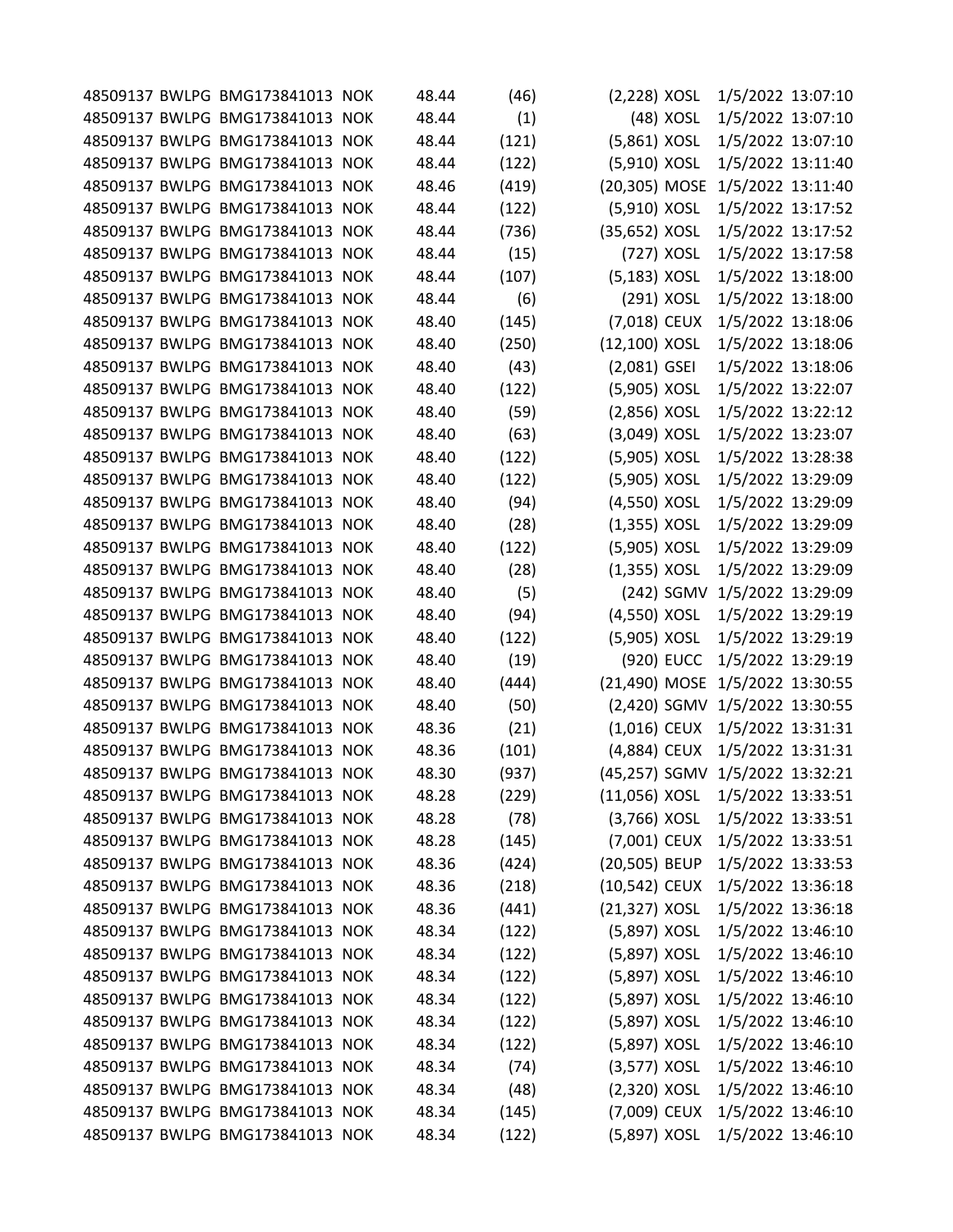|  | 48509137 BWLPG BMG173841013 NOK | 48.34 | (24)     | $(1,160)$ XOSL  |            | 1/5/2022 13:46:10               |  |
|--|---------------------------------|-------|----------|-----------------|------------|---------------------------------|--|
|  | 48509137 BWLPG BMG173841013 NOK | 48.34 | (417)    | (20,158) XOSL   |            | 1/5/2022 13:46:10               |  |
|  | 48509137 BWLPG BMG173841013 NOK | 48.34 | (627)    | (30,309) EUCC   |            | 1/5/2022 13:46:10               |  |
|  | 48509137 BWLPG BMG173841013 NOK | 48.30 | (65)     | $(3,140)$ XOSL  |            | 1/5/2022 13:57:06               |  |
|  | 48509137 BWLPG BMG173841013 NOK | 48.30 | (157)    | (7,583) XOSL    |            | 1/5/2022 13:57:06               |  |
|  | 48509137 BWLPG BMG173841013 NOK | 48.30 | (222)    | (10,723) XOSL   |            | 1/5/2022 13:57:06               |  |
|  | 48509137 BWLPG BMG173841013 NOK | 48.30 | (222)    | (10,723) XOSL   |            | 1/5/2022 13:57:06               |  |
|  | 48509137 BWLPG BMG173841013 NOK | 48.30 | (222)    | (10,723) XOSL   |            | 1/5/2022 13:57:06               |  |
|  | 48509137 BWLPG BMG173841013 NOK | 48.30 | (108)    | (5,216) XOSL    |            | 1/5/2022 13:57:06               |  |
|  | 48509137 BWLPG BMG173841013 NOK | 48.30 | (4)      |                 | (193) XOSL | 1/5/2022 13:57:06               |  |
|  | 48509137 BWLPG BMG173841013 NOK | 48.25 | (419)    | (20,217) MOSE   |            | 1/5/2022 14:07:17               |  |
|  | 48509137 BWLPG BMG173841013 NOK | 48.26 | (109)    | (5,260) XOSL    |            | 1/5/2022 14:14:09               |  |
|  | 48509137 BWLPG BMG173841013 NOK | 48.28 | (145)    | (7,001) CEUX    |            | 1/5/2022 14:14:09               |  |
|  | 48509137 BWLPG BMG173841013 NOK | 48.28 | (323)    | (15,594) XOSL   |            | 1/5/2022 14:14:09               |  |
|  | 48509137 BWLPG BMG173841013 NOK | 48.37 | (1,988)  | (96,160) XUMP   |            | 1/5/2022 14:18:49               |  |
|  | 48509137 BWLPG BMG173841013 NOK | 48.32 | (145)    | (7,006) CEUX    |            | 1/5/2022 14:19:07               |  |
|  | 48509137 BWLPG BMG173841013 NOK | 48.32 | (292)    | (14,109) XOSL   |            | 1/5/2022 14:19:07               |  |
|  | 48509137 BWLPG BMG173841013 NOK | 48.26 | (13)     |                 | (627) XOSL | 1/5/2022 14:19:48               |  |
|  | 48509137 BWLPG BMG173841013 NOK | 48.26 | (122)    | (5,888) XOSL    |            | 1/5/2022 14:19:48               |  |
|  | 48509137 BWLPG BMG173841013 NOK | 48.38 | (91)     | (4,403) CEUX    |            | 1/5/2022 14:36:49               |  |
|  | 48509137 BWLPG BMG173841013 NOK | 48.38 | (7)      |                 | (339) CEUX | 1/5/2022 14:36:49               |  |
|  | 48509137 BWLPG BMG173841013 NOK | 48.38 | (334)    | (16,159) CEUX   |            | 1/5/2022 14:36:49               |  |
|  | 48509137 BWLPG BMG173841013 NOK | 48.38 | (817)    | (39,526) XOSL   |            | 1/5/2022 14:36:49               |  |
|  | 48509137 BWLPG BMG173841013 NOK | 48.38 | (96)     | $(4,644)$ XOSL  |            | 1/5/2022 14:36:49               |  |
|  | 48509137 BWLPG BMG173841013 NOK | 48.38 | (60)     | (2,903) XOSL    |            | 1/5/2022 14:36:49               |  |
|  | 48509137 BWLPG BMG173841013 NOK | 48.56 | (1, 112) | (53,999) BEUP   |            | 1/5/2022 14:37:58               |  |
|  | 48509137 BWLPG BMG173841013 NOK | 48.53 | (854)    | (41,445) SGMV   |            | 1/5/2022 14:38:15               |  |
|  | 48509137 BWLPG BMG173841013 NOK | 48.60 | (428)    | (20,801) BEUP   |            | 1/5/2022 14:41:47               |  |
|  | 48509137 BWLPG BMG173841013 NOK | 48.76 | (152)    | (7,412) CEUX    |            | 1/5/2022 14:56:14               |  |
|  | 48509137 BWLPG BMG173841013 NOK | 48.76 | (66)     | (3,218) CEUX    |            | 1/5/2022 14:56:14               |  |
|  | 48509137 BWLPG BMG173841013 NOK | 48.76 | (465)    | (22,673) XOSL   |            | 1/5/2022 14:56:14               |  |
|  | 48509137 BWLPG BMG173841013 NOK | 48.66 | (145)    | (7,056) CEUX    |            | 1/5/2022 15:04:50               |  |
|  | 48509137 BWLPG BMG173841013 NOK | 48.66 | (352)    | (17,128) XOSL   |            | 1/5/2022 15:04:50               |  |
|  | 48509137 BWLPG BMG173841013 NOK | 48.58 | (145)    | (7,044) CEUX    |            | 1/5/2022 15:04:54               |  |
|  | 48509137 BWLPG BMG173841013 NOK | 48.58 | (252)    | (12,242) XOSL   |            | 1/5/2022 15:04:54               |  |
|  | 48509137 BWLPG BMG173841013 NOK | 48.58 | (180)    | (8,744) XOSL    |            | 1/5/2022 15:04:54               |  |
|  | 48509137 BWLPG BMG173841013 NOK | 48.45 | (470)    | (22,772) BEUP   |            | 1/5/2022 15:22:58               |  |
|  | 48509137 BWLPG BMG173841013 NOK | 48.45 | (426)    |                 |            | (20,640) MOSE 1/5/2022 15:30:14 |  |
|  | 48509137 BWLPG BMG173841013 NOK | 48.38 | (122)    | (5,902) XOSL    |            | 1/5/2022 15:33:37               |  |
|  | 48509137 BWLPG BMG173841013 NOK | 48.38 | (60)     | $(2,903)$ XOSL  |            | 1/5/2022 15:33:37               |  |
|  | 48509137 BWLPG BMG173841013 NOK | 48.38 | (62)     | $(3,000)$ XOSL  |            | 1/5/2022 15:33:37               |  |
|  | 48509137 BWLPG BMG173841013 NOK | 48.47 | (492)    | (23,847) SGMV   |            | 1/5/2022 15:35:53               |  |
|  | 48509137 BWLPG BMG173841013 NOK | 48.40 | (145)    | (7,018) CEUX    |            | 1/5/2022 15:37:28               |  |
|  | 48509137 BWLPG BMG173841013 NOK | 48.40 | (65)     | $(3, 146)$ XOSL |            | 1/5/2022 15:37:28               |  |
|  | 48509137 BWLPG BMG173841013 NOK | 48.40 | (274)    | (13,262) XOSL   |            | 1/5/2022 15:37:28               |  |
|  | 48509137 BWLPG BMG173841013 NOK | 48.38 | (122)    | (5,902) XOSL    |            | 1/5/2022 15:37:32               |  |
|  | 48509137 BWLPG BMG173841013 NOK | 48.54 | (145)    | (7,038) CEUX    |            | 1/5/2022 15:39:10               |  |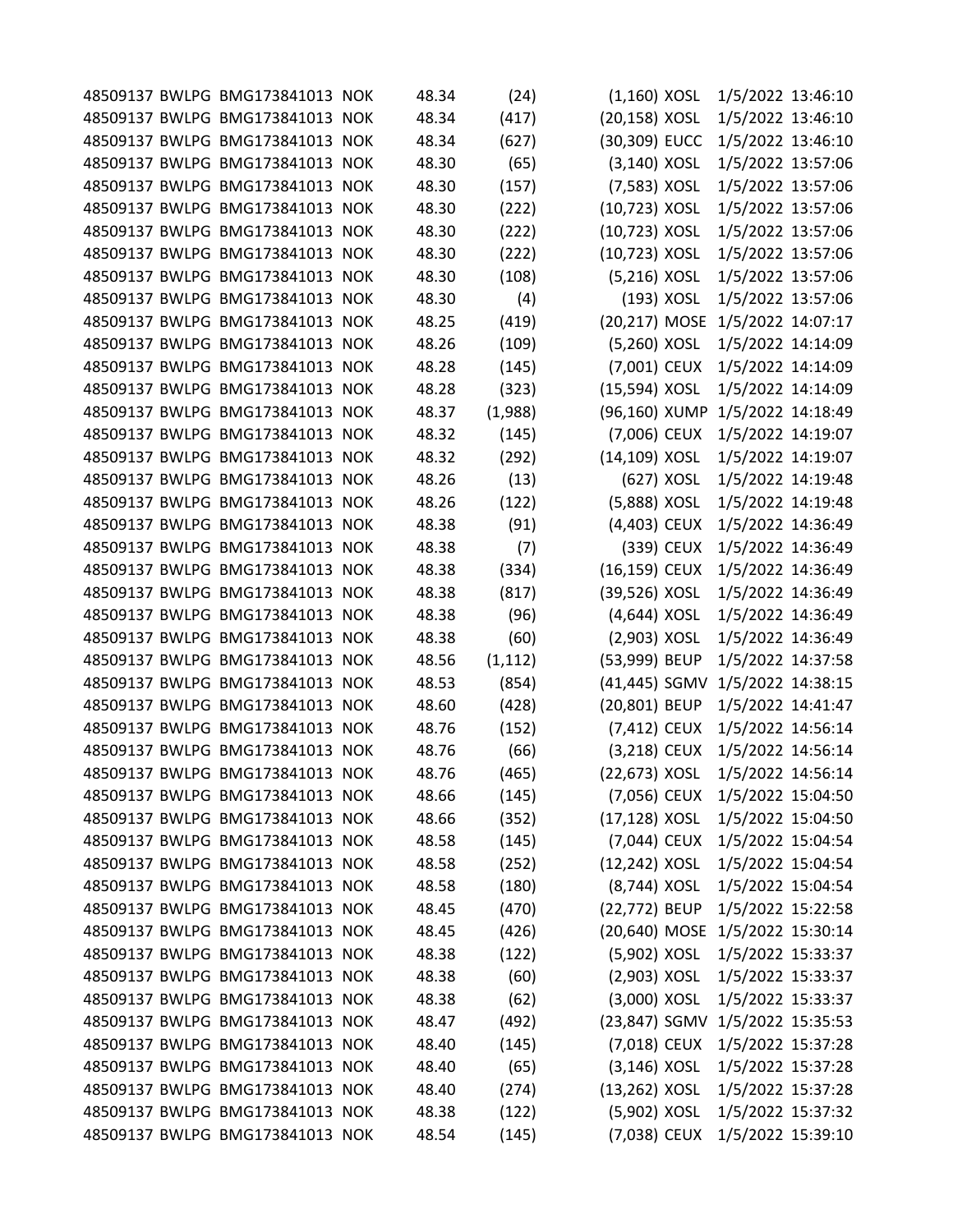|  | 48509137 BWLPG BMG173841013 NOK | 48.54 | (11)     | (534) XOSL      |            | 1/5/2022 15:39:10 |  |
|--|---------------------------------|-------|----------|-----------------|------------|-------------------|--|
|  | 48509137 BWLPG BMG173841013 NOK | 48.54 | (216)    | (10,485) XOSL   |            | 1/5/2022 15:39:10 |  |
|  | 48509137 BWLPG BMG173841013 NOK | 48.54 | (144)    | (6,990) XOSL    |            | 1/5/2022 15:39:10 |  |
|  | 48509137 BWLPG BMG173841013 NOK | 48.64 | (423)    | (20,575) GSEI   |            | 1/5/2022 15:40:53 |  |
|  | 48509137 BWLPG BMG173841013 NOK | 48.76 | (429)    | (20,918) GSEI   |            | 1/5/2022 15:45:13 |  |
|  | 48509137 BWLPG BMG173841013 NOK | 48.74 | (122)    | (5,946) XOSL    |            | 1/5/2022 15:45:34 |  |
|  | 48509137 BWLPG BMG173841013 NOK | 48.74 | (122)    | (5,946) XOSL    |            | 1/5/2022 15:45:34 |  |
|  | 48509137 BWLPG BMG173841013 NOK | 48.74 | (122)    | (5,946) XOSL    |            | 1/5/2022 15:45:34 |  |
|  | 48509137 BWLPG BMG173841013 NOK | 48.74 | (24)     | $(1,170)$ XOSL  |            | 1/5/2022 15:45:34 |  |
|  | 48509137 BWLPG BMG173841013 NOK | 48.72 | (218)    | (10,621) CEUX   |            | 1/5/2022 15:45:34 |  |
|  | 48509137 BWLPG BMG173841013 NOK | 48.72 | (59)     | $(2,874)$ XOSL  |            | 1/5/2022 15:45:34 |  |
|  | 48509137 BWLPG BMG173841013 NOK | 48.72 | (412)    | (20,073) XOSL   |            | 1/5/2022 15:45:34 |  |
|  | 48509137 BWLPG BMG173841013 NOK | 48.60 | (222)    | (10,789) XOSL   |            | 1/5/2022 15:55:57 |  |
|  | 48509137 BWLPG BMG173841013 NOK | 48.60 | (222)    | (10,789) XOSL   |            | 1/5/2022 15:55:57 |  |
|  | 48509137 BWLPG BMG173841013 NOK | 48.60 | (222)    | (10,789) XOSL   |            | 1/5/2022 15:55:57 |  |
|  | 48509137 BWLPG BMG173841013 NOK | 48.60 | (222)    | (10,789) XOSL   |            | 1/5/2022 15:55:57 |  |
|  | 48509137 BWLPG BMG173841013 NOK | 48.60 | (112)    | (5,443) XOSL    |            | 1/5/2022 15:55:57 |  |
|  | 48509137 BWLPG BMG173841013 NOK | 48.56 | (100)    | (4,856) XOSL    |            | 1/5/2022 15:56:45 |  |
|  | 48509137 BWLPG BMG173841013 NOK | 48.56 | (22)     | $(1,068)$ XOSL  |            | 1/5/2022 15:57:36 |  |
|  | 48509137 BWLPG BMG173841013 NOK | 48.56 | (94)     | (4,565) XOSL    |            | 1/5/2022 15:57:36 |  |
|  | 48509137 BWLPG BMG173841013 NOK | 48.56 | (15)     |                 | (728) XOSL | 1/5/2022 15:57:36 |  |
|  | 48509137 BWLPG BMG173841013 NOK | 48.56 | (13)     |                 | (631) XOSL | 1/5/2022 15:57:36 |  |
|  | 48509137 BWLPG BMG173841013 NOK | 48.56 | (122)    | (5,924) XOSL    |            | 1/5/2022 15:57:36 |  |
|  | 48509137 BWLPG BMG173841013 NOK | 48.54 | (634)    | (30,774) EUCC   |            | 1/5/2022 15:57:36 |  |
|  | 48509137 BWLPG BMG173841013 NOK | 48.48 | (122)    | (5,915) XOSL    |            | 1/5/2022 16:00:14 |  |
|  | 48509137 BWLPG BMG173841013 NOK | 48.48 | (122)    | (5,915) XOSL    |            | 1/5/2022 16:00:14 |  |
|  | 48509137 BWLPG BMG173841013 NOK | 48.48 | (122)    | (5,915) XOSL    |            | 1/5/2022 16:00:14 |  |
|  | 48509137 BWLPG BMG173841013 NOK | 48.48 | (122)    | (5,915) XOSL    |            | 1/5/2022 16:00:14 |  |
|  | 48509137 BWLPG BMG173841013 NOK | 48.48 | (122)    | (5,915) XOSL    |            | 1/5/2022 16:00:14 |  |
|  | 48509137 BWLPG BMG173841013 NOK | 48.48 | (122)    | (5,915) XOSL    |            | 1/5/2022 16:00:14 |  |
|  | 48509137 BWLPG BMG173841013 NOK | 48.48 | (122)    | (5,915) XOSL    |            | 1/5/2022 16:00:14 |  |
|  | 48509137 BWLPG BMG173841013 NOK | 48.48 | (122)    | (5,915) XOSL    |            | 1/5/2022 16:00:14 |  |
|  | 48509137 BWLPG BMG173841013 NOK | 48.48 | (24)     | $(1, 164)$ XOSL |            | 1/5/2022 16:00:14 |  |
|  | 48509137 BWLPG BMG173841013 NOK | 48.50 | (133)    | $(6,451)$ XOSL  |            | 1/5/2022 16:03:13 |  |
|  | 48509137 BWLPG BMG173841013 NOK | 48.50 | (133)    | $(6,451)$ XOSL  |            | 1/5/2022 16:03:14 |  |
|  | 48509137 BWLPG BMG173841013 NOK | 48.50 | (133)    | $(6,451)$ XOSL  |            | 1/5/2022 16:03:14 |  |
|  | 48509137 BWLPG BMG173841013 NOK | 48.80 | (1, 252) | (61,098) XOSL   |            | 1/5/2022 16:25:26 |  |
|  | 48509137 BWLPG BMG173841013 NOK | 48.80 | (689)    | (33,623) XOSL   |            | 1/5/2022 16:25:26 |  |
|  | 48509137 BWLPG BMG173841013 NOK | 48.80 | (2,737)  | (133,566) XOSL  |            | 1/5/2022 16:25:26 |  |
|  | 48509137 BWLPG BMG173841013 NOK | 48.80 | (1, 549) | (75,591) XOSL   |            | 1/5/2022 16:25:26 |  |
|  | 48509137 BWLPG BMG173841013 NOK | 48.80 | (16)     |                 | (781) XOSL | 1/5/2022 16:25:26 |  |
|  | 48509137 BWLPG BMG173841013 NOK | 48.80 | (2)      |                 | (98) XOSL  | 1/5/2022 16:25:26 |  |
|  | 48509137 BWLPG BMG173841013 NOK | 48.80 | (23)     | $(1,122)$ XOSL  |            | 1/5/2022 16:25:26 |  |
|  | 48509137 BWLPG BMG173841013 NOK | 48.80 | (730)    | (35,624) XOSL   |            | 1/5/2022 16:25:26 |  |
|  | 48509137 BWLPG BMG173841013 NOK | 48.80 | (3,599)  | (175,631) XOSL  |            | 1/5/2022 16:25:26 |  |
|  | 48509137 BWLPG BMG173841013 NOK | 48.80 | (183)    | (8,930) XOSL    |            | 1/5/2022 16:25:26 |  |
|  | 48509137 BWLPG BMG173841013 NOK | 48.80 | (4,000)  | (195,200) XOSL  |            | 1/5/2022 16:25:26 |  |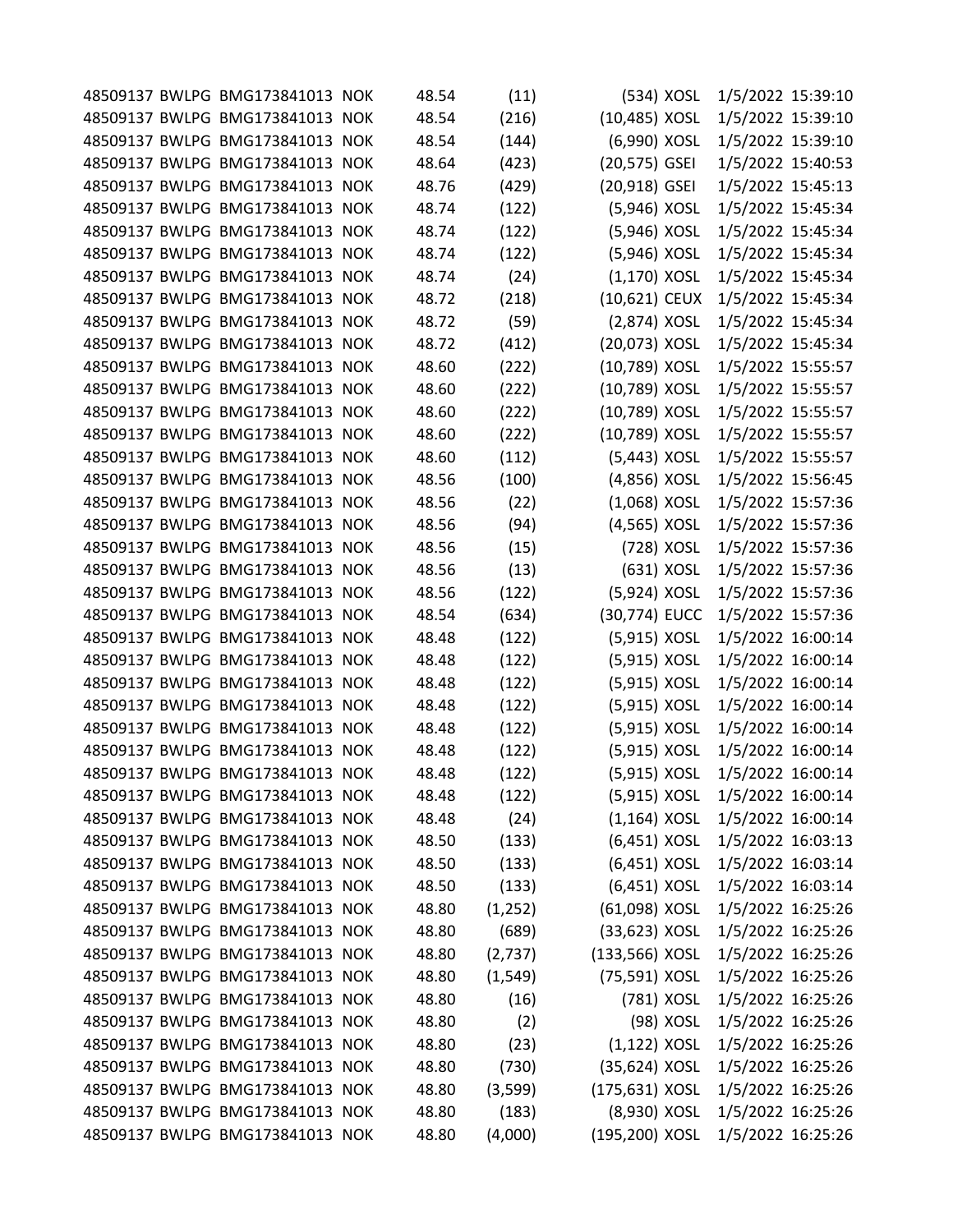|  | 48509137 BWLPG BMG173841013 NOK | 48.80 | (3.288)   | (160,454) XOSL 1/5/2022 16:25:26 |  |
|--|---------------------------------|-------|-----------|----------------------------------|--|
|  | 48509137 BWLPG BMG173841013 NOK | 48.80 | (920)     | (44,896) XOSL 1/5/2022 16:25:26  |  |
|  | 48509137 BWLPG BMG173841013 NOK | 48.80 | (1,346)   | (65,685) XOSL 1/5/2022 16:25:26  |  |
|  |                                 |       | (158.000) |                                  |  |
|  |                                 |       |           |                                  |  |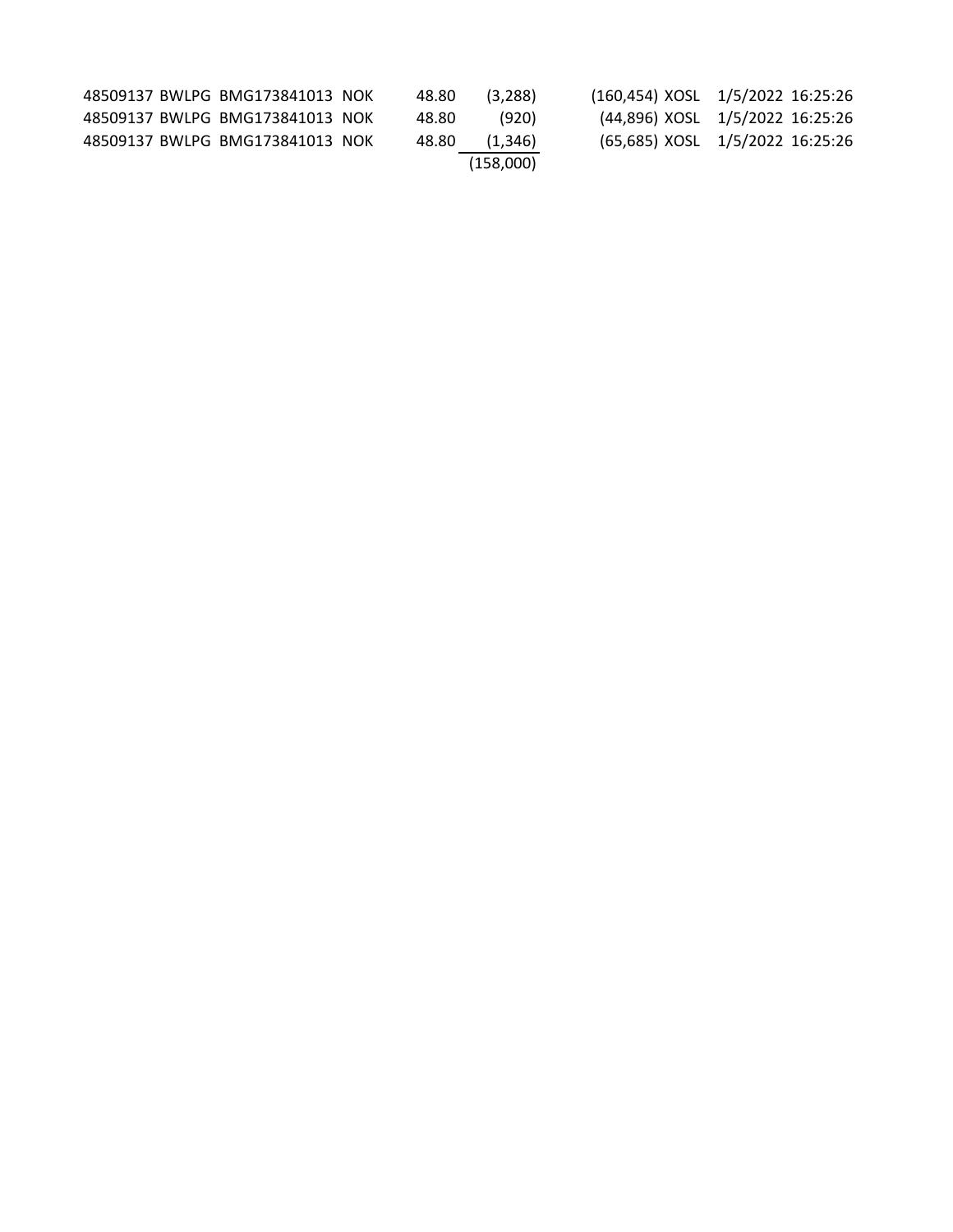| Order | <b>Ticker</b> | <b>ISIN</b>                     | <b>Currency Price</b> |       | <b>Volume</b> | <b>Consideration</b> | <b>MIC</b>  | <b>Date</b>       | <b>Time</b> |
|-------|---------------|---------------------------------|-----------------------|-------|---------------|----------------------|-------------|-------------------|-------------|
|       |               | 48506275 BWLPG BMG173841013 NOK |                       | 49.80 | (68)          | (3,386)              | <b>CEUX</b> | 1/4/2022 15:30:02 |             |
|       |               | 48506275 BWLPG BMG173841013 NOK |                       | 49.80 | (68)          | (3,386) CEUX         |             | 1/4/2022 15:30:02 |             |
|       |               | 48506275 BWLPG BMG173841013 NOK |                       | 49.80 | (68)          | (3,386)              | <b>CEUX</b> | 1/4/2022 15:30:02 |             |
|       |               | 48506275 BWLPG BMG173841013 NOK |                       | 49.80 | (68)          | (3,386) CEUX         |             | 1/4/2022 15:30:02 |             |
|       |               | 48506275 BWLPG BMG173841013 NOK |                       | 49.80 | (32)          | (1,594) CEUX         |             | 1/4/2022 15:30:02 |             |
|       |               | 48506275 BWLPG BMG173841013 NOK |                       | 49.80 | (68)          | (3,386) CEUX         |             | 1/4/2022 15:30:02 |             |
|       |               | 48506275 BWLPG BMG173841013 NOK |                       | 49.80 | (68)          | (3,386) CEUX         |             | 1/4/2022 15:30:02 |             |
|       |               | 48506275 BWLPG BMG173841013 NOK |                       | 49.80 | (68)          | (3,386) CEUX         |             | 1/4/2022 15:30:02 |             |
|       |               | 48506275 BWLPG BMG173841013 NOK |                       | 49.80 | (32)          | (1,594) CEUX         |             | 1/4/2022 15:30:02 |             |
|       |               | 48506275 BWLPG BMG173841013 NOK |                       | 49.80 | (68)          | (3,386) CEUX         |             | 1/4/2022 15:30:02 |             |
|       |               | 48506275 BWLPG BMG173841013 NOK |                       | 49.80 | (68)          | (3,386) CEUX         |             | 1/4/2022 15:30:02 |             |
|       |               | 48506275 BWLPG BMG173841013 NOK |                       | 49.80 | (68)          | (3,386) CEUX         |             | 1/4/2022 15:30:02 |             |
|       |               | 48506275 BWLPG BMG173841013 NOK |                       | 49.80 | (32)          | (1,594) CEUX         |             | 1/4/2022 15:30:02 |             |
|       |               | 48506275 BWLPG BMG173841013 NOK |                       | 49.80 | (131)         | (6,524) XOSL         |             | 1/4/2022 15:30:02 |             |
|       |               | 48506275 BWLPG BMG173841013 NOK |                       | 49.80 | (131)         | (6,524) XOSL         |             | 1/4/2022 15:30:02 |             |
|       |               | 48506275 BWLPG BMG173841013 NOK |                       | 49.80 | (145)         | (7,221) XOSL         |             | 1/4/2022 15:30:02 |             |
|       |               | 48506275 BWLPG BMG173841013 NOK |                       | 49.80 | (23)          | (1,145) AQEU         |             | 1/4/2022 15:30:02 |             |
|       |               | 48506275 BWLPG BMG173841013 NOK |                       | 49.80 | (68)          | (3,386) CEUX         |             | 1/4/2022 15:30:02 |             |
|       |               | 48506275 BWLPG BMG173841013 NOK |                       | 49.80 | (131)         | (6,524) XOSL         |             | 1/4/2022 15:30:02 |             |
|       |               | 48506275 BWLPG BMG173841013 NOK |                       | 49.80 | (68)          | (3,386) CEUX         |             | 1/4/2022 15:31:23 |             |
|       |               | 48506275 BWLPG BMG173841013 NOK |                       | 49.80 | (68)          | (3,386) CEUX         |             | 1/4/2022 15:31:23 |             |
|       |               | 48506275 BWLPG BMG173841013 NOK |                       | 49.80 | (68)          | (3,386)              | <b>CEUX</b> | 1/4/2022 15:31:23 |             |
|       |               | 48506275 BWLPG BMG173841013 NOK |                       | 49.80 | (68)          | (3,386) CEUX         |             | 1/4/2022 15:31:23 |             |
|       |               | 48506275 BWLPG BMG173841013 NOK |                       | 49.80 | (46)          | (2,291) CEUX         |             | 1/4/2022 15:31:23 |             |
|       |               | 48506275 BWLPG BMG173841013 NOK |                       | 49.80 | (131)         | (6,524) XOSL         |             | 1/4/2022 15:31:23 |             |
|       |               | 48506275 BWLPG BMG173841013 NOK |                       | 49.80 | (131)         | (6,524) XOSL         |             | 1/4/2022 15:31:23 |             |
|       |               | 48506275 BWLPG BMG173841013 NOK |                       | 49.80 | (50)          | (2,490) XOSL         |             | 1/4/2022 15:31:23 |             |
|       |               | 48506275 BWLPG BMG173841013 NOK |                       | 49.80 | (26)          | $(1,295)$ XOSL       |             | 1/4/2022 15:31:23 |             |
|       |               | 48506275 BWLPG BMG173841013 NOK |                       | 49.80 | (68)          | (3,386) CEUX         |             | 1/4/2022 15:32:25 |             |
|       |               | 48506275 BWLPG BMG173841013 NOK |                       | 49.80 | (68)          | (3,386) CEUX         |             | 1/4/2022 15:32:25 |             |
|       |               | 48506275 BWLPG BMG173841013 NOK |                       | 49.80 | (68)          | $(3,386)$ CEUX       |             | 1/4/2022 15:32:25 |             |
|       |               | 48506275 BWLPG BMG173841013 NOK |                       | 49.80 | (68)          | $(3,386)$ CEUX       |             | 1/4/2022 15:32:25 |             |
|       |               | 48506275 BWLPG BMG173841013 NOK |                       | 49.80 | (68)          | $(3,386)$ CEUX       |             | 1/4/2022 15:32:25 |             |
|       |               | 48506275 BWLPG BMG173841013 NOK |                       | 49.80 | (68)          | (3,386) CEUX         |             | 1/4/2022 15:32:25 |             |
|       |               | 48506275 BWLPG BMG173841013 NOK |                       | 49.80 | (46)          | $(2,291)$ CEUX       |             | 1/4/2022 15:32:25 |             |
|       |               | 48506275 BWLPG BMG173841013 NOK |                       | 49.80 | (105)         | (5,229) XOSL         |             | 1/4/2022 15:32:25 |             |
|       |               | 48506275 BWLPG BMG173841013 NOK |                       | 49.80 | (1, 323)      | (65,885) XOSL        |             | 1/4/2022 15:32:25 |             |
|       |               | 48506275 BWLPG BMG173841013 NOK |                       | 49.80 | (23)          | $(1,145)$ CEUX       |             | 1/4/2022 15:32:25 |             |
|       |               | 48506275 BWLPG BMG173841013 NOK |                       | 49.80 | (2)           |                      | (100) CEUX  | 1/4/2022 15:32:25 |             |
|       |               | 48506275 BWLPG BMG173841013 NOK |                       | 49.80 | (66)          | $(3,287)$ CEUX       |             | 1/4/2022 15:35:49 |             |
|       |               | 48506275 BWLPG BMG173841013 NOK |                       | 49.80 | (68)          | (3,386) CEUX         |             | 1/4/2022 15:35:49 |             |
|       |               | 48506275 BWLPG BMG173841013 NOK |                       | 49.80 | (68)          | $(3,386)$ CEUX       |             | 1/4/2022 15:35:49 |             |
|       |               | 48506275 BWLPG BMG173841013 NOK |                       | 49.80 | (68)          | $(3,386)$ CEUX       |             | 1/4/2022 15:35:49 |             |
|       |               | 48506275 BWLPG BMG173841013 NOK |                       | 49.80 | (68)          | (3,386) CEUX         |             | 1/4/2022 15:35:49 |             |
|       |               | 48506275 BWLPG BMG173841013 NOK |                       | 49.80 | (68)          | $(3,386)$ CEUX       |             | 1/4/2022 15:35:49 |             |
|       |               | 48506275 BWLPG BMG173841013 NOK |                       | 49.80 | (15)          |                      | (747) CEUX  | 1/4/2022 15:35:49 |             |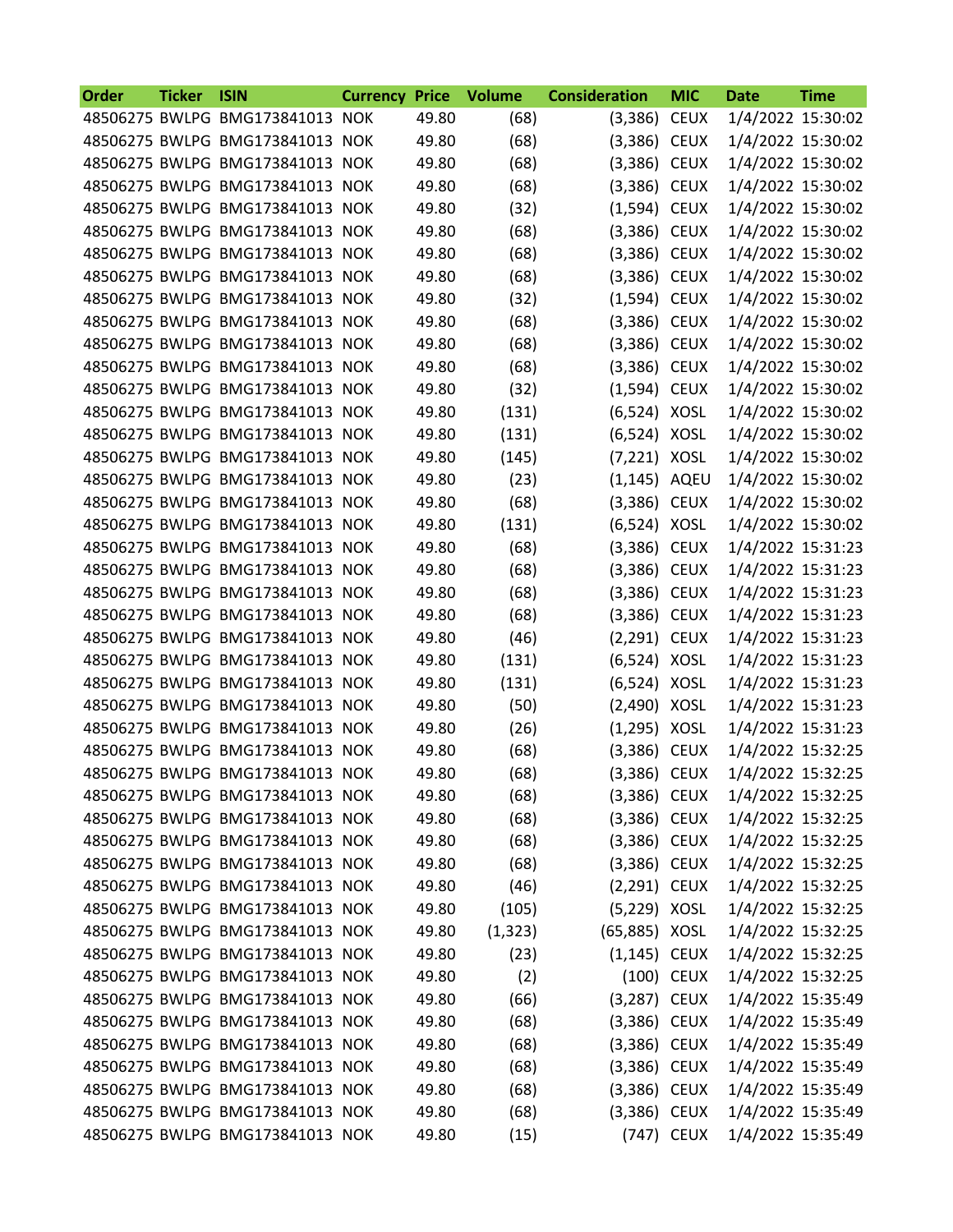|  | 48506275 BWLPG BMG173841013 NOK | 49.80 | (66)  | (3,287) CEUX   |             | 1/4/2022 15:37:14 |  |
|--|---------------------------------|-------|-------|----------------|-------------|-------------------|--|
|  | 48506275 BWLPG BMG173841013 NOK | 49.80 | (131) | (6,524) XOSL   |             | 1/4/2022 15:37:41 |  |
|  | 48506275 BWLPG BMG173841013 NOK | 49.88 | (65)  | $(3,242)$ XOSL |             | 1/4/2022 16:00:25 |  |
|  | 48506275 BWLPG BMG173841013 NOK | 49.88 | (11)  |                | (549) AQEU  | 1/4/2022 16:00:25 |  |
|  | 48506275 BWLPG BMG173841013 NOK | 49.88 | (33)  | $(1,646)$ CEUX |             | 1/4/2022 16:00:25 |  |
|  | 48506275 BWLPG BMG173841013 NOK | 49.88 | (2)   |                | (100) TQEX  | 1/4/2022 16:00:25 |  |
|  | 48506275 BWLPG BMG173841013 NOK | 49.88 | (33)  | $(1,646)$ CEUX |             | 1/4/2022 16:00:25 |  |
|  | 48506275 BWLPG BMG173841013 NOK | 49.88 | (33)  | $(1,646)$ CEUX |             | 1/4/2022 16:00:25 |  |
|  | 48506275 BWLPG BMG173841013 NOK | 49.88 | (33)  | $(1,646)$ CEUX |             | 1/4/2022 16:00:25 |  |
|  | 48506275 BWLPG BMG173841013 NOK | 49.88 | (33)  | $(1,646)$ CEUX |             | 1/4/2022 16:00:25 |  |
|  | 48506275 BWLPG BMG173841013 NOK | 49.88 | (33)  | $(1,646)$ CEUX |             | 1/4/2022 16:00:25 |  |
|  | 48506275 BWLPG BMG173841013 NOK | 49.88 | (33)  | $(1,646)$ CEUX |             | 1/4/2022 16:00:25 |  |
|  | 48506275 BWLPG BMG173841013 NOK | 49.88 | (33)  | $(1,646)$ CEUX |             | 1/4/2022 16:00:25 |  |
|  | 48506275 BWLPG BMG173841013 NOK | 49.88 | (33)  | $(1,646)$ CEUX |             | 1/4/2022 16:00:25 |  |
|  | 48506275 BWLPG BMG173841013 NOK | 49.88 | (33)  | $(1,646)$ CEUX |             | 1/4/2022 16:00:25 |  |
|  | 48506275 BWLPG BMG173841013 NOK | 49.88 | (33)  | (1,646) CEUX   |             | 1/4/2022 16:00:25 |  |
|  | 48506275 BWLPG BMG173841013 NOK | 49.88 | (25)  | (1,247) CEUX   |             | 1/4/2022 16:00:25 |  |
|  | 48506275 BWLPG BMG173841013 NOK | 49.88 | (65)  | (3,242) XOSL   |             | 1/4/2022 16:00:25 |  |
|  | 48506275 BWLPG BMG173841013 NOK | 49.88 | (33)  | $(1,646)$ CEUX |             | 1/4/2022 16:00:33 |  |
|  | 48506275 BWLPG BMG173841013 NOK | 49.88 | (17)  |                | (848) CEUX  | 1/4/2022 16:00:33 |  |
|  | 48506275 BWLPG BMG173841013 NOK | 49.88 | (16)  |                | (798) CEUX  | 1/4/2022 16:00:33 |  |
|  | 48506275 BWLPG BMG173841013 NOK | 49.88 | (33)  | $(1,646)$ CEUX |             | 1/4/2022 16:00:33 |  |
|  | 48506275 BWLPG BMG173841013 NOK | 49.88 | (33)  | $(1,646)$ CEUX |             | 1/4/2022 16:00:33 |  |
|  | 48506275 BWLPG BMG173841013 NOK | 49.88 | (33)  | $(1,646)$ CEUX |             | 1/4/2022 16:00:33 |  |
|  | 48506275 BWLPG BMG173841013 NOK | 49.88 | (33)  | $(1,646)$ CEUX |             | 1/4/2022 16:00:33 |  |
|  | 48506275 BWLPG BMG173841013 NOK | 49.88 | (33)  | $(1,646)$ CEUX |             | 1/4/2022 16:00:33 |  |
|  | 48506275 BWLPG BMG173841013 NOK | 49.88 | (33)  | $(1,646)$ CEUX |             | 1/4/2022 16:00:33 |  |
|  | 48506275 BWLPG BMG173841013 NOK | 49.88 | (27)  | $(1,347)$ CEUX |             | 1/4/2022 16:00:33 |  |
|  | 48506275 BWLPG BMG173841013 NOK | 49.88 | (33)  | $(1,646)$ CEUX |             | 1/4/2022 16:00:33 |  |
|  | 48506275 BWLPG BMG173841013 NOK | 49.88 | (15)  | (748)          | <b>CEUX</b> | 1/4/2022 16:00:33 |  |
|  | 48506275 BWLPG BMG173841013 NOK | 49.88 | (2)   |                | (100) TQEX  | 1/4/2022 16:00:33 |  |
|  | 48506275 BWLPG BMG173841013 NOK | 49.88 | (33)  | $(1,646)$ CEUX |             | 1/4/2022 16:00:33 |  |
|  | 48506275 BWLPG BMG173841013 NOK | 49.88 | (33)  | $(1,646)$ CEUX |             | 1/4/2022 16:00:33 |  |
|  | 48506275 BWLPG BMG173841013 NOK | 49.88 | (33)  | $(1,646)$ CEUX |             | 1/4/2022 16:00:33 |  |
|  | 48506275 BWLPG BMG173841013 NOK | 49.88 | (33)  | $(1,646)$ CEUX |             | 1/4/2022 16:00:33 |  |
|  | 48506275 BWLPG BMG173841013 NOK | 49.88 | (33)  | $(1,646)$ CEUX |             | 1/4/2022 16:00:33 |  |
|  | 48506275 BWLPG BMG173841013 NOK | 49.88 | (33)  | $(1,646)$ CEUX |             | 1/4/2022 16:00:33 |  |
|  | 48506275 BWLPG BMG173841013 NOK | 49.88 | (33)  | $(1,646)$ CEUX |             | 1/4/2022 16:00:33 |  |
|  | 48506275 BWLPG BMG173841013 NOK | 49.88 | (10)  |                | (499) CEUX  | 1/4/2022 16:00:33 |  |
|  | 48506275 BWLPG BMG173841013 NOK | 49.88 | (65)  | $(3,242)$ XOSL |             | 1/4/2022 16:00:33 |  |
|  | 48506275 BWLPG BMG173841013 NOK | 49.88 | (65)  | $(3,242)$ XOSL |             | 1/4/2022 16:00:33 |  |
|  | 48506275 BWLPG BMG173841013 NOK | 49.88 | (65)  | $(3,242)$ XOSL |             | 1/4/2022 16:00:33 |  |
|  | 48506275 BWLPG BMG173841013 NOK | 49.88 | (12)  |                | (599) XOSL  | 1/4/2022 16:00:33 |  |
|  | 48506275 BWLPG BMG173841013 NOK | 49.88 | (53)  | $(2,644)$ XOSL |             | 1/4/2022 16:00:33 |  |
|  | 48506275 BWLPG BMG173841013 NOK | 49.88 | (12)  |                | (599) XOSL  | 1/4/2022 16:00:33 |  |
|  | 48506275 BWLPG BMG173841013 NOK | 49.88 | (65)  | $(3,242)$ XOSL |             | 1/4/2022 16:00:33 |  |
|  | 48506275 BWLPG BMG173841013 NOK | 49.88 | (33)  | $(1,646)$ CEUX |             | 1/4/2022 16:01:01 |  |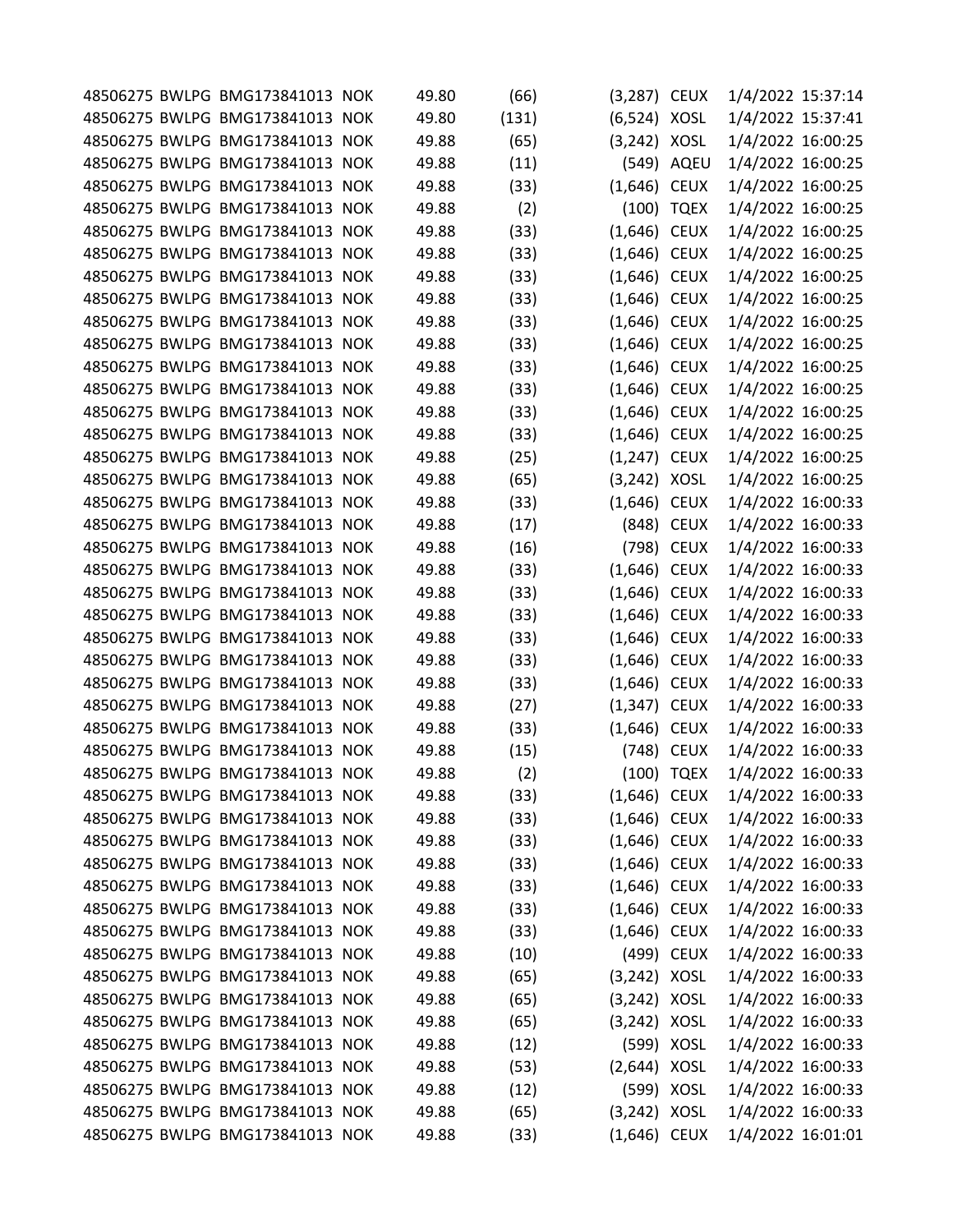|  | 48506275 BWLPG BMG173841013 NOK | 49.88 | (33)     | $(1,646)$ CEUX  |             | 1/4/2022 16:01:01 |  |
|--|---------------------------------|-------|----------|-----------------|-------------|-------------------|--|
|  | 48506275 BWLPG BMG173841013 NOK | 49.88 | (13)     | (648)           | <b>CEUX</b> | 1/4/2022 16:01:01 |  |
|  | 48506275 BWLPG BMG173841013 NOK | 49.88 | (20)     | (998)           | <b>CEUX</b> | 1/4/2022 16:01:01 |  |
|  | 48506275 BWLPG BMG173841013 NOK | 49.88 | (20)     | (998)           | <b>CEUX</b> | 1/4/2022 16:01:01 |  |
|  | 48506275 BWLPG BMG173841013 NOK | 49.88 | (65)     | (3, 242)        | <b>XOSL</b> | 1/4/2022 16:01:01 |  |
|  | 48506275 BWLPG BMG173841013 NOK | 49.88 | (65)     | $(3,242)$ XOSL  |             | 1/4/2022 16:01:01 |  |
|  | 48506275 BWLPG BMG173841013 NOK | 49.88 | (65)     | (3, 242)        | <b>XOSL</b> | 1/4/2022 16:01:01 |  |
|  | 48506275 BWLPG BMG173841013 NOK | 49.88 | (50)     | (2, 494)        | <b>XOSL</b> | 1/4/2022 16:01:01 |  |
|  | 48506275 BWLPG BMG173841013 NOK | 49.88 | (15)     | (748)           | <b>XOSL</b> | 1/4/2022 16:01:01 |  |
|  | 48506275 BWLPG BMG173841013 NOK | 49.88 | (50)     | (2, 494)        | <b>XOSL</b> | 1/4/2022 16:01:01 |  |
|  | 48506275 BWLPG BMG173841013 NOK | 49.88 | (15)     | (748)           | <b>XOSL</b> | 1/4/2022 16:01:01 |  |
|  | 48506275 BWLPG BMG173841013 NOK | 49.88 | (50)     | (2, 494)        | <b>XOSL</b> | 1/4/2022 16:01:01 |  |
|  | 48506275 BWLPG BMG173841013 NOK | 49.88 | (15)     | (748)           | <b>XOSL</b> | 1/4/2022 16:01:01 |  |
|  | 48506275 BWLPG BMG173841013 NOK | 49.88 | (65)     | (3, 242)        | <b>XOSL</b> | 1/4/2022 16:01:01 |  |
|  | 48506275 BWLPG BMG173841013 NOK | 49.88 | (65)     | (3,242)         | <b>XOSL</b> | 1/4/2022 16:01:01 |  |
|  | 48506275 BWLPG BMG173841013 NOK | 49.88 | (5, 173) | (258,029) XOSL  |             | 1/4/2022 16:01:01 |  |
|  | 48506275 BWLPG BMG173841013 NOK | 49.88 | (11)     | (549)           | AQEU        | 1/4/2022 16:01:01 |  |
|  | 48506275 BWLPG BMG173841013 NOK | 49.88 | (13)     | (648)           | <b>CEUX</b> | 1/4/2022 16:01:01 |  |
|  | 48506275 BWLPG BMG173841013 NOK | 49.88 | (13)     | (648)           | <b>CEUX</b> | 1/4/2022 16:01:01 |  |
|  | 48506275 BWLPG BMG173841013 NOK | 49.88 | (2)      | (100)           | <b>TQEX</b> | 1/4/2022 16:01:01 |  |
|  | 48506275 BWLPG BMG173841013 NOK | 49.88 | (65)     | (3, 242)        | <b>XOSL</b> | 1/4/2022 16:01:01 |  |
|  | 48506275 BWLPG BMG173841013 NOK | 49.88 | (20)     | (998)           | <b>CEUX</b> | 1/4/2022 16:01:47 |  |
|  | 48506275 BWLPG BMG173841013 NOK | 49.88 | (2)      | (100)           | <b>TQEX</b> | 1/4/2022 16:01:47 |  |
|  | 48506275 BWLPG BMG173841013 NOK | 49.88 | (2)      | (100)           | <b>TQEX</b> | 1/4/2022 16:01:47 |  |
|  | 48506275 BWLPG BMG173841013 NOK | 49.88 | (119)    | (5,936)         | <b>TQEX</b> | 1/4/2022 16:01:47 |  |
|  | 48506275 BWLPG BMG173841013 NOK | 49.88 | (33)     | (1,646)         | <b>CEUX</b> | 1/4/2022 16:01:47 |  |
|  | 48506275 BWLPG BMG173841013 NOK | 49.88 | (2)      | (100)           | <b>TQEX</b> | 1/4/2022 16:01:47 |  |
|  | 48506275 BWLPG BMG173841013 NOK | 49.88 | (119)    | (5,936)         | <b>TQEX</b> | 1/4/2022 16:01:47 |  |
|  | 48506275 BWLPG BMG173841013 NOK | 49.88 | (65)     | (3, 242)        | XOSL        | 1/4/2022 16:01:47 |  |
|  | 48506275 BWLPG BMG173841013 NOK | 49.88 | (65)     | (3, 242)        | XOSL        | 1/4/2022 16:01:47 |  |
|  | 48506275 BWLPG BMG173841013 NOK | 49.88 | (608)    | (30, 327)       | <b>XOSL</b> | 1/4/2022 16:01:47 |  |
|  | 48506275 BWLPG BMG173841013 NOK | 49.88 | (65)     | $(3,242)$ XOSL  |             | 1/4/2022 16:01:47 |  |
|  | 48506275 BWLPG BMG173841013 NOK | 49.88 | (44)     | $(2, 195)$ XOSL |             | 1/4/2022 16:01:47 |  |
|  | 48506275 BWLPG BMG173841013 NOK | 49.88 | (65)     | $(3,242)$ XOSL  |             | 1/4/2022 16:01:47 |  |
|  | 48506275 BWLPG BMG173841013 NOK | 49.88 | (165)    | (8,230) XOSL    |             | 1/4/2022 16:01:47 |  |
|  | 48506275 BWLPG BMG173841013 NOK | 49.88 | (65)     | $(3,242)$ XOSL  |             | 1/4/2022 16:01:47 |  |
|  | 48506275 BWLPG BMG173841013 NOK | 49.88 | (608)    | (30,327) XOSL   |             | 1/4/2022 16:01:47 |  |
|  | 48506275 BWLPG BMG173841013 NOK | 49.88 | (65)     | $(3,242)$ XOSL  |             | 1/4/2022 16:01:47 |  |
|  | 48506275 BWLPG BMG173841013 NOK | 49.88 | (608)    | (30,327) XOSL   |             | 1/4/2022 16:01:47 |  |
|  | 48506275 BWLPG BMG173841013 NOK | 49.88 | (65)     | $(3,242)$ XOSL  |             | 1/4/2022 16:01:47 |  |
|  | 48506275 BWLPG BMG173841013 NOK | 49.88 | (33)     | $(1,646)$ CEUX  |             | 1/4/2022 16:01:48 |  |
|  | 48506275 BWLPG BMG173841013 NOK | 49.88 | (2)      |                 | (100) TQEX  | 1/4/2022 16:01:48 |  |
|  | 48506275 BWLPG BMG173841013 NOK | 49.88 | (65)     | (3,242) XOSL    |             | 1/4/2022 16:01:48 |  |
|  | 48506275 BWLPG BMG173841013 NOK | 49.88 | (2)      |                 | (100) TQEX  | 1/4/2022 16:02:23 |  |
|  | 48506275 BWLPG BMG173841013 NOK | 49.88 | (11)     |                 | (549) AQEU  | 1/4/2022 16:03:56 |  |
|  | 48506275 BWLPG BMG173841013 NOK | 49.88 | (13)     |                 | (648) CEUX  | 1/4/2022 16:03:56 |  |
|  | 48506275 BWLPG BMG173841013 NOK | 49.88 | (20)     |                 | (998) CEUX  | 1/4/2022 16:03:56 |  |
|  |                                 |       |          |                 |             |                   |  |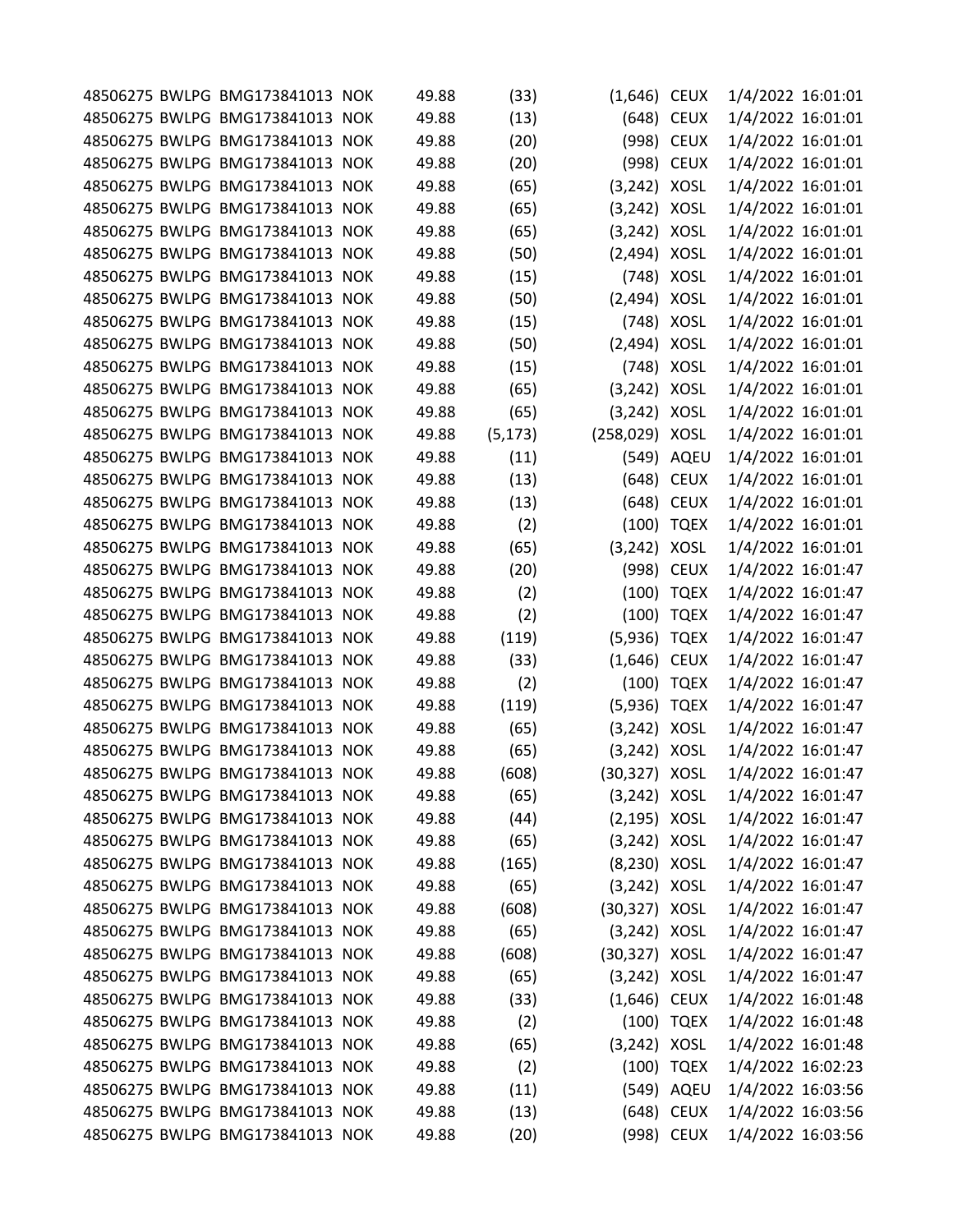|  | 48506275 BWLPG BMG173841013 NOK | 49.88 | (29)     | $(1,447)$ CEUX   |             | 1/4/2022 16:03:56 |  |
|--|---------------------------------|-------|----------|------------------|-------------|-------------------|--|
|  | 48506275 BWLPG BMG173841013 NOK | 49.88 | (65)     | (3,242)          | <b>XOSL</b> | 1/4/2022 16:03:56 |  |
|  | 48506275 BWLPG BMG173841013 NOK | 49.88 | (4)      | (200)            | <b>CEUX</b> | 1/4/2022 16:04:12 |  |
|  | 48506275 BWLPG BMG173841013 NOK | 49.88 | (65)     | (3,242)          | <b>XOSL</b> | 1/4/2022 16:04:12 |  |
|  | 48506275 BWLPG BMG173841013 NOK | 49.88 | (35)     | $(1,746)$ XOSL   |             | 1/4/2022 16:04:12 |  |
|  | 48506275 BWLPG BMG173841013 NOK | 49.88 | (65)     | $(3,242)$ XOSL   |             | 1/4/2022 16:05:41 |  |
|  | 48506275 BWLPG BMG173841013 NOK | 49.88 | (65)     | (3, 242)         | <b>XOSL</b> | 1/4/2022 16:07:33 |  |
|  | 48506275 BWLPG BMG173841013 NOK | 49.88 | (230)    | (11, 472)        | <b>XOSL</b> | 1/4/2022 16:07:33 |  |
|  | 48506275 BWLPG BMG173841013 NOK | 49.94 | (106)    | (5,294) AQEU     |             | 1/4/2022 16:19:06 |  |
|  | 48506275 BWLPG BMG173841013 NOK | 49.94 | (106)    | (5,294) AQEU     |             | 1/4/2022 16:19:06 |  |
|  | 48506275 BWLPG BMG173841013 NOK | 49.94 | (308)    | (15, 382)        | <b>CEUX</b> | 1/4/2022 16:19:06 |  |
|  | 48506275 BWLPG BMG173841013 NOK | 49.94 | (11)     | (549)            | <b>CEUX</b> | 1/4/2022 16:19:06 |  |
|  | 48506275 BWLPG BMG173841013 NOK | 49.94 | (297)    | (14, 832)        | <b>CEUX</b> | 1/4/2022 16:19:06 |  |
|  | 48506275 BWLPG BMG173841013 NOK | 49.94 | (586)    | (29, 265)        | XOSL        | 1/4/2022 16:19:06 |  |
|  | 48506275 BWLPG BMG173841013 NOK | 49.94 | (586)    | (29,265) XOSL    |             | 1/4/2022 16:19:06 |  |
|  | 48506275 BWLPG BMG173841013 NOK | 49.94 | (15)     |                  | (749) XOSL  | 1/4/2022 16:19:06 |  |
|  | 48506275 BWLPG BMG173841013 NOK | 49.94 | (22)     | $(1,099)$ XOSL   |             | 1/4/2022 16:19:06 |  |
|  | 48506275 BWLPG BMG173841013 NOK | 49.94 | (308)    | (15, 382)        | <b>CEUX</b> | 1/4/2022 16:19:14 |  |
|  | 48506275 BWLPG BMG173841013 NOK | 49.94 | (308)    | (15, 382)        | <b>CEUX</b> | 1/4/2022 16:19:14 |  |
|  | 48506275 BWLPG BMG173841013 NOK | 49.94 | (47)     | (2, 347)         | <b>CEUX</b> | 1/4/2022 16:19:14 |  |
|  | 48506275 BWLPG BMG173841013 NOK | 49.94 | (184)    | (9,189) CEUX     |             | 1/4/2022 16:19:14 |  |
|  | 48506275 BWLPG BMG173841013 NOK | 49.94 | (124)    | (6,193) CEUX     |             | 1/4/2022 16:19:14 |  |
|  | 48506275 BWLPG BMG173841013 NOK | 49.94 | (564)    | (28,166) XOSL    |             | 1/4/2022 16:19:14 |  |
|  | 48506275 BWLPG BMG173841013 NOK | 49.94 | (426)    | (21,274) XOSL    |             | 1/4/2022 16:19:14 |  |
|  | 48506275 BWLPG BMG173841013 NOK | 49.94 | (77)     | $(3,845)$ XOSL   |             | 1/4/2022 16:19:14 |  |
|  | 48506275 BWLPG BMG173841013 NOK | 49.94 | (83)     | (4, 145)         | <b>XOSL</b> | 1/4/2022 16:19:14 |  |
|  | 48506275 BWLPG BMG173841013 NOK | 49.94 | (503)    | (25, 120)        | <b>XOSL</b> | 1/4/2022 16:19:14 |  |
|  | 48506275 BWLPG BMG173841013 NOK | 49.94 | (160)    | (7,990) XOSL     |             | 1/4/2022 16:19:14 |  |
|  | 48506275 BWLPG BMG173841013 NOK | 49.94 | (106)    | (5,294) AQEU     |             | 1/4/2022 16:19:40 |  |
|  | 48506275 BWLPG BMG173841013 NOK | 49.94 | (308)    | (15, 382)        | <b>CEUX</b> | 1/4/2022 16:19:45 |  |
|  | 48506275 BWLPG BMG173841013 NOK | 49.94 | (110)    | (5, 493)         | <b>CEUX</b> | 1/4/2022 16:19:45 |  |
|  | 48506275 BWLPG BMG173841013 NOK | 49.94 | (2)      |                  | (100) CEUX  | 1/4/2022 16:19:45 |  |
|  | 48506275 BWLPG BMG173841013 NOK | 49.94 | (426)    | (21,274) XOSL    |             | 1/4/2022 16:19:45 |  |
|  | 48506275 BWLPG BMG173841013 NOK | 50.00 | (1,714)  | (85,700) XOSL    |             | 1/4/2022 16:25:13 |  |
|  | 48506275 BWLPG BMG173841013 NOK | 50.00 | (2)      |                  | (100) XOSL  | 1/4/2022 16:25:13 |  |
|  | 48506275 BWLPG BMG173841013 NOK | 50.00 | (2, 267) | $(113,350)$ XOSL |             | 1/4/2022 16:25:13 |  |
|  | 48506275 BWLPG BMG173841013 NOK | 50.00 | (520)    | (26,000) XOSL    |             | 1/4/2022 16:25:13 |  |
|  | 48506275 BWLPG BMG173841013 NOK | 50.00 | (8,803)  | (440,150) XOSL   |             | 1/4/2022 16:25:13 |  |
|  | 48506275 BWLPG BMG173841013 NOK | 50.00 | (597)    | (29,850) XOSL    |             | 1/4/2022 16:25:13 |  |
|  | 48506275 BWLPG BMG173841013 NOK | 50.00 | (206)    | (10,300) XOSL    |             | 1/4/2022 16:25:13 |  |
|  | 48506275 BWLPG BMG173841013 NOK | 50.00 | (83)     | $(4, 150)$ XOSL  |             | 1/4/2022 16:25:13 |  |
|  | 48506275 BWLPG BMG173841013 NOK | 50.00 | (149)    | (7,450) XOSL     |             | 1/4/2022 16:25:13 |  |
|  | 48506275 BWLPG BMG173841013 NOK | 50.00 | (895)    | (44,750) XOSL    |             | 1/4/2022 16:25:13 |  |
|  | 48506275 BWLPG BMG173841013 NOK | 50.00 | (176)    | (8,800) XOSL     |             | 1/4/2022 16:25:13 |  |
|  | 48506275 BWLPG BMG173841013 NOK | 50.00 | (188)    | (9,400) XOSL     |             | 1/4/2022 16:25:13 |  |
|  | 48506275 BWLPG BMG173841013 NOK | 50.00 | (377)    | (18,850) XOSL    |             | 1/4/2022 16:25:13 |  |
|  | 48506275 BWLPG BMG173841013 NOK | 50.00 | (120)    | (6,000) XOSL     |             | 1/4/2022 16:25:13 |  |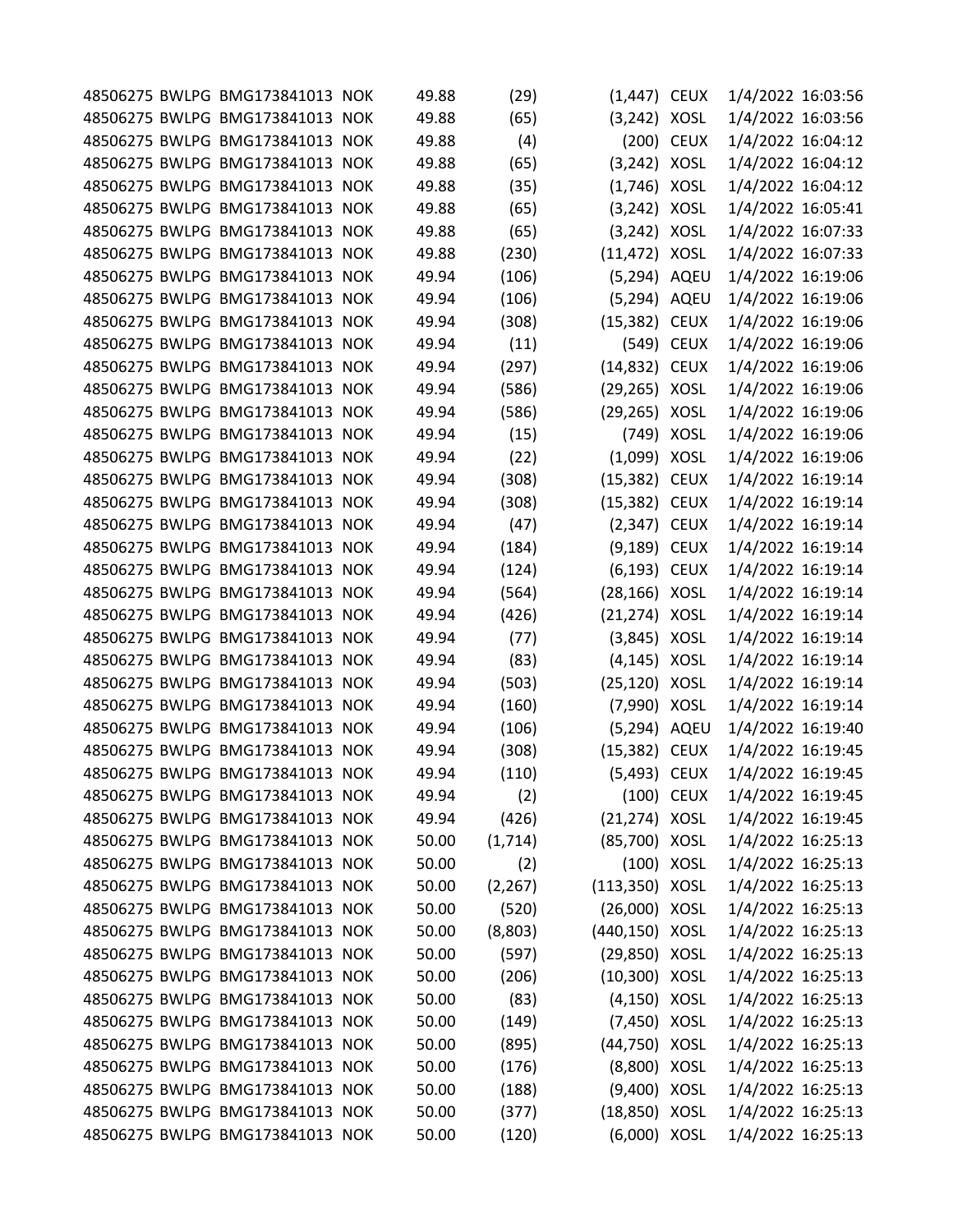|  | 48506275 BWLPG BMG173841013 NOK | 50.00 | (506)      | (25,300) XOSL    | 1/4/2022 16:25:13 |  |
|--|---------------------------------|-------|------------|------------------|-------------------|--|
|  | 48506275 BWLPG BMG173841013 NOK | 50.00 | (89)       | (4,450) XOSL     | 1/4/2022 16:25:13 |  |
|  | 48506275 BWLPG BMG173841013 NOK | 50.00 | (389)      | (19,450) XOSL    | 1/4/2022 16:25:13 |  |
|  | 48506275 BWLPG BMG173841013 NOK | 50.00 | (4, 775)   | (238,750) XOSL   | 1/4/2022 16:25:13 |  |
|  | 48506275 BWLPG BMG173841013 NOK | 50.00 | (102)      | (5,100) XOSL     | 1/4/2022 16:25:13 |  |
|  | 48506275 BWLPG BMG173841013 NOK | 50.00 | (205)      | $(10, 250)$ XOSL | 1/4/2022 16:25:13 |  |
|  | 48506275 BWLPG BMG173841013 NOK | 50.00 | (89)       | (4,450) XOSL     | 1/4/2022 16:25:13 |  |
|  | 48506275 BWLPG BMG173841013 NOK | 50.00 | (650)      | (32,500) XOSL    | 1/4/2022 16:25:13 |  |
|  | 48506275 BWLPG BMG173841013 NOK | 50.00 | (1,830)    | (91,500) XOSL    | 1/4/2022 16:25:13 |  |
|  | 48506275 BWLPG BMG173841013 NOK | 50.00 | (4,209)    | (210,450) XOSL   | 1/4/2022 16:25:13 |  |
|  | 48506275 BWLPG BMG173841013 NOK | 50.00 | (89)       | $(4,450)$ XOSL   | 1/4/2022 16:25:13 |  |
|  | 48506275 BWLPG BMG173841013 NOK | 50.00 | (796)      | (39,800) XOSL    | 1/4/2022 16:25:13 |  |
|  | 48506275 BWLPG BMG173841013 NOK | 50.00 | (597)      | (29,850) XOSL    | 1/4/2022 16:25:13 |  |
|  | 48506275 BWLPG BMG173841013 NOK | 50.00 | (1,281)    | (64,050) XOSL    | 1/4/2022 16:25:13 |  |
|  | 48506275 BWLPG BMG173841013 NOK | 50.00 | (72,082)   | (3,604,100) XOSL | 1/4/2022 16:25:13 |  |
|  | 48506275 BWLPG BMG173841013 NOK | 50.00 | (650)      | (32,500) XOSL    | 1/4/2022 16:25:40 |  |
|  | 48506275 BWLPG BMG173841013 NOK | 50.00 | (13, 725)  | (686,250) XOSL   | 1/4/2022 16:25:40 |  |
|  |                                 |       | (139, 375) |                  |                   |  |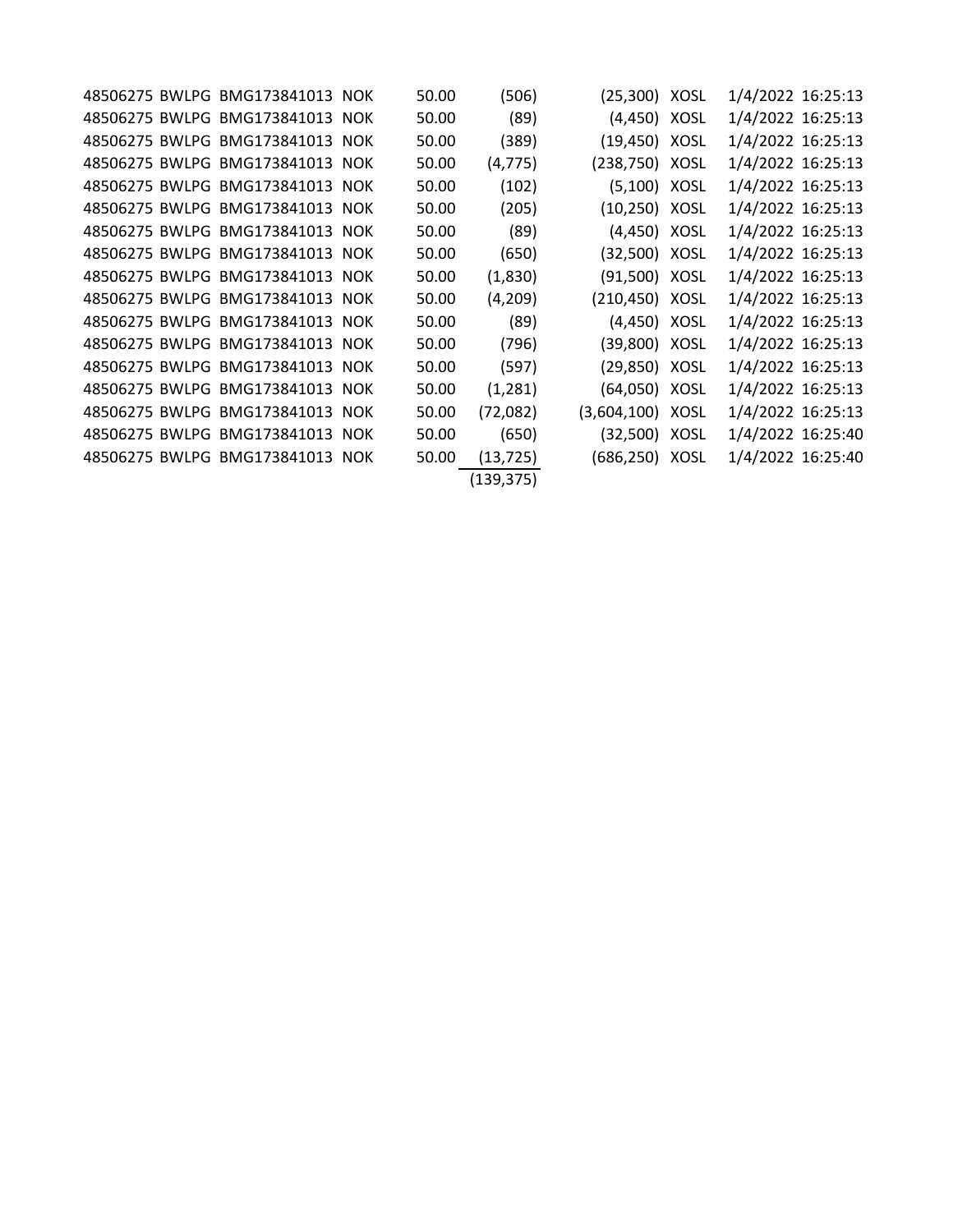| <b>Order</b> | Ticker ISIN |                                 |       |       | <b>Currency Price Volume Consideration MIC Date</b> | <b>Time</b> |
|--------------|-------------|---------------------------------|-------|-------|-----------------------------------------------------|-------------|
|              |             | 48502359 BWLPG BMG173841013 NOK | 49.98 | (286) | (14,294) XOSL 1/3/2022 10:00:24                     |             |
|              |             | 48502359 BWLPG BMG173841013 NOK | 49.98 | (180) | (8,996) XOSL 1/3/2022 10:00:24                      |             |
|              |             | 48502359 BWLPG BMG173841013 NOK | 49.98 | (102) | (5,098) XOSL 1/3/2022 10:00:24                      |             |
|              |             |                                 |       | (568) |                                                     |             |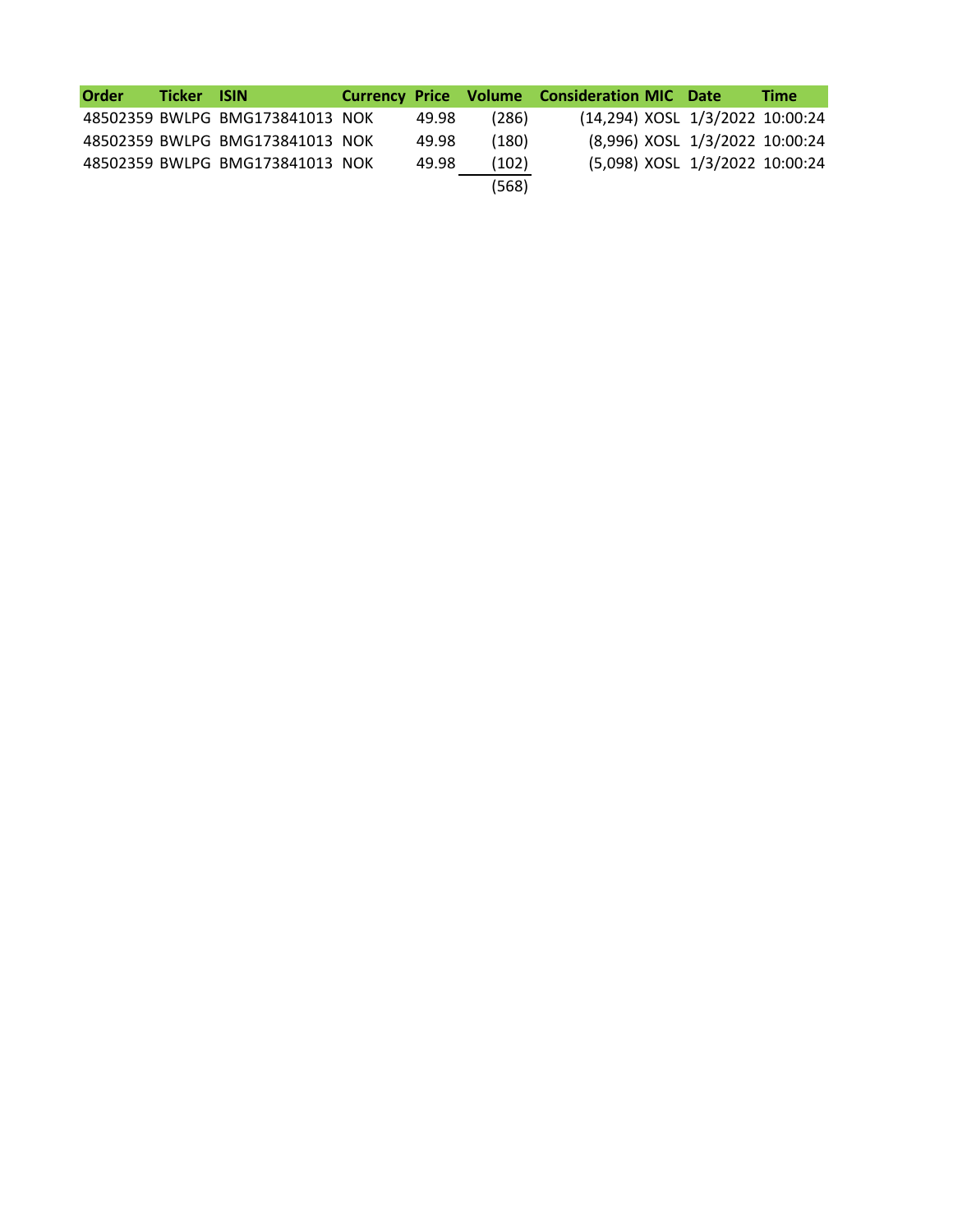| 48499097 BWLPG BMG173841013 NOK<br>49.90<br>(310)<br>(15,469) XOSL<br>12/30/2021 10:18:02<br>49.90<br>(217)<br>(10,828) CEUX<br>12/30/2021 10:45:54<br>48499097 BWLPG BMG173841013 NOK<br>(29,990) XOSL<br>48499097 BWLPG BMG173841013 NOK<br>49.90<br>(601)<br>12/30/2021 10:45:54<br>49.90<br>(24,601) EUCC<br>12/30/2021 10:45:54<br>48499097 BWLPG BMG173841013 NOK<br>(493)<br>49.90<br>(49)<br>48499097 BWLPG BMG173841013 NOK<br>(2,445) AQEU<br>12/30/2021 11:08:56<br>(39)<br>49.90<br>12/30/2021 11:08:56<br>48499097 BWLPG BMG173841013 NOK<br>$(1,946)$ CEUX<br>49.90<br>(298)<br>(14,870) XOSL<br>12/30/2021 11:08:56<br>48499097 BWLPG BMG173841013 NOK<br>49.90<br>(14,621) XOSL<br>12/30/2021 11:08:56<br>48499097 BWLPG BMG173841013 NOK<br>(293)<br>49.90<br>(15,818) CEUX<br>48499097 BWLPG BMG173841013 NOK<br>(317)<br>12/30/2021 11:08:56<br>49.90<br>(616)<br>(30,738) XOSL<br>48499097 BWLPG BMG173841013 NOK<br>12/30/2021 11:08:56<br>50.00<br>(37)<br>12/30/2021 12:50:50<br>48499097 BWLPG BMG173841013 NOK<br>$(1,850)$ CEUX<br>50.00<br>(550) AQEU<br>48499097 BWLPG BMG173841013 NOK<br>(11)<br>12/30/2021 12:50:50<br>48499097 BWLPG BMG173841013 NOK<br>50.00<br>(37)<br>(1,850) CEUX<br>12/30/2021 12:50:50<br>50.00<br>(37)<br>48499097 BWLPG BMG173841013 NOK<br>$(1,850)$ CEUX<br>12/30/2021 12:50:50<br>50.00<br>(37)<br>(1,850) CEUX<br>12/30/2021 12:50:50<br>48499097 BWLPG BMG173841013 NOK<br>50.00<br>(37)<br>12/30/2021 12:50:50<br>48499097 BWLPG BMG173841013 NOK<br>$(1,850)$ CEUX<br>50.00<br>48499097 BWLPG BMG173841013 NOK<br>(37)<br>$(1,850)$ CEUX<br>12/30/2021 12:50:50<br>48499097 BWLPG BMG173841013 NOK<br>50.00<br>(37)<br>(1,850) CEUX<br>12/30/2021 12:50:50<br>50.00<br>(37)<br>48499097 BWLPG BMG173841013 NOK<br>$(1,850)$ CEUX<br>12/30/2021 12:50:50<br>50.00<br>(37)<br>(1,850) CEUX<br>12/30/2021 12:50:50<br>48499097 BWLPG BMG173841013 NOK<br>50.00<br>(37)<br>12/30/2021 12:50:50<br>48499097 BWLPG BMG173841013 NOK<br>$(1,850)$ CEUX<br>50.00<br>48499097 BWLPG BMG173841013 NOK<br>(37)<br>$(1,850)$ CEUX<br>12/30/2021 12:50:50<br>50.00<br>(37)<br>48499097 BWLPG BMG173841013 NOK<br>$(1,850)$ CEUX<br>12/30/2021 12:50:50<br>50.00<br>(37)<br>12/30/2021 12:50:50<br>48499097 BWLPG BMG173841013 NOK<br>$(1,850)$ CEUX<br>50.00<br>(37)<br>(1,850) CEUX<br>12/30/2021 12:50:50<br>48499097 BWLPG BMG173841013 NOK<br>48499097 BWLPG BMG173841013 NOK<br>50.00<br>(37)<br>$(1,850)$ CEUX<br>12/30/2021 12:50:50<br>50.00<br>48499097 BWLPG BMG173841013 NOK<br>(37)<br>$(1,850)$ CEUX<br>12/30/2021 12:50:50<br>48499097 BWLPG BMG173841013 NOK<br>50.00<br>(37)<br>$(1,850)$ CEUX<br>12/30/2021 12:50:50<br>50.00<br>(1,850) CEUX<br>12/30/2021 12:50:50<br>48499097 BWLPG BMG173841013 NOK<br>(37)<br>12/30/2021 12:50:50<br>48499097 BWLPG BMG173841013 NOK<br>50.00<br>(6)<br>(300) CEUX<br>48499097 BWLPG BMG173841013 NOK<br>(1,850) CEUX 12/30/2021 12:50:50<br>50.00<br>(37)<br>48499097 BWLPG BMG173841013 NOK<br>(550) CEUX 12/30/2021 12:50:50<br>50.00<br>(11)<br>(1,850) CEUX 12/30/2021 12:50:50<br>48499097 BWLPG BMG173841013 NOK<br>50.00<br>(37)<br>48499097 BWLPG BMG173841013 NOK<br>(1,850) CEUX 12/30/2021 12:50:50<br>50.00<br>(37)<br>48499097 BWLPG BMG173841013 NOK<br>50.00<br>(37)<br>(1,850) CEUX<br>12/30/2021 12:50:50<br>48499097 BWLPG BMG173841013 NOK<br>12/30/2021 12:50:50<br>50.00<br>(37)<br>(1,850) CEUX<br>48499097 BWLPG BMG173841013 NOK<br>(1,850) CEUX<br>12/30/2021 12:50:50<br>50.00<br>(37)<br>48499097 BWLPG BMG173841013 NOK<br>50.00<br>12/30/2021 12:50:50<br>(37)<br>(1,850) CEUX<br>48499097 BWLPG BMG173841013 NOK<br>12/30/2021 12:50:50<br>50.00<br>(37)<br>$(1,850)$ CEUX<br>12/30/2021 12:50:50<br>48499097 BWLPG BMG173841013 NOK<br>50.00<br>(1,850) CEUX<br>(37)<br>48499097 BWLPG BMG173841013 NOK<br>50.00<br>12/30/2021 12:50:50<br>(37)<br>(1,850) CEUX<br>48499097 BWLPG BMG173841013 NOK<br>50.00<br>(1,850) CEUX<br>12/30/2021 12:50:50<br>(37)<br>48499097 BWLPG BMG173841013 NOK<br>50.00<br>12/30/2021 12:50:50<br>(37)<br>(1,850) CEUX<br>48499097 BWLPG BMG173841013 NOK<br>12/30/2021 12:50:50<br>50.00<br>(37)<br>(1,850) CEUX<br>48499097 BWLPG BMG173841013 NOK<br>(1,850) CEUX<br>12/30/2021 12:50:50<br>50.00<br>(37)<br>(1,850) CEUX 12/30/2021 12:50:50<br>48499097 BWLPG BMG173841013 NOK<br>50.00<br>(37)<br>(1,850) CEUX 12/30/2021 12:50:50<br>48499097 BWLPG BMG173841013 NOK<br>50.00<br>(37) | Order | <b>Ticker</b> | <b>ISIN</b> | <b>Currency</b> | <b>Price</b> | <b>Volume</b> | <b>Consideration</b> | <b>MIC</b> | <b>Date</b> | <b>Time</b> |
|----------------------------------------------------------------------------------------------------------------------------------------------------------------------------------------------------------------------------------------------------------------------------------------------------------------------------------------------------------------------------------------------------------------------------------------------------------------------------------------------------------------------------------------------------------------------------------------------------------------------------------------------------------------------------------------------------------------------------------------------------------------------------------------------------------------------------------------------------------------------------------------------------------------------------------------------------------------------------------------------------------------------------------------------------------------------------------------------------------------------------------------------------------------------------------------------------------------------------------------------------------------------------------------------------------------------------------------------------------------------------------------------------------------------------------------------------------------------------------------------------------------------------------------------------------------------------------------------------------------------------------------------------------------------------------------------------------------------------------------------------------------------------------------------------------------------------------------------------------------------------------------------------------------------------------------------------------------------------------------------------------------------------------------------------------------------------------------------------------------------------------------------------------------------------------------------------------------------------------------------------------------------------------------------------------------------------------------------------------------------------------------------------------------------------------------------------------------------------------------------------------------------------------------------------------------------------------------------------------------------------------------------------------------------------------------------------------------------------------------------------------------------------------------------------------------------------------------------------------------------------------------------------------------------------------------------------------------------------------------------------------------------------------------------------------------------------------------------------------------------------------------------------------------------------------------------------------------------------------------------------------------------------------------------------------------------------------------------------------------------------------------------------------------------------------------------------------------------------------------------------------------------------------------------------------------------------------------------------------------------------------------------------------------------------------------------------------------------------------------------------------------------------------------------------------------------------------------------------------------------------------------------------------------------------------------------------------------------------------------------------------------------------------------------------------------------------------------------------------------------------------------------------------------------------------------------------------------------------------------------------------------------------------------------------------------------------------------------------------------------------------------------------------------------------------------------------------------------|-------|---------------|-------------|-----------------|--------------|---------------|----------------------|------------|-------------|-------------|
|                                                                                                                                                                                                                                                                                                                                                                                                                                                                                                                                                                                                                                                                                                                                                                                                                                                                                                                                                                                                                                                                                                                                                                                                                                                                                                                                                                                                                                                                                                                                                                                                                                                                                                                                                                                                                                                                                                                                                                                                                                                                                                                                                                                                                                                                                                                                                                                                                                                                                                                                                                                                                                                                                                                                                                                                                                                                                                                                                                                                                                                                                                                                                                                                                                                                                                                                                                                                                                                                                                                                                                                                                                                                                                                                                                                                                                                                                                                                                                                                                                                                                                                                                                                                                                                                                                                                                                                                                                                                      |       |               |             |                 |              |               |                      |            |             |             |
|                                                                                                                                                                                                                                                                                                                                                                                                                                                                                                                                                                                                                                                                                                                                                                                                                                                                                                                                                                                                                                                                                                                                                                                                                                                                                                                                                                                                                                                                                                                                                                                                                                                                                                                                                                                                                                                                                                                                                                                                                                                                                                                                                                                                                                                                                                                                                                                                                                                                                                                                                                                                                                                                                                                                                                                                                                                                                                                                                                                                                                                                                                                                                                                                                                                                                                                                                                                                                                                                                                                                                                                                                                                                                                                                                                                                                                                                                                                                                                                                                                                                                                                                                                                                                                                                                                                                                                                                                                                                      |       |               |             |                 |              |               |                      |            |             |             |
|                                                                                                                                                                                                                                                                                                                                                                                                                                                                                                                                                                                                                                                                                                                                                                                                                                                                                                                                                                                                                                                                                                                                                                                                                                                                                                                                                                                                                                                                                                                                                                                                                                                                                                                                                                                                                                                                                                                                                                                                                                                                                                                                                                                                                                                                                                                                                                                                                                                                                                                                                                                                                                                                                                                                                                                                                                                                                                                                                                                                                                                                                                                                                                                                                                                                                                                                                                                                                                                                                                                                                                                                                                                                                                                                                                                                                                                                                                                                                                                                                                                                                                                                                                                                                                                                                                                                                                                                                                                                      |       |               |             |                 |              |               |                      |            |             |             |
|                                                                                                                                                                                                                                                                                                                                                                                                                                                                                                                                                                                                                                                                                                                                                                                                                                                                                                                                                                                                                                                                                                                                                                                                                                                                                                                                                                                                                                                                                                                                                                                                                                                                                                                                                                                                                                                                                                                                                                                                                                                                                                                                                                                                                                                                                                                                                                                                                                                                                                                                                                                                                                                                                                                                                                                                                                                                                                                                                                                                                                                                                                                                                                                                                                                                                                                                                                                                                                                                                                                                                                                                                                                                                                                                                                                                                                                                                                                                                                                                                                                                                                                                                                                                                                                                                                                                                                                                                                                                      |       |               |             |                 |              |               |                      |            |             |             |
|                                                                                                                                                                                                                                                                                                                                                                                                                                                                                                                                                                                                                                                                                                                                                                                                                                                                                                                                                                                                                                                                                                                                                                                                                                                                                                                                                                                                                                                                                                                                                                                                                                                                                                                                                                                                                                                                                                                                                                                                                                                                                                                                                                                                                                                                                                                                                                                                                                                                                                                                                                                                                                                                                                                                                                                                                                                                                                                                                                                                                                                                                                                                                                                                                                                                                                                                                                                                                                                                                                                                                                                                                                                                                                                                                                                                                                                                                                                                                                                                                                                                                                                                                                                                                                                                                                                                                                                                                                                                      |       |               |             |                 |              |               |                      |            |             |             |
|                                                                                                                                                                                                                                                                                                                                                                                                                                                                                                                                                                                                                                                                                                                                                                                                                                                                                                                                                                                                                                                                                                                                                                                                                                                                                                                                                                                                                                                                                                                                                                                                                                                                                                                                                                                                                                                                                                                                                                                                                                                                                                                                                                                                                                                                                                                                                                                                                                                                                                                                                                                                                                                                                                                                                                                                                                                                                                                                                                                                                                                                                                                                                                                                                                                                                                                                                                                                                                                                                                                                                                                                                                                                                                                                                                                                                                                                                                                                                                                                                                                                                                                                                                                                                                                                                                                                                                                                                                                                      |       |               |             |                 |              |               |                      |            |             |             |
|                                                                                                                                                                                                                                                                                                                                                                                                                                                                                                                                                                                                                                                                                                                                                                                                                                                                                                                                                                                                                                                                                                                                                                                                                                                                                                                                                                                                                                                                                                                                                                                                                                                                                                                                                                                                                                                                                                                                                                                                                                                                                                                                                                                                                                                                                                                                                                                                                                                                                                                                                                                                                                                                                                                                                                                                                                                                                                                                                                                                                                                                                                                                                                                                                                                                                                                                                                                                                                                                                                                                                                                                                                                                                                                                                                                                                                                                                                                                                                                                                                                                                                                                                                                                                                                                                                                                                                                                                                                                      |       |               |             |                 |              |               |                      |            |             |             |
|                                                                                                                                                                                                                                                                                                                                                                                                                                                                                                                                                                                                                                                                                                                                                                                                                                                                                                                                                                                                                                                                                                                                                                                                                                                                                                                                                                                                                                                                                                                                                                                                                                                                                                                                                                                                                                                                                                                                                                                                                                                                                                                                                                                                                                                                                                                                                                                                                                                                                                                                                                                                                                                                                                                                                                                                                                                                                                                                                                                                                                                                                                                                                                                                                                                                                                                                                                                                                                                                                                                                                                                                                                                                                                                                                                                                                                                                                                                                                                                                                                                                                                                                                                                                                                                                                                                                                                                                                                                                      |       |               |             |                 |              |               |                      |            |             |             |
|                                                                                                                                                                                                                                                                                                                                                                                                                                                                                                                                                                                                                                                                                                                                                                                                                                                                                                                                                                                                                                                                                                                                                                                                                                                                                                                                                                                                                                                                                                                                                                                                                                                                                                                                                                                                                                                                                                                                                                                                                                                                                                                                                                                                                                                                                                                                                                                                                                                                                                                                                                                                                                                                                                                                                                                                                                                                                                                                                                                                                                                                                                                                                                                                                                                                                                                                                                                                                                                                                                                                                                                                                                                                                                                                                                                                                                                                                                                                                                                                                                                                                                                                                                                                                                                                                                                                                                                                                                                                      |       |               |             |                 |              |               |                      |            |             |             |
|                                                                                                                                                                                                                                                                                                                                                                                                                                                                                                                                                                                                                                                                                                                                                                                                                                                                                                                                                                                                                                                                                                                                                                                                                                                                                                                                                                                                                                                                                                                                                                                                                                                                                                                                                                                                                                                                                                                                                                                                                                                                                                                                                                                                                                                                                                                                                                                                                                                                                                                                                                                                                                                                                                                                                                                                                                                                                                                                                                                                                                                                                                                                                                                                                                                                                                                                                                                                                                                                                                                                                                                                                                                                                                                                                                                                                                                                                                                                                                                                                                                                                                                                                                                                                                                                                                                                                                                                                                                                      |       |               |             |                 |              |               |                      |            |             |             |
|                                                                                                                                                                                                                                                                                                                                                                                                                                                                                                                                                                                                                                                                                                                                                                                                                                                                                                                                                                                                                                                                                                                                                                                                                                                                                                                                                                                                                                                                                                                                                                                                                                                                                                                                                                                                                                                                                                                                                                                                                                                                                                                                                                                                                                                                                                                                                                                                                                                                                                                                                                                                                                                                                                                                                                                                                                                                                                                                                                                                                                                                                                                                                                                                                                                                                                                                                                                                                                                                                                                                                                                                                                                                                                                                                                                                                                                                                                                                                                                                                                                                                                                                                                                                                                                                                                                                                                                                                                                                      |       |               |             |                 |              |               |                      |            |             |             |
|                                                                                                                                                                                                                                                                                                                                                                                                                                                                                                                                                                                                                                                                                                                                                                                                                                                                                                                                                                                                                                                                                                                                                                                                                                                                                                                                                                                                                                                                                                                                                                                                                                                                                                                                                                                                                                                                                                                                                                                                                                                                                                                                                                                                                                                                                                                                                                                                                                                                                                                                                                                                                                                                                                                                                                                                                                                                                                                                                                                                                                                                                                                                                                                                                                                                                                                                                                                                                                                                                                                                                                                                                                                                                                                                                                                                                                                                                                                                                                                                                                                                                                                                                                                                                                                                                                                                                                                                                                                                      |       |               |             |                 |              |               |                      |            |             |             |
|                                                                                                                                                                                                                                                                                                                                                                                                                                                                                                                                                                                                                                                                                                                                                                                                                                                                                                                                                                                                                                                                                                                                                                                                                                                                                                                                                                                                                                                                                                                                                                                                                                                                                                                                                                                                                                                                                                                                                                                                                                                                                                                                                                                                                                                                                                                                                                                                                                                                                                                                                                                                                                                                                                                                                                                                                                                                                                                                                                                                                                                                                                                                                                                                                                                                                                                                                                                                                                                                                                                                                                                                                                                                                                                                                                                                                                                                                                                                                                                                                                                                                                                                                                                                                                                                                                                                                                                                                                                                      |       |               |             |                 |              |               |                      |            |             |             |
|                                                                                                                                                                                                                                                                                                                                                                                                                                                                                                                                                                                                                                                                                                                                                                                                                                                                                                                                                                                                                                                                                                                                                                                                                                                                                                                                                                                                                                                                                                                                                                                                                                                                                                                                                                                                                                                                                                                                                                                                                                                                                                                                                                                                                                                                                                                                                                                                                                                                                                                                                                                                                                                                                                                                                                                                                                                                                                                                                                                                                                                                                                                                                                                                                                                                                                                                                                                                                                                                                                                                                                                                                                                                                                                                                                                                                                                                                                                                                                                                                                                                                                                                                                                                                                                                                                                                                                                                                                                                      |       |               |             |                 |              |               |                      |            |             |             |
|                                                                                                                                                                                                                                                                                                                                                                                                                                                                                                                                                                                                                                                                                                                                                                                                                                                                                                                                                                                                                                                                                                                                                                                                                                                                                                                                                                                                                                                                                                                                                                                                                                                                                                                                                                                                                                                                                                                                                                                                                                                                                                                                                                                                                                                                                                                                                                                                                                                                                                                                                                                                                                                                                                                                                                                                                                                                                                                                                                                                                                                                                                                                                                                                                                                                                                                                                                                                                                                                                                                                                                                                                                                                                                                                                                                                                                                                                                                                                                                                                                                                                                                                                                                                                                                                                                                                                                                                                                                                      |       |               |             |                 |              |               |                      |            |             |             |
|                                                                                                                                                                                                                                                                                                                                                                                                                                                                                                                                                                                                                                                                                                                                                                                                                                                                                                                                                                                                                                                                                                                                                                                                                                                                                                                                                                                                                                                                                                                                                                                                                                                                                                                                                                                                                                                                                                                                                                                                                                                                                                                                                                                                                                                                                                                                                                                                                                                                                                                                                                                                                                                                                                                                                                                                                                                                                                                                                                                                                                                                                                                                                                                                                                                                                                                                                                                                                                                                                                                                                                                                                                                                                                                                                                                                                                                                                                                                                                                                                                                                                                                                                                                                                                                                                                                                                                                                                                                                      |       |               |             |                 |              |               |                      |            |             |             |
|                                                                                                                                                                                                                                                                                                                                                                                                                                                                                                                                                                                                                                                                                                                                                                                                                                                                                                                                                                                                                                                                                                                                                                                                                                                                                                                                                                                                                                                                                                                                                                                                                                                                                                                                                                                                                                                                                                                                                                                                                                                                                                                                                                                                                                                                                                                                                                                                                                                                                                                                                                                                                                                                                                                                                                                                                                                                                                                                                                                                                                                                                                                                                                                                                                                                                                                                                                                                                                                                                                                                                                                                                                                                                                                                                                                                                                                                                                                                                                                                                                                                                                                                                                                                                                                                                                                                                                                                                                                                      |       |               |             |                 |              |               |                      |            |             |             |
|                                                                                                                                                                                                                                                                                                                                                                                                                                                                                                                                                                                                                                                                                                                                                                                                                                                                                                                                                                                                                                                                                                                                                                                                                                                                                                                                                                                                                                                                                                                                                                                                                                                                                                                                                                                                                                                                                                                                                                                                                                                                                                                                                                                                                                                                                                                                                                                                                                                                                                                                                                                                                                                                                                                                                                                                                                                                                                                                                                                                                                                                                                                                                                                                                                                                                                                                                                                                                                                                                                                                                                                                                                                                                                                                                                                                                                                                                                                                                                                                                                                                                                                                                                                                                                                                                                                                                                                                                                                                      |       |               |             |                 |              |               |                      |            |             |             |
|                                                                                                                                                                                                                                                                                                                                                                                                                                                                                                                                                                                                                                                                                                                                                                                                                                                                                                                                                                                                                                                                                                                                                                                                                                                                                                                                                                                                                                                                                                                                                                                                                                                                                                                                                                                                                                                                                                                                                                                                                                                                                                                                                                                                                                                                                                                                                                                                                                                                                                                                                                                                                                                                                                                                                                                                                                                                                                                                                                                                                                                                                                                                                                                                                                                                                                                                                                                                                                                                                                                                                                                                                                                                                                                                                                                                                                                                                                                                                                                                                                                                                                                                                                                                                                                                                                                                                                                                                                                                      |       |               |             |                 |              |               |                      |            |             |             |
|                                                                                                                                                                                                                                                                                                                                                                                                                                                                                                                                                                                                                                                                                                                                                                                                                                                                                                                                                                                                                                                                                                                                                                                                                                                                                                                                                                                                                                                                                                                                                                                                                                                                                                                                                                                                                                                                                                                                                                                                                                                                                                                                                                                                                                                                                                                                                                                                                                                                                                                                                                                                                                                                                                                                                                                                                                                                                                                                                                                                                                                                                                                                                                                                                                                                                                                                                                                                                                                                                                                                                                                                                                                                                                                                                                                                                                                                                                                                                                                                                                                                                                                                                                                                                                                                                                                                                                                                                                                                      |       |               |             |                 |              |               |                      |            |             |             |
|                                                                                                                                                                                                                                                                                                                                                                                                                                                                                                                                                                                                                                                                                                                                                                                                                                                                                                                                                                                                                                                                                                                                                                                                                                                                                                                                                                                                                                                                                                                                                                                                                                                                                                                                                                                                                                                                                                                                                                                                                                                                                                                                                                                                                                                                                                                                                                                                                                                                                                                                                                                                                                                                                                                                                                                                                                                                                                                                                                                                                                                                                                                                                                                                                                                                                                                                                                                                                                                                                                                                                                                                                                                                                                                                                                                                                                                                                                                                                                                                                                                                                                                                                                                                                                                                                                                                                                                                                                                                      |       |               |             |                 |              |               |                      |            |             |             |
|                                                                                                                                                                                                                                                                                                                                                                                                                                                                                                                                                                                                                                                                                                                                                                                                                                                                                                                                                                                                                                                                                                                                                                                                                                                                                                                                                                                                                                                                                                                                                                                                                                                                                                                                                                                                                                                                                                                                                                                                                                                                                                                                                                                                                                                                                                                                                                                                                                                                                                                                                                                                                                                                                                                                                                                                                                                                                                                                                                                                                                                                                                                                                                                                                                                                                                                                                                                                                                                                                                                                                                                                                                                                                                                                                                                                                                                                                                                                                                                                                                                                                                                                                                                                                                                                                                                                                                                                                                                                      |       |               |             |                 |              |               |                      |            |             |             |
|                                                                                                                                                                                                                                                                                                                                                                                                                                                                                                                                                                                                                                                                                                                                                                                                                                                                                                                                                                                                                                                                                                                                                                                                                                                                                                                                                                                                                                                                                                                                                                                                                                                                                                                                                                                                                                                                                                                                                                                                                                                                                                                                                                                                                                                                                                                                                                                                                                                                                                                                                                                                                                                                                                                                                                                                                                                                                                                                                                                                                                                                                                                                                                                                                                                                                                                                                                                                                                                                                                                                                                                                                                                                                                                                                                                                                                                                                                                                                                                                                                                                                                                                                                                                                                                                                                                                                                                                                                                                      |       |               |             |                 |              |               |                      |            |             |             |
|                                                                                                                                                                                                                                                                                                                                                                                                                                                                                                                                                                                                                                                                                                                                                                                                                                                                                                                                                                                                                                                                                                                                                                                                                                                                                                                                                                                                                                                                                                                                                                                                                                                                                                                                                                                                                                                                                                                                                                                                                                                                                                                                                                                                                                                                                                                                                                                                                                                                                                                                                                                                                                                                                                                                                                                                                                                                                                                                                                                                                                                                                                                                                                                                                                                                                                                                                                                                                                                                                                                                                                                                                                                                                                                                                                                                                                                                                                                                                                                                                                                                                                                                                                                                                                                                                                                                                                                                                                                                      |       |               |             |                 |              |               |                      |            |             |             |
|                                                                                                                                                                                                                                                                                                                                                                                                                                                                                                                                                                                                                                                                                                                                                                                                                                                                                                                                                                                                                                                                                                                                                                                                                                                                                                                                                                                                                                                                                                                                                                                                                                                                                                                                                                                                                                                                                                                                                                                                                                                                                                                                                                                                                                                                                                                                                                                                                                                                                                                                                                                                                                                                                                                                                                                                                                                                                                                                                                                                                                                                                                                                                                                                                                                                                                                                                                                                                                                                                                                                                                                                                                                                                                                                                                                                                                                                                                                                                                                                                                                                                                                                                                                                                                                                                                                                                                                                                                                                      |       |               |             |                 |              |               |                      |            |             |             |
|                                                                                                                                                                                                                                                                                                                                                                                                                                                                                                                                                                                                                                                                                                                                                                                                                                                                                                                                                                                                                                                                                                                                                                                                                                                                                                                                                                                                                                                                                                                                                                                                                                                                                                                                                                                                                                                                                                                                                                                                                                                                                                                                                                                                                                                                                                                                                                                                                                                                                                                                                                                                                                                                                                                                                                                                                                                                                                                                                                                                                                                                                                                                                                                                                                                                                                                                                                                                                                                                                                                                                                                                                                                                                                                                                                                                                                                                                                                                                                                                                                                                                                                                                                                                                                                                                                                                                                                                                                                                      |       |               |             |                 |              |               |                      |            |             |             |
|                                                                                                                                                                                                                                                                                                                                                                                                                                                                                                                                                                                                                                                                                                                                                                                                                                                                                                                                                                                                                                                                                                                                                                                                                                                                                                                                                                                                                                                                                                                                                                                                                                                                                                                                                                                                                                                                                                                                                                                                                                                                                                                                                                                                                                                                                                                                                                                                                                                                                                                                                                                                                                                                                                                                                                                                                                                                                                                                                                                                                                                                                                                                                                                                                                                                                                                                                                                                                                                                                                                                                                                                                                                                                                                                                                                                                                                                                                                                                                                                                                                                                                                                                                                                                                                                                                                                                                                                                                                                      |       |               |             |                 |              |               |                      |            |             |             |
|                                                                                                                                                                                                                                                                                                                                                                                                                                                                                                                                                                                                                                                                                                                                                                                                                                                                                                                                                                                                                                                                                                                                                                                                                                                                                                                                                                                                                                                                                                                                                                                                                                                                                                                                                                                                                                                                                                                                                                                                                                                                                                                                                                                                                                                                                                                                                                                                                                                                                                                                                                                                                                                                                                                                                                                                                                                                                                                                                                                                                                                                                                                                                                                                                                                                                                                                                                                                                                                                                                                                                                                                                                                                                                                                                                                                                                                                                                                                                                                                                                                                                                                                                                                                                                                                                                                                                                                                                                                                      |       |               |             |                 |              |               |                      |            |             |             |
|                                                                                                                                                                                                                                                                                                                                                                                                                                                                                                                                                                                                                                                                                                                                                                                                                                                                                                                                                                                                                                                                                                                                                                                                                                                                                                                                                                                                                                                                                                                                                                                                                                                                                                                                                                                                                                                                                                                                                                                                                                                                                                                                                                                                                                                                                                                                                                                                                                                                                                                                                                                                                                                                                                                                                                                                                                                                                                                                                                                                                                                                                                                                                                                                                                                                                                                                                                                                                                                                                                                                                                                                                                                                                                                                                                                                                                                                                                                                                                                                                                                                                                                                                                                                                                                                                                                                                                                                                                                                      |       |               |             |                 |              |               |                      |            |             |             |
|                                                                                                                                                                                                                                                                                                                                                                                                                                                                                                                                                                                                                                                                                                                                                                                                                                                                                                                                                                                                                                                                                                                                                                                                                                                                                                                                                                                                                                                                                                                                                                                                                                                                                                                                                                                                                                                                                                                                                                                                                                                                                                                                                                                                                                                                                                                                                                                                                                                                                                                                                                                                                                                                                                                                                                                                                                                                                                                                                                                                                                                                                                                                                                                                                                                                                                                                                                                                                                                                                                                                                                                                                                                                                                                                                                                                                                                                                                                                                                                                                                                                                                                                                                                                                                                                                                                                                                                                                                                                      |       |               |             |                 |              |               |                      |            |             |             |
|                                                                                                                                                                                                                                                                                                                                                                                                                                                                                                                                                                                                                                                                                                                                                                                                                                                                                                                                                                                                                                                                                                                                                                                                                                                                                                                                                                                                                                                                                                                                                                                                                                                                                                                                                                                                                                                                                                                                                                                                                                                                                                                                                                                                                                                                                                                                                                                                                                                                                                                                                                                                                                                                                                                                                                                                                                                                                                                                                                                                                                                                                                                                                                                                                                                                                                                                                                                                                                                                                                                                                                                                                                                                                                                                                                                                                                                                                                                                                                                                                                                                                                                                                                                                                                                                                                                                                                                                                                                                      |       |               |             |                 |              |               |                      |            |             |             |
|                                                                                                                                                                                                                                                                                                                                                                                                                                                                                                                                                                                                                                                                                                                                                                                                                                                                                                                                                                                                                                                                                                                                                                                                                                                                                                                                                                                                                                                                                                                                                                                                                                                                                                                                                                                                                                                                                                                                                                                                                                                                                                                                                                                                                                                                                                                                                                                                                                                                                                                                                                                                                                                                                                                                                                                                                                                                                                                                                                                                                                                                                                                                                                                                                                                                                                                                                                                                                                                                                                                                                                                                                                                                                                                                                                                                                                                                                                                                                                                                                                                                                                                                                                                                                                                                                                                                                                                                                                                                      |       |               |             |                 |              |               |                      |            |             |             |
|                                                                                                                                                                                                                                                                                                                                                                                                                                                                                                                                                                                                                                                                                                                                                                                                                                                                                                                                                                                                                                                                                                                                                                                                                                                                                                                                                                                                                                                                                                                                                                                                                                                                                                                                                                                                                                                                                                                                                                                                                                                                                                                                                                                                                                                                                                                                                                                                                                                                                                                                                                                                                                                                                                                                                                                                                                                                                                                                                                                                                                                                                                                                                                                                                                                                                                                                                                                                                                                                                                                                                                                                                                                                                                                                                                                                                                                                                                                                                                                                                                                                                                                                                                                                                                                                                                                                                                                                                                                                      |       |               |             |                 |              |               |                      |            |             |             |
|                                                                                                                                                                                                                                                                                                                                                                                                                                                                                                                                                                                                                                                                                                                                                                                                                                                                                                                                                                                                                                                                                                                                                                                                                                                                                                                                                                                                                                                                                                                                                                                                                                                                                                                                                                                                                                                                                                                                                                                                                                                                                                                                                                                                                                                                                                                                                                                                                                                                                                                                                                                                                                                                                                                                                                                                                                                                                                                                                                                                                                                                                                                                                                                                                                                                                                                                                                                                                                                                                                                                                                                                                                                                                                                                                                                                                                                                                                                                                                                                                                                                                                                                                                                                                                                                                                                                                                                                                                                                      |       |               |             |                 |              |               |                      |            |             |             |
|                                                                                                                                                                                                                                                                                                                                                                                                                                                                                                                                                                                                                                                                                                                                                                                                                                                                                                                                                                                                                                                                                                                                                                                                                                                                                                                                                                                                                                                                                                                                                                                                                                                                                                                                                                                                                                                                                                                                                                                                                                                                                                                                                                                                                                                                                                                                                                                                                                                                                                                                                                                                                                                                                                                                                                                                                                                                                                                                                                                                                                                                                                                                                                                                                                                                                                                                                                                                                                                                                                                                                                                                                                                                                                                                                                                                                                                                                                                                                                                                                                                                                                                                                                                                                                                                                                                                                                                                                                                                      |       |               |             |                 |              |               |                      |            |             |             |
|                                                                                                                                                                                                                                                                                                                                                                                                                                                                                                                                                                                                                                                                                                                                                                                                                                                                                                                                                                                                                                                                                                                                                                                                                                                                                                                                                                                                                                                                                                                                                                                                                                                                                                                                                                                                                                                                                                                                                                                                                                                                                                                                                                                                                                                                                                                                                                                                                                                                                                                                                                                                                                                                                                                                                                                                                                                                                                                                                                                                                                                                                                                                                                                                                                                                                                                                                                                                                                                                                                                                                                                                                                                                                                                                                                                                                                                                                                                                                                                                                                                                                                                                                                                                                                                                                                                                                                                                                                                                      |       |               |             |                 |              |               |                      |            |             |             |
|                                                                                                                                                                                                                                                                                                                                                                                                                                                                                                                                                                                                                                                                                                                                                                                                                                                                                                                                                                                                                                                                                                                                                                                                                                                                                                                                                                                                                                                                                                                                                                                                                                                                                                                                                                                                                                                                                                                                                                                                                                                                                                                                                                                                                                                                                                                                                                                                                                                                                                                                                                                                                                                                                                                                                                                                                                                                                                                                                                                                                                                                                                                                                                                                                                                                                                                                                                                                                                                                                                                                                                                                                                                                                                                                                                                                                                                                                                                                                                                                                                                                                                                                                                                                                                                                                                                                                                                                                                                                      |       |               |             |                 |              |               |                      |            |             |             |
|                                                                                                                                                                                                                                                                                                                                                                                                                                                                                                                                                                                                                                                                                                                                                                                                                                                                                                                                                                                                                                                                                                                                                                                                                                                                                                                                                                                                                                                                                                                                                                                                                                                                                                                                                                                                                                                                                                                                                                                                                                                                                                                                                                                                                                                                                                                                                                                                                                                                                                                                                                                                                                                                                                                                                                                                                                                                                                                                                                                                                                                                                                                                                                                                                                                                                                                                                                                                                                                                                                                                                                                                                                                                                                                                                                                                                                                                                                                                                                                                                                                                                                                                                                                                                                                                                                                                                                                                                                                                      |       |               |             |                 |              |               |                      |            |             |             |
|                                                                                                                                                                                                                                                                                                                                                                                                                                                                                                                                                                                                                                                                                                                                                                                                                                                                                                                                                                                                                                                                                                                                                                                                                                                                                                                                                                                                                                                                                                                                                                                                                                                                                                                                                                                                                                                                                                                                                                                                                                                                                                                                                                                                                                                                                                                                                                                                                                                                                                                                                                                                                                                                                                                                                                                                                                                                                                                                                                                                                                                                                                                                                                                                                                                                                                                                                                                                                                                                                                                                                                                                                                                                                                                                                                                                                                                                                                                                                                                                                                                                                                                                                                                                                                                                                                                                                                                                                                                                      |       |               |             |                 |              |               |                      |            |             |             |
|                                                                                                                                                                                                                                                                                                                                                                                                                                                                                                                                                                                                                                                                                                                                                                                                                                                                                                                                                                                                                                                                                                                                                                                                                                                                                                                                                                                                                                                                                                                                                                                                                                                                                                                                                                                                                                                                                                                                                                                                                                                                                                                                                                                                                                                                                                                                                                                                                                                                                                                                                                                                                                                                                                                                                                                                                                                                                                                                                                                                                                                                                                                                                                                                                                                                                                                                                                                                                                                                                                                                                                                                                                                                                                                                                                                                                                                                                                                                                                                                                                                                                                                                                                                                                                                                                                                                                                                                                                                                      |       |               |             |                 |              |               |                      |            |             |             |
|                                                                                                                                                                                                                                                                                                                                                                                                                                                                                                                                                                                                                                                                                                                                                                                                                                                                                                                                                                                                                                                                                                                                                                                                                                                                                                                                                                                                                                                                                                                                                                                                                                                                                                                                                                                                                                                                                                                                                                                                                                                                                                                                                                                                                                                                                                                                                                                                                                                                                                                                                                                                                                                                                                                                                                                                                                                                                                                                                                                                                                                                                                                                                                                                                                                                                                                                                                                                                                                                                                                                                                                                                                                                                                                                                                                                                                                                                                                                                                                                                                                                                                                                                                                                                                                                                                                                                                                                                                                                      |       |               |             |                 |              |               |                      |            |             |             |
|                                                                                                                                                                                                                                                                                                                                                                                                                                                                                                                                                                                                                                                                                                                                                                                                                                                                                                                                                                                                                                                                                                                                                                                                                                                                                                                                                                                                                                                                                                                                                                                                                                                                                                                                                                                                                                                                                                                                                                                                                                                                                                                                                                                                                                                                                                                                                                                                                                                                                                                                                                                                                                                                                                                                                                                                                                                                                                                                                                                                                                                                                                                                                                                                                                                                                                                                                                                                                                                                                                                                                                                                                                                                                                                                                                                                                                                                                                                                                                                                                                                                                                                                                                                                                                                                                                                                                                                                                                                                      |       |               |             |                 |              |               |                      |            |             |             |
|                                                                                                                                                                                                                                                                                                                                                                                                                                                                                                                                                                                                                                                                                                                                                                                                                                                                                                                                                                                                                                                                                                                                                                                                                                                                                                                                                                                                                                                                                                                                                                                                                                                                                                                                                                                                                                                                                                                                                                                                                                                                                                                                                                                                                                                                                                                                                                                                                                                                                                                                                                                                                                                                                                                                                                                                                                                                                                                                                                                                                                                                                                                                                                                                                                                                                                                                                                                                                                                                                                                                                                                                                                                                                                                                                                                                                                                                                                                                                                                                                                                                                                                                                                                                                                                                                                                                                                                                                                                                      |       |               |             |                 |              |               |                      |            |             |             |
|                                                                                                                                                                                                                                                                                                                                                                                                                                                                                                                                                                                                                                                                                                                                                                                                                                                                                                                                                                                                                                                                                                                                                                                                                                                                                                                                                                                                                                                                                                                                                                                                                                                                                                                                                                                                                                                                                                                                                                                                                                                                                                                                                                                                                                                                                                                                                                                                                                                                                                                                                                                                                                                                                                                                                                                                                                                                                                                                                                                                                                                                                                                                                                                                                                                                                                                                                                                                                                                                                                                                                                                                                                                                                                                                                                                                                                                                                                                                                                                                                                                                                                                                                                                                                                                                                                                                                                                                                                                                      |       |               |             |                 |              |               |                      |            |             |             |
|                                                                                                                                                                                                                                                                                                                                                                                                                                                                                                                                                                                                                                                                                                                                                                                                                                                                                                                                                                                                                                                                                                                                                                                                                                                                                                                                                                                                                                                                                                                                                                                                                                                                                                                                                                                                                                                                                                                                                                                                                                                                                                                                                                                                                                                                                                                                                                                                                                                                                                                                                                                                                                                                                                                                                                                                                                                                                                                                                                                                                                                                                                                                                                                                                                                                                                                                                                                                                                                                                                                                                                                                                                                                                                                                                                                                                                                                                                                                                                                                                                                                                                                                                                                                                                                                                                                                                                                                                                                                      |       |               |             |                 |              |               |                      |            |             |             |
|                                                                                                                                                                                                                                                                                                                                                                                                                                                                                                                                                                                                                                                                                                                                                                                                                                                                                                                                                                                                                                                                                                                                                                                                                                                                                                                                                                                                                                                                                                                                                                                                                                                                                                                                                                                                                                                                                                                                                                                                                                                                                                                                                                                                                                                                                                                                                                                                                                                                                                                                                                                                                                                                                                                                                                                                                                                                                                                                                                                                                                                                                                                                                                                                                                                                                                                                                                                                                                                                                                                                                                                                                                                                                                                                                                                                                                                                                                                                                                                                                                                                                                                                                                                                                                                                                                                                                                                                                                                                      |       |               |             |                 |              |               |                      |            |             |             |
|                                                                                                                                                                                                                                                                                                                                                                                                                                                                                                                                                                                                                                                                                                                                                                                                                                                                                                                                                                                                                                                                                                                                                                                                                                                                                                                                                                                                                                                                                                                                                                                                                                                                                                                                                                                                                                                                                                                                                                                                                                                                                                                                                                                                                                                                                                                                                                                                                                                                                                                                                                                                                                                                                                                                                                                                                                                                                                                                                                                                                                                                                                                                                                                                                                                                                                                                                                                                                                                                                                                                                                                                                                                                                                                                                                                                                                                                                                                                                                                                                                                                                                                                                                                                                                                                                                                                                                                                                                                                      |       |               |             |                 |              |               |                      |            |             |             |
|                                                                                                                                                                                                                                                                                                                                                                                                                                                                                                                                                                                                                                                                                                                                                                                                                                                                                                                                                                                                                                                                                                                                                                                                                                                                                                                                                                                                                                                                                                                                                                                                                                                                                                                                                                                                                                                                                                                                                                                                                                                                                                                                                                                                                                                                                                                                                                                                                                                                                                                                                                                                                                                                                                                                                                                                                                                                                                                                                                                                                                                                                                                                                                                                                                                                                                                                                                                                                                                                                                                                                                                                                                                                                                                                                                                                                                                                                                                                                                                                                                                                                                                                                                                                                                                                                                                                                                                                                                                                      |       |               |             |                 |              |               |                      |            |             |             |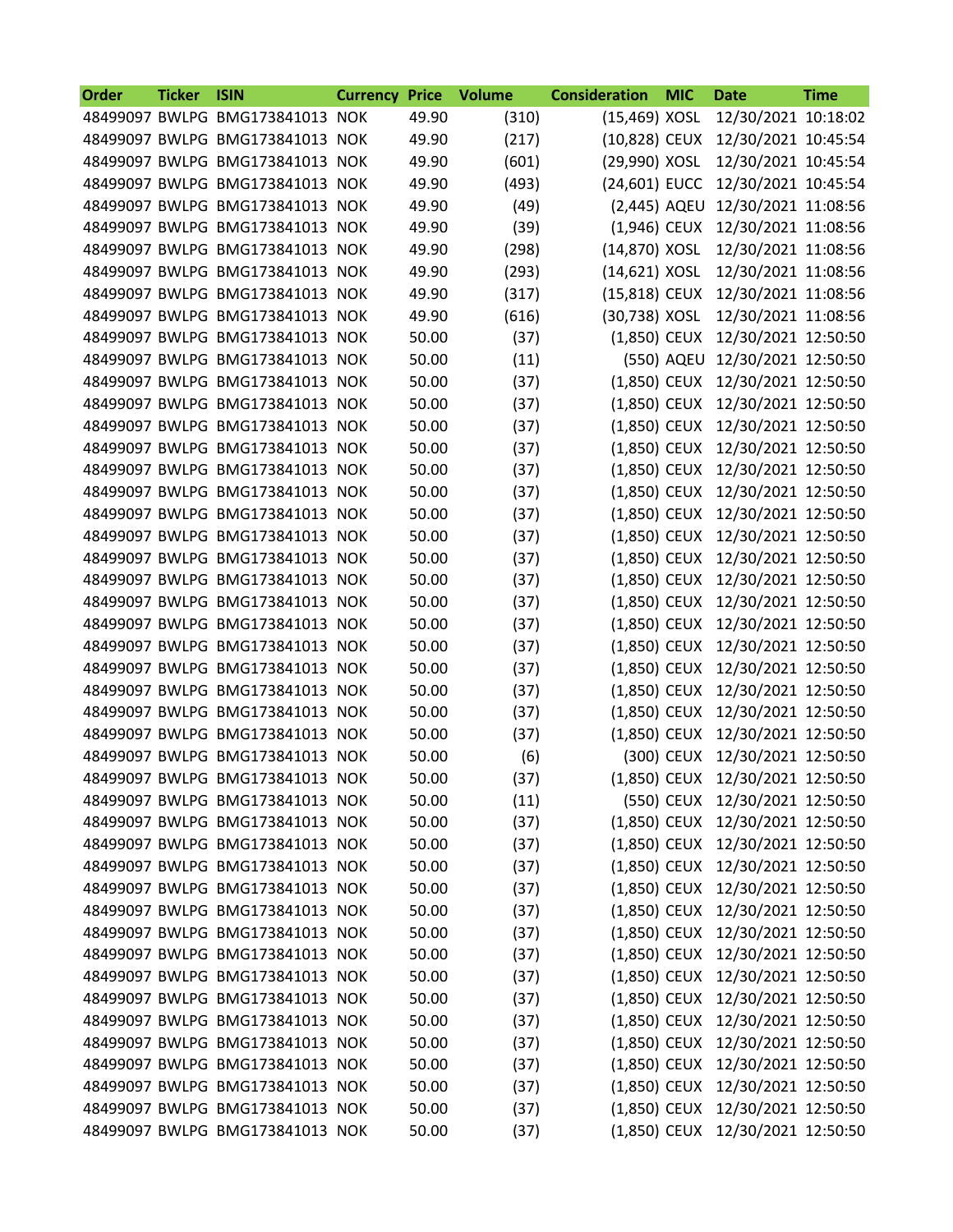|  | 48499097 BWLPG BMG173841013 NOK | 50.00 | (37)     | $(1,850)$ CEUX |            | 12/30/2021 12:50:50               |  |
|--|---------------------------------|-------|----------|----------------|------------|-----------------------------------|--|
|  | 48499097 BWLPG BMG173841013 NOK | 50.00 | (37)     | $(1,850)$ CEUX |            | 12/30/2021 12:50:50               |  |
|  | 48499097 BWLPG BMG173841013 NOK | 50.00 | (6)      | (300) CEUX     |            | 12/30/2021 12:50:50               |  |
|  | 48499097 BWLPG BMG173841013 NOK | 50.00 | (37)     | $(1,850)$ CEUX |            | 12/30/2021 12:50:50               |  |
|  | 48499097 BWLPG BMG173841013 NOK | 50.00 | (73)     | $(3,650)$ XOSL |            | 12/30/2021 12:50:50               |  |
|  | 48499097 BWLPG BMG173841013 NOK | 50.00 | (1, 304) | (65,200) XOSL  |            | 12/30/2021 12:50:50               |  |
|  | 48499097 BWLPG BMG173841013 NOK | 50.00 | (37)     | $(1,850)$ CEUX |            | 12/30/2021 12:50:50               |  |
|  | 48499097 BWLPG BMG173841013 NOK | 50.00 | (73)     | (3,650) XOSL   |            | 12/30/2021 12:50:50               |  |
|  | 48499097 BWLPG BMG173841013 NOK | 50.00 | (42)     | $(2,100)$ XOSL |            | 12/30/2021 12:50:50               |  |
|  | 48499097 BWLPG BMG173841013 NOK | 50.00 | (73)     | (3,650) XOSL   |            | 12/30/2021 12:50:50               |  |
|  | 48499097 BWLPG BMG173841013 NOK | 50.00 | (427)    | (21,350) XOSL  |            | 12/30/2021 12:50:50               |  |
|  | 48499097 BWLPG BMG173841013 NOK | 50.00 | (73)     | (3,650) XOSL   |            | 12/30/2021 12:50:50               |  |
|  | 48499097 BWLPG BMG173841013 NOK | 50.00 | (177)    | (8,850) XOSL   |            | 12/30/2021 12:50:50               |  |
|  | 48499097 BWLPG BMG173841013 NOK | 50.00 | (73)     | (3,650) XOSL   |            | 12/30/2021 12:50:50               |  |
|  | 48499097 BWLPG BMG173841013 NOK | 50.00 | (73)     | (3,650) XOSL   |            | 12/30/2021 12:50:50               |  |
|  | 48499097 BWLPG BMG173841013 NOK | 50.00 | (835)    | (41,750) XOSL  |            | 12/30/2021 12:50:50               |  |
|  | 48499097 BWLPG BMG173841013 NOK | 50.00 | (73)     | (3,650) XOSL   |            | 12/30/2021 12:50:50               |  |
|  | 48499097 BWLPG BMG173841013 NOK | 50.00 | (369)    | (18,450) XOSL  |            | 12/30/2021 12:50:50               |  |
|  | 48499097 BWLPG BMG173841013 NOK | 50.00 | (23)     | $(1,150)$ CEUX |            | 12/30/2021 12:50:50               |  |
|  | 48499097 BWLPG BMG173841013 NOK | 50.00 | (14)     | (700) CEUX     |            | 12/30/2021 12:50:50               |  |
|  | 48499097 BWLPG BMG173841013 NOK | 50.00 | (37)     | $(1,850)$ CEUX |            | 12/30/2021 12:50:50               |  |
|  | 48499097 BWLPG BMG173841013 NOK | 50.00 | (37)     | $(1,850)$ CEUX |            | 12/30/2021 12:50:50               |  |
|  | 48499097 BWLPG BMG173841013 NOK | 50.00 | (9)      | (450) CEUX     |            | 12/30/2021 12:50:50               |  |
|  | 48499097 BWLPG BMG173841013 NOK | 50.00 | (28)     | (1,400) CEUX   |            | 12/30/2021 12:50:50               |  |
|  | 48499097 BWLPG BMG173841013 NOK | 50.00 | (24)     | (1,200) CEUX   |            | 12/30/2021 12:50:50               |  |
|  | 48499097 BWLPG BMG173841013 NOK | 50.00 | (13)     | (650) CEUX     |            | 12/30/2021 12:50:50               |  |
|  | 48499097 BWLPG BMG173841013 NOK | 50.00 | (37)     | $(1,850)$ CEUX |            | 12/30/2021 12:50:50               |  |
|  | 48499097 BWLPG BMG173841013 NOK | 50.00 | (32)     | $(1,600)$ CEUX |            | 12/30/2021 12:50:50               |  |
|  | 48499097 BWLPG BMG173841013 NOK | 50.00 | (73)     | (3,650) XOSL   |            | 12/30/2021 12:50:50               |  |
|  | 48499097 BWLPG BMG173841013 NOK | 50.00 | (68)     | (3,400) XOSL   |            | 12/30/2021 12:50:50               |  |
|  | 48499097 BWLPG BMG173841013 NOK | 50.00 | (11)     |                | (550) AQEU | 12/30/2021 12:50:50               |  |
|  | 48499097 BWLPG BMG173841013 NOK | 50.00 | (561)    |                |            | (28,050) AQEU 12/30/2021 12:50:50 |  |
|  | 48499097 BWLPG BMG173841013 NOK | 50.00 | (5)      |                | (250) CEUX | 12/30/2021 12:50:50               |  |
|  | 48499097 BWLPG BMG173841013 NOK | 50.00 | (37)     |                |            | (1,850) CEUX 12/30/2021 12:50:50  |  |
|  | 48499097 BWLPG BMG173841013 NOK | 50.00 | (37)     | $(1,850)$ CEUX |            | 12/30/2021 12:50:50               |  |
|  | 48499097 BWLPG BMG173841013 NOK | 50.00 | (37)     | $(1,850)$ CEUX |            | 12/30/2021 12:50:50               |  |
|  | 48499097 BWLPG BMG173841013 NOK | 50.00 | (37)     | $(1,850)$ CEUX |            | 12/30/2021 12:50:50               |  |
|  | 48499097 BWLPG BMG173841013 NOK | 50.00 | (37)     | $(1,850)$ CEUX |            | 12/30/2021 12:50:50               |  |
|  | 48499097 BWLPG BMG173841013 NOK | 50.00 | (37)     | $(1,850)$ CEUX |            | 12/30/2021 12:50:50               |  |
|  | 48499097 BWLPG BMG173841013 NOK | 50.00 | (33)     | $(1,650)$ CEUX |            | 12/30/2021 12:50:50               |  |
|  | 48499097 BWLPG BMG173841013 NOK | 50.00 | (37)     | $(1,850)$ CEUX |            | 12/30/2021 12:50:50               |  |
|  | 48499097 BWLPG BMG173841013 NOK | 50.00 | (37)     | $(1,850)$ CEUX |            | 12/30/2021 12:50:50               |  |
|  | 48499097 BWLPG BMG173841013 NOK | 50.00 | (37)     | $(1,850)$ CEUX |            | 12/30/2021 12:50:50               |  |
|  | 48499097 BWLPG BMG173841013 NOK | 50.00 | (37)     | $(1,850)$ CEUX |            | 12/30/2021 12:50:50               |  |
|  | 48499097 BWLPG BMG173841013 NOK | 50.00 | (33)     | $(1,650)$ CEUX |            | 12/30/2021 12:50:50               |  |
|  | 48499097 BWLPG BMG173841013 NOK | 50.00 | (5)      | (250) XOSL     |            | 12/30/2021 12:50:50               |  |
|  | 48499097 BWLPG BMG173841013 NOK | 50.00 | (255)    | (12,750) XOSL  |            | 12/30/2021 12:50:50               |  |
|  | 48499097 BWLPG BMG173841013 NOK | 50.00 | (73)     | $(3,650)$ XOSL |            | 12/30/2021 12:50:50               |  |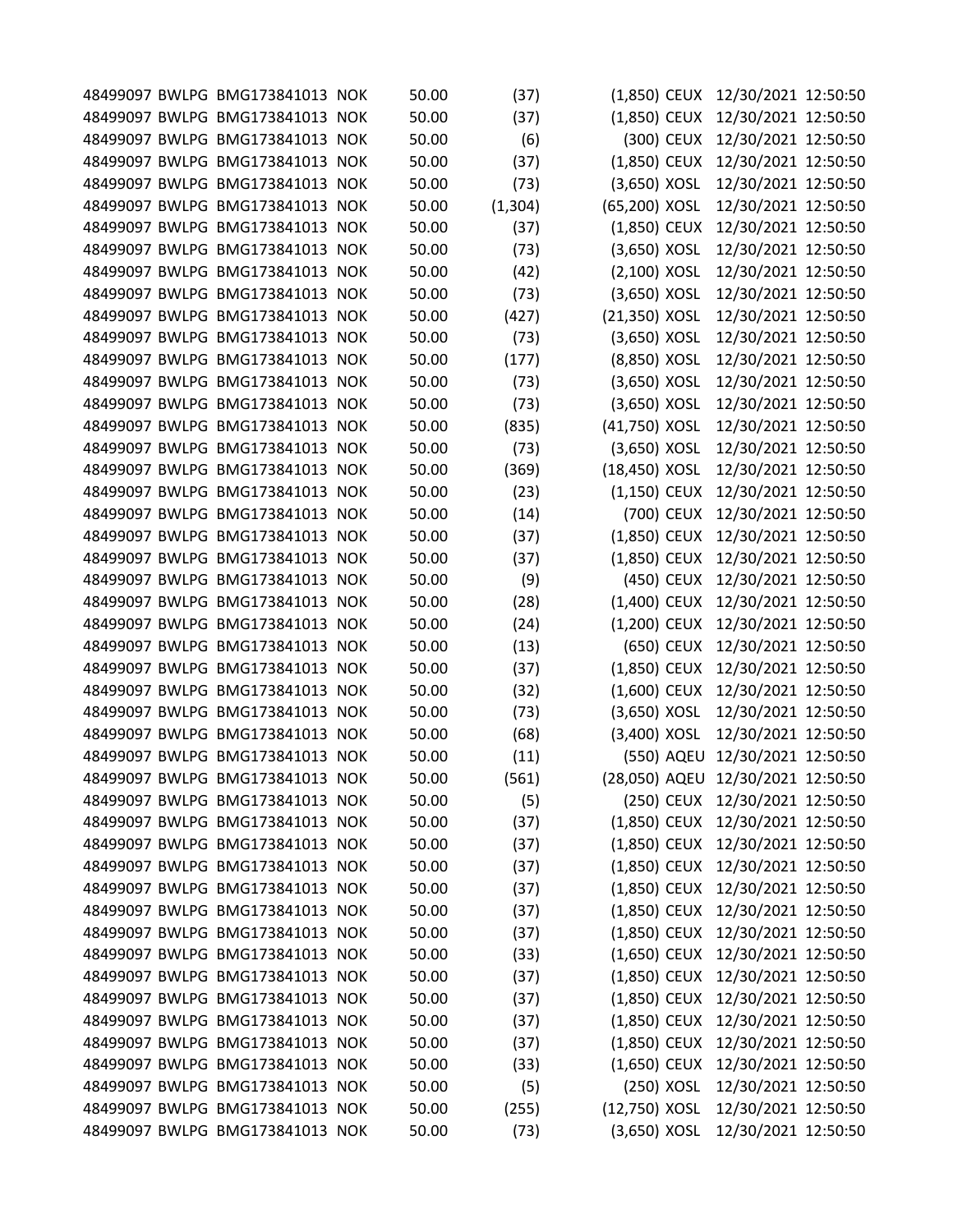|  | 48499097 BWLPG BMG173841013 NOK | 50.00 | (73) | $(3,650)$ XOSL |            | 12/30/2021 12:50:50                        |  |
|--|---------------------------------|-------|------|----------------|------------|--------------------------------------------|--|
|  | 48499097 BWLPG BMG173841013 NOK | 50.00 | (5)  |                | (250) XOSL | 12/30/2021 12:50:50                        |  |
|  | 48499097 BWLPG BMG173841013 NOK | 50.00 | (68) | (3,400) XOSL   |            | 12/30/2021 12:50:50                        |  |
|  | 48499097 BWLPG BMG173841013 NOK | 50.00 | (73) | $(3,650)$ XOSL |            | 12/30/2021 12:50:50                        |  |
|  | 48499097 BWLPG BMG173841013 NOK | 50.00 | (73) | (3,650) XOSL   |            | 12/30/2021 12:50:51                        |  |
|  | 48499097 BWLPG BMG173841013 NOK | 50.00 | (11) |                | (550) AQEU | 12/30/2021 12:50:51                        |  |
|  | 48499097 BWLPG BMG173841013 NOK | 50.00 | (4)  |                | (200) CEUX | 12/30/2021 12:50:51                        |  |
|  | 48499097 BWLPG BMG173841013 NOK | 50.00 | (37) | (1,850) CEUX   |            | 12/30/2021 12:50:51                        |  |
|  | 48499097 BWLPG BMG173841013 NOK | 50.00 | (37) | (1,850) CEUX   |            | 12/30/2021 12:50:51                        |  |
|  | 48499097 BWLPG BMG173841013 NOK | 50.00 | (37) | (1,850) CEUX   |            | 12/30/2021 12:50:51                        |  |
|  | 48499097 BWLPG BMG173841013 NOK | 50.00 | (37) | (1,850) CEUX   |            | 12/30/2021 12:50:51                        |  |
|  | 48499097 BWLPG BMG173841013 NOK | 50.00 | (33) | $(1,650)$ CEUX |            | 12/30/2021 12:50:51                        |  |
|  | 48499097 BWLPG BMG173841013 NOK | 50.00 | (73) | (3,650) XOSL   |            | 12/30/2021 12:50:51                        |  |
|  | 48499097 BWLPG BMG173841013 NOK | 50.00 | (73) | (3,650) XOSL   |            | 12/30/2021 12:50:51                        |  |
|  | 48499097 BWLPG BMG173841013 NOK | 50.00 | (73) | $(3,650)$ XOSL |            | 12/30/2021 12:50:51                        |  |
|  | 48499097 BWLPG BMG173841013 NOK | 50.00 | (34) | (1,700) XOSL   |            | 12/30/2021 12:50:51                        |  |
|  | 48499097 BWLPG BMG173841013 NOK | 50.00 | (39) | $(1,950)$ XOSL |            | 12/30/2021 12:50:51                        |  |
|  | 48499097 BWLPG BMG173841013 NOK | 50.00 | (73) | (3,650) XOSL   |            | 12/30/2021 12:50:51                        |  |
|  |                                 | 50.00 |      |                |            |                                            |  |
|  | 48499097 BWLPG BMG173841013 NOK |       | (73) | (3,650) XOSL   |            | 12/30/2021 12:50:51<br>12/30/2021 12:50:51 |  |
|  | 48499097 BWLPG BMG173841013 NOK | 50.00 | (73) | $(3,650)$ XOSL |            |                                            |  |
|  | 48499097 BWLPG BMG173841013 NOK | 50.00 | (73) | (3,650) XOSL   |            | 12/30/2021 12:50:51                        |  |
|  | 48499097 BWLPG BMG173841013 NOK | 50.00 | (73) | (3,650) XOSL   |            | 12/30/2021 12:51:06                        |  |
|  | 48499097 BWLPG BMG173841013 NOK | 50.00 | (4)  |                | (200) CEUX | 12/30/2021 12:51:35                        |  |
|  | 48499097 BWLPG BMG173841013 NOK | 50.00 | (11) |                | (550) AQEU | 12/30/2021 12:51:35                        |  |
|  | 48499097 BWLPG BMG173841013 NOK | 50.00 | (33) | $(1,650)$ CEUX |            | 12/30/2021 12:51:35                        |  |
|  | 48499097 BWLPG BMG173841013 NOK | 50.00 | (73) | $(3,650)$ XOSL |            | 12/30/2021 12:51:35                        |  |
|  | 48499097 BWLPG BMG173841013 NOK | 50.00 | (4)  |                | (200) CEUX | 12/30/2021 12:52:35                        |  |
|  | 48499097 BWLPG BMG173841013 NOK | 50.00 | (11) |                | (550) AQEU | 12/30/2021 12:52:35                        |  |
|  | 48499097 BWLPG BMG173841013 NOK | 50.00 | (12) |                | (600) AQEU | 12/30/2021 12:52:35                        |  |
|  | 48499097 BWLPG BMG173841013 NOK | 50.00 | (4)  |                | (200) CEUX | 12/30/2021 12:52:35                        |  |
|  | 48499097 BWLPG BMG173841013 NOK | 50.00 | (37) | $(1,850)$ CEUX |            | 12/30/2021 12:52:35                        |  |
|  | 48499097 BWLPG BMG173841013 NOK | 50.00 | (73) | $(3,650)$ XOSL |            | 12/30/2021 12:52:35                        |  |
|  | 48499097 BWLPG BMG173841013 NOK | 50.00 | (82) | (4,100) XOSL   |            | 12/30/2021 12:52:35                        |  |
|  | 48499097 BWLPG BMG173841013 NOK | 50.00 | (37) | (1,850) CEUX   |            | 12/30/2021 12:55:35                        |  |
|  | 48499097 BWLPG BMG173841013 NOK | 50.00 | (18) |                | (900) CEUX | 12/30/2021 12:55:35                        |  |
|  | 48499097 BWLPG BMG173841013 NOK | 50.00 | (11) |                | (550) AQEU | 12/30/2021 12:55:35                        |  |
|  | 48499097 BWLPG BMG173841013 NOK | 50.00 | (5)  |                |            | (250) AQEU 12/30/2021 12:55:35             |  |
|  | 48499097 BWLPG BMG173841013 NOK | 50.00 | (37) | $(1,850)$ CEUX |            | 12/30/2021 12:55:35                        |  |
|  | 48499097 BWLPG BMG173841013 NOK | 50.00 | (73) | $(3,650)$ XOSL |            | 12/30/2021 12:55:35                        |  |
|  | 48499097 BWLPG BMG173841013 NOK | 50.00 | (37) | $(1,850)$ XOSL |            | 12/30/2021 12:55:35                        |  |
|  |                                 |       |      |                |            |                                            |  |
|  | 48499097 BWLPG BMG173841013 NOK | 50.00 | (2)  |                | (100) AQEU | 12/30/2021 12:58:51                        |  |
|  | 48499097 BWLPG BMG173841013 NOK | 50.00 | (73) | $(3,650)$ XOSL |            | 12/30/2021 13:03:37                        |  |
|  | 48499097 BWLPG BMG173841013 NOK | 50.00 | (9)  |                | (450) AQEU | 12/30/2021 13:04:48                        |  |
|  | 48499097 BWLPG BMG173841013 NOK | 50.00 | (37) | (1,850) CEUX   |            | 12/30/2021 13:04:48                        |  |
|  | 48499097 BWLPG BMG173841013 NOK | 50.00 | (37) | $(1,850)$ CEUX |            | 12/30/2021 13:04:48                        |  |
|  | 48499097 BWLPG BMG173841013 NOK | 50.00 | (64) | $(3,200)$ XOSL |            | 12/30/2021 13:04:48                        |  |
|  | 48499097 BWLPG BMG173841013 NOK | 50.00 | (11) |                |            | (550) AQEU 12/30/2021 13:08:46             |  |
|  | 48499097 BWLPG BMG173841013 NOK | 50.00 | (7)  |                |            | (350) AQEU 12/30/2021 13:08:46             |  |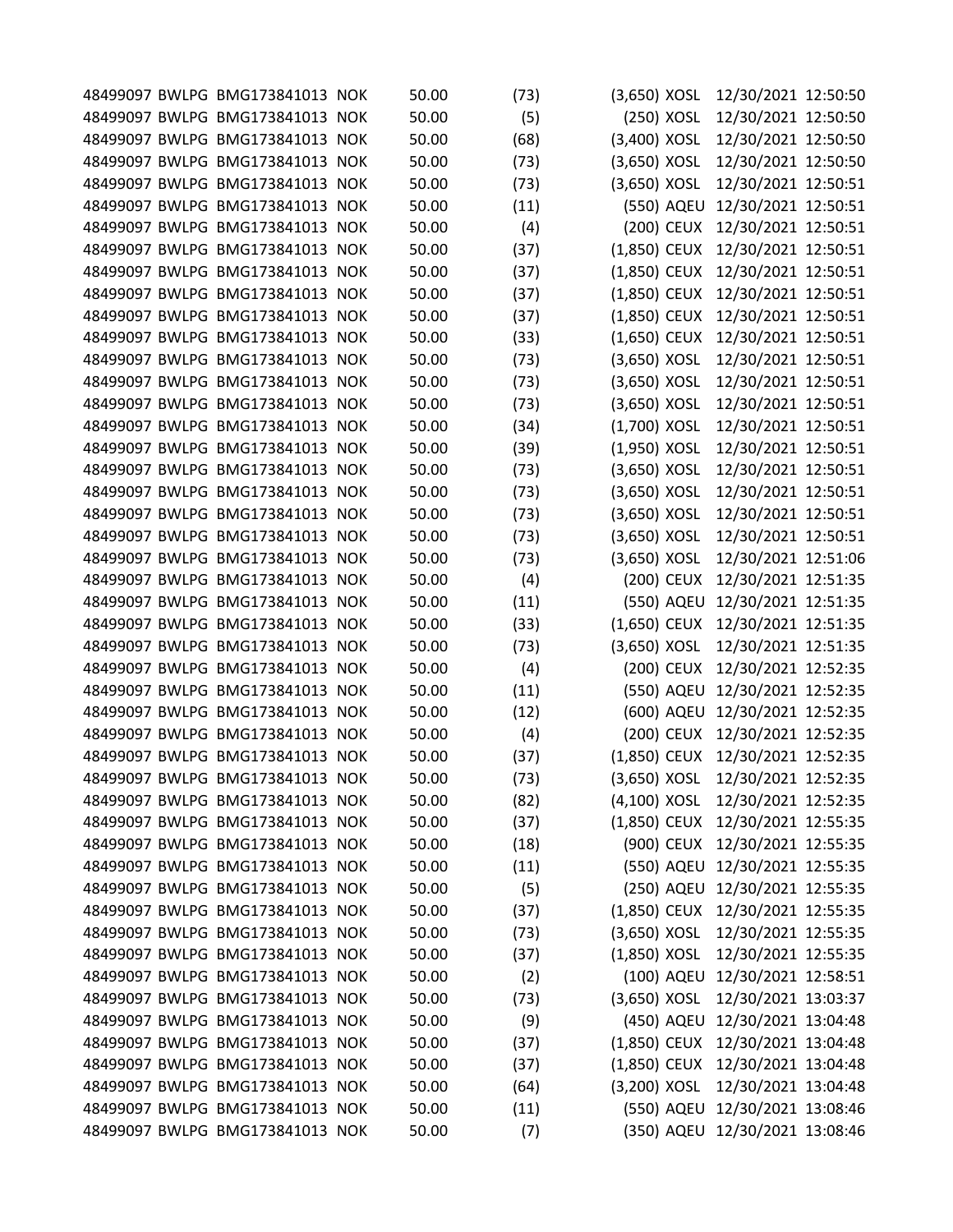|  | 48499097 BWLPG BMG173841013 NOK | 50.00 | (37)  | $(1,850)$ CEUX |            | 12/30/2021 13:08:46              |  |
|--|---------------------------------|-------|-------|----------------|------------|----------------------------------|--|
|  | 48499097 BWLPG BMG173841013 NOK | 50.00 | (37)  | $(1,850)$ CEUX |            | 12/30/2021 13:08:46              |  |
|  | 48499097 BWLPG BMG173841013 NOK | 50.00 | (37)  | (1,850) CEUX   |            | 12/30/2021 13:08:46              |  |
|  | 48499097 BWLPG BMG173841013 NOK | 50.00 | (37)  | (1,850) CEUX   |            | 12/30/2021 13:08:46              |  |
|  | 48499097 BWLPG BMG173841013 NOK | 50.00 | (24)  | (1,200) CEUX   |            | 12/30/2021 13:08:46              |  |
|  | 48499097 BWLPG BMG173841013 NOK | 50.00 | (20)  | (1,000) CEUX   |            | 12/30/2021 13:08:46              |  |
|  | 48499097 BWLPG BMG173841013 NOK | 50.00 | (73)  | (3,650) XOSL   |            | 12/30/2021 13:08:46              |  |
|  | 48499097 BWLPG BMG173841013 NOK | 50.00 | (127) | (6,350) XOSL   |            | 12/30/2021 13:08:46              |  |
|  | 48499097 BWLPG BMG173841013 NOK | 50.00 | (73)  | $(3,650)$ XOSL |            | 12/30/2021 13:08:46              |  |
|  | 48499097 BWLPG BMG173841013 NOK | 50.00 | (121) | (6,050) XOSL   |            | 12/30/2021 13:08:46              |  |
|  | 48499097 BWLPG BMG173841013 NOK | 50.00 | (73)  | (3,650) XOSL   |            | 12/30/2021 13:08:46              |  |
|  | 48499097 BWLPG BMG173841013 NOK | 50.00 | (17)  | (850) CEUX     |            | 12/30/2021 13:08:46              |  |
|  | 48499097 BWLPG BMG173841013 NOK | 50.00 | (73)  | (3,650) XOSL   |            | 12/30/2021 13:08:46              |  |
|  | 48499097 BWLPG BMG173841013 NOK | 50.00 | (37)  | (1,850) CEUX   |            | 12/30/2021 13:13:35              |  |
|  | 48499097 BWLPG BMG173841013 NOK | 50.00 | (37)  | $(1,850)$ CEUX |            | 12/30/2021 13:13:35              |  |
|  | 48499097 BWLPG BMG173841013 NOK | 50.00 | (6)   | (300) AQEU     |            | 12/30/2021 13:13:52              |  |
|  | 48499097 BWLPG BMG173841013 NOK | 50.00 |       |                |            |                                  |  |
|  |                                 |       | (37)  | $(1,850)$ CEUX |            | 12/30/2021 13:13:52              |  |
|  | 48499097 BWLPG BMG173841013 NOK | 50.00 | (37)  | (1,850) CEUX   |            | 12/30/2021 13:13:52              |  |
|  | 48499097 BWLPG BMG173841013 NOK | 50.00 | (33)  | $(1,650)$ CEUX |            | 12/30/2021 13:13:52              |  |
|  | 48499097 BWLPG BMG173841013 NOK | 50.00 | (73)  | $(3,650)$ XOSL |            | 12/30/2021 13:13:52              |  |
|  | 48499097 BWLPG BMG173841013 NOK | 50.00 | (5)   | (250) AQEU     |            | 12/30/2021 13:14:26              |  |
|  | 48499097 BWLPG BMG173841013 NOK | 50.00 | (5)   |                | (250) AQEU | 12/30/2021 13:14:26              |  |
|  | 48499097 BWLPG BMG173841013 NOK | 50.00 | (4)   | (200) CEUX     |            | 12/30/2021 13:14:26              |  |
|  | 48499097 BWLPG BMG173841013 NOK | 50.00 | (4)   | (200) CEUX     |            | 12/30/2021 13:14:26              |  |
|  | 48499097 BWLPG BMG173841013 NOK | 50.00 | (73)  | (3,650) XOSL   |            | 12/30/2021 13:14:26              |  |
|  | 48499097 BWLPG BMG173841013 NOK | 50.00 | (357) | (17,850) XOSL  |            | 12/30/2021 13:14:26              |  |
|  | 48499097 BWLPG BMG173841013 NOK | 50.00 | (73)  | $(3,650)$ XOSL |            | 12/30/2021 13:14:26              |  |
|  | 48499097 BWLPG BMG173841013 NOK | 50.00 | (73)  | (3,650) XOSL   |            | 12/30/2021 13:14:26              |  |
|  | 48499097 BWLPG BMG173841013 NOK | 50.00 | (64)  | (3,200) XOSL   |            | 12/30/2021 13:14:26              |  |
|  | 48499097 BWLPG BMG173841013 NOK | 50.00 | (37)  | (1,850) CEUX   |            | 12/30/2021 13:14:26              |  |
|  | 48499097 BWLPG BMG173841013 NOK | 50.00 | (11)  |                |            | (550) AQEU 12/30/2021 13:14:26   |  |
|  | 48499097 BWLPG BMG173841013 NOK | 50.00 | (37)  |                |            | (1,850) CEUX 12/30/2021 13:14:26 |  |
|  | 48499097 BWLPG BMG173841013 NOK | 50.00 | (37)  | $(1,850)$ CEUX |            | 12/30/2021 13:14:26              |  |
|  | 48499097 BWLPG BMG173841013 NOK | 50.00 | (37)  | (1,850) CEUX   |            | 12/30/2021 13:14:26              |  |
|  | 48499097 BWLPG BMG173841013 NOK | 50.00 | (37)  | $(1,850)$ CEUX |            | 12/30/2021 13:14:26              |  |
|  | 48499097 BWLPG BMG173841013 NOK | 50.00 | (37)  | $(1,850)$ CEUX |            | 12/30/2021 13:14:26              |  |
|  | 48499097 BWLPG BMG173841013 NOK | 50.00 | (37)  | $(1,850)$ CEUX |            | 12/30/2021 13:14:26              |  |
|  | 48499097 BWLPG BMG173841013 NOK | 50.00 | (9)   | (450) XOSL     |            | 12/30/2021 13:14:26              |  |
|  | 48499097 BWLPG BMG173841013 NOK | 50.00 | (73)  | $(3,650)$ XOSL |            | 12/30/2021 13:14:26              |  |
|  | 48499097 BWLPG BMG173841013 NOK | 50.00 | (37)  | (1,850) CEUX   |            | 12/30/2021 13:14:26              |  |
|  | 48499097 BWLPG BMG173841013 NOK | 50.00 | (73)  | (3,650) XOSL   |            | 12/30/2021 13:14:26              |  |
|  | 48499097 BWLPG BMG173841013 NOK | 50.00 |       | $(3,650)$ XOSL |            | 12/30/2021 13:14:26              |  |
|  | 48499097 BWLPG BMG173841013 NOK |       | (73)  |                |            |                                  |  |
|  |                                 | 50.00 | (73)  | $(3,650)$ XOSL |            | 12/30/2021 13:14:26              |  |
|  | 48499097 BWLPG BMG173841013 NOK | 50.00 | (73)  | $(3,650)$ XOSL |            | 12/30/2021 13:14:26              |  |
|  | 48499097 BWLPG BMG173841013 NOK | 50.00 | (37)  | (1,850) CEUX   |            | 12/30/2021 13:14:26              |  |
|  | 48499097 BWLPG BMG173841013 NOK | 50.00 | (73)  | $(3,650)$ XOSL |            | 12/30/2021 13:14:26              |  |
|  | 48499097 BWLPG BMG173841013 NOK | 50.00 | (37)  | $(1,850)$ CEUX |            | 12/30/2021 13:14:26              |  |
|  | 48499097 BWLPG BMG173841013 NOK | 50.00 | (73)  | $(3,650)$ XOSL |            | 12/30/2021 13:14:26              |  |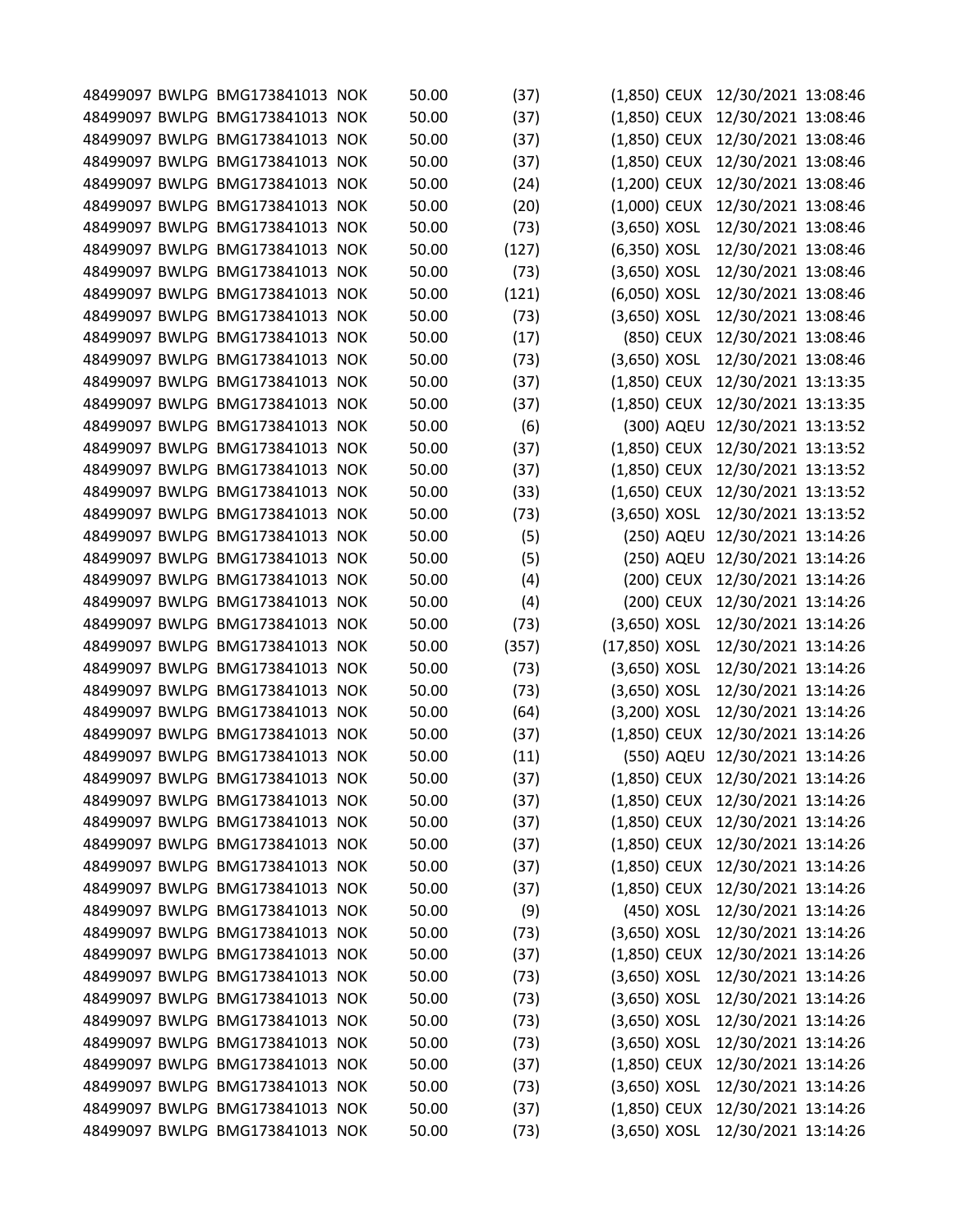|  | 48499097 BWLPG BMG173841013 NOK | 50.00 | (73)  | $(3,650)$ XOSL | 12/30/2021 13:14:26              |  |
|--|---------------------------------|-------|-------|----------------|----------------------------------|--|
|  | 48499097 BWLPG BMG173841013 NOK | 50.00 | (73)  | $(3,650)$ XOSL | 12/30/2021 13:14:26              |  |
|  | 48499097 BWLPG BMG173841013 NOK | 50.00 | (37)  | (1,850) CEUX   | 12/30/2021 13:14:26              |  |
|  | 48499097 BWLPG BMG173841013 NOK | 50.00 | (48)  | (2,400) XOSL   | 12/30/2021 13:14:26              |  |
|  | 48499097 BWLPG BMG173841013 NOK | 50.00 | (37)  | (1,850) CEUX   | 12/30/2021 13:14:26              |  |
|  | 48499097 BWLPG BMG173841013 NOK | 50.00 | (25)  | (1,250) XOSL   | 12/30/2021 13:14:26              |  |
|  | 48499097 BWLPG BMG173841013 NOK | 50.00 | (975) | (48,750) XOSL  | 12/30/2021 13:14:26              |  |
|  | 48499097 BWLPG BMG173841013 NOK | 50.00 | (37)  | (1,850) CEUX   | 12/30/2021 13:14:26              |  |
|  | 48499097 BWLPG BMG173841013 NOK | 50.00 | (37)  | $(1,850)$ CEUX | 12/30/2021 13:14:26              |  |
|  | 48499097 BWLPG BMG173841013 NOK | 50.00 | (37)  | (1,850) CEUX   | 12/30/2021 13:14:26              |  |
|  | 48499097 BWLPG BMG173841013 NOK | 50.00 | (37)  | (1,850) CEUX   | 12/30/2021 13:14:26              |  |
|  | 48499097 BWLPG BMG173841013 NOK | 50.00 | (37)  | $(1,850)$ CEUX | 12/30/2021 13:14:26              |  |
|  | 48499097 BWLPG BMG173841013 NOK | 50.00 | (37)  | (1,850) CEUX   | 12/30/2021 13:14:26              |  |
|  | 48499097 BWLPG BMG173841013 NOK | 50.00 | (37)  | (1,850) CEUX   | 12/30/2021 13:14:26              |  |
|  | 48499097 BWLPG BMG173841013 NOK | 50.00 | (37)  | (1,850) CEUX   | 12/30/2021 13:14:26              |  |
|  | 48499097 BWLPG BMG173841013 NOK | 50.00 | (37)  | (1,850) CEUX   | 12/30/2021 13:14:26              |  |
|  | 48499097 BWLPG BMG173841013 NOK | 50.00 | (37)  | $(1,850)$ CEUX | 12/30/2021 13:14:26              |  |
|  | 48499097 BWLPG BMG173841013 NOK | 50.00 | (37)  | (1,850) CEUX   | 12/30/2021 13:14:26              |  |
|  | 48499097 BWLPG BMG173841013 NOK | 50.00 | (37)  | (1,850) CEUX   | 12/30/2021 13:14:26              |  |
|  | 48499097 BWLPG BMG173841013 NOK | 50.00 | (37)  | (1,850) CEUX   | 12/30/2021 13:14:26              |  |
|  | 48499097 BWLPG BMG173841013 NOK | 50.00 | (73)  | $(3,650)$ XOSL | 12/30/2021 13:14:26              |  |
|  | 48499097 BWLPG BMG173841013 NOK | 50.00 | (37)  | $(1,850)$ CEUX | 12/30/2021 13:14:26              |  |
|  | 48499097 BWLPG BMG173841013 NOK | 50.00 | (73)  | (3,650) XOSL   | 12/30/2021 13:14:26              |  |
|  | 48499097 BWLPG BMG173841013 NOK | 50.00 | (37)  | $(1,850)$ CEUX | 12/30/2021 13:14:26              |  |
|  | 48499097 BWLPG BMG173841013 NOK | 50.00 | (37)  | (1,850) CEUX   | 12/30/2021 13:14:26              |  |
|  | 48499097 BWLPG BMG173841013 NOK | 50.00 | (73)  | (3,650) XOSL   | 12/30/2021 13:14:26              |  |
|  | 48499097 BWLPG BMG173841013 NOK | 50.00 | (33)  | $(1,650)$ CEUX | 12/30/2021 13:14:26              |  |
|  | 48499097 BWLPG BMG173841013 NOK | 50.00 | (73)  | (3,650) XOSL   | 12/30/2021 13:14:26              |  |
|  | 48499097 BWLPG BMG173841013 NOK | 50.00 | (4)   | (200) CEUX     | 12/30/2021 13:14:26              |  |
|  | 48499097 BWLPG BMG173841013 NOK | 50.00 | (33)  | (1,650) CEUX   | 12/30/2021 13:14:26              |  |
|  | 48499097 BWLPG BMG173841013 NOK | 50.00 | (73)  | $(3,650)$ XOSL | 12/30/2021 13:14:26              |  |
|  | 48499097 BWLPG BMG173841013 NOK | 50.00 | (37)  |                | (1,850) CEUX 12/30/2021 13:14:26 |  |
|  | 48499097 BWLPG BMG173841013 NOK | 50.00 | (73)  | $(3,650)$ XOSL | 12/30/2021 13:14:26              |  |
|  | 48499097 BWLPG BMG173841013 NOK | 50.00 | (37)  | (1,850) CEUX   | 12/30/2021 13:14:26              |  |
|  | 48499097 BWLPG BMG173841013 NOK | 50.00 | (73)  | (3,650) XOSL   | 12/30/2021 13:14:26              |  |
|  | 48499097 BWLPG BMG173841013 NOK | 50.00 | (73)  | $(3,650)$ XOSL | 12/30/2021 13:14:26              |  |
|  | 48499097 BWLPG BMG173841013 NOK | 50.00 | (31)  | $(1,550)$ CEUX | 12/30/2021 13:14:26              |  |
|  | 48499097 BWLPG BMG173841013 NOK | 50.00 |       | $(3,650)$ XOSL | 12/30/2021 13:14:26              |  |
|  | 48499097 BWLPG BMG173841013 NOK | 50.00 | (73)  | $(3,650)$ XOSL | 12/30/2021 13:14:26              |  |
|  | 48499097 BWLPG BMG173841013 NOK |       | (73)  | (3,650) XOSL   |                                  |  |
|  |                                 | 50.00 | (73)  |                | 12/30/2021 13:14:26              |  |
|  | 48499097 BWLPG BMG173841013 NOK | 50.00 | (73)  | (3,650) XOSL   | 12/30/2021 13:14:26              |  |
|  | 48499097 BWLPG BMG173841013 NOK | 50.00 | (73)  | $(3,650)$ XOSL | 12/30/2021 13:14:26              |  |
|  | 48499097 BWLPG BMG173841013 NOK | 50.00 | (73)  | $(3,650)$ XOSL | 12/30/2021 13:14:26              |  |
|  | 48499097 BWLPG BMG173841013 NOK | 50.00 | (73)  | $(3,650)$ XOSL | 12/30/2021 13:14:26              |  |
|  | 48499097 BWLPG BMG173841013 NOK | 50.00 | (6)   | (300) CEUX     | 12/30/2021 13:14:26              |  |
|  | 48499097 BWLPG BMG173841013 NOK | 50.00 | (73)  | $(3,650)$ XOSL | 12/30/2021 13:14:26              |  |
|  | 48499097 BWLPG BMG173841013 NOK | 50.00 | (73)  | $(3,650)$ XOSL | 12/30/2021 13:14:26              |  |
|  | 48499097 BWLPG BMG173841013 NOK | 50.00 | (73)  | $(3,650)$ XOSL | 12/30/2021 13:14:26              |  |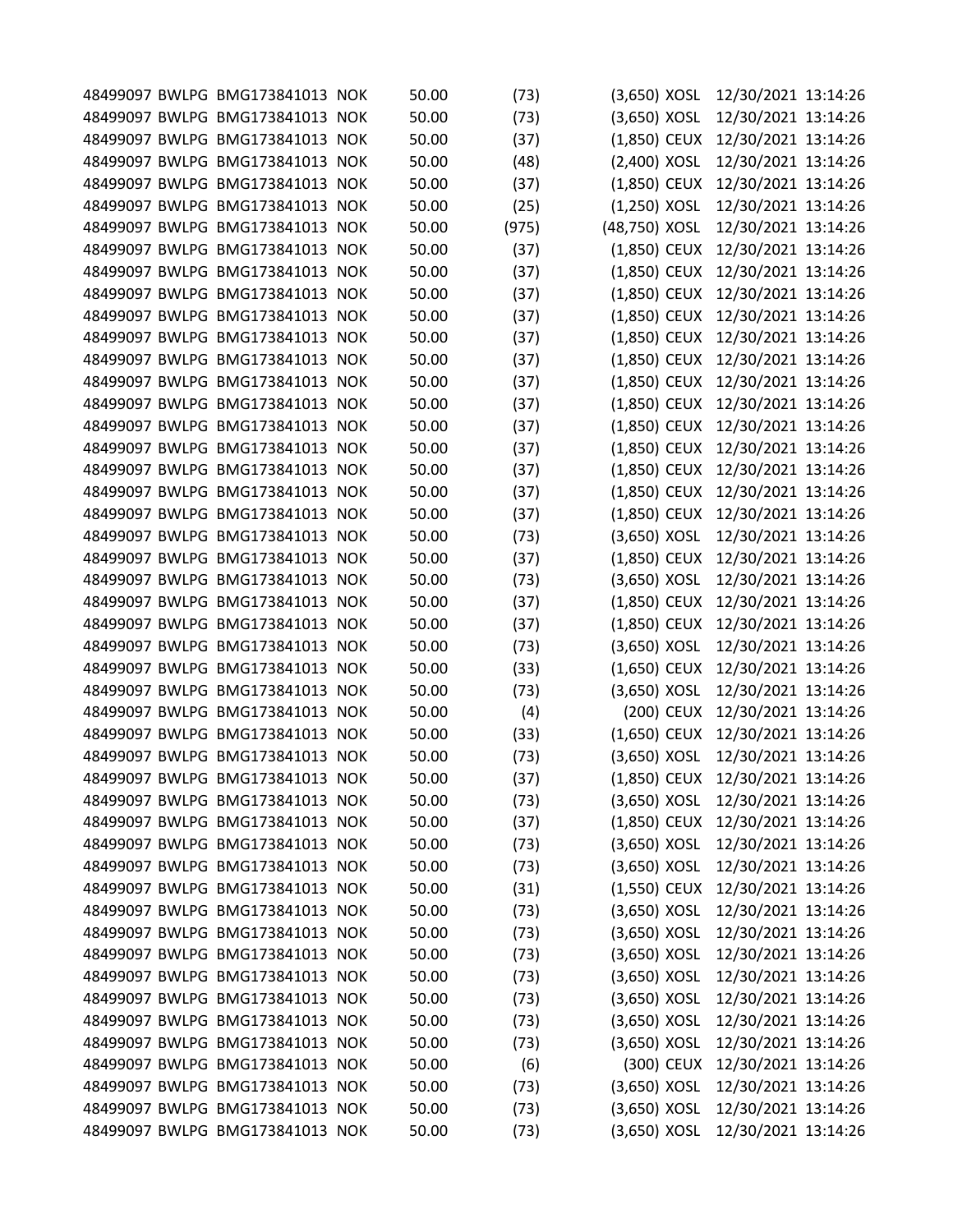|  | 50.00                                                                                                                                                                                                                                                                                                                                                                                                                                                                                                                                                                                                                                                                                                                                                                                                                                                                                                                                                                                                                                                                                                                                                                                                                                                                                                                                                                                                                                                                                                                                                                                                                                                                                                                                        | (73)                                                                                                                                                                                                                                   |                                                                                                                                                                                                                           | 12/30/2021 13:14:26                                                                                                                                                                                                                                                                                                                                                                                                                                                                                                                                                                                                                                                                                                                             |                                                                                                                                                                                                                                                                                                                                                                                                                                                                                                                                                                                                                                                                                                    |
|--|----------------------------------------------------------------------------------------------------------------------------------------------------------------------------------------------------------------------------------------------------------------------------------------------------------------------------------------------------------------------------------------------------------------------------------------------------------------------------------------------------------------------------------------------------------------------------------------------------------------------------------------------------------------------------------------------------------------------------------------------------------------------------------------------------------------------------------------------------------------------------------------------------------------------------------------------------------------------------------------------------------------------------------------------------------------------------------------------------------------------------------------------------------------------------------------------------------------------------------------------------------------------------------------------------------------------------------------------------------------------------------------------------------------------------------------------------------------------------------------------------------------------------------------------------------------------------------------------------------------------------------------------------------------------------------------------------------------------------------------------|----------------------------------------------------------------------------------------------------------------------------------------------------------------------------------------------------------------------------------------|---------------------------------------------------------------------------------------------------------------------------------------------------------------------------------------------------------------------------|-------------------------------------------------------------------------------------------------------------------------------------------------------------------------------------------------------------------------------------------------------------------------------------------------------------------------------------------------------------------------------------------------------------------------------------------------------------------------------------------------------------------------------------------------------------------------------------------------------------------------------------------------------------------------------------------------------------------------------------------------|----------------------------------------------------------------------------------------------------------------------------------------------------------------------------------------------------------------------------------------------------------------------------------------------------------------------------------------------------------------------------------------------------------------------------------------------------------------------------------------------------------------------------------------------------------------------------------------------------------------------------------------------------------------------------------------------------|
|  | 50.00                                                                                                                                                                                                                                                                                                                                                                                                                                                                                                                                                                                                                                                                                                                                                                                                                                                                                                                                                                                                                                                                                                                                                                                                                                                                                                                                                                                                                                                                                                                                                                                                                                                                                                                                        | (73)                                                                                                                                                                                                                                   |                                                                                                                                                                                                                           | 12/30/2021 13:14:26                                                                                                                                                                                                                                                                                                                                                                                                                                                                                                                                                                                                                                                                                                                             |                                                                                                                                                                                                                                                                                                                                                                                                                                                                                                                                                                                                                                                                                                    |
|  | 50.00                                                                                                                                                                                                                                                                                                                                                                                                                                                                                                                                                                                                                                                                                                                                                                                                                                                                                                                                                                                                                                                                                                                                                                                                                                                                                                                                                                                                                                                                                                                                                                                                                                                                                                                                        | (73)                                                                                                                                                                                                                                   |                                                                                                                                                                                                                           | 12/30/2021 13:14:26                                                                                                                                                                                                                                                                                                                                                                                                                                                                                                                                                                                                                                                                                                                             |                                                                                                                                                                                                                                                                                                                                                                                                                                                                                                                                                                                                                                                                                                    |
|  | 50.00                                                                                                                                                                                                                                                                                                                                                                                                                                                                                                                                                                                                                                                                                                                                                                                                                                                                                                                                                                                                                                                                                                                                                                                                                                                                                                                                                                                                                                                                                                                                                                                                                                                                                                                                        | (73)                                                                                                                                                                                                                                   |                                                                                                                                                                                                                           | 12/30/2021 13:14:26                                                                                                                                                                                                                                                                                                                                                                                                                                                                                                                                                                                                                                                                                                                             |                                                                                                                                                                                                                                                                                                                                                                                                                                                                                                                                                                                                                                                                                                    |
|  | 50.00                                                                                                                                                                                                                                                                                                                                                                                                                                                                                                                                                                                                                                                                                                                                                                                                                                                                                                                                                                                                                                                                                                                                                                                                                                                                                                                                                                                                                                                                                                                                                                                                                                                                                                                                        | (37)                                                                                                                                                                                                                                   |                                                                                                                                                                                                                           | 12/30/2021 13:14:26                                                                                                                                                                                                                                                                                                                                                                                                                                                                                                                                                                                                                                                                                                                             |                                                                                                                                                                                                                                                                                                                                                                                                                                                                                                                                                                                                                                                                                                    |
|  | 50.00                                                                                                                                                                                                                                                                                                                                                                                                                                                                                                                                                                                                                                                                                                                                                                                                                                                                                                                                                                                                                                                                                                                                                                                                                                                                                                                                                                                                                                                                                                                                                                                                                                                                                                                                        | (37)                                                                                                                                                                                                                                   |                                                                                                                                                                                                                           | 12/30/2021 13:14:26                                                                                                                                                                                                                                                                                                                                                                                                                                                                                                                                                                                                                                                                                                                             |                                                                                                                                                                                                                                                                                                                                                                                                                                                                                                                                                                                                                                                                                                    |
|  | 50.00                                                                                                                                                                                                                                                                                                                                                                                                                                                                                                                                                                                                                                                                                                                                                                                                                                                                                                                                                                                                                                                                                                                                                                                                                                                                                                                                                                                                                                                                                                                                                                                                                                                                                                                                        | (37)                                                                                                                                                                                                                                   |                                                                                                                                                                                                                           | 12/30/2021 13:14:26                                                                                                                                                                                                                                                                                                                                                                                                                                                                                                                                                                                                                                                                                                                             |                                                                                                                                                                                                                                                                                                                                                                                                                                                                                                                                                                                                                                                                                                    |
|  | 50.00                                                                                                                                                                                                                                                                                                                                                                                                                                                                                                                                                                                                                                                                                                                                                                                                                                                                                                                                                                                                                                                                                                                                                                                                                                                                                                                                                                                                                                                                                                                                                                                                                                                                                                                                        |                                                                                                                                                                                                                                        |                                                                                                                                                                                                                           | 12/30/2021 13:14:26                                                                                                                                                                                                                                                                                                                                                                                                                                                                                                                                                                                                                                                                                                                             |                                                                                                                                                                                                                                                                                                                                                                                                                                                                                                                                                                                                                                                                                                    |
|  | 50.00                                                                                                                                                                                                                                                                                                                                                                                                                                                                                                                                                                                                                                                                                                                                                                                                                                                                                                                                                                                                                                                                                                                                                                                                                                                                                                                                                                                                                                                                                                                                                                                                                                                                                                                                        |                                                                                                                                                                                                                                        |                                                                                                                                                                                                                           | 12/30/2021 13:14:26                                                                                                                                                                                                                                                                                                                                                                                                                                                                                                                                                                                                                                                                                                                             |                                                                                                                                                                                                                                                                                                                                                                                                                                                                                                                                                                                                                                                                                                    |
|  | 50.00                                                                                                                                                                                                                                                                                                                                                                                                                                                                                                                                                                                                                                                                                                                                                                                                                                                                                                                                                                                                                                                                                                                                                                                                                                                                                                                                                                                                                                                                                                                                                                                                                                                                                                                                        |                                                                                                                                                                                                                                        |                                                                                                                                                                                                                           |                                                                                                                                                                                                                                                                                                                                                                                                                                                                                                                                                                                                                                                                                                                                                 |                                                                                                                                                                                                                                                                                                                                                                                                                                                                                                                                                                                                                                                                                                    |
|  |                                                                                                                                                                                                                                                                                                                                                                                                                                                                                                                                                                                                                                                                                                                                                                                                                                                                                                                                                                                                                                                                                                                                                                                                                                                                                                                                                                                                                                                                                                                                                                                                                                                                                                                                              |                                                                                                                                                                                                                                        |                                                                                                                                                                                                                           |                                                                                                                                                                                                                                                                                                                                                                                                                                                                                                                                                                                                                                                                                                                                                 |                                                                                                                                                                                                                                                                                                                                                                                                                                                                                                                                                                                                                                                                                                    |
|  |                                                                                                                                                                                                                                                                                                                                                                                                                                                                                                                                                                                                                                                                                                                                                                                                                                                                                                                                                                                                                                                                                                                                                                                                                                                                                                                                                                                                                                                                                                                                                                                                                                                                                                                                              |                                                                                                                                                                                                                                        |                                                                                                                                                                                                                           |                                                                                                                                                                                                                                                                                                                                                                                                                                                                                                                                                                                                                                                                                                                                                 |                                                                                                                                                                                                                                                                                                                                                                                                                                                                                                                                                                                                                                                                                                    |
|  |                                                                                                                                                                                                                                                                                                                                                                                                                                                                                                                                                                                                                                                                                                                                                                                                                                                                                                                                                                                                                                                                                                                                                                                                                                                                                                                                                                                                                                                                                                                                                                                                                                                                                                                                              |                                                                                                                                                                                                                                        |                                                                                                                                                                                                                           |                                                                                                                                                                                                                                                                                                                                                                                                                                                                                                                                                                                                                                                                                                                                                 |                                                                                                                                                                                                                                                                                                                                                                                                                                                                                                                                                                                                                                                                                                    |
|  |                                                                                                                                                                                                                                                                                                                                                                                                                                                                                                                                                                                                                                                                                                                                                                                                                                                                                                                                                                                                                                                                                                                                                                                                                                                                                                                                                                                                                                                                                                                                                                                                                                                                                                                                              |                                                                                                                                                                                                                                        |                                                                                                                                                                                                                           |                                                                                                                                                                                                                                                                                                                                                                                                                                                                                                                                                                                                                                                                                                                                                 |                                                                                                                                                                                                                                                                                                                                                                                                                                                                                                                                                                                                                                                                                                    |
|  |                                                                                                                                                                                                                                                                                                                                                                                                                                                                                                                                                                                                                                                                                                                                                                                                                                                                                                                                                                                                                                                                                                                                                                                                                                                                                                                                                                                                                                                                                                                                                                                                                                                                                                                                              |                                                                                                                                                                                                                                        |                                                                                                                                                                                                                           |                                                                                                                                                                                                                                                                                                                                                                                                                                                                                                                                                                                                                                                                                                                                                 |                                                                                                                                                                                                                                                                                                                                                                                                                                                                                                                                                                                                                                                                                                    |
|  |                                                                                                                                                                                                                                                                                                                                                                                                                                                                                                                                                                                                                                                                                                                                                                                                                                                                                                                                                                                                                                                                                                                                                                                                                                                                                                                                                                                                                                                                                                                                                                                                                                                                                                                                              |                                                                                                                                                                                                                                        |                                                                                                                                                                                                                           |                                                                                                                                                                                                                                                                                                                                                                                                                                                                                                                                                                                                                                                                                                                                                 |                                                                                                                                                                                                                                                                                                                                                                                                                                                                                                                                                                                                                                                                                                    |
|  |                                                                                                                                                                                                                                                                                                                                                                                                                                                                                                                                                                                                                                                                                                                                                                                                                                                                                                                                                                                                                                                                                                                                                                                                                                                                                                                                                                                                                                                                                                                                                                                                                                                                                                                                              |                                                                                                                                                                                                                                        |                                                                                                                                                                                                                           |                                                                                                                                                                                                                                                                                                                                                                                                                                                                                                                                                                                                                                                                                                                                                 |                                                                                                                                                                                                                                                                                                                                                                                                                                                                                                                                                                                                                                                                                                    |
|  |                                                                                                                                                                                                                                                                                                                                                                                                                                                                                                                                                                                                                                                                                                                                                                                                                                                                                                                                                                                                                                                                                                                                                                                                                                                                                                                                                                                                                                                                                                                                                                                                                                                                                                                                              |                                                                                                                                                                                                                                        |                                                                                                                                                                                                                           |                                                                                                                                                                                                                                                                                                                                                                                                                                                                                                                                                                                                                                                                                                                                                 |                                                                                                                                                                                                                                                                                                                                                                                                                                                                                                                                                                                                                                                                                                    |
|  |                                                                                                                                                                                                                                                                                                                                                                                                                                                                                                                                                                                                                                                                                                                                                                                                                                                                                                                                                                                                                                                                                                                                                                                                                                                                                                                                                                                                                                                                                                                                                                                                                                                                                                                                              |                                                                                                                                                                                                                                        |                                                                                                                                                                                                                           |                                                                                                                                                                                                                                                                                                                                                                                                                                                                                                                                                                                                                                                                                                                                                 |                                                                                                                                                                                                                                                                                                                                                                                                                                                                                                                                                                                                                                                                                                    |
|  |                                                                                                                                                                                                                                                                                                                                                                                                                                                                                                                                                                                                                                                                                                                                                                                                                                                                                                                                                                                                                                                                                                                                                                                                                                                                                                                                                                                                                                                                                                                                                                                                                                                                                                                                              |                                                                                                                                                                                                                                        |                                                                                                                                                                                                                           |                                                                                                                                                                                                                                                                                                                                                                                                                                                                                                                                                                                                                                                                                                                                                 |                                                                                                                                                                                                                                                                                                                                                                                                                                                                                                                                                                                                                                                                                                    |
|  |                                                                                                                                                                                                                                                                                                                                                                                                                                                                                                                                                                                                                                                                                                                                                                                                                                                                                                                                                                                                                                                                                                                                                                                                                                                                                                                                                                                                                                                                                                                                                                                                                                                                                                                                              |                                                                                                                                                                                                                                        |                                                                                                                                                                                                                           |                                                                                                                                                                                                                                                                                                                                                                                                                                                                                                                                                                                                                                                                                                                                                 |                                                                                                                                                                                                                                                                                                                                                                                                                                                                                                                                                                                                                                                                                                    |
|  |                                                                                                                                                                                                                                                                                                                                                                                                                                                                                                                                                                                                                                                                                                                                                                                                                                                                                                                                                                                                                                                                                                                                                                                                                                                                                                                                                                                                                                                                                                                                                                                                                                                                                                                                              |                                                                                                                                                                                                                                        |                                                                                                                                                                                                                           |                                                                                                                                                                                                                                                                                                                                                                                                                                                                                                                                                                                                                                                                                                                                                 |                                                                                                                                                                                                                                                                                                                                                                                                                                                                                                                                                                                                                                                                                                    |
|  |                                                                                                                                                                                                                                                                                                                                                                                                                                                                                                                                                                                                                                                                                                                                                                                                                                                                                                                                                                                                                                                                                                                                                                                                                                                                                                                                                                                                                                                                                                                                                                                                                                                                                                                                              |                                                                                                                                                                                                                                        |                                                                                                                                                                                                                           |                                                                                                                                                                                                                                                                                                                                                                                                                                                                                                                                                                                                                                                                                                                                                 |                                                                                                                                                                                                                                                                                                                                                                                                                                                                                                                                                                                                                                                                                                    |
|  |                                                                                                                                                                                                                                                                                                                                                                                                                                                                                                                                                                                                                                                                                                                                                                                                                                                                                                                                                                                                                                                                                                                                                                                                                                                                                                                                                                                                                                                                                                                                                                                                                                                                                                                                              |                                                                                                                                                                                                                                        |                                                                                                                                                                                                                           |                                                                                                                                                                                                                                                                                                                                                                                                                                                                                                                                                                                                                                                                                                                                                 |                                                                                                                                                                                                                                                                                                                                                                                                                                                                                                                                                                                                                                                                                                    |
|  |                                                                                                                                                                                                                                                                                                                                                                                                                                                                                                                                                                                                                                                                                                                                                                                                                                                                                                                                                                                                                                                                                                                                                                                                                                                                                                                                                                                                                                                                                                                                                                                                                                                                                                                                              |                                                                                                                                                                                                                                        |                                                                                                                                                                                                                           |                                                                                                                                                                                                                                                                                                                                                                                                                                                                                                                                                                                                                                                                                                                                                 |                                                                                                                                                                                                                                                                                                                                                                                                                                                                                                                                                                                                                                                                                                    |
|  |                                                                                                                                                                                                                                                                                                                                                                                                                                                                                                                                                                                                                                                                                                                                                                                                                                                                                                                                                                                                                                                                                                                                                                                                                                                                                                                                                                                                                                                                                                                                                                                                                                                                                                                                              |                                                                                                                                                                                                                                        |                                                                                                                                                                                                                           |                                                                                                                                                                                                                                                                                                                                                                                                                                                                                                                                                                                                                                                                                                                                                 |                                                                                                                                                                                                                                                                                                                                                                                                                                                                                                                                                                                                                                                                                                    |
|  |                                                                                                                                                                                                                                                                                                                                                                                                                                                                                                                                                                                                                                                                                                                                                                                                                                                                                                                                                                                                                                                                                                                                                                                                                                                                                                                                                                                                                                                                                                                                                                                                                                                                                                                                              |                                                                                                                                                                                                                                        |                                                                                                                                                                                                                           |                                                                                                                                                                                                                                                                                                                                                                                                                                                                                                                                                                                                                                                                                                                                                 |                                                                                                                                                                                                                                                                                                                                                                                                                                                                                                                                                                                                                                                                                                    |
|  |                                                                                                                                                                                                                                                                                                                                                                                                                                                                                                                                                                                                                                                                                                                                                                                                                                                                                                                                                                                                                                                                                                                                                                                                                                                                                                                                                                                                                                                                                                                                                                                                                                                                                                                                              |                                                                                                                                                                                                                                        |                                                                                                                                                                                                                           |                                                                                                                                                                                                                                                                                                                                                                                                                                                                                                                                                                                                                                                                                                                                                 |                                                                                                                                                                                                                                                                                                                                                                                                                                                                                                                                                                                                                                                                                                    |
|  |                                                                                                                                                                                                                                                                                                                                                                                                                                                                                                                                                                                                                                                                                                                                                                                                                                                                                                                                                                                                                                                                                                                                                                                                                                                                                                                                                                                                                                                                                                                                                                                                                                                                                                                                              |                                                                                                                                                                                                                                        |                                                                                                                                                                                                                           |                                                                                                                                                                                                                                                                                                                                                                                                                                                                                                                                                                                                                                                                                                                                                 |                                                                                                                                                                                                                                                                                                                                                                                                                                                                                                                                                                                                                                                                                                    |
|  |                                                                                                                                                                                                                                                                                                                                                                                                                                                                                                                                                                                                                                                                                                                                                                                                                                                                                                                                                                                                                                                                                                                                                                                                                                                                                                                                                                                                                                                                                                                                                                                                                                                                                                                                              |                                                                                                                                                                                                                                        |                                                                                                                                                                                                                           |                                                                                                                                                                                                                                                                                                                                                                                                                                                                                                                                                                                                                                                                                                                                                 |                                                                                                                                                                                                                                                                                                                                                                                                                                                                                                                                                                                                                                                                                                    |
|  |                                                                                                                                                                                                                                                                                                                                                                                                                                                                                                                                                                                                                                                                                                                                                                                                                                                                                                                                                                                                                                                                                                                                                                                                                                                                                                                                                                                                                                                                                                                                                                                                                                                                                                                                              |                                                                                                                                                                                                                                        |                                                                                                                                                                                                                           |                                                                                                                                                                                                                                                                                                                                                                                                                                                                                                                                                                                                                                                                                                                                                 |                                                                                                                                                                                                                                                                                                                                                                                                                                                                                                                                                                                                                                                                                                    |
|  |                                                                                                                                                                                                                                                                                                                                                                                                                                                                                                                                                                                                                                                                                                                                                                                                                                                                                                                                                                                                                                                                                                                                                                                                                                                                                                                                                                                                                                                                                                                                                                                                                                                                                                                                              |                                                                                                                                                                                                                                        |                                                                                                                                                                                                                           |                                                                                                                                                                                                                                                                                                                                                                                                                                                                                                                                                                                                                                                                                                                                                 |                                                                                                                                                                                                                                                                                                                                                                                                                                                                                                                                                                                                                                                                                                    |
|  |                                                                                                                                                                                                                                                                                                                                                                                                                                                                                                                                                                                                                                                                                                                                                                                                                                                                                                                                                                                                                                                                                                                                                                                                                                                                                                                                                                                                                                                                                                                                                                                                                                                                                                                                              |                                                                                                                                                                                                                                        |                                                                                                                                                                                                                           |                                                                                                                                                                                                                                                                                                                                                                                                                                                                                                                                                                                                                                                                                                                                                 |                                                                                                                                                                                                                                                                                                                                                                                                                                                                                                                                                                                                                                                                                                    |
|  |                                                                                                                                                                                                                                                                                                                                                                                                                                                                                                                                                                                                                                                                                                                                                                                                                                                                                                                                                                                                                                                                                                                                                                                                                                                                                                                                                                                                                                                                                                                                                                                                                                                                                                                                              |                                                                                                                                                                                                                                        |                                                                                                                                                                                                                           |                                                                                                                                                                                                                                                                                                                                                                                                                                                                                                                                                                                                                                                                                                                                                 |                                                                                                                                                                                                                                                                                                                                                                                                                                                                                                                                                                                                                                                                                                    |
|  |                                                                                                                                                                                                                                                                                                                                                                                                                                                                                                                                                                                                                                                                                                                                                                                                                                                                                                                                                                                                                                                                                                                                                                                                                                                                                                                                                                                                                                                                                                                                                                                                                                                                                                                                              |                                                                                                                                                                                                                                        |                                                                                                                                                                                                                           |                                                                                                                                                                                                                                                                                                                                                                                                                                                                                                                                                                                                                                                                                                                                                 |                                                                                                                                                                                                                                                                                                                                                                                                                                                                                                                                                                                                                                                                                                    |
|  |                                                                                                                                                                                                                                                                                                                                                                                                                                                                                                                                                                                                                                                                                                                                                                                                                                                                                                                                                                                                                                                                                                                                                                                                                                                                                                                                                                                                                                                                                                                                                                                                                                                                                                                                              |                                                                                                                                                                                                                                        |                                                                                                                                                                                                                           |                                                                                                                                                                                                                                                                                                                                                                                                                                                                                                                                                                                                                                                                                                                                                 |                                                                                                                                                                                                                                                                                                                                                                                                                                                                                                                                                                                                                                                                                                    |
|  |                                                                                                                                                                                                                                                                                                                                                                                                                                                                                                                                                                                                                                                                                                                                                                                                                                                                                                                                                                                                                                                                                                                                                                                                                                                                                                                                                                                                                                                                                                                                                                                                                                                                                                                                              | (37)                                                                                                                                                                                                                                   |                                                                                                                                                                                                                           |                                                                                                                                                                                                                                                                                                                                                                                                                                                                                                                                                                                                                                                                                                                                                 |                                                                                                                                                                                                                                                                                                                                                                                                                                                                                                                                                                                                                                                                                                    |
|  | 50.00                                                                                                                                                                                                                                                                                                                                                                                                                                                                                                                                                                                                                                                                                                                                                                                                                                                                                                                                                                                                                                                                                                                                                                                                                                                                                                                                                                                                                                                                                                                                                                                                                                                                                                                                        | (2)                                                                                                                                                                                                                                    |                                                                                                                                                                                                                           | 12/30/2021 13:18:56                                                                                                                                                                                                                                                                                                                                                                                                                                                                                                                                                                                                                                                                                                                             |                                                                                                                                                                                                                                                                                                                                                                                                                                                                                                                                                                                                                                                                                                    |
|  | 50.00                                                                                                                                                                                                                                                                                                                                                                                                                                                                                                                                                                                                                                                                                                                                                                                                                                                                                                                                                                                                                                                                                                                                                                                                                                                                                                                                                                                                                                                                                                                                                                                                                                                                                                                                        | (21)                                                                                                                                                                                                                                   |                                                                                                                                                                                                                           | 12/30/2021 13:18:56                                                                                                                                                                                                                                                                                                                                                                                                                                                                                                                                                                                                                                                                                                                             |                                                                                                                                                                                                                                                                                                                                                                                                                                                                                                                                                                                                                                                                                                    |
|  | 50.00                                                                                                                                                                                                                                                                                                                                                                                                                                                                                                                                                                                                                                                                                                                                                                                                                                                                                                                                                                                                                                                                                                                                                                                                                                                                                                                                                                                                                                                                                                                                                                                                                                                                                                                                        | (337)                                                                                                                                                                                                                                  |                                                                                                                                                                                                                           | 12/30/2021 13:18:56                                                                                                                                                                                                                                                                                                                                                                                                                                                                                                                                                                                                                                                                                                                             |                                                                                                                                                                                                                                                                                                                                                                                                                                                                                                                                                                                                                                                                                                    |
|  | 50.00                                                                                                                                                                                                                                                                                                                                                                                                                                                                                                                                                                                                                                                                                                                                                                                                                                                                                                                                                                                                                                                                                                                                                                                                                                                                                                                                                                                                                                                                                                                                                                                                                                                                                                                                        | (73)                                                                                                                                                                                                                                   |                                                                                                                                                                                                                           | 12/30/2021 13:18:56                                                                                                                                                                                                                                                                                                                                                                                                                                                                                                                                                                                                                                                                                                                             |                                                                                                                                                                                                                                                                                                                                                                                                                                                                                                                                                                                                                                                                                                    |
|  | 50.00                                                                                                                                                                                                                                                                                                                                                                                                                                                                                                                                                                                                                                                                                                                                                                                                                                                                                                                                                                                                                                                                                                                                                                                                                                                                                                                                                                                                                                                                                                                                                                                                                                                                                                                                        | (73)                                                                                                                                                                                                                                   |                                                                                                                                                                                                                           | 12/30/2021 13:18:56                                                                                                                                                                                                                                                                                                                                                                                                                                                                                                                                                                                                                                                                                                                             |                                                                                                                                                                                                                                                                                                                                                                                                                                                                                                                                                                                                                                                                                                    |
|  | 50.00                                                                                                                                                                                                                                                                                                                                                                                                                                                                                                                                                                                                                                                                                                                                                                                                                                                                                                                                                                                                                                                                                                                                                                                                                                                                                                                                                                                                                                                                                                                                                                                                                                                                                                                                        | (37)                                                                                                                                                                                                                                   |                                                                                                                                                                                                                           | 12/30/2021 13:19:19                                                                                                                                                                                                                                                                                                                                                                                                                                                                                                                                                                                                                                                                                                                             |                                                                                                                                                                                                                                                                                                                                                                                                                                                                                                                                                                                                                                                                                                    |
|  | 50.00                                                                                                                                                                                                                                                                                                                                                                                                                                                                                                                                                                                                                                                                                                                                                                                                                                                                                                                                                                                                                                                                                                                                                                                                                                                                                                                                                                                                                                                                                                                                                                                                                                                                                                                                        | (11)                                                                                                                                                                                                                                   |                                                                                                                                                                                                                           | 12/30/2021 13:19:19                                                                                                                                                                                                                                                                                                                                                                                                                                                                                                                                                                                                                                                                                                                             |                                                                                                                                                                                                                                                                                                                                                                                                                                                                                                                                                                                                                                                                                                    |
|  | 50.00                                                                                                                                                                                                                                                                                                                                                                                                                                                                                                                                                                                                                                                                                                                                                                                                                                                                                                                                                                                                                                                                                                                                                                                                                                                                                                                                                                                                                                                                                                                                                                                                                                                                                                                                        | (73)                                                                                                                                                                                                                                   |                                                                                                                                                                                                                           | 12/30/2021 13:19:19                                                                                                                                                                                                                                                                                                                                                                                                                                                                                                                                                                                                                                                                                                                             |                                                                                                                                                                                                                                                                                                                                                                                                                                                                                                                                                                                                                                                                                                    |
|  | 50.00                                                                                                                                                                                                                                                                                                                                                                                                                                                                                                                                                                                                                                                                                                                                                                                                                                                                                                                                                                                                                                                                                                                                                                                                                                                                                                                                                                                                                                                                                                                                                                                                                                                                                                                                        | (1)                                                                                                                                                                                                                                    |                                                                                                                                                                                                                           | 12/30/2021 13:19:52                                                                                                                                                                                                                                                                                                                                                                                                                                                                                                                                                                                                                                                                                                                             |                                                                                                                                                                                                                                                                                                                                                                                                                                                                                                                                                                                                                                                                                                    |
|  | 50.00                                                                                                                                                                                                                                                                                                                                                                                                                                                                                                                                                                                                                                                                                                                                                                                                                                                                                                                                                                                                                                                                                                                                                                                                                                                                                                                                                                                                                                                                                                                                                                                                                                                                                                                                        | (73)                                                                                                                                                                                                                                   |                                                                                                                                                                                                                           | 12/30/2021 13:20:54                                                                                                                                                                                                                                                                                                                                                                                                                                                                                                                                                                                                                                                                                                                             |                                                                                                                                                                                                                                                                                                                                                                                                                                                                                                                                                                                                                                                                                                    |
|  | 50.00                                                                                                                                                                                                                                                                                                                                                                                                                                                                                                                                                                                                                                                                                                                                                                                                                                                                                                                                                                                                                                                                                                                                                                                                                                                                                                                                                                                                                                                                                                                                                                                                                                                                                                                                        | (1, 177)                                                                                                                                                                                                                               |                                                                                                                                                                                                                           | 12/30/2021 13:20:54                                                                                                                                                                                                                                                                                                                                                                                                                                                                                                                                                                                                                                                                                                                             |                                                                                                                                                                                                                                                                                                                                                                                                                                                                                                                                                                                                                                                                                                    |
|  | 50.00                                                                                                                                                                                                                                                                                                                                                                                                                                                                                                                                                                                                                                                                                                                                                                                                                                                                                                                                                                                                                                                                                                                                                                                                                                                                                                                                                                                                                                                                                                                                                                                                                                                                                                                                        | (73)                                                                                                                                                                                                                                   |                                                                                                                                                                                                                           | 12/30/2021 13:20:54                                                                                                                                                                                                                                                                                                                                                                                                                                                                                                                                                                                                                                                                                                                             |                                                                                                                                                                                                                                                                                                                                                                                                                                                                                                                                                                                                                                                                                                    |
|  | 48499097 BWLPG BMG173841013 NOK<br>48499097 BWLPG BMG173841013 NOK<br>48499097 BWLPG BMG173841013 NOK<br>48499097 BWLPG BMG173841013 NOK<br>48499097 BWLPG BMG173841013 NOK<br>48499097 BWLPG BMG173841013 NOK<br>48499097 BWLPG BMG173841013 NOK<br>48499097 BWLPG BMG173841013 NOK<br>48499097 BWLPG BMG173841013 NOK<br>48499097 BWLPG BMG173841013 NOK<br>48499097 BWLPG BMG173841013 NOK<br>48499097 BWLPG BMG173841013 NOK<br>48499097 BWLPG BMG173841013 NOK<br>48499097 BWLPG BMG173841013 NOK<br>48499097 BWLPG BMG173841013 NOK<br>48499097 BWLPG BMG173841013 NOK<br>48499097 BWLPG BMG173841013 NOK<br>48499097 BWLPG BMG173841013 NOK<br>48499097 BWLPG BMG173841013 NOK<br>48499097 BWLPG BMG173841013 NOK<br>48499097 BWLPG BMG173841013 NOK<br>48499097 BWLPG BMG173841013 NOK<br>48499097 BWLPG BMG173841013 NOK<br>48499097 BWLPG BMG173841013 NOK<br>48499097 BWLPG BMG173841013 NOK<br>48499097 BWLPG BMG173841013 NOK<br>48499097 BWLPG BMG173841013 NOK<br>48499097 BWLPG BMG173841013 NOK<br>48499097 BWLPG BMG173841013 NOK<br>48499097 BWLPG BMG173841013 NOK<br>48499097 BWLPG BMG173841013 NOK<br>48499097 BWLPG BMG173841013 NOK<br>48499097 BWLPG BMG173841013 NOK<br>48499097 BWLPG BMG173841013 NOK<br>48499097 BWLPG BMG173841013 NOK<br>48499097 BWLPG BMG173841013 NOK<br>48499097 BWLPG BMG173841013 NOK<br>48499097 BWLPG BMG173841013 NOK<br>48499097 BWLPG BMG173841013 NOK<br>48499097 BWLPG BMG173841013 NOK<br>48499097 BWLPG BMG173841013 NOK<br>48499097 BWLPG BMG173841013 NOK<br>48499097 BWLPG BMG173841013 NOK<br>48499097 BWLPG BMG173841013 NOK<br>48499097 BWLPG BMG173841013 NOK<br>48499097 BWLPG BMG173841013 NOK<br>48499097 BWLPG BMG173841013 NOK<br>48499097 BWLPG BMG173841013 NOK | 50.00<br>50.00<br>50.00<br>50.00<br>50.00<br>50.00<br>50.00<br>50.00<br>50.00<br>50.00<br>50.00<br>50.00<br>50.00<br>50.00<br>50.00<br>50.00<br>50.00<br>50.00<br>50.00<br>50.00<br>50.00<br>50.00<br>50.00<br>50.00<br>50.00<br>50.00 | (37)<br>(33)<br>(11)<br>(9)<br>(4)<br>(9)<br>(73)<br>(15)<br>(11)<br>(37)<br>(52)<br>(11)<br>(37)<br>(37)<br>(37)<br>(37)<br>(37)<br>(37)<br>(37)<br>(37)<br>(37)<br>(37)<br>(37)<br>(37)<br>(37)<br>(37)<br>(37)<br>(37) | $(3,650)$ XOSL<br>(3,650) XOSL<br>(3,650) XOSL<br>(3,650) XOSL<br>$(1,850)$ CEUX<br>(1,850) CEUX<br>$(1,850)$ CEUX<br>(1,850) CEUX<br>$(1,650)$ CEUX<br>(450) AQEU<br>(200) CEUX<br>(450) CEUX<br>(3,650) XOSL<br>(750) XOSL<br>(550) AQEU<br>$(1,850)$ CEUX<br>(2,600) XOSL<br>(550) AQEU<br>$(1,850)$ CEUX<br>(1,850) CEUX<br>$(1,850)$ CEUX<br>(1,850) CEUX<br>$(1,850)$ CEUX<br>(1,850) CEUX<br>(1,850) CEUX<br>$(1,850)$ CEUX<br>(1,850) CEUX<br>$(1,850)$ CEUX<br>(1,850) CEUX<br>(1,850) CEUX<br>$(1,850)$ CEUX<br>(1,850) CEUX<br>$(1,850)$ CEUX<br>(100) CEUX<br>$(1,050)$ XOSL<br>(16,850) XOSL<br>(3,650) XOSL<br>$(3,650)$ XOSL<br>$(1,850)$ CEUX<br>(3,650) XOSL<br>(50) CEUX<br>$(3,650)$ XOSL<br>(58,850) XOSL<br>$(3,650)$ XOSL | 12/30/2021 13:14:26<br>(550) AQEU<br>12/30/2021 13:14:26<br>12/30/2021 13:14:26<br>12/30/2021 13:14:26<br>12/30/2021 13:14:26<br>12/30/2021 13:14:26<br>12/30/2021 13:14:49<br>12/30/2021 13:14:49<br>12/30/2021 13:14:49<br>12/30/2021 13:18:56<br>12/30/2021 13:18:56<br>12/30/2021 13:18:56<br>12/30/2021 13:18:56<br>12/30/2021 13:18:56<br>12/30/2021 13:18:56<br>12/30/2021 13:18:56<br>12/30/2021 13:18:56<br>12/30/2021 13:18:56<br>12/30/2021 13:18:56<br>12/30/2021 13:18:56<br>12/30/2021 13:18:56<br>12/30/2021 13:18:56<br>(1,850) CEUX 12/30/2021 13:18:56<br>12/30/2021 13:18:56<br>12/30/2021 13:18:56<br>(1,850) CEUX<br>12/30/2021 13:18:56<br>12/30/2021 13:18:56<br>(550) AQEU |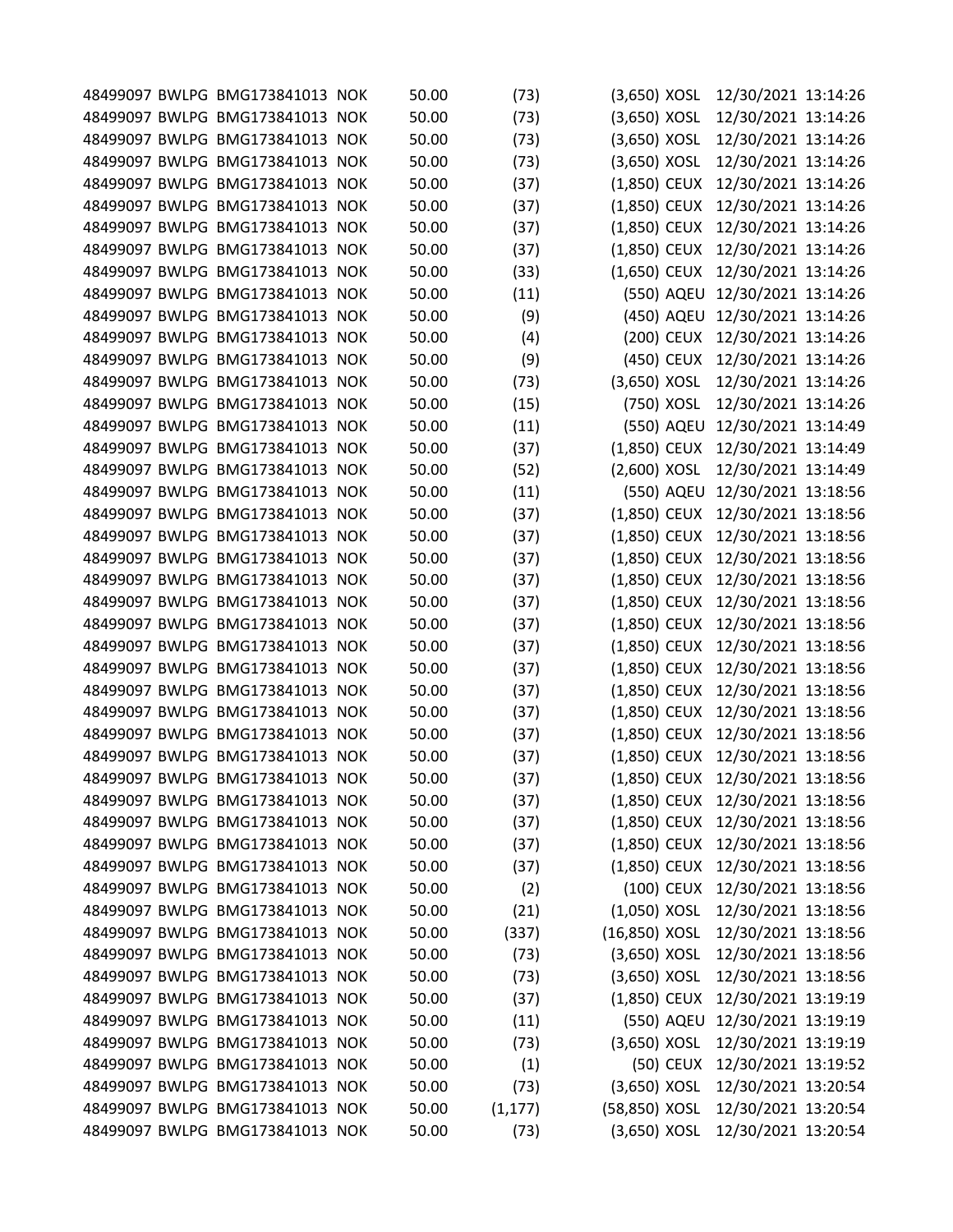|  | 48499097 BWLPG BMG173841013 NOK | 50.00 | (45)  | $(2,250)$ XOSL |            | 12/30/2021 13:20:54              |  |
|--|---------------------------------|-------|-------|----------------|------------|----------------------------------|--|
|  | 48499097 BWLPG BMG173841013 NOK | 50.00 | (37)  | $(1,850)$ CEUX |            | 12/30/2021 13:23:30              |  |
|  | 48499097 BWLPG BMG173841013 NOK | 50.00 | (37)  | (1,850) CEUX   |            | 12/30/2021 13:23:30              |  |
|  | 48499097 BWLPG BMG173841013 NOK | 50.00 | (73)  | (3,650) XOSL   |            | 12/30/2021 13:23:30              |  |
|  | 48499097 BWLPG BMG173841013 NOK | 50.00 | (73)  | $(3,650)$ XOSL |            | 12/30/2021 13:23:30              |  |
|  | 48499097 BWLPG BMG173841013 NOK | 50.00 | (73)  | $(3,650)$ XOSL |            | 12/30/2021 13:23:30              |  |
|  | 48499097 BWLPG BMG173841013 NOK | 50.00 | (73)  | $(3,650)$ XOSL |            | 12/30/2021 13:23:30              |  |
|  | 48499097 BWLPG BMG173841013 NOK | 50.00 | (73)  | (3,650) XOSL   |            | 12/30/2021 13:23:30              |  |
|  | 48499097 BWLPG BMG173841013 NOK | 50.00 | (73)  | $(3,650)$ XOSL |            | 12/30/2021 13:23:30              |  |
|  | 48499097 BWLPG BMG173841013 NOK | 50.00 | (51)  | (2,550) XOSL   |            | 12/30/2021 13:23:30              |  |
|  | 48499097 BWLPG BMG173841013 NOK | 50.00 | (11)  |                | (550) AQEU | 12/30/2021 13:23:30              |  |
|  | 48499097 BWLPG BMG173841013 NOK | 50.00 | (14)  |                | (700) AQEU | 12/30/2021 13:23:30              |  |
|  | 48499097 BWLPG BMG173841013 NOK | 50.00 | (11)  |                | (550) AQEU | 12/30/2021 13:23:30              |  |
|  | 48499097 BWLPG BMG173841013 NOK | 50.00 | (24)  | (1,200) AQEU   |            | 12/30/2021 13:23:30              |  |
|  | 48499097 BWLPG BMG173841013 NOK | 50.00 | (37)  | (1,850) CEUX   |            | 12/30/2021 13:23:30              |  |
|  | 48499097 BWLPG BMG173841013 NOK | 50.00 | (24)  | (1,200) CEUX   |            | 12/30/2021 13:23:30              |  |
|  | 48499097 BWLPG BMG173841013 NOK | 50.00 | (73)  | $(3,650)$ XOSL |            | 12/30/2021 13:23:30              |  |
|  | 48499097 BWLPG BMG173841013 NOK | 50.00 | (73)  | (3,650) XOSL   |            | 12/30/2021 13:23:30              |  |
|  | 48499097 BWLPG BMG173841013 NOK | 50.00 | (73)  | (3,650) XOSL   |            | 12/30/2021 13:23:30              |  |
|  |                                 |       |       |                |            |                                  |  |
|  | 48499097 BWLPG BMG173841013 NOK | 50.00 | (73)  | $(3,650)$ XOSL |            | 12/30/2021 13:23:30              |  |
|  | 48499097 BWLPG BMG173841013 NOK | 50.00 | (73)  | $(3,650)$ XOSL |            | 12/30/2021 13:23:30              |  |
|  | 48499097 BWLPG BMG173841013 NOK | 50.00 | (73)  | $(3,650)$ XOSL |            | 12/30/2021 13:23:30              |  |
|  | 48499097 BWLPG BMG173841013 NOK | 50.00 | (73)  | (3,650) XOSL   |            | 12/30/2021 13:23:30              |  |
|  | 48499097 BWLPG BMG173841013 NOK | 50.00 | (49)  | (2,450) XOSL   |            | 12/30/2021 13:23:30              |  |
|  | 48499097 BWLPG BMG173841013 NOK | 50.00 | (24)  | $(1,200)$ XOSL |            | 12/30/2021 13:23:30              |  |
|  | 48499097 BWLPG BMG173841013 NOK | 50.00 | (49)  | (2,450) XOSL   |            | 12/30/2021 13:23:30              |  |
|  | 48499097 BWLPG BMG173841013 NOK | 50.00 | (73)  | $(3,650)$ XOSL |            | 12/30/2021 13:23:30              |  |
|  | 48499097 BWLPG BMG173841013 NOK | 50.00 | (48)  | (2,400) XOSL   |            | 12/30/2021 13:23:30              |  |
|  | 48499097 BWLPG BMG173841013 NOK | 50.00 | (25)  | $(1,250)$ XOSL |            | 12/30/2021 13:23:30              |  |
|  | 48499097 BWLPG BMG173841013 NOK | 50.00 | (37)  | (1,850) CEUX   |            | 12/30/2021 13:25:30              |  |
|  | 48499097 BWLPG BMG173841013 NOK | 50.00 | (73)  | $(3,650)$ XOSL |            | 12/30/2021 13:25:30              |  |
|  | 48499097 BWLPG BMG173841013 NOK | 50.00 | (11)  |                |            | (550) AQEU 12/30/2021 13:25:33   |  |
|  | 48499097 BWLPG BMG173841013 NOK | 50.00 | (25)  |                |            | (1,250) AQEU 12/30/2021 13:25:33 |  |
|  | 48499097 BWLPG BMG173841013 NOK | 50.00 | (37)  | (1,850) CEUX   |            | 12/30/2021 13:25:33              |  |
|  | 48499097 BWLPG BMG173841013 NOK | 50.00 | (37)  | $(1,850)$ CEUX |            | 12/30/2021 13:25:33              |  |
|  | 48499097 BWLPG BMG173841013 NOK | 50.00 | (37)  | $(1,850)$ CEUX |            | 12/30/2021 13:25:33              |  |
|  | 48499097 BWLPG BMG173841013 NOK | 50.00 | (11)  |                | (550) CEUX | 12/30/2021 13:25:33              |  |
|  | 48499097 BWLPG BMG173841013 NOK | 50.00 | (73)  | $(3,650)$ XOSL |            | 12/30/2021 13:25:33              |  |
|  | 48499097 BWLPG BMG173841013 NOK | 50.00 | (169) | (8,450) XOSL   |            | 12/30/2021 13:25:33              |  |
|  | 48499097 BWLPG BMG173841013 NOK | 50.00 | (11)  |                | (550) AQEU | 12/30/2021 13:26:35              |  |
|  | 48499097 BWLPG BMG173841013 NOK | 50.00 | (6)   |                | (300) AQEU | 12/30/2021 13:26:35              |  |
|  | 48499097 BWLPG BMG173841013 NOK | 50.00 |       |                |            |                                  |  |
|  |                                 |       | (37)  | $(1,850)$ CEUX |            | 12/30/2021 13:26:35              |  |
|  | 48499097 BWLPG BMG173841013 NOK | 50.00 | (20)  | $(1,000)$ CEUX |            | 12/30/2021 13:26:35              |  |
|  | 48499097 BWLPG BMG173841013 NOK | 50.00 | (73)  | $(3,650)$ XOSL |            | 12/30/2021 13:26:35              |  |
|  | 48499097 BWLPG BMG173841013 NOK | 50.00 | (41)  | $(2,050)$ XOSL |            | 12/30/2021 13:26:35              |  |
|  | 48499097 BWLPG BMG173841013 NOK | 50.00 | (73)  | $(3,650)$ XOSL |            | 12/30/2021 13:26:35              |  |
|  | 48499097 BWLPG BMG173841013 NOK | 50.00 | (73)  | $(3,650)$ XOSL |            | 12/30/2021 13:26:55              |  |
|  | 48499097 BWLPG BMG173841013 NOK | 50.00 | (3)   |                |            | (150) CEUX 12/30/2021 13:28:51   |  |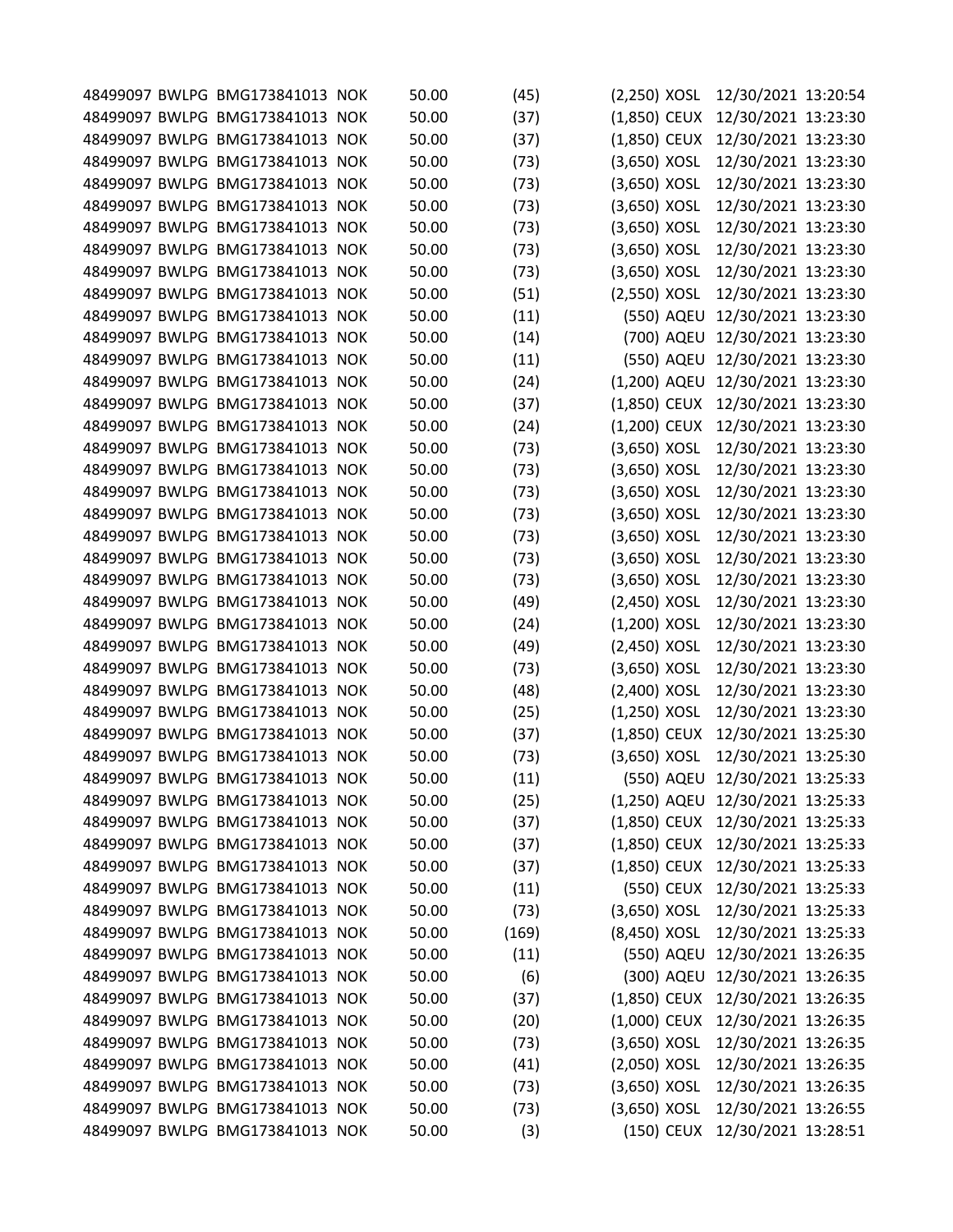|  | 48499097 BWLPG BMG173841013 NOK | 50.00 | (715)    | (35,750) XOSL  |            | 12/30/2021 13:57:45              |  |
|--|---------------------------------|-------|----------|----------------|------------|----------------------------------|--|
|  | 48499097 BWLPG BMG173841013 NOK | 50.00 | (6)      |                | (300) CEUX | 12/30/2021 16:01:35              |  |
|  | 48499097 BWLPG BMG173841013 NOK | 50.00 | (264)    | (13,200) CEUX  |            | 12/30/2021 16:01:35              |  |
|  | 48499097 BWLPG BMG173841013 NOK | 50.00 | (649)    | (32,450) CEUX  |            | 12/30/2021 16:01:35              |  |
|  | 48499097 BWLPG BMG173841013 NOK | 50.00 | (264)    | (13,200) CEUX  |            | 12/30/2021 16:01:35              |  |
|  | 48499097 BWLPG BMG173841013 NOK | 50.00 | (175)    | (8,750) CEUX   |            | 12/30/2021 16:01:35              |  |
|  | 48499097 BWLPG BMG173841013 NOK | 50.00 | (173)    | (8,650) XOSL   |            | 12/30/2021 16:01:35              |  |
|  | 48499097 BWLPG BMG173841013 NOK | 50.00 | (181)    | (9,050) CEUX   |            | 12/30/2021 16:01:35              |  |
|  | 48499097 BWLPG BMG173841013 NOK | 50.00 | (1,613)  | (80,650) XOSL  |            | 12/30/2021 16:01:35              |  |
|  | 48499097 BWLPG BMG173841013 NOK | 50.00 | (654)    | (32,700) XOSL  |            | 12/30/2021 16:01:35              |  |
|  | 48499097 BWLPG BMG173841013 NOK | 50.00 | (541)    | (27,050) XOSL  |            | 12/30/2021 16:01:35              |  |
|  | 48499097 BWLPG BMG173841013 NOK | 50.00 | (1,000)  | (50,000) XOSL  |            | 12/30/2021 16:01:35              |  |
|  | 48499097 BWLPG BMG173841013 NOK | 50.00 | (245)    | (12,250) XOSL  |            | 12/30/2021 16:01:35              |  |
|  | 48499097 BWLPG BMG173841013 NOK | 50.00 | (5)      | (250) XOSL     |            | 12/30/2021 16:01:35              |  |
|  | 48499097 BWLPG BMG173841013 NOK | 50.00 | (491)    | (24,550) XOSL  |            | 12/30/2021 16:01:35              |  |
|  | 48499097 BWLPG BMG173841013 NOK | 50.00 | (250)    | (12,500) XOSL  |            | 12/30/2021 16:01:35              |  |
|  | 48499097 BWLPG BMG173841013 NOK | 50.00 | (332)    | (16,600) XOSL  |            | 12/30/2021 16:01:35              |  |
|  | 48499097 BWLPG BMG173841013 NOK | 50.00 | (169)    | (8,450) XOSL   |            | 12/30/2021 16:01:35              |  |
|  | 48499097 BWLPG BMG173841013 NOK | 50.00 | (245)    | (12,250) XOSL  |            | 12/30/2021 16:01:35              |  |
|  | 48499097 BWLPG BMG173841013 NOK | 50.00 | (299)    | (14,950) XOSL  |            | 12/30/2021 16:01:35              |  |
|  | 48499097 BWLPG BMG173841013 NOK | 50.00 | (701)    | (35,050) XOSL  |            | 12/30/2021 16:01:35              |  |
|  | 48499097 BWLPG BMG173841013 NOK | 50.00 | (299)    | (14,950) XOSL  |            | 12/30/2021 16:01:35              |  |
|  | 48499097 BWLPG BMG173841013 NOK | 50.00 | (250)    | (12,500) XOSL  |            | 12/30/2021 16:01:35              |  |
|  | 48499097 BWLPG BMG173841013 NOK | 50.00 | (893)    | (44,650) XOSL  |            | 12/30/2021 16:01:35              |  |
|  | 48499097 BWLPG BMG173841013 NOK | 50.00 | (97)     | (4,850) XOSL   |            | 12/30/2021 16:01:35              |  |
|  | 48499097 BWLPG BMG173841013 NOK | 50.00 | (247)    | (12,350) XOSL  |            | 12/30/2021 16:01:35              |  |
|  | 48499097 BWLPG BMG173841013 NOK | 50.00 | (52)     | $(2,600)$ XOSL |            | 12/30/2021 16:01:35              |  |
|  | 48499097 BWLPG BMG173841013 NOK | 50.00 | (1, 163) | (58,150) XOSL  |            | 12/30/2021 16:01:35              |  |
|  | 48499097 BWLPG BMG173841013 NOK | 50.00 | (295)    | (14,750) AQEU  |            | 12/30/2021 16:02:06              |  |
|  | 48499097 BWLPG BMG173841013 NOK | 50.00 | (91)     | (4,550) AQEU   |            | 12/30/2021 16:02:06              |  |
|  | 48499097 BWLPG BMG173841013 NOK | 50.00 | (250)    | (12,500) CEUX  |            | 12/30/2021 16:02:44              |  |
|  | 48499097 BWLPG BMG173841013 NOK | 50.00 | (3)      |                |            | (150) AQEU 12/30/2021 16:06:27   |  |
|  | 48499097 BWLPG BMG173841013 NOK | 50.00 | (37)     | $(1,850)$ CEUX |            | 12/30/2021 16:06:36              |  |
|  | 48499097 BWLPG BMG173841013 NOK | 50.00 | (23)     |                |            | (1,150) AQEU 12/30/2021 16:06:52 |  |
|  | 48499097 BWLPG BMG173841013 NOK | 50.00 | (44)     | (2,200) CEUX   |            | 12/30/2021 16:06:52              |  |
|  | 48499097 BWLPG BMG173841013 NOK | 50.00 | (81)     | (4,050) CEUX   |            | 12/30/2021 16:06:52              |  |
|  | 48499097 BWLPG BMG173841013 NOK | 50.00 | (81)     | (4,050) CEUX   |            | 12/30/2021 16:06:52              |  |
|  | 48499097 BWLPG BMG173841013 NOK | 50.00 | (81)     | (4,050) CEUX   |            | 12/30/2021 16:06:52              |  |
|  | 48499097 BWLPG BMG173841013 NOK | 50.00 | (81)     | (4,050) CEUX   |            | 12/30/2021 16:06:52              |  |
|  | 48499097 BWLPG BMG173841013 NOK | 50.00 | (81)     | (4,050) CEUX   |            | 12/30/2021 16:06:52              |  |
|  | 48499097 BWLPG BMG173841013 NOK | 50.00 | (81)     | (4,050) CEUX   |            | 12/30/2021 16:06:52              |  |
|  | 48499097 BWLPG BMG173841013 NOK | 50.00 | (81)     | (4,050) CEUX   |            | 12/30/2021 16:06:52              |  |
|  | 48499097 BWLPG BMG173841013 NOK | 50.00 | (81)     | (4,050) CEUX   |            | 12/30/2021 16:06:52              |  |
|  | 48499097 BWLPG BMG173841013 NOK | 50.00 | (81)     | (4,050) CEUX   |            | 12/30/2021 16:06:52              |  |
|  | 48499097 BWLPG BMG173841013 NOK | 50.00 | (42)     | (2,100) CEUX   |            | 12/30/2021 16:06:52              |  |
|  | 48499097 BWLPG BMG173841013 NOK | 50.00 | (159)    | (7,950) XOSL   |            | 12/30/2021 16:06:52              |  |
|  | 48499097 BWLPG BMG173841013 NOK | 50.00 | (10,618) | (530,900) XOSL |            | 12/30/2021 16:06:52              |  |
|  | 48499097 BWLPG BMG173841013 NOK | 50.00 | (26)     |                |            | (1,300) AQEU 12/30/2021 16:06:59 |  |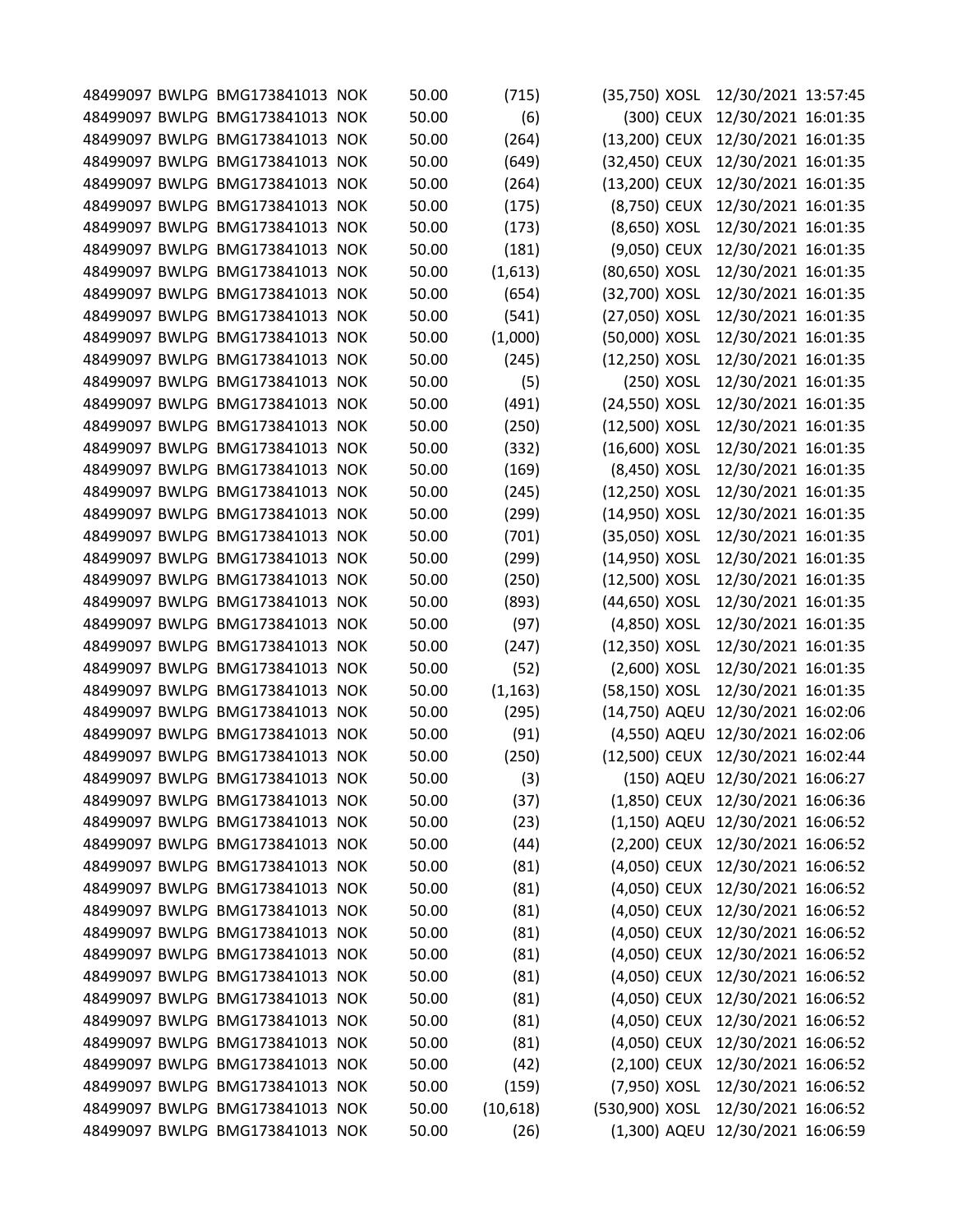|  | 48499097 BWLPG BMG173841013 NOK | 50.00 | (81)      | (4,050) CEUX   | 12/30/2021 16:06:59              |  |
|--|---------------------------------|-------|-----------|----------------|----------------------------------|--|
|  | 48499097 BWLPG BMG173841013 NOK | 50.00 | (81)      | (4,050) CEUX   | 12/30/2021 16:06:59              |  |
|  | 48499097 BWLPG BMG173841013 NOK | 50.00 | (81)      | (4,050) CEUX   | 12/30/2021 16:06:59              |  |
|  | 48499097 BWLPG BMG173841013 NOK | 50.00 | (81)      | (4,050) CEUX   | 12/30/2021 16:06:59              |  |
|  | 48499097 BWLPG BMG173841013 NOK | 50.00 | (81)      | (4,050) CEUX   | 12/30/2021 16:06:59              |  |
|  | 48499097 BWLPG BMG173841013 NOK | 50.00 | (81)      | (4,050) CEUX   | 12/30/2021 16:06:59              |  |
|  | 48499097 BWLPG BMG173841013 NOK | 50.00 | (81)      | (4,050) CEUX   | 12/30/2021 16:06:59              |  |
|  | 48499097 BWLPG BMG173841013 NOK | 50.00 | (81)      | (4,050) CEUX   | 12/30/2021 16:06:59              |  |
|  | 48499097 BWLPG BMG173841013 NOK | 50.00 | (81)      | (4,050) CEUX   | 12/30/2021 16:06:59              |  |
|  | 48499097 BWLPG BMG173841013 NOK | 50.00 | (81)      | (4,050) CEUX   | 12/30/2021 16:06:59              |  |
|  | 48499097 BWLPG BMG173841013 NOK | 50.00 | (81)      | (4,050) CEUX   | 12/30/2021 16:06:59              |  |
|  | 48499097 BWLPG BMG173841013 NOK | 50.00 | (81)      | (4,050) CEUX   | 12/30/2021 16:06:59              |  |
|  | 48499097 BWLPG BMG173841013 NOK | 50.00 | (81)      | (4,050) CEUX   | 12/30/2021 16:06:59              |  |
|  | 48499097 BWLPG BMG173841013 NOK | 50.00 | (81)      | (4,050) CEUX   | 12/30/2021 16:06:59              |  |
|  | 48499097 BWLPG BMG173841013 NOK | 50.00 | (81)      | (4,050) CEUX   | 12/30/2021 16:06:59              |  |
|  | 48499097 BWLPG BMG173841013 NOK | 50.00 | (57)      | (2,850) CEUX   | 12/30/2021 16:06:59              |  |
|  | 48499097 BWLPG BMG173841013 NOK | 50.00 | (159)     | (7,950) XOSL   | 12/30/2021 16:06:59              |  |
|  | 48499097 BWLPG BMG173841013 NOK | 50.00 | (10, 316) | (515,800) XOSL | 12/30/2021 16:06:59              |  |
|  | 48499097 BWLPG BMG173841013 NOK | 50.00 | (153)     | (7,650) XOSL   | 12/30/2021 16:06:59              |  |
|  | 48499097 BWLPG BMG173841013 NOK | 50.00 |           |                |                                  |  |
|  |                                 |       | (52)      | (2,600) CEUX   | 12/30/2021 16:06:59              |  |
|  | 48499097 BWLPG BMG173841013 NOK | 50.00 | (12)      | (600) CEUX     | 12/30/2021 16:07:00              |  |
|  | 48499097 BWLPG BMG173841013 NOK | 50.00 | (17)      | (850) CEUX     | 12/30/2021 16:07:00              |  |
|  | 48499097 BWLPG BMG173841013 NOK | 50.00 | (54)      | (2,700) CEUX   | 12/30/2021 16:07:00              |  |
|  | 48499097 BWLPG BMG173841013 NOK | 50.00 | (9)       | (450) CEUX     | 12/30/2021 16:07:00              |  |
|  | 48499097 BWLPG BMG173841013 NOK | 50.00 | (26)      | (1,300) AQEU   | 12/30/2021 16:07:00              |  |
|  | 48499097 BWLPG BMG173841013 NOK | 50.00 | (18)      | (900) CEUX     | 12/30/2021 16:07:00              |  |
|  | 48499097 BWLPG BMG173841013 NOK | 50.00 | (18)      | (900) CEUX     | 12/30/2021 16:07:00              |  |
|  | 48499097 BWLPG BMG173841013 NOK | 50.00 | (19)      | (950) CEUX     | 12/30/2021 16:07:00              |  |
|  | 48499097 BWLPG BMG173841013 NOK | 50.00 | (44)      | (2,200) CEUX   | 12/30/2021 16:07:00              |  |
|  | 48499097 BWLPG BMG173841013 NOK | 50.00 | (78)      | (3,900) CEUX   | 12/30/2021 16:07:00              |  |
|  | 48499097 BWLPG BMG173841013 NOK | 50.00 | (6)       | (300) XOSL     | 12/30/2021 16:07:00              |  |
|  | 48499097 BWLPG BMG173841013 NOK | 50.00 | (3)       |                | (150) CEUX 12/30/2021 16:07:06   |  |
|  | 48499097 BWLPG BMG173841013 NOK | 50.00 | (81)      | (4,050) CEUX   | 12/30/2021 16:07:06              |  |
|  | 48499097 BWLPG BMG173841013 NOK | 50.00 | (81)      |                | (4,050) CEUX 12/30/2021 16:07:06 |  |
|  | 48499097 BWLPG BMG173841013 NOK | 50.00 | (81)      | (4,050) CEUX   | 12/30/2021 16:07:06              |  |
|  | 48499097 BWLPG BMG173841013 NOK | 50.00 | (81)      | (4,050) CEUX   | 12/30/2021 16:07:06              |  |
|  | 48499097 BWLPG BMG173841013 NOK | 50.00 | (81)      | (4,050) CEUX   | 12/30/2021 16:07:06              |  |
|  | 48499097 BWLPG BMG173841013 NOK | 50.00 | (81)      | (4,050) CEUX   | 12/30/2021 16:07:06              |  |
|  | 48499097 BWLPG BMG173841013 NOK | 50.00 | (81)      | (4,050) CEUX   | 12/30/2021 16:07:06              |  |
|  | 48499097 BWLPG BMG173841013 NOK | 50.00 | (81)      | (4,050) CEUX   | 12/30/2021 16:07:06              |  |
|  | 48499097 BWLPG BMG173841013 NOK | 50.00 | (81)      | (4,050) CEUX   | 12/30/2021 16:07:06              |  |
|  | 48499097 BWLPG BMG173841013 NOK | 50.00 | (81)      | (4,050) CEUX   | 12/30/2021 16:07:06              |  |
|  | 48499097 BWLPG BMG173841013 NOK | 50.00 | (81)      | (4,050) CEUX   | 12/30/2021 16:07:06              |  |
|  | 48499097 BWLPG BMG173841013 NOK | 50.00 | (26)      |                | (1,300) AQEU 12/30/2021 16:07:06 |  |
|  | 48499097 BWLPG BMG173841013 NOK | 50.00 | (81)      | (4,050) CEUX   | 12/30/2021 16:07:06              |  |
|  | 48499097 BWLPG BMG173841013 NOK | 50.00 | (61)      | (3,050) CEUX   | 12/30/2021 16:07:06              |  |
|  | 48499097 BWLPG BMG173841013 NOK |       |           | (7,950) XOSL   | 12/30/2021 16:07:06              |  |
|  |                                 | 50.00 | (159)     |                |                                  |  |
|  | 48499097 BWLPG BMG173841013 NOK | 50.00 | (10, 667) | (533,350) XOSL | 12/30/2021 16:07:06              |  |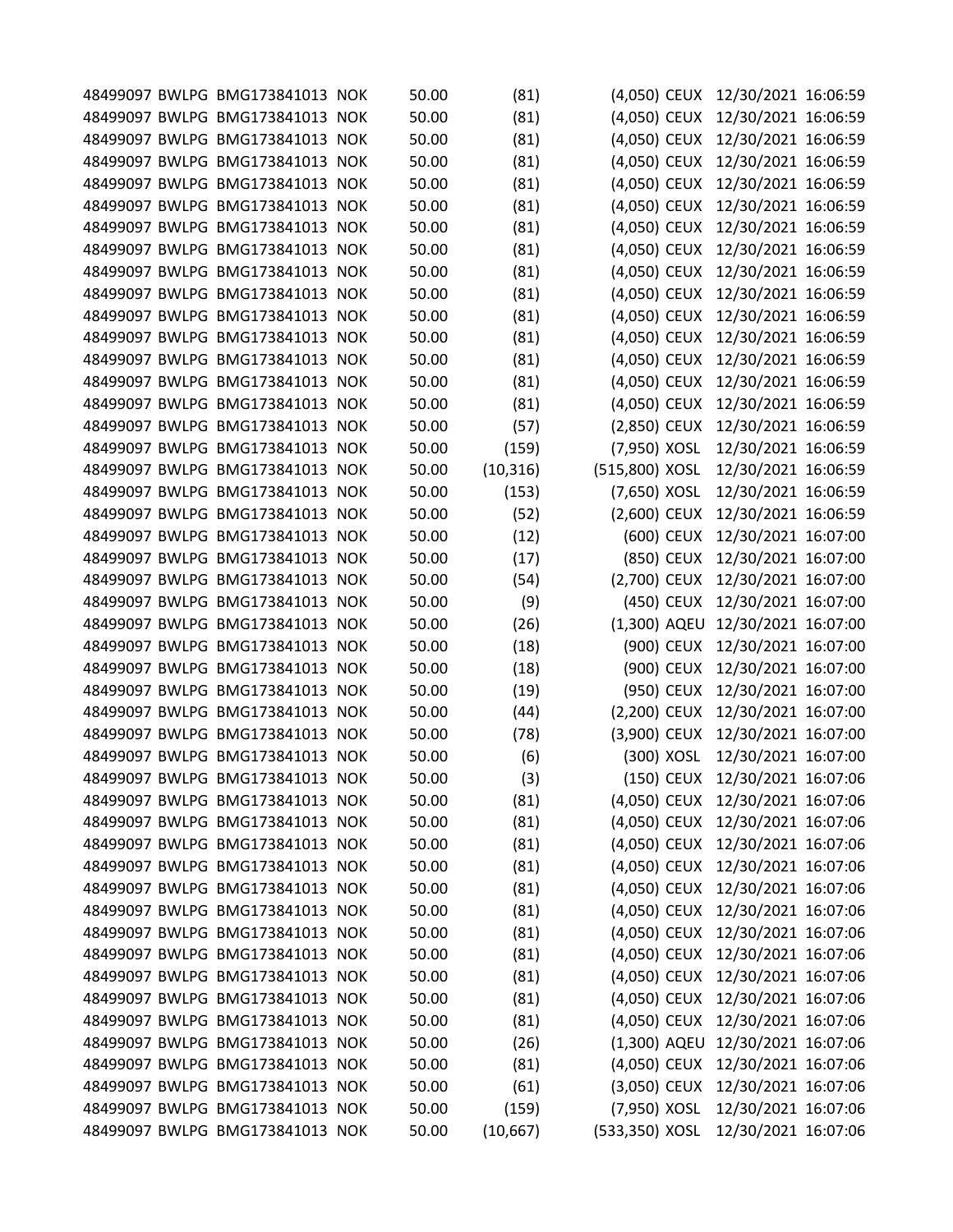| 48499097 BWLPG BMG173841013 NOK | 50.00 | (596)    | (29,800) XOSL 12/30/2021 16:18:50 |
|---------------------------------|-------|----------|-----------------------------------|
| 48499097 BWLPG BMG173841013 NOK | 50.00 | (306)    | (15,300) CEUX 12/30/2021 16:18:50 |
|                                 |       | (72.922) |                                   |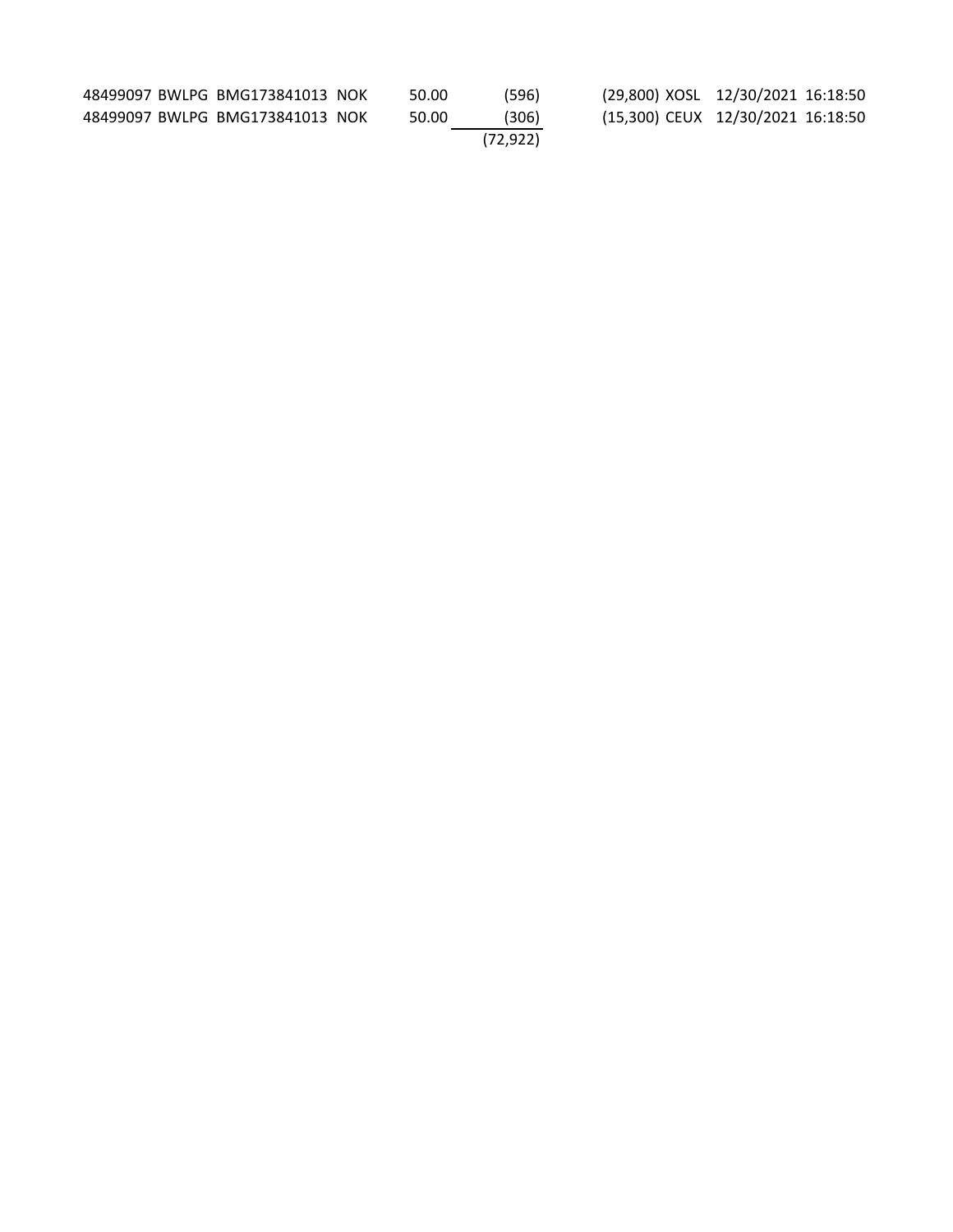| <b>Order</b>   | <b>Ticker</b> | <b>ISIN</b>                     | <b>Currency</b> | <b>Price</b> | <b>Volume</b> | <b>Consideration MIC</b> |            | <b>Date</b>         | <b>Time</b> |
|----------------|---------------|---------------------------------|-----------------|--------------|---------------|--------------------------|------------|---------------------|-------------|
| 48493657 BWLPG |               | BMG173841013                    | <b>NOK</b>      | 49.98        | (2, 178)      | (108,846) SGMV           |            | 12/29/2021 10:31:43 |             |
| 48493657 BWLPG |               | BMG173841013                    | <b>NOK</b>      | 49.95        | (2, 178)      | (108,791) BEUP           |            | 12/29/2021 10:31:43 |             |
| 48493657 BWLPG |               | BMG173841013                    | <b>NOK</b>      | 49.98        | (2, 178)      | (108,846) XUMP           |            | 12/29/2021 10:31:44 |             |
| 48493657 BWLPG |               | BMG173841013                    | <b>NOK</b>      | 49.98        | (2, 180)      | (108,946) SGMY           |            | 12/29/2021 10:32:38 |             |
| 48493657 BWLPG |               | BMG173841013                    | <b>NOK</b>      | 49.90        | (313)         | (15,619) CEUX            |            | 12/29/2021 10:47:53 |             |
| 48493657 BWLPG |               | BMG173841013                    | <b>NOK</b>      | 49.90        | (168)         | (8,383) CEUX             |            | 12/29/2021 10:47:53 |             |
| 48493657 BWLPG |               | BMG173841013                    | <b>NOK</b>      | 49.90        | (13)          |                          | (649) CEUX | 12/29/2021 10:47:53 |             |
| 48493657 BWLPG |               | BMG173841013                    | <b>NOK</b>      | 49.90        | (37)          | $(1,846)$ XOSL           |            | 12/29/2021 10:47:53 |             |
| 48493657 BWLPG |               | BMG173841013                    | <b>NOK</b>      | 49.90        | (37)          | (1,846) CEUX             |            | 12/29/2021 10:47:53 |             |
| 48493657 BWLPG |               | BMG173841013                    | <b>NOK</b>      | 49.90        | (95)          | (4,741) CEUX             |            | 12/29/2021 10:47:53 |             |
| 48493657 BWLPG |               | BMG173841013                    | <b>NOK</b>      | 49.90        | (97)          | (4,840) XOSL             |            | 12/29/2021 10:47:53 |             |
| 48493657 BWLPG |               | BMG173841013                    | <b>NOK</b>      | 49.90        | (250)         | (12,475) XOSL            |            | 12/29/2021 10:47:53 |             |
| 48493657 BWLPG |               | BMG173841013                    | <b>NOK</b>      | 49.90        | (3)           |                          | (150) CEUX | 12/29/2021 10:47:53 |             |
| 48493657 BWLPG |               | BMG173841013                    | <b>NOK</b>      | 49.90        | (32)          | (1,597) CEUX             |            | 12/29/2021 10:47:53 |             |
| 48493657 BWLPG |               | BMG173841013                    | <b>NOK</b>      | 49.90        | (281)         | (14,022) CEUX            |            | 12/29/2021 10:47:53 |             |
| 48493657 BWLPG |               | BMG173841013                    | <b>NOK</b>      | 49.90        | (32)          | (1,597) CEUX             |            | 12/29/2021 10:47:53 |             |
| 48493657 BWLPG |               | BMG173841013                    | <b>NOK</b>      | 49.90        | (145)         | (7,236) CEUX             |            | 12/29/2021 10:47:53 |             |
| 48493657 BWLPG |               | BMG173841013                    |                 | 49.90        |               | (15,120) XOSL            |            |                     |             |
|                |               |                                 | <b>NOK</b>      |              | (303)         |                          |            | 12/29/2021 10:47:53 |             |
| 48493657 BWLPG |               | BMG173841013                    | <b>NOK</b>      | 49.90        | (384)         | (19,162) XOSL            |            | 12/29/2021 10:47:53 |             |
| 48493657 BWLPG |               | BMG173841013                    | <b>NOK</b>      | 49.90        | (64)          | (3,194) XOSL             |            | 12/29/2021 10:47:53 |             |
| 48493657 BWLPG |               | BMG173841013                    | <b>NOK</b>      | 49.90        | (250)         | (12,475) XOSL            |            | 12/29/2021 10:47:53 |             |
| 48493657 BWLPG |               | BMG173841013                    | <b>NOK</b>      | 49.90        | (172)         | (8,583) XOSL             |            | 12/29/2021 10:47:53 |             |
| 48493657 BWLPG |               | BMG173841013                    | <b>NOK</b>      | 49.90        | (201)         | (10,030) XOSL            |            | 12/29/2021 10:47:53 |             |
| 48493657 BWLPG |               | BMG173841013                    | <b>NOK</b>      | 49.90        | (168)         | (8,383) CEUX             |            | 12/29/2021 10:47:53 |             |
| 48493657 BWLPG |               | BMG173841013                    | <b>NOK</b>      | 49.90        | (145)         | (7,236) CEUX             |            | 12/29/2021 10:47:53 |             |
| 48493657 BWLPG |               | BMG173841013                    | <b>NOK</b>      | 49.90        | (437)         | (21,806) XOSL            |            | 12/29/2021 10:47:53 |             |
| 48493657 BWLPG |               | BMG173841013                    | <b>NOK</b>      | 49.90        | (250)         | (12,475) XOSL            |            | 12/29/2021 10:47:53 |             |
| 48493657 BWLPG |               | BMG173841013                    | <b>NOK</b>      | 49.90        | (247)         | (12,325) XOSL            |            | 12/29/2021 10:47:53 |             |
| 48493657 BWLPG |               | BMG173841013                    | <b>NOK</b>      | 49.90        | (440)         | (21,956) XOSL            |            | 12/29/2021 10:47:53 |             |
|                |               | 48493657 BWLPG BMG173841013 NOK |                 | 49.90        | (687)         | (34,281) XOSL            |            | 12/29/2021 10:47:53 |             |
|                |               | 48493657 BWLPG BMG173841013     | <b>NOK</b>      | 49.90        | (313)         | (15,619) CEUX            |            | 12/29/2021 10:47:53 |             |
|                |               | 48493657 BWLPG BMG173841013 NOK |                 | 49.90        | (556)         | (27,744) XOSL            |            | 12/29/2021 10:47:53 |             |
|                |               | 48493657 BWLPG BMG173841013     | <b>NOK</b>      | 49.90        | (131)         | (6,537) XOSL             |            | 12/29/2021 11:03:46 |             |
|                |               | 48493657 BWLPG BMG173841013 NOK |                 | 49.90        | (50)          | (2,495) CEUX             |            | 12/29/2021 11:03:46 |             |
| 48493657 BWLPG |               | BMG173841013                    | <b>NOK</b>      | 49.90        | (119)         | (5,938) CEUX             |            | 12/29/2021 11:03:46 |             |
|                |               | 48493657 BWLPG BMG173841013     | <b>NOK</b>      | 49.90        | (144)         | (7,186) CEUX             |            | 12/29/2021 11:03:46 |             |
|                |               | 48493657 BWLPG BMG173841013 NOK |                 | 49.90        | (106)         | (5,289) CEUX             |            | 12/29/2021 11:03:46 |             |
|                |               | 48493657 BWLPG BMG173841013     | <b>NOK</b>      | 49.90        | (184)         | (9,182) CEUX             |            | 12/29/2021 11:03:46 |             |
|                |               | 48493657 BWLPG BMG173841013 NOK |                 | 49.90        | (129)         | (6,437) CEUX             |            | 12/29/2021 11:03:46 |             |
| 48493657 BWLPG |               | BMG173841013                    | <b>NOK</b>      | 49.90        | (313)         | (15,619) CEUX            |            | 12/29/2021 11:03:46 |             |
|                |               | 48493657 BWLPG BMG173841013     | <b>NOK</b>      | 49.90        | (687)         | (34,281) XOSL            |            | 12/29/2021 11:03:46 |             |
| 48493657 BWLPG |               | BMG173841013 NOK                |                 | 49.90        | (213)         | (10,629) XOSL            |            | 12/29/2021 11:03:46 |             |
| 48493657 BWLPG |               | BMG173841013                    | <b>NOK</b>      | 49.90        | (313)         | (15,619) CEUX            |            | 12/29/2021 11:03:46 |             |
| 48493657 BWLPG |               | BMG173841013 NOK                |                 | 49.90        | (474)         | (23,653) XOSL            |            | 12/29/2021 11:03:46 |             |
|                |               | 48493657 BWLPG BMG173841013     | <b>NOK</b>      | 49.90        | (213)         | (10,629) XOSL            |            | 12/29/2021 11:03:46 |             |
|                |               | 48493657 BWLPG BMG173841013 NOK |                 | 49.90        | (289)         | $(14, 421)$ XOSL         |            | 12/29/2021 11:03:46 |             |
|                |               | 48493657 BWLPG BMG173841013 NOK |                 | 49.90        | (398)         | (19,860) XOSL            |            | 12/29/2021 11:03:46 |             |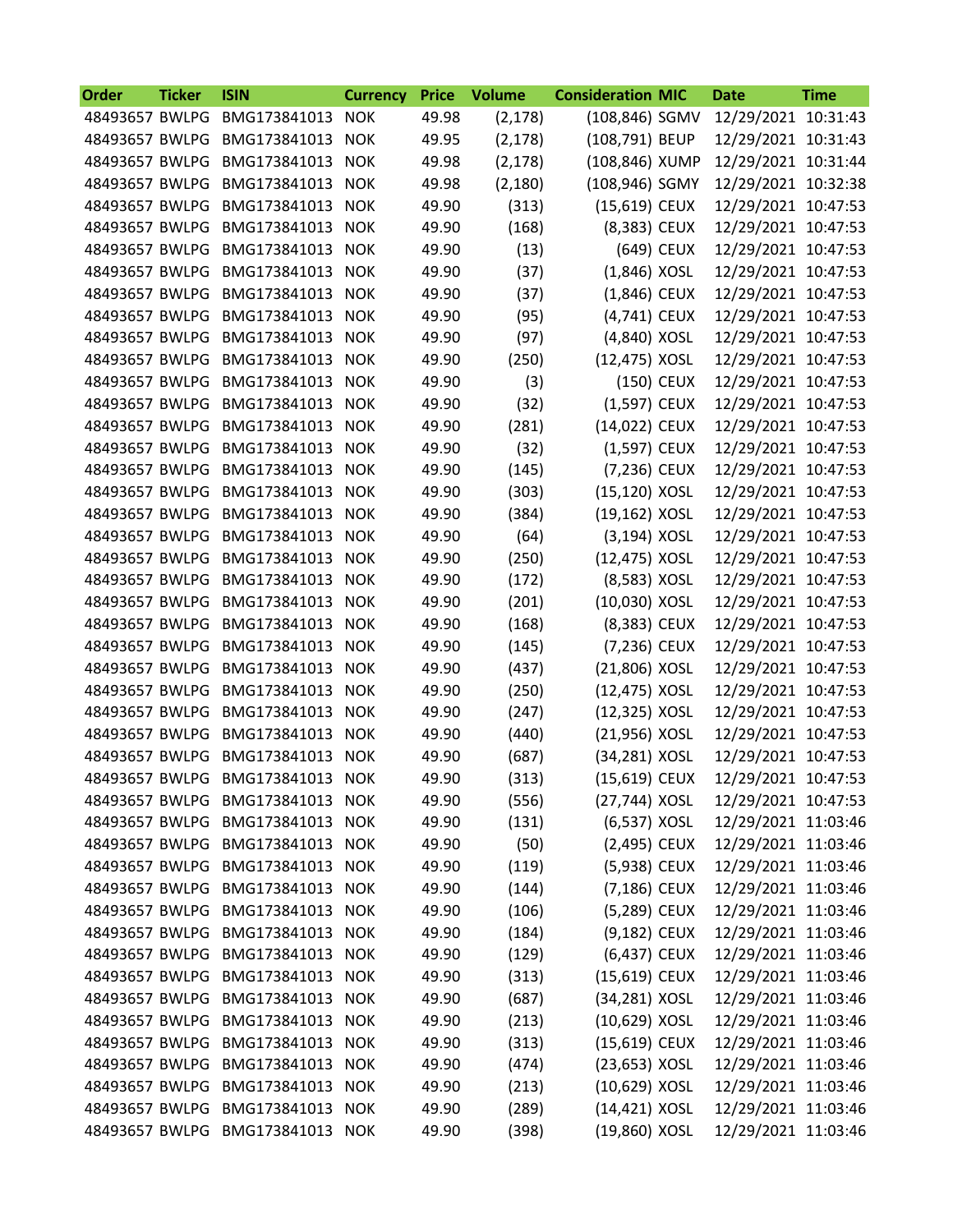|                | 48493657 BWLPG BMG173841013     | <b>NOK</b> | 49.90 | (27)  | $(1,347)$ XOSL |            | 12/29/2021 11:03:46 |  |
|----------------|---------------------------------|------------|-------|-------|----------------|------------|---------------------|--|
| 48493657 BWLPG | BMG173841013                    | <b>NOK</b> | 49.98 | (19)  |                | (950) AQEU | 12/29/2021 11:36:26 |  |
| 48493657 BWLPG | BMG173841013                    | <b>NOK</b> | 49.84 | (21)  | (1,047) AQEU   |            | 12/29/2021 11:39:58 |  |
| 48493657 BWLPG | BMG173841013                    | <b>NOK</b> | 49.84 | (62)  | (3,090) CEUX   |            | 12/29/2021 11:39:58 |  |
| 48493657 BWLPG | BMG173841013                    | <b>NOK</b> | 49.84 | (53)  | (2,642) CEUX   |            | 12/29/2021 11:39:58 |  |
| 48493657 BWLPG | BMG173841013                    | <b>NOK</b> | 49.84 | (9)   |                | (449) CEUX | 12/29/2021 11:39:58 |  |
| 48493657 BWLPG | BMG173841013                    | <b>NOK</b> | 49.84 | (38)  | (1,894) CEUX   |            | 12/29/2021 11:39:58 |  |
| 48493657 BWLPG | BMG173841013                    | <b>NOK</b> | 49.84 | (16)  |                | (797) CEUX | 12/29/2021 11:39:58 |  |
| 48493657 BWLPG | BMG173841013                    | <b>NOK</b> | 49.84 | (139) | (6,928) XOSL   |            | 12/29/2021 11:39:58 |  |
| 48493657 BWLPG | BMG173841013                    | <b>NOK</b> | 49.84 | (75)  | (3,738) XOSL   |            | 12/29/2021 11:39:58 |  |
| 48493657 BWLPG | BMG173841013                    | <b>NOK</b> | 49.84 | (64)  | (3,190) XOSL   |            | 12/29/2021 11:39:58 |  |
| 48493657 BWLPG | BMG173841013                    | <b>NOK</b> | 49.84 | (75)  | (3,738) XOSL   |            | 12/29/2021 11:39:58 |  |
| 48493657 BWLPG | BMG173841013                    | <b>NOK</b> | 49.84 | (313) | (15,600) CEUX  |            | 12/29/2021 11:39:58 |  |
| 48493657 BWLPG | BMG173841013                    | <b>NOK</b> | 49.84 | (687) | (34,240) XOSL  |            | 12/29/2021 11:39:58 |  |
| 48493657 BWLPG | BMG173841013                    | <b>NOK</b> | 49.84 | (46)  | (2,293) CEUX   |            | 12/29/2021 11:46:27 |  |
| 48493657 BWLPG | BMG173841013                    | <b>NOK</b> | 49.84 | (62)  | (3,090) CEUX   |            | 12/29/2021 11:46:27 |  |
| 48493657 BWLPG | BMG173841013                    | <b>NOK</b> | 49.84 | (62)  | (3,090) CEUX   |            | 12/29/2021 11:46:27 |  |
| 48493657 BWLPG | BMG173841013                    | <b>NOK</b> | 49.84 | (62)  | (3,090) CEUX   |            | 12/29/2021 11:46:27 |  |
| 48493657 BWLPG | BMG173841013                    | <b>NOK</b> | 49.84 | (62)  | (3,090) CEUX   |            | 12/29/2021 11:46:27 |  |
| 48493657 BWLPG | BMG173841013                    | <b>NOK</b> | 49.84 | (62)  | (3,090) CEUX   |            | 12/29/2021 11:46:27 |  |
| 48493657 BWLPG | BMG173841013                    | <b>NOK</b> | 49.84 | (62)  | (3,090) CEUX   |            | 12/29/2021 11:46:27 |  |
| 48493657 BWLPG | BMG173841013                    | <b>NOK</b> | 49.84 | (62)  | (3,090) CEUX   |            | 12/29/2021 11:46:27 |  |
| 48493657 BWLPG | BMG173841013                    | <b>NOK</b> | 49.84 | (62)  | (3,090) CEUX   |            | 12/29/2021 11:46:27 |  |
| 48493657 BWLPG | BMG173841013                    | <b>NOK</b> | 49.84 | (62)  | (3,090) CEUX   |            | 12/29/2021 11:46:27 |  |
| 48493657 BWLPG | BMG173841013                    | <b>NOK</b> | 49.84 | (62)  | (3,090) CEUX   |            | 12/29/2021 11:46:27 |  |
| 48493657 BWLPG | BMG173841013                    | <b>NOK</b> | 49.84 | (62)  | (3,090) CEUX   |            | 12/29/2021 11:46:27 |  |
| 48493657 BWLPG | BMG173841013                    | <b>NOK</b> | 49.84 | (46)  | (2,293) CEUX   |            | 12/29/2021 11:46:27 |  |
| 48493657 BWLPG | BMG173841013                    | <b>NOK</b> | 49.84 | (21)  | (1,047) AQEU   |            | 12/29/2021 11:46:27 |  |
| 48493657 BWLPG | BMG173841013                    | <b>NOK</b> | 49.84 |       |                |            |                     |  |
|                | BMG173841013                    |            |       | (139) | (6,928) XOSL   |            | 12/29/2021 11:47:43 |  |
| 48493657 BWLPG |                                 | <b>NOK</b> | 49.84 | (139) | (6,928) XOSL   |            | 12/29/2021 11:50:46 |  |
| 48493657 BWLPG | BMG173841013                    | <b>NOK</b> | 49.84 | (139) | (6,928) XOSL   |            | 12/29/2021 11:50:46 |  |
|                | 48493657 BWLPG BMG173841013     | <b>NOK</b> | 49.84 | (62)  | (3,090) CEUX   |            | 12/29/2021 11:50:46 |  |
| 48493657 BWLPG | BMG173841013                    | <b>NOK</b> | 49.84 | (62)  | (3,090) CEUX   |            | 12/29/2021 11:50:46 |  |
| 48493657 BWLPG | BMG173841013                    | <b>NOK</b> | 49.84 | (139) | (6,928) XOSL   |            | 12/29/2021 11:50:46 |  |
| 48493657 BWLPG | BMG173841013                    | <b>NOK</b> | 49.84 | (139) | (6,928) XOSL   |            | 12/29/2021 11:50:46 |  |
| 48493657 BWLPG | BMG173841013                    | <b>NOK</b> | 49.84 | (139) | (6,928) XOSL   |            | 12/29/2021 11:50:46 |  |
|                | 48493657 BWLPG BMG173841013     | <b>NOK</b> | 49.84 | (139) | (6,928) XOSL   |            | 12/29/2021 11:50:46 |  |
| 48493657 BWLPG | BMG173841013                    | <b>NOK</b> | 49.84 | (139) | (6,928) XOSL   |            | 12/29/2021 11:50:46 |  |
| 48493657 BWLPG | BMG173841013                    | <b>NOK</b> | 49.84 | (62)  | (3,090) CEUX   |            | 12/29/2021 11:50:46 |  |
| 48493657 BWLPG | BMG173841013                    | <b>NOK</b> | 49.84 | (139) | (6,928) XOSL   |            | 12/29/2021 11:50:46 |  |
| 48493657 BWLPG | BMG173841013                    | <b>NOK</b> | 49.84 | (62)  | (3,090) CEUX   |            | 12/29/2021 11:50:46 |  |
| 48493657 BWLPG | BMG173841013                    | <b>NOK</b> | 49.84 | (139) | (6,928) XOSL   |            | 12/29/2021 11:50:46 |  |
| 48493657 BWLPG | BMG173841013                    | <b>NOK</b> | 49.84 | (139) | (6,928) XOSL   |            | 12/29/2021 11:50:46 |  |
| 48493657 BWLPG | BMG173841013                    | <b>NOK</b> | 49.84 | (139) | (6,928) XOSL   |            | 12/29/2021 11:50:46 |  |
| 48493657 BWLPG | BMG173841013                    | <b>NOK</b> | 49.84 | (139) | (6,928) XOSL   |            | 12/29/2021 11:50:46 |  |
| 48493657 BWLPG | BMG173841013                    | <b>NOK</b> | 49.84 | (62)  | (3,090) CEUX   |            | 12/29/2021 11:50:46 |  |
|                | 48493657 BWLPG BMG173841013     | <b>NOK</b> | 49.84 | (139) | (6,928) XOSL   |            | 12/29/2021 11:50:46 |  |
|                | 48493657 BWLPG BMG173841013 NOK |            | 49.84 | (139) | (6,928) XOSL   |            | 12/29/2021 11:50:46 |  |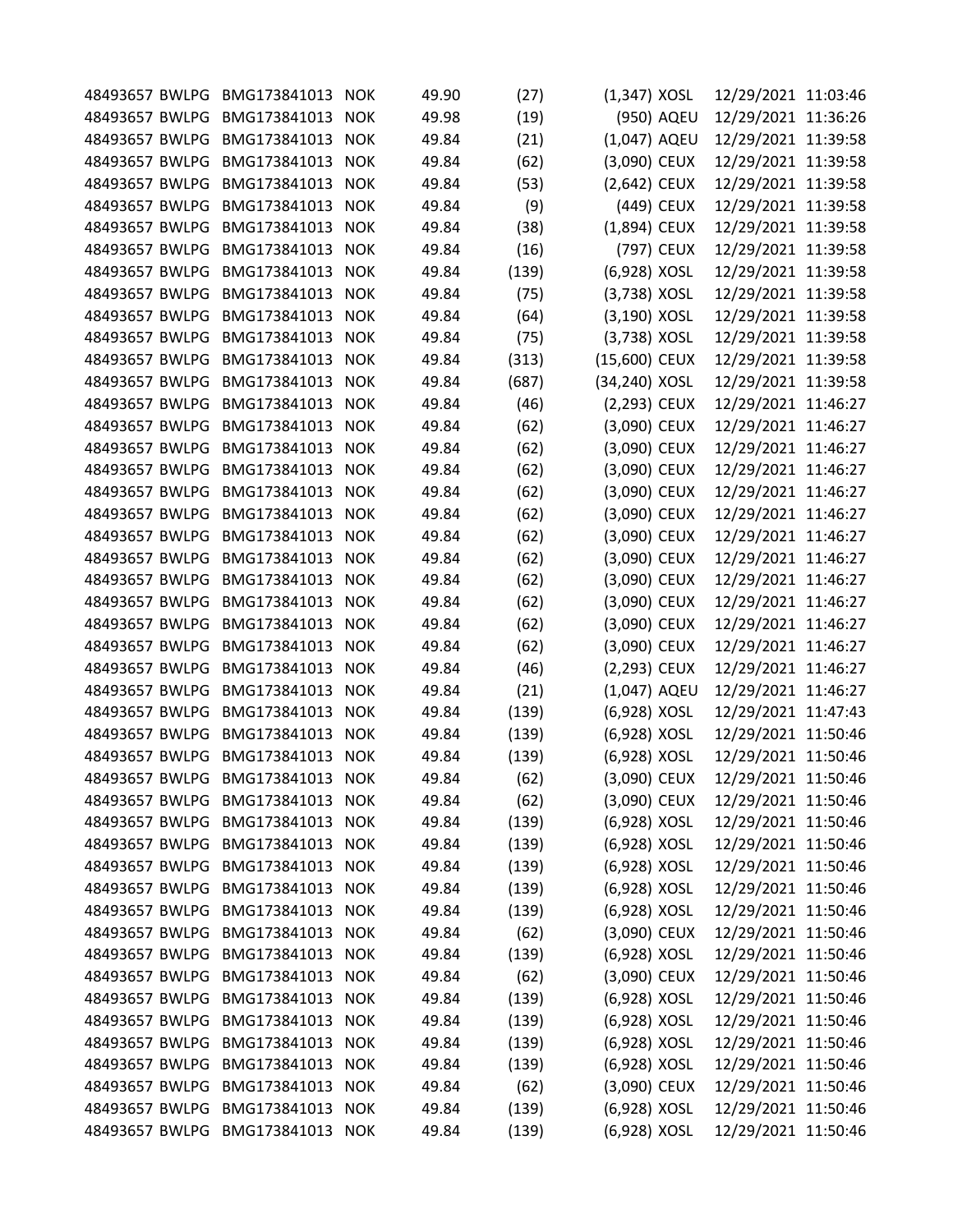| 48493657 BWLPG | BMG173841013                    | <b>NOK</b> | 49.84 | (139) | (6,928) XOSL    |            | 12/29/2021 11:50:46 |  |
|----------------|---------------------------------|------------|-------|-------|-----------------|------------|---------------------|--|
| 48493657 BWLPG | BMG173841013                    | <b>NOK</b> | 49.84 | (139) | (6,928) XOSL    |            | 12/29/2021 11:50:46 |  |
| 48493657 BWLPG | BMG173841013                    | <b>NOK</b> | 49.84 | (33)  | $(1,645)$ XOSL  |            | 12/29/2021 11:50:46 |  |
| 48493657 BWLPG | BMG173841013                    | <b>NOK</b> | 49.84 | (38)  | (1,894) CEUX    |            | 12/29/2021 11:50:46 |  |
| 48493657 BWLPG | BMG173841013                    | <b>NOK</b> | 49.84 | (106) | (5,283) XOSL    |            | 12/29/2021 11:50:46 |  |
| 48493657 BWLPG | BMG173841013                    | <b>NOK</b> | 49.84 | (106) | (5,283) XOSL    |            | 12/29/2021 11:50:46 |  |
| 48493657 BWLPG | BMG173841013                    | <b>NOK</b> | 49.84 | (24)  | (1,196) CEUX    |            | 12/29/2021 11:50:46 |  |
| 48493657 BWLPG | BMG173841013                    | <b>NOK</b> | 49.84 | (33)  | $(1,645)$ XOSL  |            | 12/29/2021 11:50:46 |  |
| 48493657 BWLPG | BMG173841013                    | <b>NOK</b> | 49.84 | (19)  |                 | (947) CEUX | 12/29/2021 11:50:46 |  |
| 48493657 BWLPG | BMG173841013                    | <b>NOK</b> | 49.84 | (21)  | (1,047) AQEU    |            | 12/29/2021 11:50:46 |  |
| 48493657 BWLPG | BMG173841013                    | <b>NOK</b> | 49.84 | (43)  | $(2, 143)$ CEUX |            | 12/29/2021 11:50:46 |  |
| 48493657 BWLPG | BMG173841013                    | <b>NOK</b> | 49.84 | (139) | (6,928) XOSL    |            | 12/29/2021 11:50:46 |  |
| 48493657 BWLPG | BMG173841013                    | <b>NOK</b> | 49.84 | (139) | (6,928) XOSL    |            | 12/29/2021 11:50:46 |  |
| 48493657 BWLPG | BMG173841013                    | <b>NOK</b> | 49.84 | (21)  | (1,047) AQEU    |            | 12/29/2021 11:50:47 |  |
| 48493657 BWLPG | BMG173841013                    | <b>NOK</b> | 49.84 | (16)  |                 | (797) AQEU | 12/29/2021 11:50:47 |  |
| 48493657 BWLPG | BMG173841013                    | <b>NOK</b> | 49.84 | (62)  | (3,090) CEUX    |            | 12/29/2021 11:50:47 |  |
| 48493657 BWLPG | BMG173841013                    | <b>NOK</b> | 49.84 | (62)  | (3,090) CEUX    |            | 12/29/2021 11:50:47 |  |
| 48493657 BWLPG | BMG173841013                    | <b>NOK</b> | 49.84 | (62)  | (3,090) CEUX    |            | 12/29/2021 11:50:47 |  |
| 48493657 BWLPG | BMG173841013                    | <b>NOK</b> | 49.84 | (49)  | (2,442) CEUX    |            | 12/29/2021 11:50:47 |  |
| 48493657 BWLPG | BMG173841013                    | <b>NOK</b> | 49.84 | (57)  | (2,841) CEUX    |            | 12/29/2021 11:50:47 |  |
| 48493657 BWLPG | BMG173841013                    | <b>NOK</b> | 49.84 | (139) | (6,928) XOSL    |            | 12/29/2021 11:50:47 |  |
| 48493657 BWLPG | BMG173841013                    | <b>NOK</b> | 49.84 | (113) | (5,632) XOSL    |            | 12/29/2021 11:50:47 |  |
|                |                                 |            |       |       |                 |            |                     |  |
| 48493657 BWLPG | BMG173841013                    | <b>NOK</b> | 49.92 | (506) | (25,260) EUCC   |            | 12/29/2021 11:51:46 |  |
| 48493657 BWLPG | BMG173841013                    | <b>NOK</b> | 49.88 | (27)  | (1,347) MOSE    |            | 12/29/2021 11:51:46 |  |
| 48493657 BWLPG | BMG173841013                    | <b>NOK</b> | 49.92 | (443) | (22,115) EUCC   |            | 12/29/2021 11:53:46 |  |
| 48493657 BWLPG | BMG173841013                    | <b>NOK</b> | 49.98 | (549) | (27,439) EUCC   |            | 12/29/2021 11:55:37 |  |
| 48493657 BWLPG | BMG173841013                    | <b>NOK</b> | 49.98 | (132) | (6,597) CEUX    |            | 12/29/2021 12:25:06 |  |
| 48493657 BWLPG | BMG173841013                    | <b>NOK</b> | 49.98 | (485) | (24,240) XOSL   |            | 12/29/2021 12:25:06 |  |
| 48493657 BWLPG | BMG173841013                    | <b>NOK</b> | 49.96 | (512) | (25,580) EUCC   |            | 12/29/2021 12:32:18 |  |
| 48493657 BWLPG | BMG173841013                    | <b>NOK</b> | 49.84 | (139) | (6,928) XOSL    |            | 12/29/2021 12:34:03 |  |
| 48493657 BWLPG | BMG173841013                    | <b>NOK</b> | 49.84 | (139) | (6,928) XOSL    |            | 12/29/2021 12:34:03 |  |
|                | 48493657 BWLPG BMG173841013     | <b>NOK</b> | 49.84 | (139) | (6,928) XOSL    |            | 12/29/2021 12:34:03 |  |
| 48493657 BWLPG | BMG173841013                    | <b>NOK</b> | 49.84 | (139) | (6,928) XOSL    |            | 12/29/2021 12:34:03 |  |
| 48493657 BWLPG | BMG173841013                    | <b>NOK</b> | 49.84 | (106) | (5,283) XOSL    |            | 12/29/2021 12:34:03 |  |
| 48493657 BWLPG | BMG173841013                    | <b>NOK</b> | 49.84 | (139) | (6,928) XOSL    |            | 12/29/2021 12:34:03 |  |
| 48493657 BWLPG | BMG173841013                    | <b>NOK</b> | 49.84 | (190) | (9,470) XOSL    |            | 12/29/2021 12:34:03 |  |
|                | 48493657 BWLPG BMG173841013     | <b>NOK</b> | 49.84 | (139) | (6,928) XOSL    |            | 12/29/2021 12:34:03 |  |
| 48493657 BWLPG | BMG173841013                    | <b>NOK</b> | 49.84 | (51)  | $(2,542)$ XOSL  |            | 12/29/2021 12:34:03 |  |
| 48493657 BWLPG | BMG173841013                    | <b>NOK</b> | 49.84 | (139) | (6,928) XOSL    |            | 12/29/2021 12:34:03 |  |
| 48493657 BWLPG | BMG173841013                    | <b>NOK</b> | 49.86 | (198) | (9,872) CEUX    |            | 12/29/2021 12:34:03 |  |
| 48493657 BWLPG | BMG173841013                    | <b>NOK</b> | 49.86 | (329) | (16,404) XOSL   |            | 12/29/2021 12:34:03 |  |
| 48493657 BWLPG | BMG173841013                    | <b>NOK</b> | 49.86 | (146) | (7,280) XOSL    |            | 12/29/2021 12:34:03 |  |
| 48493657 BWLPG | BMG173841013                    | <b>NOK</b> | 49.89 | (40)  | (1,996) MOSE    |            | 12/29/2021 12:34:03 |  |
| 48493657 BWLPG | BMG173841013                    | <b>NOK</b> | 49.94 | (615) | (30,713) XTXE   |            | 12/29/2021 12:44:09 |  |
| 48493657 BWLPG | BMG173841013                    | <b>NOK</b> | 49.92 | (427) | (21,316) XOSL   |            | 12/29/2021 12:45:09 |  |
| 48493657 BWLPG | BMG173841013                    | <b>NOK</b> | 49.84 | (139) | (6,928) XOSL    |            | 12/29/2021 12:45:14 |  |
|                | 48493657 BWLPG BMG173841013     | <b>NOK</b> | 49.84 | (5)   |                 | (249) CEUX | 12/29/2021 12:45:14 |  |
|                | 48493657 BWLPG BMG173841013 NOK |            | 49.84 | (17)  |                 | (847) CEUX | 12/29/2021 12:45:14 |  |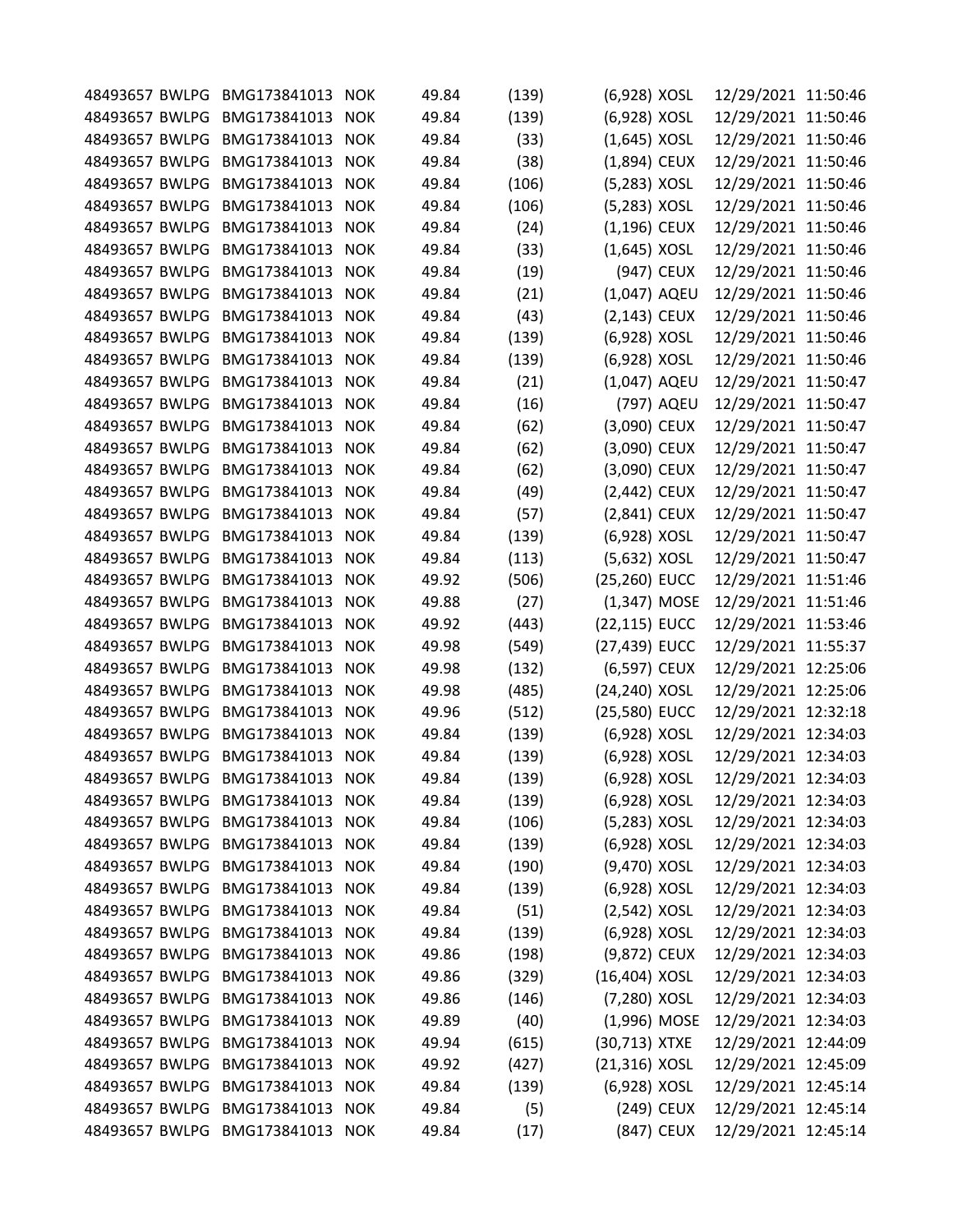| 48493657 BWLPG | BMG173841013                    | <b>NOK</b> | 49.84 | (45)  | (2,243) CEUX  |            | 12/29/2021 12:45:14 |  |
|----------------|---------------------------------|------------|-------|-------|---------------|------------|---------------------|--|
| 48493657 BWLPG | BMG173841013                    | <b>NOK</b> | 49.84 | (62)  | (3,090) CEUX  |            | 12/29/2021 12:45:14 |  |
| 48493657 BWLPG | BMG173841013                    | <b>NOK</b> | 49.84 | (8)   |               | (399) CEUX | 12/29/2021 12:45:14 |  |
| 48493657 BWLPG | BMG173841013                    | <b>NOK</b> | 49.84 | (62)  | (3,090) CEUX  |            | 12/29/2021 12:45:14 |  |
| 48493657 BWLPG | BMG173841013                    | <b>NOK</b> | 49.84 | (98)  | (4,884) XOSL  |            | 12/29/2021 12:45:14 |  |
| 48493657 BWLPG | BMG173841013                    | <b>NOK</b> | 49.84 | (132) | (6,579) CEUX  |            | 12/29/2021 12:45:14 |  |
| 48493657 BWLPG | BMG173841013                    | <b>NOK</b> | 49.84 | (133) | (6,629) XOSL  |            | 12/29/2021 12:45:14 |  |
| 48493657 BWLPG | BMG173841013                    | <b>NOK</b> | 49.84 | (79)  | (3,937) XOSL  |            | 12/29/2021 12:45:14 |  |
| 48493657 BWLPG | BMG173841013                    | <b>NOK</b> | 49.84 | (62)  | (3,090) CEUX  |            | 12/29/2021 12:45:15 |  |
| 48493657 BWLPG | BMG173841013                    | <b>NOK</b> | 49.84 | (30)  | (1,495) CEUX  |            | 12/29/2021 12:45:15 |  |
| 48493657 BWLPG | BMG173841013                    | <b>NOK</b> | 49.84 | (32)  | (1,595) CEUX  |            | 12/29/2021 12:45:15 |  |
| 48493657 BWLPG | BMG173841013                    | <b>NOK</b> | 49.84 | (139) | (6,928) XOSL  |            | 12/29/2021 12:45:15 |  |
| 48493657 BWLPG | BMG173841013                    | <b>NOK</b> | 49.86 | (198) | (9,872) CEUX  |            | 12/29/2021 12:45:15 |  |
| 48493657 BWLPG | BMG173841013                    | <b>NOK</b> | 49.86 | (458) | (22,836) XOSL |            | 12/29/2021 12:45:15 |  |
| 48493657 BWLPG | BMG173841013                    | <b>NOK</b> | 49.84 | (11)  |               | (548) CEUX | 12/29/2021 12:45:15 |  |
| 48493657 BWLPG | BMG173841013                    | <b>NOK</b> | 49.84 | (51)  | (2,542) CEUX  |            | 12/29/2021 12:45:15 |  |
| 48493657 BWLPG | BMG173841013                    | <b>NOK</b> | 49.87 | (729) | (36,355) SGMV |            | 12/29/2021 12:45:15 |  |
| 48493657 BWLPG | BMG173841013                    | <b>NOK</b> | 49.87 | (125) | (6,234) MOSE  |            | 12/29/2021 12:52:59 |  |
| 48493657 BWLPG | BMG173841013                    | <b>NOK</b> | 49.87 | (50)  | (2,494) MOSE  |            | 12/29/2021 12:52:59 |  |
| 48493657 BWLPG | BMG173841013                    | <b>NOK</b> | 49.87 | (355) | (17,704) BEUP |            | 12/29/2021 12:53:00 |  |
| 48493657 BWLPG | BMG173841013                    | <b>NOK</b> | 49.92 | (550) | (27,456) XTXE |            | 12/29/2021 12:56:08 |  |
| 48493657 BWLPG | BMG173841013                    | <b>NOK</b> | 49.89 | (38)  | (1,896) MOSE  |            | 12/29/2021 12:57:14 |  |
| 48493657 BWLPG | BMG173841013                    | <b>NOK</b> | 49.84 | (62)  | (3,090) CEUX  |            | 12/29/2021 13:02:32 |  |
| 48493657 BWLPG | BMG173841013                    | <b>NOK</b> | 49.84 | (62)  | (3,090) CEUX  |            | 12/29/2021 13:02:32 |  |
| 48493657 BWLPG | BMG173841013                    | <b>NOK</b> | 49.84 | (62)  | (3,090) CEUX  |            | 12/29/2021 13:02:32 |  |
| 48493657 BWLPG | BMG173841013                    | <b>NOK</b> | 49.84 | (62)  | (3,090) CEUX  |            | 12/29/2021 13:02:32 |  |
| 48493657 BWLPG | BMG173841013                    | <b>NOK</b> | 49.84 | (62)  | (3,090) CEUX  |            | 12/29/2021 13:02:32 |  |
| 48493657 BWLPG | BMG173841013                    | <b>NOK</b> | 49.84 | (62)  | (3,090) CEUX  |            | 12/29/2021 13:02:32 |  |
| 48493657 BWLPG | BMG173841013                    | <b>NOK</b> | 49.84 | (53)  | (2,642) XOSL  |            | 12/29/2021 13:02:32 |  |
| 48493657 BWLPG | BMG173841013                    | <b>NOK</b> | 49.84 | (86)  | (4,286) XOSL  |            | 12/29/2021 13:02:32 |  |
| 48493657 BWLPG | BMG173841013                    | <b>NOK</b> | 49.84 | (139) | (6,928) XOSL  |            | 12/29/2021 13:02:32 |  |
|                | 48493657 BWLPG BMG173841013     | <b>NOK</b> | 49.84 | (139) | (6,928) XOSL  |            | 12/29/2021 13:02:32 |  |
| 48493657 BWLPG | BMG173841013                    | <b>NOK</b> | 49.92 | (921) | (45,976) EUCC |            | 12/29/2021 13:02:33 |  |
| 48493657 BWLPG | BMG173841013                    | <b>NOK</b> | 49.90 | (446) | (22,255) XTXE |            | 12/29/2021 13:03:32 |  |
| 48493657 BWLPG | BMG173841013                    | <b>NOK</b> | 49.88 | (401) | (20,002) XOSL |            | 12/29/2021 13:03:47 |  |
| 48493657 BWLPG | BMG173841013                    | <b>NOK</b> | 49.88 |       | (8,829) XOSL  |            | 12/29/2021 13:03:47 |  |
|                | 48493657 BWLPG BMG173841013     | <b>NOK</b> |       | (177) | (9,028) CEUX  |            | 12/29/2021 13:03:47 |  |
| 48493657 BWLPG | BMG173841013                    |            | 49.88 | (181) |               |            |                     |  |
|                |                                 | <b>NOK</b> | 49.88 | (17)  |               | (848) CEUX | 12/29/2021 13:03:47 |  |
| 48493657 BWLPG | BMG173841013                    | <b>NOK</b> | 49.84 | (139) | (6,928) XOSL  |            | 12/29/2021 13:06:28 |  |
| 48493657 BWLPG | BMG173841013                    | <b>NOK</b> | 49.84 | (62)  | (3,090) CEUX  |            | 12/29/2021 13:06:28 |  |
| 48493657 BWLPG | BMG173841013                    | <b>NOK</b> | 49.84 | (62)  | (3,090) CEUX  |            | 12/29/2021 13:06:28 |  |
| 48493657 BWLPG | BMG173841013                    | <b>NOK</b> | 49.84 | (62)  | (3,090) CEUX  |            | 12/29/2021 13:06:28 |  |
| 48493657 BWLPG | BMG173841013                    | <b>NOK</b> | 49.84 | (62)  | (3,090) CEUX  |            | 12/29/2021 13:06:28 |  |
| 48493657 BWLPG | BMG173841013                    | <b>NOK</b> | 49.84 | (62)  | (3,090) CEUX  |            | 12/29/2021 13:06:28 |  |
| 48493657 BWLPG | BMG173841013                    | <b>NOK</b> | 49.84 | (12)  |               | (598) CEUX | 12/29/2021 13:06:28 |  |
| 48493657 BWLPG | BMG173841013                    | <b>NOK</b> | 49.84 | (139) | (6,928) XOSL  |            | 12/29/2021 13:06:28 |  |
|                | 48493657 BWLPG BMG173841013     | <b>NOK</b> | 49.84 | (139) | (6,928) XOSL  |            | 12/29/2021 13:06:28 |  |
|                | 48493657 BWLPG BMG173841013 NOK |            | 49.84 | (62)  | (3,090) CEUX  |            | 12/29/2021 13:06:28 |  |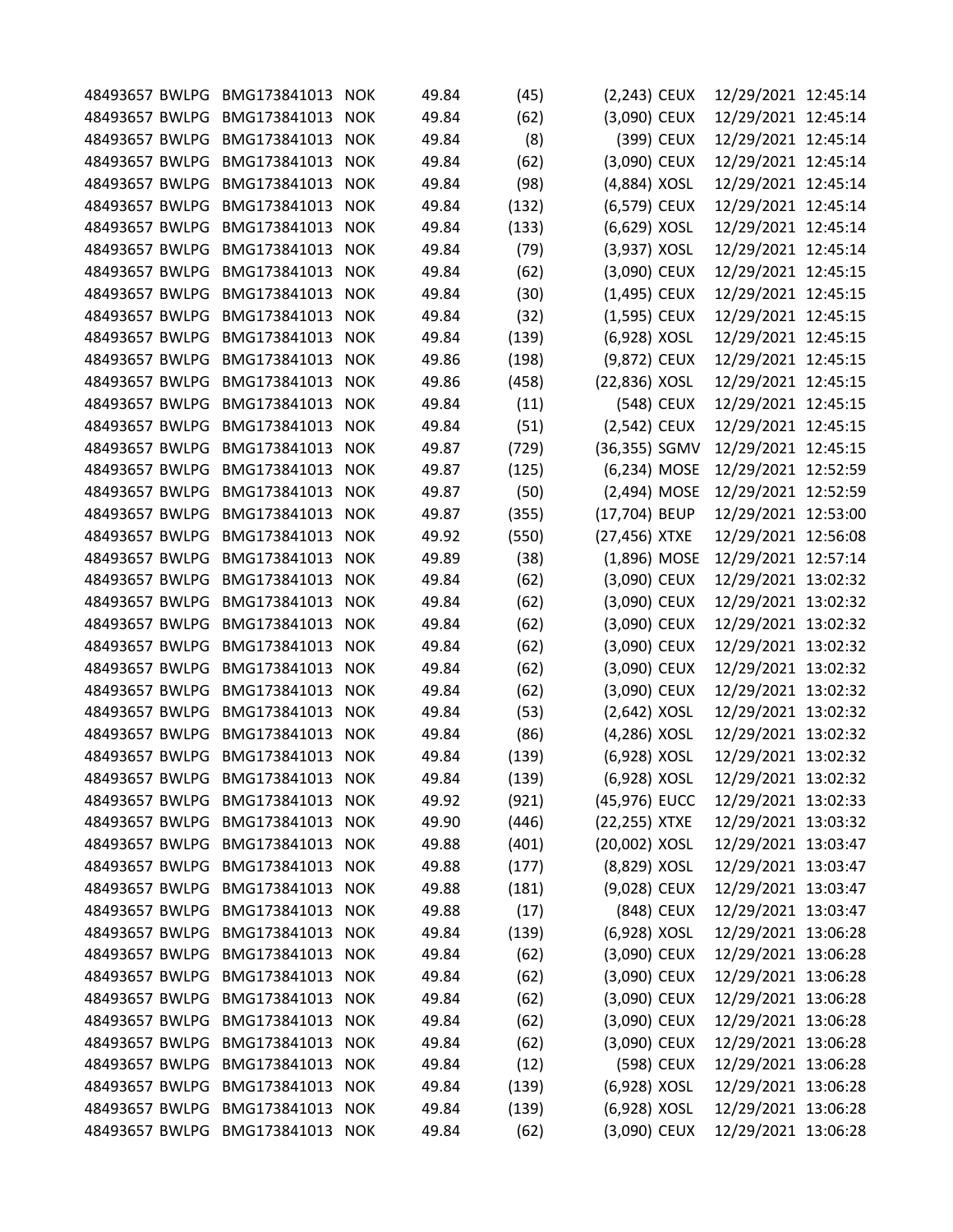| 48493657 BWLPG | BMG173841013                    | <b>NOK</b> | 49.84 | (62)     | (3,090) CEUX   |            | 12/29/2021 13:06:28 |  |
|----------------|---------------------------------|------------|-------|----------|----------------|------------|---------------------|--|
| 48493657 BWLPG | BMG173841013                    | <b>NOK</b> | 49.84 | (62)     | (3,090) CEUX   |            | 12/29/2021 13:06:28 |  |
| 48493657 BWLPG | BMG173841013                    | <b>NOK</b> | 49.84 | (62)     | (3,090) CEUX   |            | 12/29/2021 13:06:28 |  |
| 48493657 BWLPG | BMG173841013                    | <b>NOK</b> | 49.84 | (12)     |                | (598) CEUX | 12/29/2021 13:06:28 |  |
| 48493657 BWLPG | BMG173841013                    | <b>NOK</b> | 49.84 | (62)     | (3,090) CEUX   |            | 12/29/2021 13:06:28 |  |
| 48493657 BWLPG | BMG173841013                    | <b>NOK</b> | 49.84 | (25)     | $(1,246)$ CEUX |            | 12/29/2021 13:06:28 |  |
| 48493657 BWLPG | BMG173841013                    | <b>NOK</b> | 49.84 | (52)     | (2,592) CEUX   |            | 12/29/2021 13:06:28 |  |
| 48493657 BWLPG | BMG173841013                    | <b>NOK</b> | 49.84 | (58)     | (2,891) XOSL   |            | 12/29/2021 13:06:28 |  |
| 48493657 BWLPG | BMG173841013                    | <b>NOK</b> | 49.84 | (81)     | (4,037) XOSL   |            | 12/29/2021 13:06:28 |  |
| 48493657 BWLPG | BMG173841013                    | <b>NOK</b> | 49.84 | (10)     |                | (498) CEUX | 12/29/2021 13:06:28 |  |
| 48493657 BWLPG | BMG173841013                    | <b>NOK</b> | 49.84 | (62)     | (3,090) CEUX   |            | 12/29/2021 13:06:28 |  |
| 48493657 BWLPG | BMG173841013                    | <b>NOK</b> | 49.84 | (62)     | (3,090) CEUX   |            | 12/29/2021 13:06:28 |  |
| 48493657 BWLPG | BMG173841013                    | <b>NOK</b> | 49.84 | (62)     | (3,090) CEUX   |            | 12/29/2021 13:06:28 |  |
| 48493657 BWLPG | BMG173841013                    | <b>NOK</b> | 49.84 | (62)     | (3,090) CEUX   |            | 12/29/2021 13:06:28 |  |
| 48493657 BWLPG | BMG173841013                    | <b>NOK</b> | 49.84 | (2)      |                | (100) CEUX | 12/29/2021 13:06:28 |  |
| 48493657 BWLPG | BMG173841013                    | <b>NOK</b> | 49.84 | (457)    | (22,777) XOSL  |            | 12/29/2021 13:06:28 |  |
| 48493657 BWLPG | BMG173841013                    | <b>NOK</b> | 49.84 | (198)    | (9,868) CEUX   |            | 12/29/2021 13:06:28 |  |
| 48493657 BWLPG | BMG173841013                    | <b>NOK</b> | 49.94 | (730)    | (36,456) XTXE  |            | 12/29/2021 13:08:28 |  |
| 48493657 BWLPG | BMG173841013                    | <b>NOK</b> | 49.90 | (1, 435) | (71,607) BEUP  |            | 12/29/2021 13:09:14 |  |
| 48493657 BWLPG | BMG173841013                    | <b>NOK</b> | 49.84 | (62)     | (3,090) CEUX   |            | 12/29/2021 13:13:26 |  |
| 48493657 BWLPG | BMG173841013                    |            | 49.84 |          |                |            |                     |  |
|                |                                 | <b>NOK</b> |       | (62)     | (3,090) CEUX   |            | 12/29/2021 13:13:26 |  |
| 48493657 BWLPG | BMG173841013                    | <b>NOK</b> | 49.84 | (139)    | (6,928) XOSL   |            | 12/29/2021 13:13:26 |  |
| 48493657 BWLPG | BMG173841013                    | <b>NOK</b> | 49.84 | (62)     | (3,090) CEUX   |            | 12/29/2021 13:13:26 |  |
| 48493657 BWLPG | BMG173841013                    | <b>NOK</b> | 49.84 | (62)     | (3,090) CEUX   |            | 12/29/2021 13:13:26 |  |
| 48493657 BWLPG | BMG173841013                    | <b>NOK</b> | 49.84 | (139)    | (6,928) XOSL   |            | 12/29/2021 13:13:26 |  |
| 48493657 BWLPG | BMG173841013                    | <b>NOK</b> | 49.84 | (62)     | (3,090) CEUX   |            | 12/29/2021 13:13:26 |  |
| 48493657 BWLPG | BMG173841013                    | <b>NOK</b> | 49.84 | (70)     | (3,489) XOSL   |            | 12/29/2021 13:13:26 |  |
| 48493657 BWLPG | BMG173841013                    | <b>NOK</b> | 49.84 | (62)     | (3,090) CEUX   |            | 12/29/2021 13:13:26 |  |
| 48493657 BWLPG | BMG173841013                    | <b>NOK</b> | 49.84 | (69)     | (3,439) XOSL   |            | 12/29/2021 13:13:26 |  |
| 48493657 BWLPG | BMG173841013                    | <b>NOK</b> | 49.84 | (70)     | (3,489) XOSL   |            | 12/29/2021 13:13:26 |  |
| 48493657 BWLPG | BMG173841013                    | <b>NOK</b> | 49.84 | (62)     | (3,090) CEUX   |            | 12/29/2021 13:13:26 |  |
|                | 48493657 BWLPG BMG173841013     | <b>NOK</b> | 49.84 | (62)     | (3,090) CEUX   |            | 12/29/2021 13:13:26 |  |
| 48493657 BWLPG | BMG173841013                    | <b>NOK</b> | 49.84 | (62)     | (3,090) CEUX   |            | 12/29/2021 13:13:26 |  |
| 48493657 BWLPG | BMG173841013                    | <b>NOK</b> | 49.84 | (62)     | (3,090) CEUX   |            | 12/29/2021 13:13:26 |  |
|                | 48493657 BWLPG BMG173841013 NOK |            | 49.84 | (62)     | (3,090) CEUX   |            | 12/29/2021 13:13:26 |  |
| 48493657 BWLPG | BMG173841013                    | <b>NOK</b> | 49.84 | (62)     | (3,090) CEUX   |            | 12/29/2021 13:13:26 |  |
|                | 48493657 BWLPG BMG173841013 NOK |            | 49.84 | (62)     | (3,090) CEUX   |            | 12/29/2021 13:13:26 |  |
| 48493657 BWLPG | BMG173841013                    | <b>NOK</b> | 49.84 | (62)     | (3,090) CEUX   |            | 12/29/2021 13:13:26 |  |
| 48493657 BWLPG | BMG173841013                    | <b>NOK</b> | 49.84 | (62)     | (3,090) CEUX   |            | 12/29/2021 13:13:26 |  |
| 48493657 BWLPG | BMG173841013 NOK                |            | 49.84 | (62)     | (3,090) CEUX   |            | 12/29/2021 13:13:26 |  |
| 48493657 BWLPG | BMG173841013                    | <b>NOK</b> | 49.84 | (62)     | (3,090) CEUX   |            | 12/29/2021 13:13:26 |  |
|                | 48493657 BWLPG BMG173841013 NOK |            | 49.84 | (139)    | (6,928) XOSL   |            | 12/29/2021 13:13:26 |  |
| 48493657 BWLPG | BMG173841013                    | <b>NOK</b> | 49.84 | (62)     | (3,090) CEUX   |            | 12/29/2021 13:13:26 |  |
| 48493657 BWLPG | BMG173841013                    | <b>NOK</b> | 49.84 | (139)    | (6,928) XOSL   |            | 12/29/2021 13:13:26 |  |
| 48493657 BWLPG | BMG173841013                    | <b>NOK</b> | 49.84 | (62)     | (3,090) CEUX   |            | 12/29/2021 13:13:26 |  |
| 48493657 BWLPG | BMG173841013                    |            |       |          |                |            |                     |  |
|                |                                 | <b>NOK</b> | 49.84 | (62)     | (3,090) CEUX   |            | 12/29/2021 13:13:26 |  |
|                | 48493657 BWLPG BMG173841013 NOK |            | 49.84 | (62)     | (3,090) CEUX   |            | 12/29/2021 13:13:26 |  |
|                | 48493657 BWLPG BMG173841013 NOK |            | 49.84 | (62)     | (3,090) CEUX   |            | 12/29/2021 13:13:26 |  |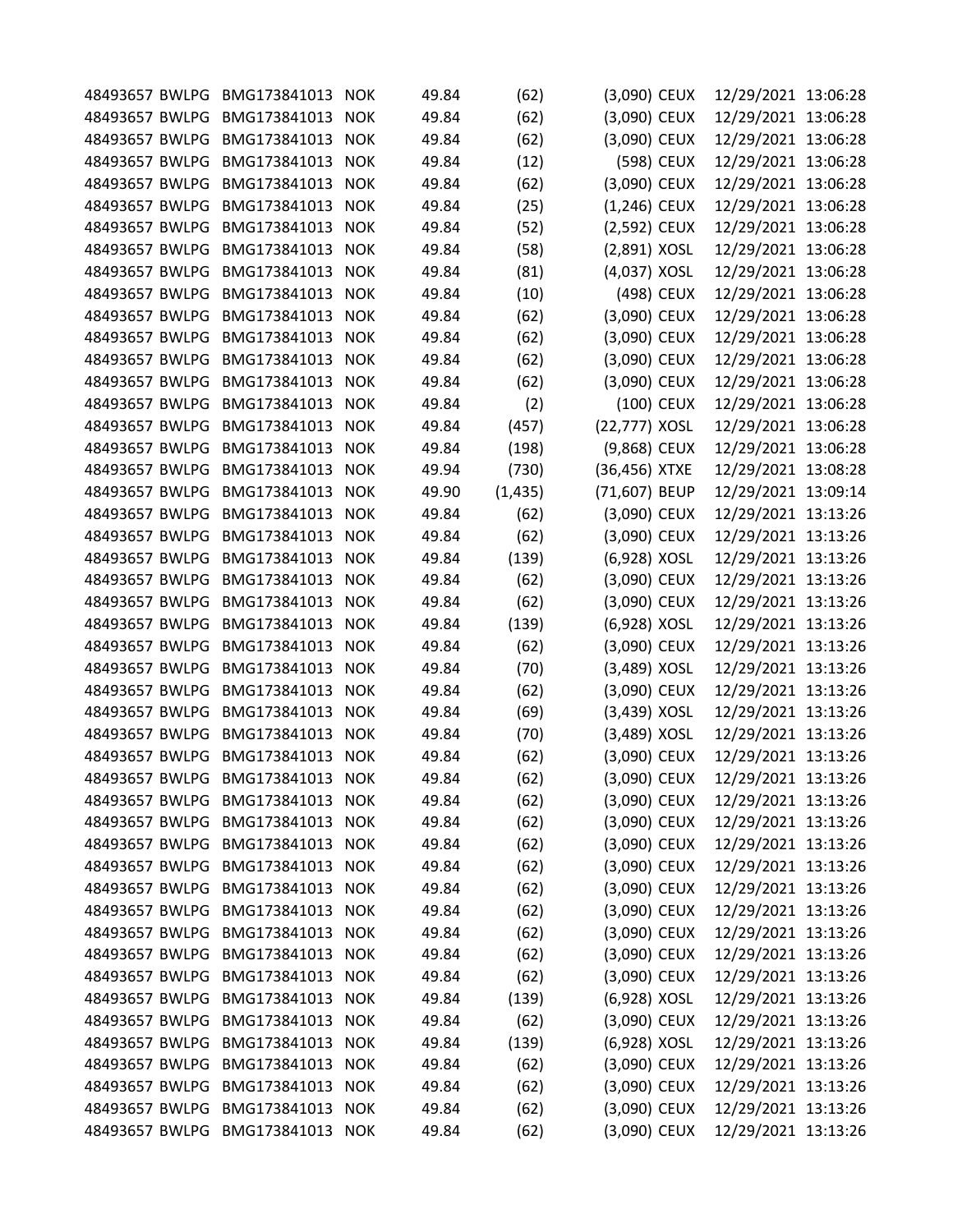|                |                                                                                                                                                                                                                                                                                                                                                                                                                                                                                                    | <b>NOK</b>                                                                                                                                                                                                                                                                                                                                                                                                                                                                                                                           |                                                                                                                                                                                                                                                                                                                                                                                                                                                                                                                                                                                                                                              |                                                                                                                                                                                                                                                                   |                                                                                                                                                                                                                                                                                                                          |                                                                                                                                                                                                                                                                                                                                                                                                                                                                                                                                                                                                                                                                                                                                                                                                       |                                                                                                                                                                                                                                                                                                                                                                                                                                                                                                                                                                                                                                                                                                                                                                                                                                   |
|----------------|----------------------------------------------------------------------------------------------------------------------------------------------------------------------------------------------------------------------------------------------------------------------------------------------------------------------------------------------------------------------------------------------------------------------------------------------------------------------------------------------------|--------------------------------------------------------------------------------------------------------------------------------------------------------------------------------------------------------------------------------------------------------------------------------------------------------------------------------------------------------------------------------------------------------------------------------------------------------------------------------------------------------------------------------------|----------------------------------------------------------------------------------------------------------------------------------------------------------------------------------------------------------------------------------------------------------------------------------------------------------------------------------------------------------------------------------------------------------------------------------------------------------------------------------------------------------------------------------------------------------------------------------------------------------------------------------------------|-------------------------------------------------------------------------------------------------------------------------------------------------------------------------------------------------------------------------------------------------------------------|--------------------------------------------------------------------------------------------------------------------------------------------------------------------------------------------------------------------------------------------------------------------------------------------------------------------------|-------------------------------------------------------------------------------------------------------------------------------------------------------------------------------------------------------------------------------------------------------------------------------------------------------------------------------------------------------------------------------------------------------------------------------------------------------------------------------------------------------------------------------------------------------------------------------------------------------------------------------------------------------------------------------------------------------------------------------------------------------------------------------------------------------|-----------------------------------------------------------------------------------------------------------------------------------------------------------------------------------------------------------------------------------------------------------------------------------------------------------------------------------------------------------------------------------------------------------------------------------------------------------------------------------------------------------------------------------------------------------------------------------------------------------------------------------------------------------------------------------------------------------------------------------------------------------------------------------------------------------------------------------|
|                |                                                                                                                                                                                                                                                                                                                                                                                                                                                                                                    |                                                                                                                                                                                                                                                                                                                                                                                                                                                                                                                                      |                                                                                                                                                                                                                                                                                                                                                                                                                                                                                                                                                                                                                                              |                                                                                                                                                                                                                                                                   |                                                                                                                                                                                                                                                                                                                          |                                                                                                                                                                                                                                                                                                                                                                                                                                                                                                                                                                                                                                                                                                                                                                                                       |                                                                                                                                                                                                                                                                                                                                                                                                                                                                                                                                                                                                                                                                                                                                                                                                                                   |
|                |                                                                                                                                                                                                                                                                                                                                                                                                                                                                                                    |                                                                                                                                                                                                                                                                                                                                                                                                                                                                                                                                      |                                                                                                                                                                                                                                                                                                                                                                                                                                                                                                                                                                                                                                              |                                                                                                                                                                                                                                                                   |                                                                                                                                                                                                                                                                                                                          |                                                                                                                                                                                                                                                                                                                                                                                                                                                                                                                                                                                                                                                                                                                                                                                                       |                                                                                                                                                                                                                                                                                                                                                                                                                                                                                                                                                                                                                                                                                                                                                                                                                                   |
|                |                                                                                                                                                                                                                                                                                                                                                                                                                                                                                                    |                                                                                                                                                                                                                                                                                                                                                                                                                                                                                                                                      |                                                                                                                                                                                                                                                                                                                                                                                                                                                                                                                                                                                                                                              |                                                                                                                                                                                                                                                                   |                                                                                                                                                                                                                                                                                                                          |                                                                                                                                                                                                                                                                                                                                                                                                                                                                                                                                                                                                                                                                                                                                                                                                       |                                                                                                                                                                                                                                                                                                                                                                                                                                                                                                                                                                                                                                                                                                                                                                                                                                   |
|                |                                                                                                                                                                                                                                                                                                                                                                                                                                                                                                    |                                                                                                                                                                                                                                                                                                                                                                                                                                                                                                                                      |                                                                                                                                                                                                                                                                                                                                                                                                                                                                                                                                                                                                                                              |                                                                                                                                                                                                                                                                   |                                                                                                                                                                                                                                                                                                                          |                                                                                                                                                                                                                                                                                                                                                                                                                                                                                                                                                                                                                                                                                                                                                                                                       |                                                                                                                                                                                                                                                                                                                                                                                                                                                                                                                                                                                                                                                                                                                                                                                                                                   |
|                |                                                                                                                                                                                                                                                                                                                                                                                                                                                                                                    |                                                                                                                                                                                                                                                                                                                                                                                                                                                                                                                                      |                                                                                                                                                                                                                                                                                                                                                                                                                                                                                                                                                                                                                                              |                                                                                                                                                                                                                                                                   |                                                                                                                                                                                                                                                                                                                          |                                                                                                                                                                                                                                                                                                                                                                                                                                                                                                                                                                                                                                                                                                                                                                                                       |                                                                                                                                                                                                                                                                                                                                                                                                                                                                                                                                                                                                                                                                                                                                                                                                                                   |
|                |                                                                                                                                                                                                                                                                                                                                                                                                                                                                                                    |                                                                                                                                                                                                                                                                                                                                                                                                                                                                                                                                      |                                                                                                                                                                                                                                                                                                                                                                                                                                                                                                                                                                                                                                              |                                                                                                                                                                                                                                                                   |                                                                                                                                                                                                                                                                                                                          |                                                                                                                                                                                                                                                                                                                                                                                                                                                                                                                                                                                                                                                                                                                                                                                                       |                                                                                                                                                                                                                                                                                                                                                                                                                                                                                                                                                                                                                                                                                                                                                                                                                                   |
|                |                                                                                                                                                                                                                                                                                                                                                                                                                                                                                                    |                                                                                                                                                                                                                                                                                                                                                                                                                                                                                                                                      |                                                                                                                                                                                                                                                                                                                                                                                                                                                                                                                                                                                                                                              |                                                                                                                                                                                                                                                                   |                                                                                                                                                                                                                                                                                                                          |                                                                                                                                                                                                                                                                                                                                                                                                                                                                                                                                                                                                                                                                                                                                                                                                       |                                                                                                                                                                                                                                                                                                                                                                                                                                                                                                                                                                                                                                                                                                                                                                                                                                   |
|                |                                                                                                                                                                                                                                                                                                                                                                                                                                                                                                    |                                                                                                                                                                                                                                                                                                                                                                                                                                                                                                                                      |                                                                                                                                                                                                                                                                                                                                                                                                                                                                                                                                                                                                                                              |                                                                                                                                                                                                                                                                   |                                                                                                                                                                                                                                                                                                                          |                                                                                                                                                                                                                                                                                                                                                                                                                                                                                                                                                                                                                                                                                                                                                                                                       |                                                                                                                                                                                                                                                                                                                                                                                                                                                                                                                                                                                                                                                                                                                                                                                                                                   |
|                |                                                                                                                                                                                                                                                                                                                                                                                                                                                                                                    |                                                                                                                                                                                                                                                                                                                                                                                                                                                                                                                                      |                                                                                                                                                                                                                                                                                                                                                                                                                                                                                                                                                                                                                                              |                                                                                                                                                                                                                                                                   |                                                                                                                                                                                                                                                                                                                          |                                                                                                                                                                                                                                                                                                                                                                                                                                                                                                                                                                                                                                                                                                                                                                                                       |                                                                                                                                                                                                                                                                                                                                                                                                                                                                                                                                                                                                                                                                                                                                                                                                                                   |
|                |                                                                                                                                                                                                                                                                                                                                                                                                                                                                                                    |                                                                                                                                                                                                                                                                                                                                                                                                                                                                                                                                      |                                                                                                                                                                                                                                                                                                                                                                                                                                                                                                                                                                                                                                              |                                                                                                                                                                                                                                                                   |                                                                                                                                                                                                                                                                                                                          |                                                                                                                                                                                                                                                                                                                                                                                                                                                                                                                                                                                                                                                                                                                                                                                                       |                                                                                                                                                                                                                                                                                                                                                                                                                                                                                                                                                                                                                                                                                                                                                                                                                                   |
|                |                                                                                                                                                                                                                                                                                                                                                                                                                                                                                                    |                                                                                                                                                                                                                                                                                                                                                                                                                                                                                                                                      |                                                                                                                                                                                                                                                                                                                                                                                                                                                                                                                                                                                                                                              |                                                                                                                                                                                                                                                                   |                                                                                                                                                                                                                                                                                                                          |                                                                                                                                                                                                                                                                                                                                                                                                                                                                                                                                                                                                                                                                                                                                                                                                       |                                                                                                                                                                                                                                                                                                                                                                                                                                                                                                                                                                                                                                                                                                                                                                                                                                   |
|                |                                                                                                                                                                                                                                                                                                                                                                                                                                                                                                    |                                                                                                                                                                                                                                                                                                                                                                                                                                                                                                                                      |                                                                                                                                                                                                                                                                                                                                                                                                                                                                                                                                                                                                                                              |                                                                                                                                                                                                                                                                   |                                                                                                                                                                                                                                                                                                                          |                                                                                                                                                                                                                                                                                                                                                                                                                                                                                                                                                                                                                                                                                                                                                                                                       |                                                                                                                                                                                                                                                                                                                                                                                                                                                                                                                                                                                                                                                                                                                                                                                                                                   |
|                |                                                                                                                                                                                                                                                                                                                                                                                                                                                                                                    |                                                                                                                                                                                                                                                                                                                                                                                                                                                                                                                                      |                                                                                                                                                                                                                                                                                                                                                                                                                                                                                                                                                                                                                                              |                                                                                                                                                                                                                                                                   |                                                                                                                                                                                                                                                                                                                          |                                                                                                                                                                                                                                                                                                                                                                                                                                                                                                                                                                                                                                                                                                                                                                                                       |                                                                                                                                                                                                                                                                                                                                                                                                                                                                                                                                                                                                                                                                                                                                                                                                                                   |
|                |                                                                                                                                                                                                                                                                                                                                                                                                                                                                                                    |                                                                                                                                                                                                                                                                                                                                                                                                                                                                                                                                      |                                                                                                                                                                                                                                                                                                                                                                                                                                                                                                                                                                                                                                              |                                                                                                                                                                                                                                                                   |                                                                                                                                                                                                                                                                                                                          |                                                                                                                                                                                                                                                                                                                                                                                                                                                                                                                                                                                                                                                                                                                                                                                                       |                                                                                                                                                                                                                                                                                                                                                                                                                                                                                                                                                                                                                                                                                                                                                                                                                                   |
|                |                                                                                                                                                                                                                                                                                                                                                                                                                                                                                                    |                                                                                                                                                                                                                                                                                                                                                                                                                                                                                                                                      |                                                                                                                                                                                                                                                                                                                                                                                                                                                                                                                                                                                                                                              |                                                                                                                                                                                                                                                                   |                                                                                                                                                                                                                                                                                                                          |                                                                                                                                                                                                                                                                                                                                                                                                                                                                                                                                                                                                                                                                                                                                                                                                       |                                                                                                                                                                                                                                                                                                                                                                                                                                                                                                                                                                                                                                                                                                                                                                                                                                   |
|                |                                                                                                                                                                                                                                                                                                                                                                                                                                                                                                    |                                                                                                                                                                                                                                                                                                                                                                                                                                                                                                                                      |                                                                                                                                                                                                                                                                                                                                                                                                                                                                                                                                                                                                                                              |                                                                                                                                                                                                                                                                   |                                                                                                                                                                                                                                                                                                                          |                                                                                                                                                                                                                                                                                                                                                                                                                                                                                                                                                                                                                                                                                                                                                                                                       |                                                                                                                                                                                                                                                                                                                                                                                                                                                                                                                                                                                                                                                                                                                                                                                                                                   |
|                |                                                                                                                                                                                                                                                                                                                                                                                                                                                                                                    |                                                                                                                                                                                                                                                                                                                                                                                                                                                                                                                                      |                                                                                                                                                                                                                                                                                                                                                                                                                                                                                                                                                                                                                                              |                                                                                                                                                                                                                                                                   |                                                                                                                                                                                                                                                                                                                          |                                                                                                                                                                                                                                                                                                                                                                                                                                                                                                                                                                                                                                                                                                                                                                                                       |                                                                                                                                                                                                                                                                                                                                                                                                                                                                                                                                                                                                                                                                                                                                                                                                                                   |
|                |                                                                                                                                                                                                                                                                                                                                                                                                                                                                                                    |                                                                                                                                                                                                                                                                                                                                                                                                                                                                                                                                      |                                                                                                                                                                                                                                                                                                                                                                                                                                                                                                                                                                                                                                              |                                                                                                                                                                                                                                                                   |                                                                                                                                                                                                                                                                                                                          |                                                                                                                                                                                                                                                                                                                                                                                                                                                                                                                                                                                                                                                                                                                                                                                                       |                                                                                                                                                                                                                                                                                                                                                                                                                                                                                                                                                                                                                                                                                                                                                                                                                                   |
|                |                                                                                                                                                                                                                                                                                                                                                                                                                                                                                                    |                                                                                                                                                                                                                                                                                                                                                                                                                                                                                                                                      |                                                                                                                                                                                                                                                                                                                                                                                                                                                                                                                                                                                                                                              |                                                                                                                                                                                                                                                                   |                                                                                                                                                                                                                                                                                                                          |                                                                                                                                                                                                                                                                                                                                                                                                                                                                                                                                                                                                                                                                                                                                                                                                       |                                                                                                                                                                                                                                                                                                                                                                                                                                                                                                                                                                                                                                                                                                                                                                                                                                   |
|                |                                                                                                                                                                                                                                                                                                                                                                                                                                                                                                    |                                                                                                                                                                                                                                                                                                                                                                                                                                                                                                                                      |                                                                                                                                                                                                                                                                                                                                                                                                                                                                                                                                                                                                                                              |                                                                                                                                                                                                                                                                   |                                                                                                                                                                                                                                                                                                                          |                                                                                                                                                                                                                                                                                                                                                                                                                                                                                                                                                                                                                                                                                                                                                                                                       |                                                                                                                                                                                                                                                                                                                                                                                                                                                                                                                                                                                                                                                                                                                                                                                                                                   |
|                |                                                                                                                                                                                                                                                                                                                                                                                                                                                                                                    |                                                                                                                                                                                                                                                                                                                                                                                                                                                                                                                                      |                                                                                                                                                                                                                                                                                                                                                                                                                                                                                                                                                                                                                                              |                                                                                                                                                                                                                                                                   |                                                                                                                                                                                                                                                                                                                          |                                                                                                                                                                                                                                                                                                                                                                                                                                                                                                                                                                                                                                                                                                                                                                                                       |                                                                                                                                                                                                                                                                                                                                                                                                                                                                                                                                                                                                                                                                                                                                                                                                                                   |
|                |                                                                                                                                                                                                                                                                                                                                                                                                                                                                                                    |                                                                                                                                                                                                                                                                                                                                                                                                                                                                                                                                      |                                                                                                                                                                                                                                                                                                                                                                                                                                                                                                                                                                                                                                              |                                                                                                                                                                                                                                                                   |                                                                                                                                                                                                                                                                                                                          |                                                                                                                                                                                                                                                                                                                                                                                                                                                                                                                                                                                                                                                                                                                                                                                                       |                                                                                                                                                                                                                                                                                                                                                                                                                                                                                                                                                                                                                                                                                                                                                                                                                                   |
|                |                                                                                                                                                                                                                                                                                                                                                                                                                                                                                                    |                                                                                                                                                                                                                                                                                                                                                                                                                                                                                                                                      |                                                                                                                                                                                                                                                                                                                                                                                                                                                                                                                                                                                                                                              |                                                                                                                                                                                                                                                                   |                                                                                                                                                                                                                                                                                                                          |                                                                                                                                                                                                                                                                                                                                                                                                                                                                                                                                                                                                                                                                                                                                                                                                       |                                                                                                                                                                                                                                                                                                                                                                                                                                                                                                                                                                                                                                                                                                                                                                                                                                   |
|                |                                                                                                                                                                                                                                                                                                                                                                                                                                                                                                    |                                                                                                                                                                                                                                                                                                                                                                                                                                                                                                                                      |                                                                                                                                                                                                                                                                                                                                                                                                                                                                                                                                                                                                                                              |                                                                                                                                                                                                                                                                   |                                                                                                                                                                                                                                                                                                                          |                                                                                                                                                                                                                                                                                                                                                                                                                                                                                                                                                                                                                                                                                                                                                                                                       |                                                                                                                                                                                                                                                                                                                                                                                                                                                                                                                                                                                                                                                                                                                                                                                                                                   |
|                |                                                                                                                                                                                                                                                                                                                                                                                                                                                                                                    |                                                                                                                                                                                                                                                                                                                                                                                                                                                                                                                                      |                                                                                                                                                                                                                                                                                                                                                                                                                                                                                                                                                                                                                                              |                                                                                                                                                                                                                                                                   |                                                                                                                                                                                                                                                                                                                          |                                                                                                                                                                                                                                                                                                                                                                                                                                                                                                                                                                                                                                                                                                                                                                                                       |                                                                                                                                                                                                                                                                                                                                                                                                                                                                                                                                                                                                                                                                                                                                                                                                                                   |
| 48493657 BWLPG | BMG173841013                                                                                                                                                                                                                                                                                                                                                                                                                                                                                       | <b>NOK</b>                                                                                                                                                                                                                                                                                                                                                                                                                                                                                                                           | 49.84                                                                                                                                                                                                                                                                                                                                                                                                                                                                                                                                                                                                                                        |                                                                                                                                                                                                                                                                   |                                                                                                                                                                                                                                                                                                                          |                                                                                                                                                                                                                                                                                                                                                                                                                                                                                                                                                                                                                                                                                                                                                                                                       |                                                                                                                                                                                                                                                                                                                                                                                                                                                                                                                                                                                                                                                                                                                                                                                                                                   |
| 48493657 BWLPG |                                                                                                                                                                                                                                                                                                                                                                                                                                                                                                    |                                                                                                                                                                                                                                                                                                                                                                                                                                                                                                                                      |                                                                                                                                                                                                                                                                                                                                                                                                                                                                                                                                                                                                                                              |                                                                                                                                                                                                                                                                   |                                                                                                                                                                                                                                                                                                                          |                                                                                                                                                                                                                                                                                                                                                                                                                                                                                                                                                                                                                                                                                                                                                                                                       |                                                                                                                                                                                                                                                                                                                                                                                                                                                                                                                                                                                                                                                                                                                                                                                                                                   |
| 48493657 BWLPG | BMG173841013                                                                                                                                                                                                                                                                                                                                                                                                                                                                                       | <b>NOK</b>                                                                                                                                                                                                                                                                                                                                                                                                                                                                                                                           |                                                                                                                                                                                                                                                                                                                                                                                                                                                                                                                                                                                                                                              |                                                                                                                                                                                                                                                                   |                                                                                                                                                                                                                                                                                                                          |                                                                                                                                                                                                                                                                                                                                                                                                                                                                                                                                                                                                                                                                                                                                                                                                       |                                                                                                                                                                                                                                                                                                                                                                                                                                                                                                                                                                                                                                                                                                                                                                                                                                   |
| 48493657 BWLPG | BMG173841013                                                                                                                                                                                                                                                                                                                                                                                                                                                                                       | <b>NOK</b>                                                                                                                                                                                                                                                                                                                                                                                                                                                                                                                           | 49.84                                                                                                                                                                                                                                                                                                                                                                                                                                                                                                                                                                                                                                        |                                                                                                                                                                                                                                                                   |                                                                                                                                                                                                                                                                                                                          | 12/29/2021 13:13:33                                                                                                                                                                                                                                                                                                                                                                                                                                                                                                                                                                                                                                                                                                                                                                                   |                                                                                                                                                                                                                                                                                                                                                                                                                                                                                                                                                                                                                                                                                                                                                                                                                                   |
|                |                                                                                                                                                                                                                                                                                                                                                                                                                                                                                                    |                                                                                                                                                                                                                                                                                                                                                                                                                                                                                                                                      | 49.84                                                                                                                                                                                                                                                                                                                                                                                                                                                                                                                                                                                                                                        |                                                                                                                                                                                                                                                                   |                                                                                                                                                                                                                                                                                                                          |                                                                                                                                                                                                                                                                                                                                                                                                                                                                                                                                                                                                                                                                                                                                                                                                       |                                                                                                                                                                                                                                                                                                                                                                                                                                                                                                                                                                                                                                                                                                                                                                                                                                   |
|                | BMG173841013                                                                                                                                                                                                                                                                                                                                                                                                                                                                                       | <b>NOK</b>                                                                                                                                                                                                                                                                                                                                                                                                                                                                                                                           | 49.84                                                                                                                                                                                                                                                                                                                                                                                                                                                                                                                                                                                                                                        |                                                                                                                                                                                                                                                                   |                                                                                                                                                                                                                                                                                                                          |                                                                                                                                                                                                                                                                                                                                                                                                                                                                                                                                                                                                                                                                                                                                                                                                       |                                                                                                                                                                                                                                                                                                                                                                                                                                                                                                                                                                                                                                                                                                                                                                                                                                   |
|                | BMG173841013                                                                                                                                                                                                                                                                                                                                                                                                                                                                                       | <b>NOK</b>                                                                                                                                                                                                                                                                                                                                                                                                                                                                                                                           | 49.84                                                                                                                                                                                                                                                                                                                                                                                                                                                                                                                                                                                                                                        |                                                                                                                                                                                                                                                                   |                                                                                                                                                                                                                                                                                                                          |                                                                                                                                                                                                                                                                                                                                                                                                                                                                                                                                                                                                                                                                                                                                                                                                       |                                                                                                                                                                                                                                                                                                                                                                                                                                                                                                                                                                                                                                                                                                                                                                                                                                   |
|                |                                                                                                                                                                                                                                                                                                                                                                                                                                                                                                    |                                                                                                                                                                                                                                                                                                                                                                                                                                                                                                                                      | 49.84                                                                                                                                                                                                                                                                                                                                                                                                                                                                                                                                                                                                                                        |                                                                                                                                                                                                                                                                   |                                                                                                                                                                                                                                                                                                                          | 12/29/2021 13:13:33                                                                                                                                                                                                                                                                                                                                                                                                                                                                                                                                                                                                                                                                                                                                                                                   |                                                                                                                                                                                                                                                                                                                                                                                                                                                                                                                                                                                                                                                                                                                                                                                                                                   |
|                | BMG173841013                                                                                                                                                                                                                                                                                                                                                                                                                                                                                       | <b>NOK</b>                                                                                                                                                                                                                                                                                                                                                                                                                                                                                                                           | 49.84                                                                                                                                                                                                                                                                                                                                                                                                                                                                                                                                                                                                                                        |                                                                                                                                                                                                                                                                   |                                                                                                                                                                                                                                                                                                                          |                                                                                                                                                                                                                                                                                                                                                                                                                                                                                                                                                                                                                                                                                                                                                                                                       |                                                                                                                                                                                                                                                                                                                                                                                                                                                                                                                                                                                                                                                                                                                                                                                                                                   |
|                |                                                                                                                                                                                                                                                                                                                                                                                                                                                                                                    |                                                                                                                                                                                                                                                                                                                                                                                                                                                                                                                                      | 49.84                                                                                                                                                                                                                                                                                                                                                                                                                                                                                                                                                                                                                                        |                                                                                                                                                                                                                                                                   |                                                                                                                                                                                                                                                                                                                          | 12/29/2021 13:13:33                                                                                                                                                                                                                                                                                                                                                                                                                                                                                                                                                                                                                                                                                                                                                                                   |                                                                                                                                                                                                                                                                                                                                                                                                                                                                                                                                                                                                                                                                                                                                                                                                                                   |
| 48493657 BWLPG | BMG173841013                                                                                                                                                                                                                                                                                                                                                                                                                                                                                       | <b>NOK</b>                                                                                                                                                                                                                                                                                                                                                                                                                                                                                                                           | 49.84                                                                                                                                                                                                                                                                                                                                                                                                                                                                                                                                                                                                                                        | (27)                                                                                                                                                                                                                                                              |                                                                                                                                                                                                                                                                                                                          | 12/29/2021 13:13:33                                                                                                                                                                                                                                                                                                                                                                                                                                                                                                                                                                                                                                                                                                                                                                                   |                                                                                                                                                                                                                                                                                                                                                                                                                                                                                                                                                                                                                                                                                                                                                                                                                                   |
| 48493657 BWLPG | BMG173841013                                                                                                                                                                                                                                                                                                                                                                                                                                                                                       | <b>NOK</b>                                                                                                                                                                                                                                                                                                                                                                                                                                                                                                                           | 49.84                                                                                                                                                                                                                                                                                                                                                                                                                                                                                                                                                                                                                                        | (62)                                                                                                                                                                                                                                                              |                                                                                                                                                                                                                                                                                                                          | 12/29/2021 13:13:33                                                                                                                                                                                                                                                                                                                                                                                                                                                                                                                                                                                                                                                                                                                                                                                   |                                                                                                                                                                                                                                                                                                                                                                                                                                                                                                                                                                                                                                                                                                                                                                                                                                   |
| 48493657 BWLPG |                                                                                                                                                                                                                                                                                                                                                                                                                                                                                                    |                                                                                                                                                                                                                                                                                                                                                                                                                                                                                                                                      | 49.84                                                                                                                                                                                                                                                                                                                                                                                                                                                                                                                                                                                                                                        |                                                                                                                                                                                                                                                                   |                                                                                                                                                                                                                                                                                                                          | 12/29/2021 13:13:33                                                                                                                                                                                                                                                                                                                                                                                                                                                                                                                                                                                                                                                                                                                                                                                   |                                                                                                                                                                                                                                                                                                                                                                                                                                                                                                                                                                                                                                                                                                                                                                                                                                   |
| 48493657 BWLPG | BMG173841013                                                                                                                                                                                                                                                                                                                                                                                                                                                                                       | <b>NOK</b>                                                                                                                                                                                                                                                                                                                                                                                                                                                                                                                           | 49.84                                                                                                                                                                                                                                                                                                                                                                                                                                                                                                                                                                                                                                        |                                                                                                                                                                                                                                                                   |                                                                                                                                                                                                                                                                                                                          |                                                                                                                                                                                                                                                                                                                                                                                                                                                                                                                                                                                                                                                                                                                                                                                                       |                                                                                                                                                                                                                                                                                                                                                                                                                                                                                                                                                                                                                                                                                                                                                                                                                                   |
|                |                                                                                                                                                                                                                                                                                                                                                                                                                                                                                                    |                                                                                                                                                                                                                                                                                                                                                                                                                                                                                                                                      | 49.84                                                                                                                                                                                                                                                                                                                                                                                                                                                                                                                                                                                                                                        | (66)                                                                                                                                                                                                                                                              |                                                                                                                                                                                                                                                                                                                          | 12/29/2021 13:13:33                                                                                                                                                                                                                                                                                                                                                                                                                                                                                                                                                                                                                                                                                                                                                                                   |                                                                                                                                                                                                                                                                                                                                                                                                                                                                                                                                                                                                                                                                                                                                                                                                                                   |
| 48493657 BWLPG |                                                                                                                                                                                                                                                                                                                                                                                                                                                                                                    | <b>NOK</b>                                                                                                                                                                                                                                                                                                                                                                                                                                                                                                                           | 49.84                                                                                                                                                                                                                                                                                                                                                                                                                                                                                                                                                                                                                                        | (66)                                                                                                                                                                                                                                                              |                                                                                                                                                                                                                                                                                                                          | 12/29/2021 13:13:33                                                                                                                                                                                                                                                                                                                                                                                                                                                                                                                                                                                                                                                                                                                                                                                   |                                                                                                                                                                                                                                                                                                                                                                                                                                                                                                                                                                                                                                                                                                                                                                                                                                   |
| 48493657 BWLPG | BMG173841013                                                                                                                                                                                                                                                                                                                                                                                                                                                                                       | <b>NOK</b>                                                                                                                                                                                                                                                                                                                                                                                                                                                                                                                           | 49.86                                                                                                                                                                                                                                                                                                                                                                                                                                                                                                                                                                                                                                        | (597)                                                                                                                                                                                                                                                             |                                                                                                                                                                                                                                                                                                                          | 12/29/2021 13:13:35                                                                                                                                                                                                                                                                                                                                                                                                                                                                                                                                                                                                                                                                                                                                                                                   |                                                                                                                                                                                                                                                                                                                                                                                                                                                                                                                                                                                                                                                                                                                                                                                                                                   |
| 48493657 BWLPG | BMG173841013                                                                                                                                                                                                                                                                                                                                                                                                                                                                                       | <b>NOK</b>                                                                                                                                                                                                                                                                                                                                                                                                                                                                                                                           | 49.84                                                                                                                                                                                                                                                                                                                                                                                                                                                                                                                                                                                                                                        | (19)                                                                                                                                                                                                                                                              |                                                                                                                                                                                                                                                                                                                          | 12/29/2021 13:13:43                                                                                                                                                                                                                                                                                                                                                                                                                                                                                                                                                                                                                                                                                                                                                                                   |                                                                                                                                                                                                                                                                                                                                                                                                                                                                                                                                                                                                                                                                                                                                                                                                                                   |
|                | BMG173841013                                                                                                                                                                                                                                                                                                                                                                                                                                                                                       | <b>NOK</b>                                                                                                                                                                                                                                                                                                                                                                                                                                                                                                                           | 49.84                                                                                                                                                                                                                                                                                                                                                                                                                                                                                                                                                                                                                                        | (43)                                                                                                                                                                                                                                                              |                                                                                                                                                                                                                                                                                                                          | 12/29/2021 13:13:43                                                                                                                                                                                                                                                                                                                                                                                                                                                                                                                                                                                                                                                                                                                                                                                   |                                                                                                                                                                                                                                                                                                                                                                                                                                                                                                                                                                                                                                                                                                                                                                                                                                   |
|                |                                                                                                                                                                                                                                                                                                                                                                                                                                                                                                    |                                                                                                                                                                                                                                                                                                                                                                                                                                                                                                                                      | 49.84                                                                                                                                                                                                                                                                                                                                                                                                                                                                                                                                                                                                                                        | (43)                                                                                                                                                                                                                                                              |                                                                                                                                                                                                                                                                                                                          | 12/29/2021 13:13:43                                                                                                                                                                                                                                                                                                                                                                                                                                                                                                                                                                                                                                                                                                                                                                                   |                                                                                                                                                                                                                                                                                                                                                                                                                                                                                                                                                                                                                                                                                                                                                                                                                                   |
|                |                                                                                                                                                                                                                                                                                                                                                                                                                                                                                                    |                                                                                                                                                                                                                                                                                                                                                                                                                                                                                                                                      | 49.84                                                                                                                                                                                                                                                                                                                                                                                                                                                                                                                                                                                                                                        | (19)                                                                                                                                                                                                                                                              |                                                                                                                                                                                                                                                                                                                          | 12/29/2021 13:13:43                                                                                                                                                                                                                                                                                                                                                                                                                                                                                                                                                                                                                                                                                                                                                                                   |                                                                                                                                                                                                                                                                                                                                                                                                                                                                                                                                                                                                                                                                                                                                                                                                                                   |
|                | 48493657 BWLPG<br>48493657 BWLPG<br>48493657 BWLPG<br>48493657 BWLPG<br>48493657 BWLPG<br>48493657 BWLPG<br>48493657 BWLPG<br>48493657 BWLPG<br>48493657 BWLPG<br>48493657 BWLPG<br>48493657 BWLPG<br>48493657 BWLPG<br>48493657 BWLPG<br>48493657 BWLPG<br>48493657 BWLPG<br>48493657 BWLPG<br>48493657 BWLPG<br>48493657 BWLPG<br>48493657 BWLPG<br>48493657 BWLPG<br>48493657 BWLPG<br>48493657 BWLPG<br>48493657 BWLPG<br>48493657 BWLPG<br>48493657 BWLPG<br>48493657 BWLPG<br>48493657 BWLPG | BMG173841013<br>BMG173841013<br>BMG173841013<br>BMG173841013<br>BMG173841013<br>BMG173841013<br>BMG173841013<br>BMG173841013<br>BMG173841013<br>BMG173841013<br>BMG173841013<br>BMG173841013<br>BMG173841013<br>BMG173841013<br>BMG173841013<br>BMG173841013<br>BMG173841013<br>BMG173841013<br>BMG173841013<br>BMG173841013<br>BMG173841013<br>BMG173841013<br>BMG173841013<br>BMG173841013<br>BMG173841013<br>BMG173841013<br>BMG173841013<br>BMG173841013<br>48493657 BWLPG<br>48493657 BWLPG<br>48493657 BWLPG<br>48493657 BWLPG | <b>NOK</b><br><b>NOK</b><br><b>NOK</b><br><b>NOK</b><br><b>NOK</b><br><b>NOK</b><br><b>NOK</b><br><b>NOK</b><br><b>NOK</b><br><b>NOK</b><br><b>NOK</b><br><b>NOK</b><br><b>NOK</b><br><b>NOK</b><br><b>NOK</b><br><b>NOK</b><br><b>NOK</b><br><b>NOK</b><br><b>NOK</b><br><b>NOK</b><br><b>NOK</b><br><b>NOK</b><br><b>NOK</b><br><b>NOK</b><br><b>NOK</b><br><b>NOK</b><br><b>NOK</b><br>48493657 BWLPG BMG173841013 NOK<br>48493657 BWLPG BMG173841013 NOK<br>48493657 BWLPG BMG173841013 NOK<br>BMG173841013 NOK<br>48493657 BWLPG BMG173841013 NOK<br>BMG173841013<br>48493657 BWLPG BMG173841013 NOK<br>48493657 BWLPG BMG173841013 NOK | 49.84<br>49.84<br>49.84<br>49.84<br>49.84<br>49.84<br>49.84<br>49.84<br>49.84<br>49.84<br>49.84<br>49.84<br>49.84<br>49.84<br>49.84<br>49.84<br>49.84<br>49.84<br>49.84<br>49.84<br>49.84<br>49.84<br>49.84<br>49.84<br>49.84<br>49.84<br>49.84<br>49.84<br>49.84 | (33)<br>(139)<br>(69)<br>(70)<br>(69)<br>(21)<br>(29)<br>(21)<br>(62)<br>(62)<br>(62)<br>(62)<br>(62)<br>(62)<br>(47)<br>(15)<br>(139)<br>(62)<br>(14)<br>(48)<br>(31)<br>(26)<br>(139)<br>(21)<br>(109)<br>(5)<br>(62)<br>(62)<br>(62)<br>(62)<br>(4)<br>(31)<br>(31)<br>(62)<br>(35)<br>(27)<br>(35)<br>(139)<br>(689) | $(1,645)$ CEUX<br>(6,928) XOSL<br>(3,439) XOSL<br>(3,489) XOSL<br>(3,439) XOSL<br>(1,047) AQEU<br>(1,445) CEUX<br>(1,047) AQEU<br>(3,090) CEUX<br>(3,090) CEUX<br>(3,090) CEUX<br>(3,090) CEUX<br>(3,090) CEUX<br>(3,090) CEUX<br>(2,342) CEUX<br>(748) CEUX<br>(6,928) XOSL<br>(3,090) CEUX<br>(698) CEUX<br>(2,392) CEUX<br>(1,545) CEUX<br>(1,296) CEUX<br>(6,928) XOSL<br>(1,047) AQEU<br>(5,433) AQEU<br>(249) CEUX<br>(3,090) CEUX<br>(3,090) CEUX<br>(3,090) CEUX<br>(3,090) CEUX<br>(199) CEUX<br>$(1,545)$ CEUX<br>$(1,545)$ CEUX<br>(3,090) CEUX<br>$(1,744)$ CEUX<br>$(1,346)$ CEUX<br>$(1,744)$ CEUX<br>$(1,346)$ CEUX<br>(3,090) CEUX<br>(6,928) XOSL<br>(34,340) XOSL<br>(3,289) CEUX<br>(3,289) CEUX<br>(29,766) BEUP<br>(947) CEUX<br>$(2,143)$ CEUX<br>$(2, 143)$ CEUX<br>(947) CEUX | 12/29/2021 13:13:26<br>12/29/2021 13:13:26<br>12/29/2021 13:13:26<br>12/29/2021 13:13:26<br>12/29/2021 13:13:26<br>12/29/2021 13:13:32<br>12/29/2021 13:13:32<br>12/29/2021 13:13:32<br>12/29/2021 13:13:32<br>12/29/2021 13:13:32<br>12/29/2021 13:13:32<br>12/29/2021 13:13:32<br>12/29/2021 13:13:32<br>12/29/2021 13:13:33<br>12/29/2021 13:13:33<br>12/29/2021 13:13:33<br>12/29/2021 13:13:32<br>12/29/2021 13:13:33<br>12/29/2021 13:13:33<br>12/29/2021 13:13:33<br>12/29/2021 13:13:33<br>12/29/2021 13:13:33<br>12/29/2021 13:13:33<br>12/29/2021 13:13:33<br>12/29/2021 13:13:33<br>12/29/2021 13:13:33<br>12/29/2021 13:13:33<br>12/29/2021 13:13:33<br>12/29/2021 13:13:33<br>12/29/2021 13:13:33<br>12/29/2021 13:13:33<br>12/29/2021 13:13:33<br>12/29/2021 13:13:33<br>12/29/2021 13:13:33<br>12/29/2021 13:13:33 |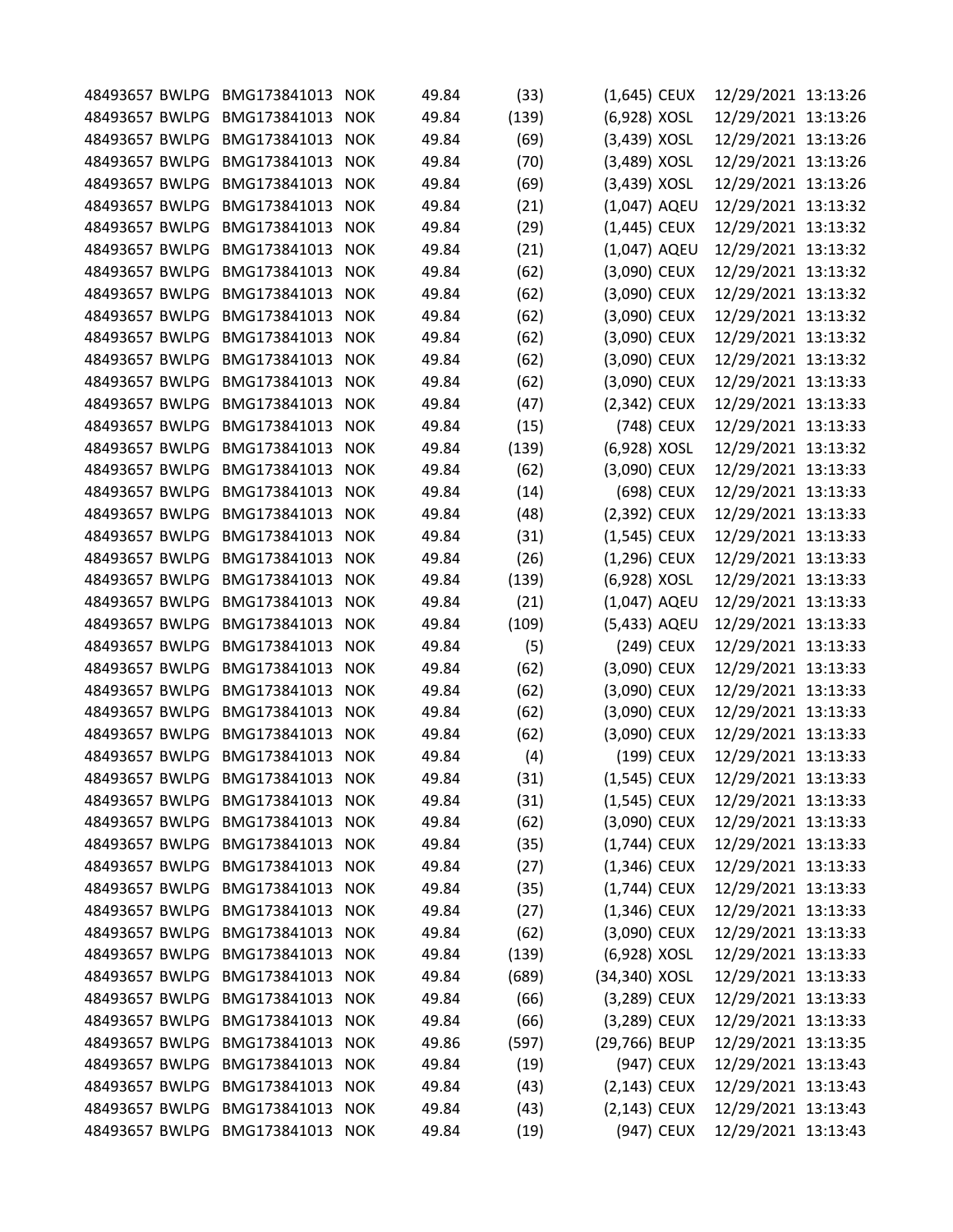| 48493657 BWLPG | BMG173841013                    | <b>NOK</b> | 49.84 | (43)  | (2,143) CEUX     |            | 12/29/2021 13:13:43 |  |
|----------------|---------------------------------|------------|-------|-------|------------------|------------|---------------------|--|
| 48493657 BWLPG | BMG173841013                    | <b>NOK</b> | 49.84 | (9)   |                  | (449) CEUX | 12/29/2021 13:13:43 |  |
| 48493657 BWLPG | BMG173841013                    | <b>NOK</b> | 49.84 | (139) | (6,928) XOSL     |            | 12/29/2021 13:13:43 |  |
| 48493657 BWLPG | BMG173841013                    | <b>NOK</b> | 49.84 | (69)  | (3,439) CEUX     |            | 12/29/2021 13:13:43 |  |
| 48493657 BWLPG | BMG173841013                    | <b>NOK</b> | 49.84 | (69)  | (3,439) CEUX     |            | 12/29/2021 13:13:43 |  |
| 48493657 BWLPG | BMG173841013                    | <b>NOK</b> | 49.84 | (69)  | (3,439) CEUX     |            | 12/29/2021 13:13:43 |  |
| 48493657 BWLPG | BMG173841013                    | <b>NOK</b> | 49.84 | (60)  | (2,990) CEUX     |            | 12/29/2021 13:13:43 |  |
| 48493657 BWLPG | BMG173841013                    | <b>NOK</b> | 49.84 | (9)   |                  | (449) CEUX | 12/29/2021 13:13:43 |  |
| 48493657 BWLPG | BMG173841013                    | <b>NOK</b> | 49.84 | (60)  | (2,990) CEUX     |            | 12/29/2021 13:13:43 |  |
| 48493657 BWLPG | BMG173841013                    | <b>NOK</b> | 49.84 | (69)  | (3,439) CEUX     |            | 12/29/2021 13:13:43 |  |
| 48493657 BWLPG | BMG173841013                    | <b>NOK</b> | 49.84 | (69)  | (3,439) CEUX     |            | 12/29/2021 13:13:43 |  |
| 48493657 BWLPG | BMG173841013                    | <b>NOK</b> | 49.84 | (69)  | (3,439) CEUX     |            | 12/29/2021 13:13:43 |  |
| 48493657 BWLPG | BMG173841013                    | <b>NOK</b> | 49.84 | (69)  | (3,439) CEUX     |            | 12/29/2021 13:13:43 |  |
| 48493657 BWLPG | BMG173841013                    | <b>NOK</b> | 49.84 | (69)  | (3,439) CEUX     |            | 12/29/2021 13:13:43 |  |
| 48493657 BWLPG | BMG173841013                    | <b>NOK</b> | 49.84 | (69)  | (3,439) CEUX     |            | 12/29/2021 13:13:43 |  |
| 48493657 BWLPG | BMG173841013                    | <b>NOK</b> | 49.84 | (69)  | (3,439) CEUX     |            | 12/29/2021 13:13:43 |  |
| 48493657 BWLPG | BMG173841013                    | <b>NOK</b> | 49.84 | (69)  | (3,439) CEUX     |            | 12/29/2021 13:13:43 |  |
| 48493657 BWLPG | BMG173841013                    | <b>NOK</b> | 49.84 | (69)  | (3,439) CEUX     |            | 12/29/2021 13:13:43 |  |
| 48493657 BWLPG | BMG173841013                    | <b>NOK</b> | 49.84 | (69)  | (3,439) CEUX     |            | 12/29/2021 13:13:43 |  |
| 48493657 BWLPG | BMG173841013                    | <b>NOK</b> | 49.84 |       |                  |            | 12/29/2021 13:13:43 |  |
|                |                                 |            |       | (69)  | (3,439) CEUX     |            |                     |  |
| 48493657 BWLPG | BMG173841013                    | <b>NOK</b> | 49.84 | (43)  | (2,143) CEUX     |            | 12/29/2021 13:13:43 |  |
| 48493657 BWLPG | BMG173841013                    | <b>NOK</b> | 49.84 | (26)  | $(1,296)$ CEUX   |            | 12/29/2021 13:13:43 |  |
| 48493657 BWLPG | BMG173841013                    | <b>NOK</b> | 49.84 | (43)  | (2,143) CEUX     |            | 12/29/2021 13:13:43 |  |
| 48493657 BWLPG | BMG173841013                    | <b>NOK</b> | 49.84 | (69)  | (3,439) CEUX     |            | 12/29/2021 13:13:43 |  |
| 48493657 BWLPG | BMG173841013                    | <b>NOK</b> | 49.84 | (69)  | (3,439) CEUX     |            | 12/29/2021 13:13:43 |  |
| 48493657 BWLPG | BMG173841013                    | <b>NOK</b> | 49.84 | (69)  | (3,439) CEUX     |            | 12/29/2021 13:13:43 |  |
| 48493657 BWLPG | BMG173841013                    | <b>NOK</b> | 49.84 | (69)  | (3,439) CEUX     |            | 12/29/2021 13:13:43 |  |
| 48493657 BWLPG | BMG173841013                    | <b>NOK</b> | 49.84 | (69)  | (3,439) CEUX     |            | 12/29/2021 13:13:43 |  |
| 48493657 BWLPG | BMG173841013                    | <b>NOK</b> | 49.84 | (69)  | (3,439) CEUX     |            | 12/29/2021 13:13:43 |  |
| 48493657 BWLPG | BMG173841013                    | <b>NOK</b> | 49.84 | (69)  | (3,439) CEUX     |            | 12/29/2021 13:13:43 |  |
| 48493657 BWLPG | BMG173841013                    | <b>NOK</b> | 49.84 | (153) | (7,626) XOSL     |            | 12/29/2021 13:13:43 |  |
|                | 48493657 BWLPG BMG173841013 NOK |            | 49.84 | (153) | (7,626) XOSL     |            | 12/29/2021 13:13:43 |  |
| 48493657 BWLPG | BMG173841013                    | <b>NOK</b> | 49.84 | (69)  | (3,439) CEUX     |            | 12/29/2021 13:13:43 |  |
| 48493657 BWLPG | BMG173841013                    | <b>NOK</b> | 49.84 | (69)  | (3,439) CEUX     |            | 12/29/2021 13:13:43 |  |
|                | 48493657 BWLPG BMG173841013 NOK |            | 49.84 | (99)  | (4,934) XOSL     |            | 12/29/2021 13:13:43 |  |
| 48493657 BWLPG | BMG173841013                    | <b>NOK</b> | 49.84 | (52)  | (2,592) XOSL     |            | 12/29/2021 13:13:43 |  |
|                | 48493657 BWLPG BMG173841013 NOK |            | 49.84 | (69)  | (3,439) CEUX     |            | 12/29/2021 13:13:43 |  |
| 48493657 BWLPG | BMG173841013                    | <b>NOK</b> | 49.84 | (69)  | (3,439) CEUX     |            | 12/29/2021 13:13:43 |  |
| 48493657 BWLPG | BMG173841013                    | <b>NOK</b> | 49.84 | (69)  | $(3,439)$ CEUX   |            | 12/29/2021 13:13:43 |  |
| 48493657 BWLPG | BMG173841013 NOK                |            | 49.84 | (69)  | (3,439) CEUX     |            | 12/29/2021 13:13:43 |  |
| 48493657 BWLPG | BMG173841013                    | <b>NOK</b> | 49.84 | (69)  | (3,439) CEUX     |            | 12/29/2021 13:13:43 |  |
|                | 48493657 BWLPG BMG173841013 NOK |            | 49.84 | (69)  | (3,439) CEUX     |            | 12/29/2021 13:13:43 |  |
| 48493657 BWLPG | BMG173841013                    | <b>NOK</b> | 49.84 | (2)   |                  | (100) XOSL | 12/29/2021 13:13:43 |  |
| 48493657 BWLPG | BMG173841013                    | <b>NOK</b> | 49.84 | (206) | $(10, 267)$ XOSL |            | 12/29/2021 13:13:43 |  |
| 48493657 BWLPG | BMG173841013                    | <b>NOK</b> | 49.84 | (153) | (7,626) XOSL     |            | 12/29/2021 13:13:43 |  |
| 48493657 BWLPG | BMG173841013                    | <b>NOK</b> | 49.84 | (69)  | (3,439) CEUX     |            | 12/29/2021 13:13:43 |  |
|                | 48493657 BWLPG BMG173841013 NOK |            | 49.84 | (69)  | (3,439) CEUX     |            | 12/29/2021 13:13:43 |  |
|                | 48493657 BWLPG BMG173841013 NOK |            | 49.84 | (153) | (7,626) XOSL     |            | 12/29/2021 13:13:43 |  |
|                |                                 |            |       |       |                  |            |                     |  |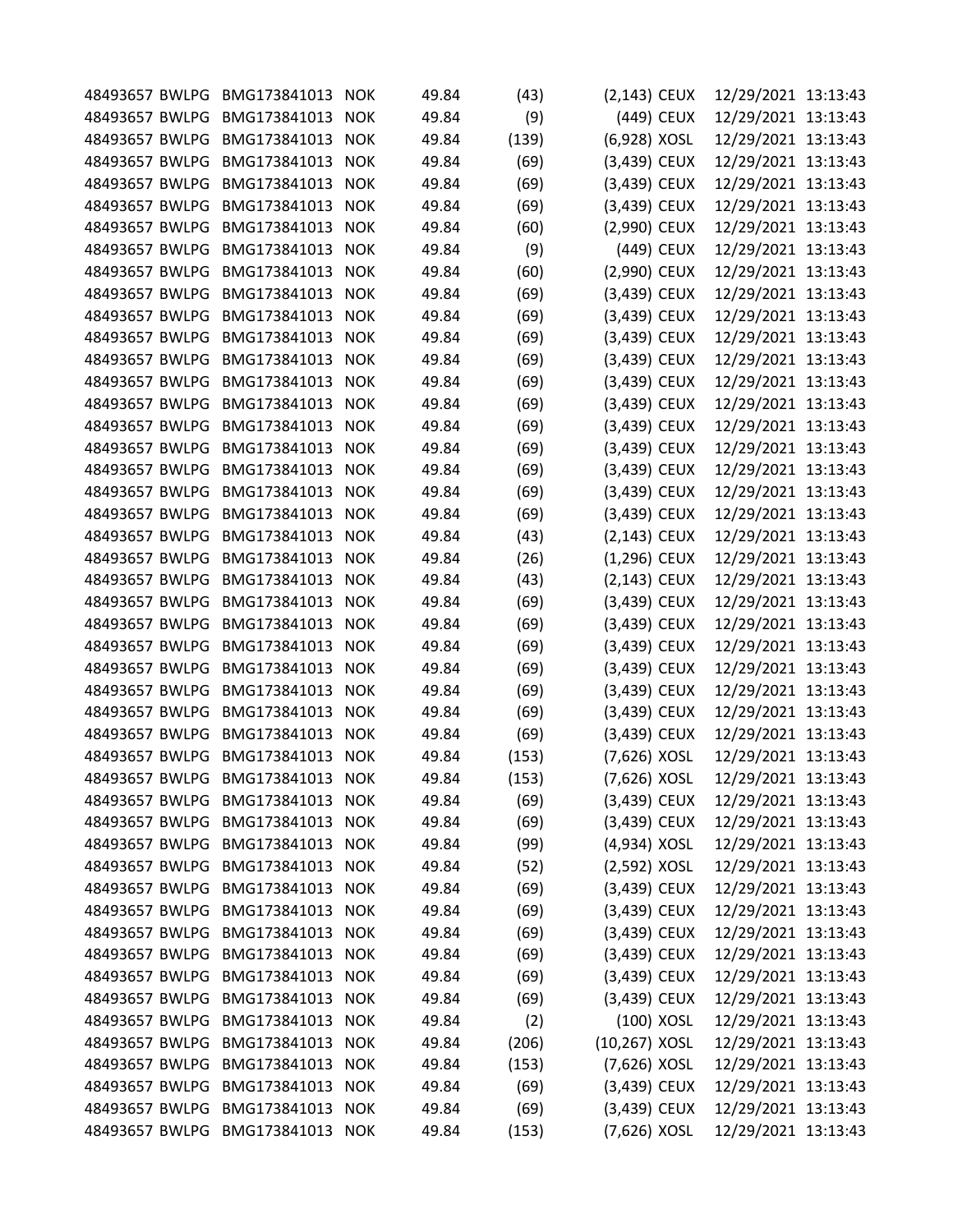| 48493657 BWLPG | BMG173841013                    | <b>NOK</b> | 49.84 | (153)    | (7,626) XOSL   | 12/29/2021 13:13:43 |  |
|----------------|---------------------------------|------------|-------|----------|----------------|---------------------|--|
| 48493657 BWLPG | BMG173841013                    | <b>NOK</b> | 49.84 | (69)     | (3,439) CEUX   | 12/29/2021 13:13:43 |  |
| 48493657 BWLPG | BMG173841013                    | <b>NOK</b> | 49.84 | (69)     | (3,439) CEUX   | 12/29/2021 13:13:43 |  |
| 48493657 BWLPG | BMG173841013                    | <b>NOK</b> | 49.84 | (69)     | (3,439) CEUX   | 12/29/2021 13:13:43 |  |
| 48493657 BWLPG | BMG173841013                    | <b>NOK</b> | 49.84 | (69)     | (3,439) CEUX   | 12/29/2021 13:13:43 |  |
| 48493657 BWLPG | BMG173841013                    | <b>NOK</b> | 49.84 | (69)     | (3,439) CEUX   | 12/29/2021 13:13:43 |  |
| 48493657 BWLPG | BMG173841013                    |            |       |          |                |                     |  |
|                |                                 | <b>NOK</b> | 49.84 | (69)     | (3,439) CEUX   | 12/29/2021 13:13:43 |  |
| 48493657 BWLPG | BMG173841013                    | <b>NOK</b> | 49.84 | (69)     | (3,439) CEUX   | 12/29/2021 13:13:43 |  |
| 48493657 BWLPG | BMG173841013                    | <b>NOK</b> | 49.84 | (69)     | (3,439) CEUX   | 12/29/2021 13:13:43 |  |
| 48493657 BWLPG | BMG173841013                    | <b>NOK</b> | 49.84 | (69)     | (3,439) CEUX   | 12/29/2021 13:13:43 |  |
| 48493657 BWLPG | BMG173841013                    | <b>NOK</b> | 49.84 | (69)     | (3,439) CEUX   | 12/29/2021 13:13:43 |  |
| 48493657 BWLPG | BMG173841013                    | <b>NOK</b> | 49.84 | (69)     | (3,439) CEUX   | 12/29/2021 13:13:43 |  |
| 48493657 BWLPG | BMG173841013                    | <b>NOK</b> | 49.84 | (69)     | (3,439) CEUX   | 12/29/2021 13:13:43 |  |
| 48493657 BWLPG | BMG173841013                    | <b>NOK</b> | 49.84 | (153)    | (7,626) XOSL   | 12/29/2021 13:13:43 |  |
| 48493657 BWLPG | BMG173841013                    | <b>NOK</b> | 49.84 | (69)     | (3,439) CEUX   | 12/29/2021 13:13:43 |  |
| 48493657 BWLPG | BMG173841013                    | <b>NOK</b> | 49.84 | (69)     | (3,439) CEUX   | 12/29/2021 13:13:43 |  |
| 48493657 BWLPG | BMG173841013                    | <b>NOK</b> | 49.84 | (69)     | (3,439) CEUX   | 12/29/2021 13:13:43 |  |
| 48493657 BWLPG | BMG173841013                    | <b>NOK</b> | 49.84 | (69)     | (3,439) CEUX   | 12/29/2021 13:13:43 |  |
| 48493657 BWLPG | BMG173841013                    | <b>NOK</b> | 49.84 | (69)     | (3,439) CEUX   | 12/29/2021 13:13:43 |  |
| 48493657 BWLPG | BMG173841013                    | <b>NOK</b> | 49.84 | (69)     | (3,439) CEUX   | 12/29/2021 13:13:43 |  |
| 48493657 BWLPG | BMG173841013                    | <b>NOK</b> | 49.84 | (34)     | (1,695) CEUX   | 12/29/2021 13:13:43 |  |
| 48493657 BWLPG | BMG173841013                    | <b>NOK</b> | 49.84 | (153)    | (7,626) XOSL   | 12/29/2021 13:13:43 |  |
| 48493657 BWLPG | BMG173841013                    | <b>NOK</b> | 49.84 | (94)     | (4,685) XOSL   | 12/29/2021 13:13:43 |  |
| 48493657 BWLPG | BMG173841013                    | <b>NOK</b> | 49.84 | (59)     | (2,941) XOSL   | 12/29/2021 13:13:43 |  |
| 48493657 BWLPG | BMG173841013                    | <b>NOK</b> | 49.84 | (153)    | (7,626) XOSL   | 12/29/2021 13:13:43 |  |
| 48493657 BWLPG | BMG173841013                    | <b>NOK</b> | 49.84 | (1, 347) | (67,134) XOSL  | 12/29/2021 13:13:43 |  |
| 48493657 BWLPG | BMG173841013                    | <b>NOK</b> | 49.84 | (153)    | (7,626) XOSL   | 12/29/2021 13:13:43 |  |
| 48493657 BWLPG | BMG173841013                    | <b>NOK</b> | 49.84 | (35)     | (1,744) CEUX   | 12/29/2021 13:13:43 |  |
| 48493657 BWLPG | BMG173841013                    | <b>NOK</b> | 49.84 | (69)     | (3,439) CEUX   | 12/29/2021 13:13:43 |  |
| 48493657 BWLPG | BMG173841013                    | <b>NOK</b> | 49.84 | (69)     | (3,439) CEUX   | 12/29/2021 13:13:43 |  |
| 48493657 BWLPG | BMG173841013                    | <b>NOK</b> | 49.84 | (69)     | (3,439) CEUX   | 12/29/2021 13:13:43 |  |
|                | 48493657 BWLPG BMG173841013     | <b>NOK</b> | 49.84 | (69)     | (3,439) CEUX   | 12/29/2021 13:13:43 |  |
| 48493657 BWLPG | BMG173841013                    | <b>NOK</b> | 49.84 | (69)     | (3,439) CEUX   | 12/29/2021 13:13:43 |  |
| 48493657 BWLPG | BMG173841013                    | <b>NOK</b> | 49.84 | (69)     | (3,439) CEUX   | 12/29/2021 13:13:43 |  |
| 48493657 BWLPG | BMG173841013 NOK                |            | 49.84 | (69)     | $(3,439)$ CEUX | 12/29/2021 13:13:43 |  |
| 48493657 BWLPG | BMG173841013                    | <b>NOK</b> | 49.84 | (69)     | (3,439) CEUX   | 12/29/2021 13:13:43 |  |
|                | 48493657 BWLPG BMG173841013     | <b>NOK</b> | 49.84 | (69)     | (3,439) CEUX   | 12/29/2021 13:13:43 |  |
| 48493657 BWLPG | BMG173841013                    | <b>NOK</b> | 49.84 | (69)     | (3,439) CEUX   | 12/29/2021 13:13:43 |  |
| 48493657 BWLPG | BMG173841013                    | <b>NOK</b> | 49.84 | (69)     | $(3,439)$ CEUX | 12/29/2021 13:13:43 |  |
| 48493657 BWLPG | BMG173841013                    | <b>NOK</b> | 49.84 |          |                | 12/29/2021 13:13:43 |  |
|                |                                 |            |       | (69)     | (3,439) CEUX   |                     |  |
| 48493657 BWLPG | BMG173841013                    | <b>NOK</b> | 49.84 | (69)     | (3,439) CEUX   | 12/29/2021 13:13:43 |  |
|                | 48493657 BWLPG BMG173841013 NOK |            | 49.84 | (69)     | (3,439) CEUX   | 12/29/2021 13:13:43 |  |
| 48493657 BWLPG | BMG173841013                    | <b>NOK</b> | 49.84 | (69)     | (3,439) CEUX   | 12/29/2021 13:13:43 |  |
| 48493657 BWLPG | BMG173841013                    | <b>NOK</b> | 49.84 | (69)     | (3,439) CEUX   | 12/29/2021 13:13:43 |  |
| 48493657 BWLPG | BMG173841013 NOK                |            | 49.84 | (69)     | (3,439) CEUX   | 12/29/2021 13:13:43 |  |
| 48493657 BWLPG | BMG173841013                    | <b>NOK</b> | 49.84 | (69)     | $(3,439)$ CEUX | 12/29/2021 13:13:43 |  |
|                | 48493657 BWLPG BMG173841013 NOK |            | 49.84 | (69)     | (3,439) CEUX   | 12/29/2021 13:13:43 |  |
|                | 48493657 BWLPG BMG173841013 NOK |            | 49.84 | (69)     | (3,439) CEUX   | 12/29/2021 13:13:43 |  |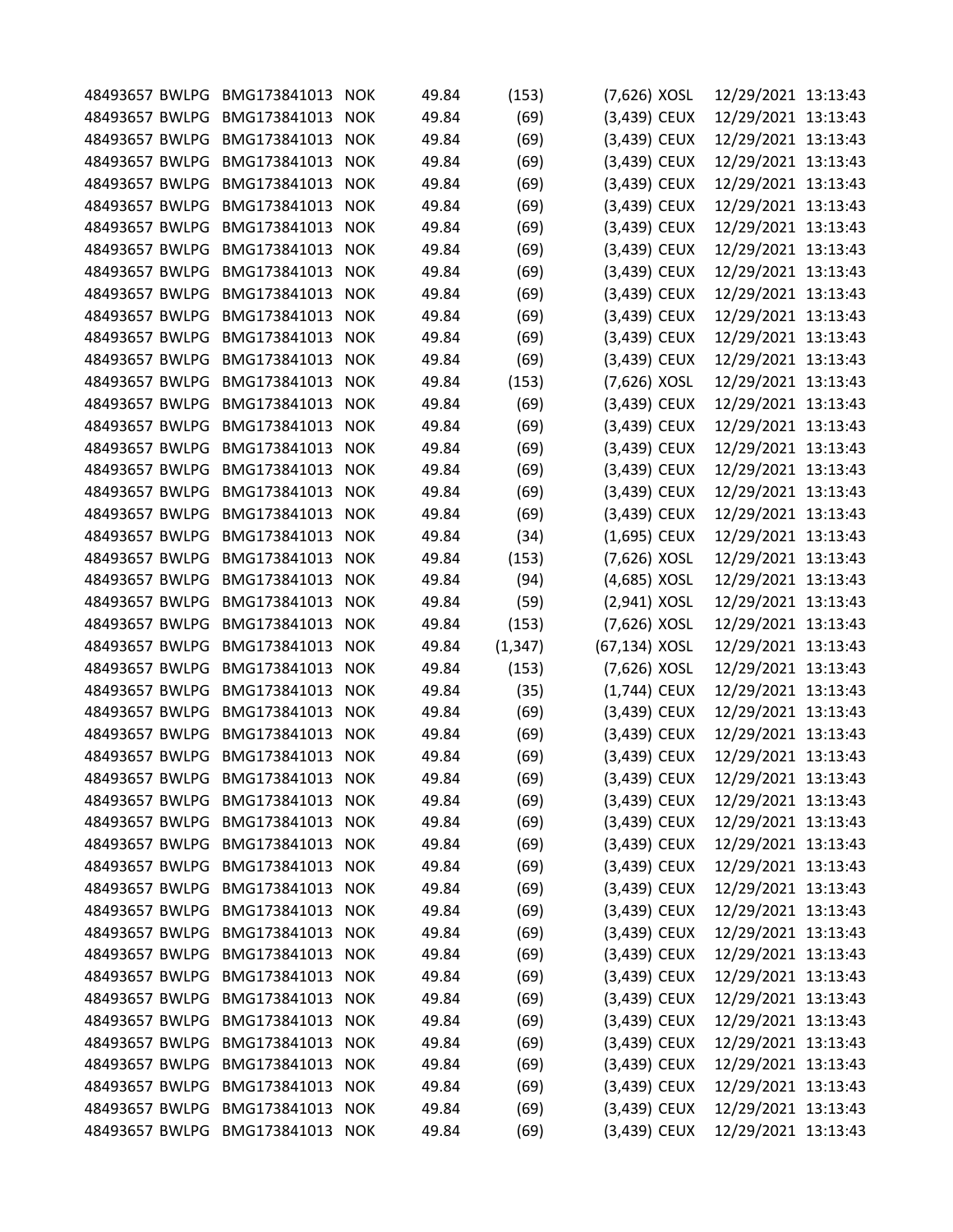| 48493657 BWLPG | BMG173841013                    | <b>NOK</b> | 49.84 | (69)    | (3,439) CEUX    |            | 12/29/2021 13:13:43 |  |
|----------------|---------------------------------|------------|-------|---------|-----------------|------------|---------------------|--|
| 48493657 BWLPG | BMG173841013                    | <b>NOK</b> | 49.84 | (69)    | (3,439) CEUX    |            | 12/29/2021 13:13:43 |  |
| 48493657 BWLPG | BMG173841013                    | <b>NOK</b> | 49.84 | (69)    | (3,439) CEUX    |            | 12/29/2021 13:13:43 |  |
| 48493657 BWLPG | BMG173841013                    | <b>NOK</b> | 49.84 | (69)    | (3,439) CEUX    |            | 12/29/2021 13:13:43 |  |
| 48493657 BWLPG | BMG173841013                    | <b>NOK</b> | 49.84 | (69)    | (3,439) CEUX    |            | 12/29/2021 13:13:43 |  |
| 48493657 BWLPG | BMG173841013                    | <b>NOK</b> | 49.84 | (69)    | (3,439) CEUX    |            | 12/29/2021 13:13:43 |  |
| 48493657 BWLPG | BMG173841013                    | <b>NOK</b> | 49.84 | (69)    | (3,439) CEUX    |            | 12/29/2021 13:13:43 |  |
| 48493657 BWLPG | BMG173841013                    | <b>NOK</b> | 49.84 | (69)    | (3,439) CEUX    |            | 12/29/2021 13:13:43 |  |
| 48493657 BWLPG | BMG173841013                    | <b>NOK</b> | 49.84 | (69)    | (3,439) CEUX    |            | 12/29/2021 13:13:43 |  |
| 48493657 BWLPG | BMG173841013                    | <b>NOK</b> | 49.84 | (69)    | (3,439) CEUX    |            | 12/29/2021 13:13:43 |  |
| 48493657 BWLPG | BMG173841013                    | <b>NOK</b> | 49.84 | (69)    | (3,439) CEUX    |            | 12/29/2021 13:13:43 |  |
| 48493657 BWLPG | BMG173841013                    | <b>NOK</b> | 49.84 | (69)    | (3,439) CEUX    |            | 12/29/2021 13:13:43 |  |
| 48493657 BWLPG | BMG173841013                    | <b>NOK</b> | 49.84 | (69)    | (3,439) CEUX    |            | 12/29/2021 13:13:43 |  |
| 48493657 BWLPG | BMG173841013                    | <b>NOK</b> | 49.84 | (69)    | (3,439) CEUX    |            | 12/29/2021 13:13:43 |  |
| 48493657 BWLPG | BMG173841013                    | <b>NOK</b> | 49.84 | (69)    | (3,439) CEUX    |            | 12/29/2021 13:13:43 |  |
| 48493657 BWLPG | BMG173841013                    | <b>NOK</b> | 49.84 | (69)    | (3,439) CEUX    |            | 12/29/2021 13:13:43 |  |
| 48493657 BWLPG | BMG173841013                    | <b>NOK</b> | 49.84 | (69)    | (3,439) CEUX    |            | 12/29/2021 13:13:43 |  |
| 48493657 BWLPG | BMG173841013                    | <b>NOK</b> | 49.84 | (10)    |                 | (498) CEUX | 12/29/2021 13:13:43 |  |
| 48493657 BWLPG | BMG173841013                    | <b>NOK</b> | 49.84 | (222)   | $(11,064)$ XOSL |            | 12/29/2021 13:13:43 |  |
| 48493657 BWLPG | BMG173841013                    | <b>NOK</b> | 49.84 | (106)   | (5,283) XOSL    |            | 12/29/2021 13:13:43 |  |
| 48493657 BWLPG | BMG173841013                    | <b>NOK</b> | 49.84 | (222)   | (11,064) XOSL   |            | 12/29/2021 13:13:43 |  |
| 48493657 BWLPG | BMG173841013                    | <b>NOK</b> | 49.84 | (222)   | (11,064) XOSL   |            | 12/29/2021 13:13:43 |  |
| 48493657 BWLPG | BMG173841013                    | <b>NOK</b> | 49.84 | (222)   | (11,064) XOSL   |            | 12/29/2021 13:13:43 |  |
| 48493657 BWLPG | BMG173841013                    | <b>NOK</b> | 49.85 | (300)   | (14,955) CEUD   |            | 12/29/2021 13:13:43 |  |
| 48493657 BWLPG | BMG173841013                    | <b>NOK</b> | 49.86 | (750)   | (37,395) AQEU   |            | 12/29/2021 13:13:43 |  |
| 48493657 BWLPG | BMG173841013                    | <b>NOK</b> | 49.88 | (3)     |                 | (150) CEUX | 12/29/2021 13:13:43 |  |
| 48493657 BWLPG | BMG173841013                    | <b>NOK</b> | 49.90 | (26)    | (1,297) CEUX    |            | 12/29/2021 13:13:43 |  |
| 48493657 BWLPG | BMG173841013                    | <b>NOK</b> | 49.88 | (1,000) | (49,880) XOSL   |            | 12/29/2021 13:13:43 |  |
| 48493657 BWLPG | BMG173841013                    | <b>NOK</b> | 49.90 | (284)   | (14,172) XOSL   |            | 12/29/2021 13:13:43 |  |
| 48493657 BWLPG | BMG173841013                    | <b>NOK</b> | 49.92 | (750)   | (37,440) AQEU   |            | 12/29/2021 13:13:44 |  |
| 48493657 BWLPG | BMG173841013                    | <b>NOK</b> | 49.88 | (2)     |                 | (100) CEUX | 12/29/2021 13:13:44 |  |
|                | 48493657 BWLPG BMG173841013     | <b>NOK</b> | 49.92 | (188)   | (9,385) CEUX    |            | 12/29/2021 13:13:44 |  |
| 48493657 BWLPG | BMG173841013                    | <b>NOK</b> | 49.92 | (1,000) | (49,920) XOSL   |            | 12/29/2021 13:13:44 |  |
| 48493657 BWLPG | BMG173841013                    | <b>NOK</b> | 49.92 | (387)   | (19,319) EUCC   |            | 12/29/2021 13:13:44 |  |
| 48493657 BWLPG | BMG173841013                    | <b>NOK</b> | 49.90 | (531)   | (26,497) XTXE   |            | 12/29/2021 13:13:45 |  |
| 48493657 BWLPG | BMG173841013                    | <b>NOK</b> | 49.84 | (222)   | (11,064) XOSL   |            | 12/29/2021 13:13:45 |  |
|                | 48493657 BWLPG BMG173841013     | <b>NOK</b> | 49.84 | (108)   | $(5,383)$ XOSL  |            | 12/29/2021 13:13:45 |  |
| 48493657 BWLPG | BMG173841013                    | <b>NOK</b> | 49.84 | (222)   | (11,064) XOSL   |            | 12/29/2021 13:13:45 |  |
| 48493657 BWLPG | BMG173841013                    | <b>NOK</b> | 49.84 | (28)    | $(1,396)$ XOSL  |            | 12/29/2021 13:13:45 |  |
| 48493657 BWLPG | BMG173841013                    | <b>NOK</b> | 49.84 |         | $(11,064)$ XOSL |            | 12/29/2021 13:13:45 |  |
|                |                                 |            |       | (222)   |                 |            |                     |  |
| 48493657 BWLPG | BMG173841013                    | <b>NOK</b> | 49.84 | (28)    | $(1,396)$ XOSL  |            | 12/29/2021 13:13:45 |  |
| 48493657 BWLPG | BMG173841013                    | <b>NOK</b> | 49.84 | (7)     |                 | (349) CEUX | 12/29/2021 13:13:45 |  |
| 48493657 BWLPG | BMG173841013                    | <b>NOK</b> | 49.84 | (21)    | (1,047) CEUX    |            | 12/29/2021 13:13:45 |  |
| 48493657 BWLPG | BMG173841013                    | <b>NOK</b> | 49.84 | (153)   | (7,626) CEUX    |            | 12/29/2021 13:13:45 |  |
| 48493657 BWLPG | BMG173841013                    | <b>NOK</b> | 49.84 | (17)    |                 | (847) CEUX | 12/29/2021 13:13:45 |  |
| 48493657 BWLPG | BMG173841013                    | <b>NOK</b> | 49.84 | (280)   | (13,955) CEUX   |            | 12/29/2021 13:13:45 |  |
|                | 48493657 BWLPG BMG173841013     | <b>NOK</b> | 49.93 | (1,068) | (53,325) SGMY   |            | 12/29/2021 13:14:50 |  |
|                | 48493657 BWLPG BMG173841013 NOK |            | 50.00 | (282)   | (14,100) CEUX   |            | 12/29/2021 15:32:14 |  |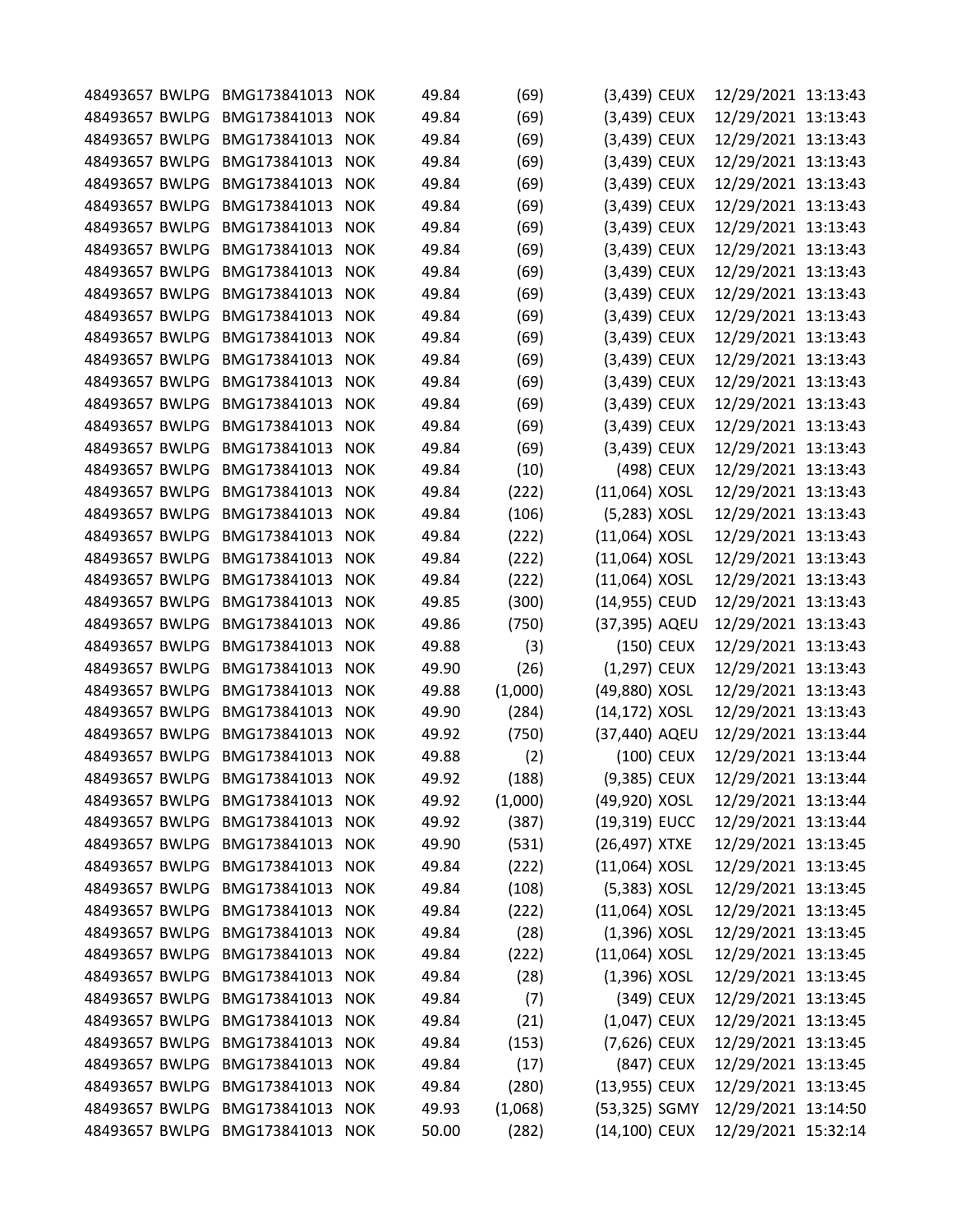|                | 48493657 BWLPG BMG173841013     | <b>NOK</b> | 50.00 | (282) | (14,100) CEUX  |            | 12/29/2021 15:32:14 |  |
|----------------|---------------------------------|------------|-------|-------|----------------|------------|---------------------|--|
| 48493657 BWLPG | BMG173841013                    | <b>NOK</b> | 50.00 | (410) | (20,500) XOSL  |            | 12/29/2021 15:32:14 |  |
| 48493657 BWLPG | BMG173841013                    | <b>NOK</b> | 50.00 | (210) | (10,500) XOSL  |            | 12/29/2021 15:32:14 |  |
| 48493657 BWLPG | BMG173841013                    | <b>NOK</b> | 50.00 | (361) | (18,050) XOSL  |            | 12/29/2021 15:32:14 |  |
| 48493657 BWLPG | BMG173841013                    | <b>NOK</b> | 50.00 | (259) | (12,950) XOSL  |            | 12/29/2021 15:32:14 |  |
| 48493657 BWLPG | BMG173841013                    | <b>NOK</b> | 50.00 | (483) | (24,150) XOSL  |            | 12/29/2021 15:32:14 |  |
| 48493657 BWLPG | BMG173841013                    | <b>NOK</b> | 50.00 | (98)  | (4,900) AQEU   |            | 12/29/2021 15:35:46 |  |
| 48493657 BWLPG | BMG173841013                    | <b>NOK</b> | 50.00 | (100) | (5,000) CEUX   |            | 12/29/2021 15:36:48 |  |
| 48493657 BWLPG | BMG173841013                    | <b>NOK</b> | 50.00 | (59)  | (2,950) CEUX   |            | 12/29/2021 15:36:48 |  |
| 48493657 BWLPG | BMG173841013                    | <b>NOK</b> | 50.00 | (123) | (6,150) CEUX   |            | 12/29/2021 15:36:48 |  |
| 48493657 BWLPG | BMG173841013                    | <b>NOK</b> | 50.00 | (58)  | (2,900) CEUX   |            | 12/29/2021 15:36:48 |  |
| 48493657 BWLPG | BMG173841013                    | <b>NOK</b> | 50.00 | (33)  | $(1,650)$ CEUX |            | 12/29/2021 15:36:48 |  |
| 48493657 BWLPG | BMG173841013                    | <b>NOK</b> | 50.00 | (82)  | (4,100) XOSL   |            | 12/29/2021 15:36:48 |  |
| 48493657 BWLPG | BMG173841013                    | <b>NOK</b> | 50.00 | (324) | (16,200) XOSL  |            | 12/29/2021 15:36:48 |  |
| 48493657 BWLPG | BMG173841013                    | <b>NOK</b> | 50.00 | (214) | (10,700) XOSL  |            | 12/29/2021 15:36:48 |  |
| 48493657 BWLPG | BMG173841013                    | <b>NOK</b> | 50.00 | (242) | (12,100) XOSL  |            | 12/29/2021 15:36:48 |  |
| 48493657 BWLPG | BMG173841013                    | <b>NOK</b> | 50.00 | (538) | (26,900) XOSL  |            | 12/29/2021 15:36:48 |  |
| 48493657 BWLPG | BMG173841013                    | <b>NOK</b> | 50.00 | (98)  | (4,900) AQEU   |            | 12/29/2021 15:38:41 |  |
| 48493657 BWLPG | BMG173841013                    | <b>NOK</b> | 50.00 | (249) | (12,450) CEUX  |            | 12/29/2021 15:38:41 |  |
| 48493657 BWLPG | BMG173841013                    | <b>NOK</b> | 50.00 | (12)  |                | (600) CEUX | 12/29/2021 15:38:41 |  |
| 48493657 BWLPG | BMG173841013                    | <b>NOK</b> | 50.00 | (82)  | (4,100) XOSL   |            | 12/29/2021 15:38:41 |  |
| 48493657 BWLPG | BMG173841013                    | <b>NOK</b> | 50.00 | (12)  |                | (600) AQEU | 12/29/2021 15:39:41 |  |
|                |                                 |            |       |       |                |            |                     |  |
| 48493657 BWLPG | BMG173841013                    | <b>NOK</b> | 50.00 | (20)  | (1,000) AQEU   |            | 12/29/2021 15:39:41 |  |
| 48493657 BWLPG | BMG173841013                    | <b>NOK</b> | 50.00 | (34)  | (1,700) CEUX   |            | 12/29/2021 15:39:41 |  |
| 48493657 BWLPG | BMG173841013                    | <b>NOK</b> | 50.00 | (34)  | (1,700) CEUX   |            | 12/29/2021 15:39:41 |  |
| 48493657 BWLPG | BMG173841013                    | <b>NOK</b> | 50.00 | (23)  | (1,150) CEUX   |            | 12/29/2021 15:39:41 |  |
| 48493657 BWLPG | BMG173841013                    | <b>NOK</b> | 50.00 | (76)  | (3,800) XOSL   |            | 12/29/2021 15:39:41 |  |
| 48493657 BWLPG | BMG173841013                    | <b>NOK</b> | 50.00 | (129) | (6,450) XOSL   |            | 12/29/2021 15:39:41 |  |
| 48493657 BWLPG | BMG173841013                    | <b>NOK</b> | 50.00 | (12)  |                | (600) AQEU | 12/29/2021 15:39:41 |  |
| 48493657 BWLPG | BMG173841013                    | <b>NOK</b> | 50.00 | (34)  | (1,700) CEUX   |            | 12/29/2021 15:39:41 |  |
| 48493657 BWLPG | BMG173841013                    | <b>NOK</b> | 50.00 | (76)  | (3,800) XOSL   |            | 12/29/2021 15:39:41 |  |
|                | 48493657 BWLPG BMG173841013     | <b>NOK</b> | 50.00 | (1)   |                | (50) CEUX  | 12/29/2021 15:39:41 |  |
| 48493657 BWLPG | BMG173841013                    | <b>NOK</b> | 50.00 | (76)  | (3,800) XOSL   |            | 12/29/2021 15:39:41 |  |
| 48493657 BWLPG | BMG173841013                    | <b>NOK</b> | 50.00 | (12)  |                | (600) AQEU | 12/29/2021 15:44:43 |  |
| 48493657 BWLPG | BMG173841013                    | <b>NOK</b> | 50.00 | (76)  | (3,800) XOSL   |            | 12/29/2021 15:44:43 |  |
| 48493657 BWLPG | BMG173841013                    | <b>NOK</b> | 50.00 | (76)  | (3,800) XOSL   |            | 12/29/2021 15:44:43 |  |
|                | 48493657 BWLPG BMG173841013     | <b>NOK</b> | 50.00 | (178) | (8,900) XOSL   |            | 12/29/2021 15:44:43 |  |
| 48493657 BWLPG | BMG173841013                    | <b>NOK</b> | 50.00 | (33)  | (1,650) CEUX   |            | 12/29/2021 15:45:55 |  |
| 48493657 BWLPG | BMG173841013                    | <b>NOK</b> | 50.00 | (76)  | (3,800) XOSL   |            | 12/29/2021 15:45:55 |  |
| 48493657 BWLPG | BMG173841013                    | <b>NOK</b> | 50.00 | (76)  | (3,800) XOSL   |            | 12/29/2021 15:45:55 |  |
| 48493657 BWLPG | BMG173841013                    | <b>NOK</b> | 50.00 | (76)  | (3,800) XOSL   |            | 12/29/2021 15:45:55 |  |
| 48493657 BWLPG | BMG173841013                    | <b>NOK</b> | 50.00 | (76)  | (3,800) XOSL   |            | 12/29/2021 15:45:55 |  |
| 48493657 BWLPG | BMG173841013                    | <b>NOK</b> | 50.00 | (12)  |                | (600) AQEU | 12/29/2021 15:46:55 |  |
| 48493657 BWLPG | BMG173841013                    | <b>NOK</b> | 50.00 | (16)  |                | (800) AQEU | 12/29/2021 15:46:55 |  |
| 48493657 BWLPG | BMG173841013                    | <b>NOK</b> | 50.00 |       | (1,700) CEUX   |            | 12/29/2021 15:46:55 |  |
| 48493657 BWLPG | BMG173841013                    |            |       | (34)  |                |            |                     |  |
|                |                                 | <b>NOK</b> | 50.00 | (34)  | (1,700) CEUX   |            | 12/29/2021 15:46:55 |  |
|                | 48493657 BWLPG BMG173841013     | <b>NOK</b> | 50.00 | (12)  |                | (600) CEUX | 12/29/2021 15:46:55 |  |
|                | 48493657 BWLPG BMG173841013 NOK |            | 50.00 | (76)  | (3,800) XOSL   |            | 12/29/2021 15:46:55 |  |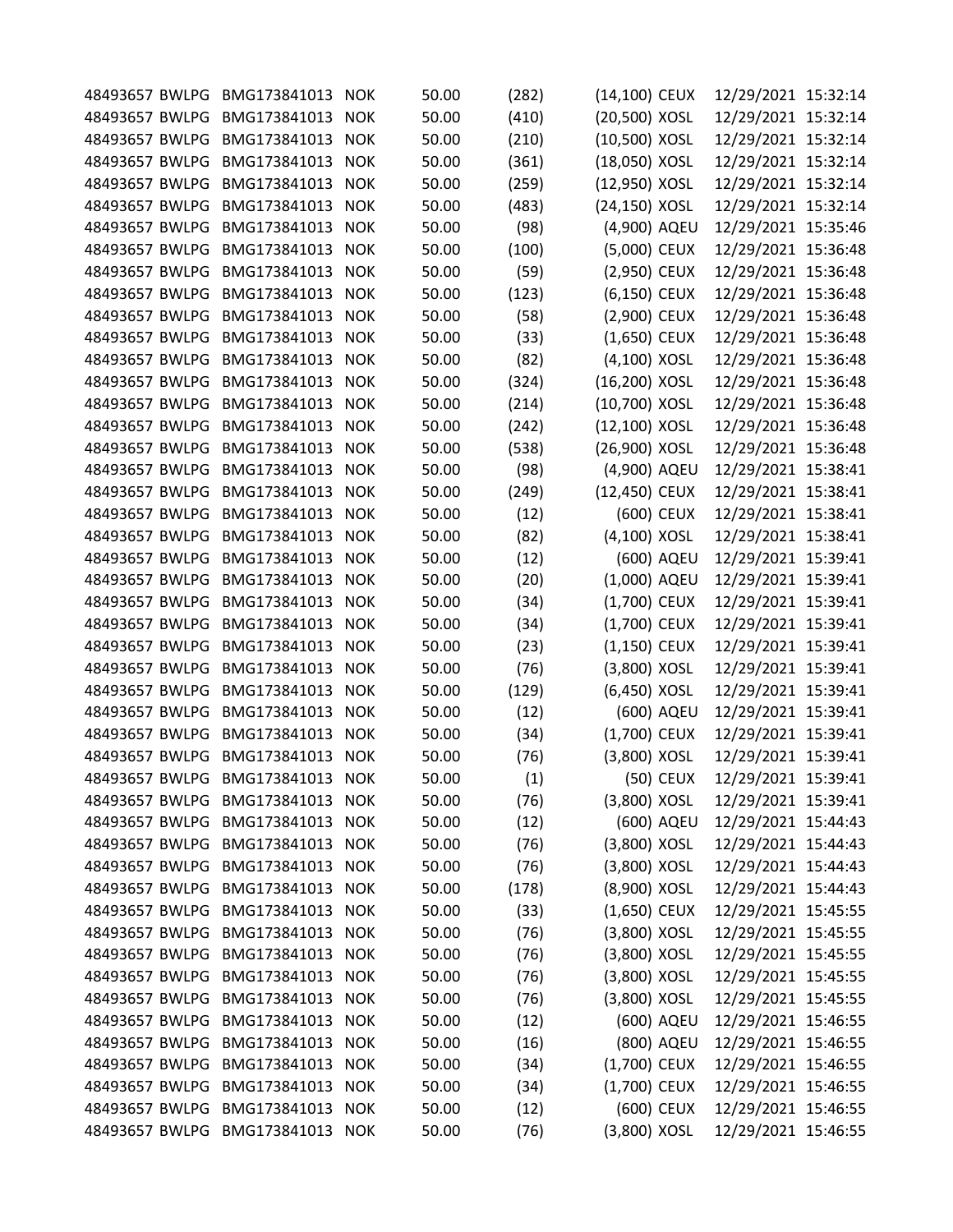| 48493657 BWLPG | BMG173841013                    | <b>NOK</b> | 50.00 | (106) | (5,300) XOSL    |            | 12/29/2021 15:46:55 |  |
|----------------|---------------------------------|------------|-------|-------|-----------------|------------|---------------------|--|
| 48493657 BWLPG | BMG173841013                    | <b>NOK</b> | 49.98 | (34)  | (1,699) CEUX    |            | 12/29/2021 15:49:14 |  |
| 48493657 BWLPG | BMG173841013                    | <b>NOK</b> | 49.98 | (34)  | (1,699) CEUX    |            | 12/29/2021 15:49:14 |  |
| 48493657 BWLPG | BMG173841013                    | <b>NOK</b> | 49.98 | (25)  | (1,250) CEUX    |            | 12/29/2021 15:49:14 |  |
| 48493657 BWLPG | BMG173841013                    | <b>NOK</b> | 49.98 | (9)   |                 | (450) CEUX | 12/29/2021 15:49:14 |  |
| 48493657 BWLPG | BMG173841013                    | <b>NOK</b> | 49.98 | (25)  | (1,250) CEUX    |            | 12/29/2021 15:49:14 |  |
| 48493657 BWLPG | BMG173841013                    | <b>NOK</b> | 49.98 | (76)  | (3,798) XOSL    |            | 12/29/2021 15:49:14 |  |
| 48493657 BWLPG | BMG173841013                    | <b>NOK</b> | 49.98 | (58)  | (2,899) XOSL    |            | 12/29/2021 15:49:14 |  |
| 48493657 BWLPG | BMG173841013                    | <b>NOK</b> | 49.98 | (18)  |                 | (900) XOSL | 12/29/2021 15:49:14 |  |
| 48493657 BWLPG | BMG173841013                    | <b>NOK</b> | 49.98 | (62)  | (3,099) XOSL    |            | 12/29/2021 15:49:14 |  |
| 48493657 BWLPG | BMG173841013                    | <b>NOK</b> | 49.98 | (76)  | (3,798) XOSL    |            | 12/29/2021 15:49:14 |  |
| 48493657 BWLPG | BMG173841013                    | <b>NOK</b> | 49.98 | (220) | (10,996) XOSL   |            | 12/29/2021 15:49:14 |  |
| 48493657 BWLPG | BMG173841013                    | <b>NOK</b> | 49.98 | (76)  | (3,798) XOSL    |            | 12/29/2021 15:49:19 |  |
| 48493657 BWLPG | BMG173841013                    | <b>NOK</b> | 49.98 | (12)  |                 | (600) AQEU | 12/29/2021 15:49:35 |  |
| 48493657 BWLPG | BMG173841013                    | <b>NOK</b> | 49.98 | (31)  | (1,549) CEUX    |            | 12/29/2021 15:50:12 |  |
| 48493657 BWLPG | BMG173841013                    | <b>NOK</b> | 49.98 | (3)   |                 | (150) CEUX | 12/29/2021 15:50:12 |  |
| 48493657 BWLPG | BMG173841013                    | <b>NOK</b> | 49.98 | (34)  | (1,699) CEUX    |            | 12/29/2021 15:50:12 |  |
| 48493657 BWLPG | BMG173841013                    | <b>NOK</b> | 49.98 | (27)  | (1,349) CEUX    |            | 12/29/2021 15:50:12 |  |
| 48493657 BWLPG | BMG173841013                    | <b>NOK</b> | 49.98 | (7)   |                 | (350) CEUX | 12/29/2021 15:50:12 |  |
| 48493657 BWLPG | BMG173841013                    | <b>NOK</b> | 49.98 | (76)  | (3,798) XOSL    |            | 12/29/2021 15:50:12 |  |
| 48493657 BWLPG | BMG173841013                    | <b>NOK</b> | 49.98 | (76)  | (3,798) XOSL    |            | 12/29/2021 15:50:12 |  |
| 48493657 BWLPG | BMG173841013                    | <b>NOK</b> | 49.98 | (76)  | (3,798) XOSL    |            | 12/29/2021 15:50:12 |  |
| 48493657 BWLPG | BMG173841013                    | <b>NOK</b> | 49.98 | (12)  |                 | (600) AQEU | 12/29/2021 15:50:12 |  |
| 48493657 BWLPG | BMG173841013                    | <b>NOK</b> | 49.98 | (34)  | (1,699) CEUX    |            | 12/29/2021 15:50:12 |  |
| 48493657 BWLPG | BMG173841013                    | <b>NOK</b> | 49.98 | (10)  |                 | (500) CEUX | 12/29/2021 15:50:12 |  |
| 48493657 BWLPG | BMG173841013                    | <b>NOK</b> | 49.98 | (24)  | (1,200) CEUX    |            | 12/29/2021 15:50:12 |  |
| 48493657 BWLPG | BMG173841013                    | <b>NOK</b> | 49.98 | (10)  |                 | (500) CEUX | 12/29/2021 15:50:12 |  |
| 48493657 BWLPG | BMG173841013                    | <b>NOK</b> | 49.98 | (76)  | (3,798) XOSL    |            | 12/29/2021 15:50:12 |  |
|                | BMG173841013                    | <b>NOK</b> | 49.98 |       |                 |            |                     |  |
| 48493657 BWLPG | BMG173841013                    |            |       | (1)   |                 | (50) AQEU  | 12/29/2021 15:50:17 |  |
| 48493657 BWLPG |                                 | <b>NOK</b> | 49.98 | (34)  | (1,699) CEUX    |            | 12/29/2021 16:00:16 |  |
| 48493657 BWLPG | BMG173841013                    | <b>NOK</b> | 49.98 | (34)  | (1,699) CEUX    |            | 12/29/2021 16:00:16 |  |
|                | 48493657 BWLPG BMG173841013     | <b>NOK</b> | 49.98 | (34)  | (1,699) CEUX    |            | 12/29/2021 16:00:16 |  |
| 48493657 BWLPG | BMG173841013                    | <b>NOK</b> | 49.98 | (34)  | (1,699) CEUX    |            | 12/29/2021 16:00:16 |  |
| 48493657 BWLPG | BMG173841013                    | <b>NOK</b> | 49.98 | (34)  | $(1,699)$ CEUX  |            | 12/29/2021 16:00:16 |  |
| 48493657 BWLPG | BMG173841013                    | <b>NOK</b> | 49.98 | (5)   |                 | (250) CEUX | 12/29/2021 16:00:16 |  |
| 48493657 BWLPG | BMG173841013                    | <b>NOK</b> | 49.98 | (34)  | (1,699) CEUX    |            | 12/29/2021 16:00:16 |  |
|                | 48493657 BWLPG BMG173841013     | <b>NOK</b> | 49.98 | (19)  |                 | (950) CEUX | 12/29/2021 16:00:16 |  |
| 48493657 BWLPG | BMG173841013                    | <b>NOK</b> | 49.98 | (76)  | (3,798) XOSL    |            | 12/29/2021 16:00:16 |  |
| 48493657 BWLPG | BMG173841013                    | <b>NOK</b> | 49.98 | (76)  | (3,798) XOSL    |            | 12/29/2021 16:00:16 |  |
| 48493657 BWLPG | BMG173841013                    | <b>NOK</b> | 49.98 | (331) | $(16,543)$ XOSL |            | 12/29/2021 16:00:16 |  |
| 48493657 BWLPG | BMG173841013                    | <b>NOK</b> | 49.98 | (12)  |                 | (600) CEUX | 12/29/2021 16:00:16 |  |
| 48493657 BWLPG | BMG173841013                    | <b>NOK</b> | 49.98 | (76)  | (3,798) XOSL    |            | 12/29/2021 16:00:16 |  |
| 48493657 BWLPG | BMG173841013                    | <b>NOK</b> | 49.98 | (155) | (7,747) XOSL    |            | 12/29/2021 16:00:16 |  |
| 48493657 BWLPG | BMG173841013                    | <b>NOK</b> | 49.98 | (76)  | (3,798) XOSL    |            | 12/29/2021 16:00:16 |  |
| 48493657 BWLPG | BMG173841013                    | <b>NOK</b> | 49.98 | (76)  | (3,798) XOSL    |            | 12/29/2021 16:00:16 |  |
| 48493657 BWLPG | BMG173841013                    | <b>NOK</b> | 49.98 | (76)  | (3,798) XOSL    |            | 12/29/2021 16:00:16 |  |
|                | 48493657 BWLPG BMG173841013     | <b>NOK</b> | 49.98 | (76)  | (3,798) XOSL    |            | 12/29/2021 16:00:16 |  |
|                | 48493657 BWLPG BMG173841013 NOK |            | 49.98 | (76)  | (3,798) XOSL    |            | 12/29/2021 16:00:16 |  |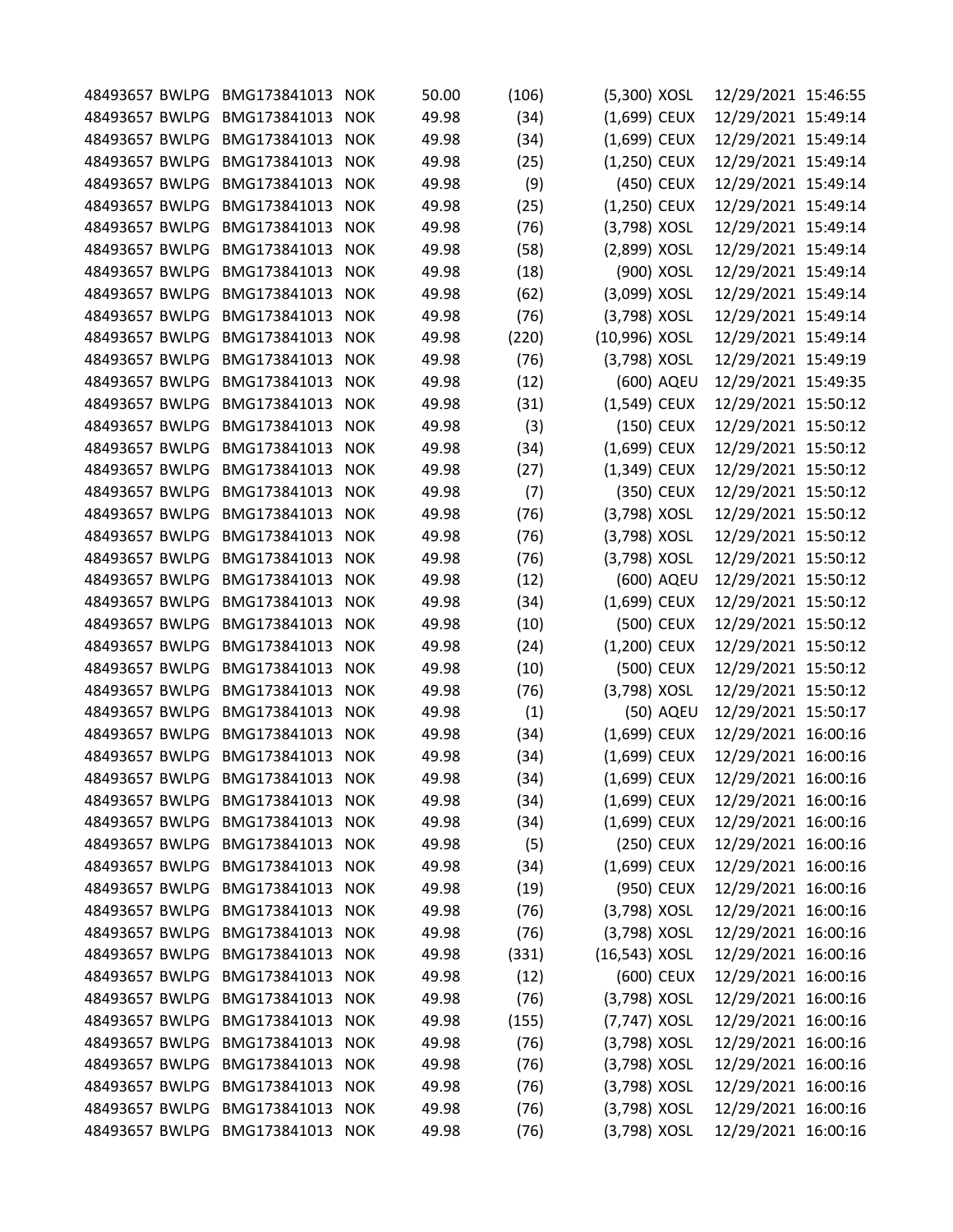|                | 48493657 BWLPG BMG173841013     | <b>NOK</b> | 49.98 | (76) | (3,798) XOSL   |            | 12/29/2021 16:00:16 |  |
|----------------|---------------------------------|------------|-------|------|----------------|------------|---------------------|--|
| 48493657 BWLPG | BMG173841013                    | <b>NOK</b> | 49.98 | (76) | (3,798) XOSL   |            | 12/29/2021 16:00:16 |  |
| 48493657 BWLPG | BMG173841013                    | <b>NOK</b> | 49.98 | (76) | (3,798) XOSL   |            | 12/29/2021 16:00:16 |  |
| 48493657 BWLPG | BMG173841013                    | <b>NOK</b> | 49.98 | (76) | (3,798) XOSL   |            | 12/29/2021 16:00:16 |  |
|                | BMG173841013                    | <b>NOK</b> | 49.98 |      |                |            |                     |  |
| 48493657 BWLPG |                                 |            |       | (76) | (3,798) XOSL   |            | 12/29/2021 16:00:16 |  |
| 48493657 BWLPG | BMG173841013                    | <b>NOK</b> | 49.98 | (76) | (3,798) XOSL   |            | 12/29/2021 16:00:16 |  |
| 48493657 BWLPG | BMG173841013                    | <b>NOK</b> | 49.98 | (76) | (3,798) XOSL   |            | 12/29/2021 16:00:16 |  |
| 48493657 BWLPG | BMG173841013                    | <b>NOK</b> | 49.98 | (76) | (3,798) XOSL   |            | 12/29/2021 16:00:16 |  |
| 48493657 BWLPG | BMG173841013                    | <b>NOK</b> | 49.98 | (76) | (3,798) XOSL   |            | 12/29/2021 16:00:16 |  |
| 48493657 BWLPG | BMG173841013                    | <b>NOK</b> | 49.98 | (76) | (3,798) XOSL   |            | 12/29/2021 16:00:16 |  |
| 48493657 BWLPG | BMG173841013                    | <b>NOK</b> | 49.98 | (76) | (3,798) XOSL   |            | 12/29/2021 16:00:16 |  |
| 48493657 BWLPG | BMG173841013                    | <b>NOK</b> | 49.98 | (76) | (3,798) XOSL   |            | 12/29/2021 16:00:16 |  |
| 48493657 BWLPG | BMG173841013                    | <b>NOK</b> | 49.98 | (76) | (3,798) XOSL   |            | 12/29/2021 16:00:16 |  |
| 48493657 BWLPG | BMG173841013                    | <b>NOK</b> | 49.98 | (76) | (3,798) XOSL   |            | 12/29/2021 16:00:16 |  |
| 48493657 BWLPG | BMG173841013                    | <b>NOK</b> | 49.98 | (13) |                | (650) CEUX | 12/29/2021 16:00:16 |  |
| 48493657 BWLPG | BMG173841013                    | <b>NOK</b> | 49.98 | (9)  |                | (450) CEUX | 12/29/2021 16:00:16 |  |
| 48493657 BWLPG | BMG173841013                    | <b>NOK</b> | 49.98 | (21) | (1,050) CEUX   |            | 12/29/2021 16:00:16 |  |
| 48493657 BWLPG | BMG173841013                    | <b>NOK</b> | 49.98 | (13) |                | (650) CEUX | 12/29/2021 16:00:16 |  |
| 48493657 BWLPG | BMG173841013                    | <b>NOK</b> | 49.98 | (76) | (3,798) XOSL   |            | 12/29/2021 16:00:16 |  |
| 48493657 BWLPG | BMG173841013                    | <b>NOK</b> | 49.98 | (11) |                | (550) CEUX | 12/29/2021 16:00:16 |  |
| 48493657 BWLPG | BMG173841013                    | <b>NOK</b> | 49.98 | (23) | (1,150) CEUX   |            | 12/29/2021 16:00:16 |  |
| 48493657 BWLPG | BMG173841013                    | <b>NOK</b> | 49.98 | (11) |                | (550) AQEU | 12/29/2021 16:00:16 |  |
| 48493657 BWLPG | BMG173841013                    | <b>NOK</b> | 49.98 | (34) | (1,699) CEUX   |            | 12/29/2021 16:00:16 |  |
| 48493657 BWLPG | BMG173841013                    | <b>NOK</b> | 49.98 | (34) | (1,699) CEUX   |            | 12/29/2021 16:00:16 |  |
| 48493657 BWLPG | BMG173841013                    | <b>NOK</b> | 49.98 | (34) | (1,699) CEUX   |            | 12/29/2021 16:00:16 |  |
| 48493657 BWLPG | BMG173841013                    | <b>NOK</b> | 49.98 | (34) | (1,699) CEUX   |            | 12/29/2021 16:00:16 |  |
| 48493657 BWLPG | BMG173841013                    | <b>NOK</b> | 49.98 | (76) | (3,798) XOSL   |            | 12/29/2021 16:00:16 |  |
| 48493657 BWLPG | BMG173841013                    | <b>NOK</b> | 49.98 | (76) | (3,798) XOSL   |            | 12/29/2021 16:00:16 |  |
| 48493657 BWLPG | BMG173841013                    | <b>NOK</b> | 49.98 | (76) | (3,798) XOSL   |            | 12/29/2021 16:00:16 |  |
| 48493657 BWLPG | BMG173841013                    | <b>NOK</b> | 49.98 |      | (3,798) XOSL   |            | 12/29/2021 16:00:16 |  |
| 48493657 BWLPG |                                 |            |       | (76) |                |            |                     |  |
|                | BMG173841013                    | <b>NOK</b> | 49.98 | (12) |                | (600) AQEU | 12/29/2021 16:00:16 |  |
|                | 48493657 BWLPG BMG173841013     | <b>NOK</b> | 49.98 | (34) | (1,699) CEUX   |            | 12/29/2021 16:00:16 |  |
| 48493657 BWLPG | BMG173841013                    | <b>NOK</b> | 49.98 | (34) | (1,699) CEUX   |            | 12/29/2021 16:00:16 |  |
| 48493657 BWLPG | BMG173841013                    | <b>NOK</b> | 49.98 | (34) | $(1,699)$ CEUX |            | 12/29/2021 16:00:16 |  |
| 48493657 BWLPG | BMG173841013                    | <b>NOK</b> | 49.98 | (76) | (3,798) XOSL   |            | 12/29/2021 16:00:16 |  |
| 48493657 BWLPG | BMG173841013                    | <b>NOK</b> | 49.98 | (76) | (3,798) XOSL   |            | 12/29/2021 16:00:16 |  |
|                | 48493657 BWLPG BMG173841013     | <b>NOK</b> | 49.98 | (76) | (3,798) XOSL   |            | 12/29/2021 16:00:16 |  |
| 48493657 BWLPG | BMG173841013                    | <b>NOK</b> | 49.98 | (42) | (2,099) XOSL   |            | 12/29/2021 16:00:16 |  |
| 48493657 BWLPG | BMG173841013                    | <b>NOK</b> | 49.98 | (34) | $(1,699)$ XOSL |            | 12/29/2021 16:00:16 |  |
| 48493657 BWLPG | BMG173841013                    | <b>NOK</b> | 49.98 | (12) |                | (600) AQEU | 12/29/2021 16:00:16 |  |
| 48493657 BWLPG | BMG173841013                    | <b>NOK</b> | 49.98 | (12) |                | (600) AQEU | 12/29/2021 16:00:16 |  |
| 48493657 BWLPG | BMG173841013                    | <b>NOK</b> | 49.98 | (34) | $(1,699)$ CEUX |            | 12/29/2021 16:00:16 |  |
| 48493657 BWLPG | BMG173841013                    | <b>NOK</b> | 49.98 | (68) | (3,399) XOSL   |            | 12/29/2021 16:00:16 |  |
| 48493657 BWLPG | BMG173841013                    | <b>NOK</b> | 49.98 | (8)  |                | (400) XOSL | 12/29/2021 16:00:16 |  |
| 48493657 BWLPG | BMG173841013                    | <b>NOK</b> | 49.98 | (26) | (1,299) XOSL   |            | 12/29/2021 16:00:16 |  |
| 48493657 BWLPG | BMG173841013                    | <b>NOK</b> | 49.98 | (76) | (3,798) XOSL   |            | 12/29/2021 16:00:17 |  |
|                | 48493657 BWLPG BMG173841013     | <b>NOK</b> | 49.98 | (76) | (3,798) XOSL   |            | 12/29/2021 16:00:17 |  |
|                | 48493657 BWLPG BMG173841013 NOK |            | 49.98 | (12) |                | (600) AQEU | 12/29/2021 16:00:17 |  |
|                |                                 |            |       |      |                |            |                     |  |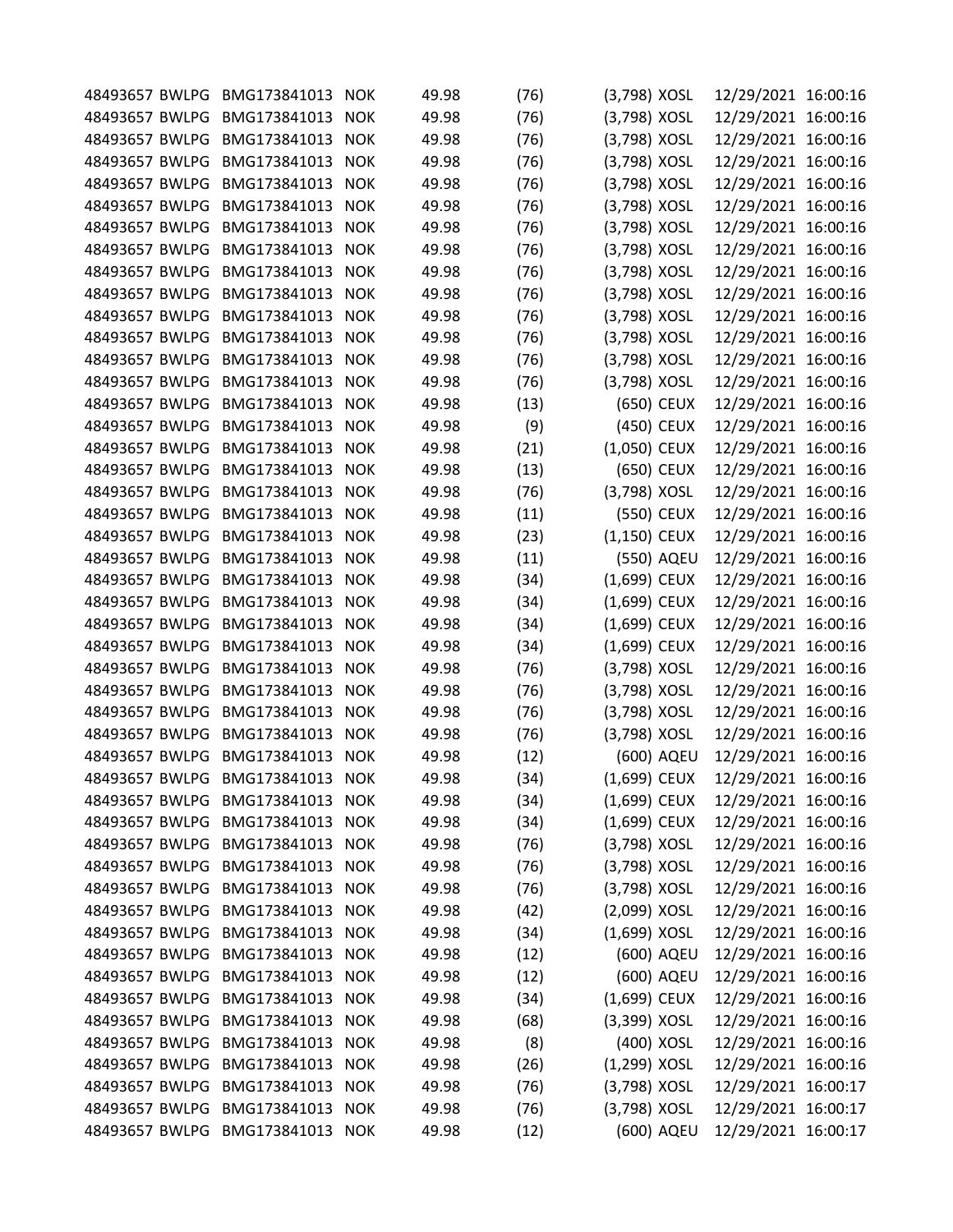|                | 48493657 BWLPG BMG173841013     | <b>NOK</b> | 49.98 | (34) | (1,699) CEUX   |            | 12/29/2021 16:00:17 |  |
|----------------|---------------------------------|------------|-------|------|----------------|------------|---------------------|--|
| 48493657 BWLPG | BMG173841013                    | <b>NOK</b> | 49.98 | (34) | (1,699) CEUX   |            | 12/29/2021 16:00:17 |  |
| 48493657 BWLPG | BMG173841013                    | <b>NOK</b> | 49.98 | (34) | (1,699) CEUX   |            | 12/29/2021 16:00:17 |  |
| 48493657 BWLPG | BMG173841013                    | <b>NOK</b> | 49.98 | (34) | (1,699) CEUX   |            | 12/29/2021 16:00:17 |  |
| 48493657 BWLPG | BMG173841013                    | <b>NOK</b> | 49.98 | (34) | (1,699) CEUX   |            | 12/29/2021 16:00:17 |  |
| 48493657 BWLPG | BMG173841013                    | <b>NOK</b> | 49.98 | (20) | (1,000) CEUX   |            | 12/29/2021 16:00:17 |  |
| 48493657 BWLPG | BMG173841013                    | <b>NOK</b> | 49.98 | (76) | (3,798) XOSL   |            | 12/29/2021 16:00:17 |  |
| 48493657 BWLPG | BMG173841013                    | <b>NOK</b> | 49.98 | (76) | (3,798) XOSL   |            | 12/29/2021 16:00:17 |  |
| 48493657 BWLPG | BMG173841013                    | <b>NOK</b> | 49.98 | (14) |                | (700) CEUX | 12/29/2021 16:00:17 |  |
| 48493657 BWLPG | BMG173841013                    | <b>NOK</b> | 49.98 | (12) |                | (600) AQEU | 12/29/2021 16:00:17 |  |
| 48493657 BWLPG | BMG173841013                    | <b>NOK</b> | 49.98 | (34) | (1,699) CEUX   |            | 12/29/2021 16:00:17 |  |
| 48493657 BWLPG | BMG173841013                    | <b>NOK</b> | 49.98 | (34) | (1,699) CEUX   |            | 12/29/2021 16:00:17 |  |
| 48493657 BWLPG | BMG173841013                    | <b>NOK</b> | 49.98 | (14) |                | (700) CEUX | 12/29/2021 16:00:17 |  |
| 48493657 BWLPG | BMG173841013                    | <b>NOK</b> | 49.98 | (20) | (1,000) CEUX   |            | 12/29/2021 16:00:17 |  |
| 48493657 BWLPG | BMG173841013                    | <b>NOK</b> | 49.98 | (14) |                | (700) CEUX | 12/29/2021 16:00:17 |  |
| 48493657 BWLPG | BMG173841013                    | <b>NOK</b> | 49.98 | (76) | (3,798) XOSL   |            | 12/29/2021 16:00:17 |  |
| 48493657 BWLPG | BMG173841013                    | <b>NOK</b> | 49.98 | (76) | (3,798) XOSL   |            | 12/29/2021 16:00:17 |  |
| 48493657 BWLPG | BMG173841013                    | <b>NOK</b> | 49.98 | (76) | (3,798) XOSL   |            | 12/29/2021 16:00:17 |  |
| 48493657 BWLPG | BMG173841013                    | <b>NOK</b> | 49.98 | (12) |                | (600) AQEU | 12/29/2021 16:00:17 |  |
| 48493657 BWLPG | BMG173841013                    | <b>NOK</b> | 49.98 | (34) | (1,699) CEUX   |            | 12/29/2021 16:00:17 |  |
| 48493657 BWLPG | BMG173841013                    | <b>NOK</b> | 49.98 | (34) | (1,699) CEUX   |            | 12/29/2021 16:00:17 |  |
| 48493657 BWLPG | BMG173841013                    | <b>NOK</b> | 49.98 | (62) | (3,099) XOSL   |            |                     |  |
|                |                                 |            |       |      |                |            | 12/29/2021 16:00:17 |  |
| 48493657 BWLPG | BMG173841013                    | <b>NOK</b> | 49.98 | (12) |                | (600) AQEU | 12/29/2021 16:00:17 |  |
| 48493657 BWLPG | BMG173841013                    | <b>NOK</b> | 49.98 | (31) | (1,549) CEUX   |            | 12/29/2021 16:00:17 |  |
| 48493657 BWLPG | BMG173841013                    | <b>NOK</b> | 49.98 | (3)  |                | (150) CEUX | 12/29/2021 16:00:17 |  |
| 48493657 BWLPG | BMG173841013                    | <b>NOK</b> | 49.98 | (31) | (1,549) CEUX   |            | 12/29/2021 16:00:17 |  |
| 48493657 BWLPG | BMG173841013                    | <b>NOK</b> | 49.98 | (14) |                | (700) XOSL | 12/29/2021 16:00:17 |  |
| 48493657 BWLPG | BMG173841013                    | <b>NOK</b> | 49.98 | (9)  |                | (450) CEUX | 12/29/2021 16:00:17 |  |
| 48493657 BWLPG | BMG173841013                    | <b>NOK</b> | 49.98 | (25) | (1,250) CEUX   |            | 12/29/2021 16:00:17 |  |
| 48493657 BWLPG | BMG173841013                    | <b>NOK</b> | 49.98 | (38) | (1,899) XOSL   |            | 12/29/2021 16:00:17 |  |
| 48493657 BWLPG | BMG173841013                    | <b>NOK</b> | 49.98 | (34) | (1,699) CEUX   |            | 12/29/2021 16:00:17 |  |
|                | 48493657 BWLPG BMG173841013     | <b>NOK</b> | 49.98 | (12) |                | (600) AQEU | 12/29/2021 16:00:17 |  |
| 48493657 BWLPG | BMG173841013                    | <b>NOK</b> | 49.98 | (34) | (1,699) CEUX   |            | 12/29/2021 16:00:17 |  |
| 48493657 BWLPG | BMG173841013                    | <b>NOK</b> | 49.98 | (34) | $(1,699)$ CEUX |            | 12/29/2021 16:00:17 |  |
| 48493657 BWLPG | BMG173841013                    | <b>NOK</b> | 49.98 | (34) | (1,699) CEUX   |            | 12/29/2021 16:00:17 |  |
| 48493657 BWLPG | BMG173841013                    | <b>NOK</b> | 49.98 | (14) |                | (700) CEUX | 12/29/2021 16:00:17 |  |
|                | 48493657 BWLPG BMG173841013     | <b>NOK</b> | 49.98 | (38) | (1,899) XOSL   |            | 12/29/2021 16:00:17 |  |
| 48493657 BWLPG | BMG173841013                    | <b>NOK</b> | 49.98 | (76) | (3,798) XOSL   |            | 12/29/2021 16:00:17 |  |
| 48493657 BWLPG | BMG173841013                    | <b>NOK</b> | 49.98 | (76) | (3,798) XOSL   |            | 12/29/2021 16:00:17 |  |
| 48493657 BWLPG | BMG173841013                    | <b>NOK</b> | 49.98 | (12) |                | (600) AQEU | 12/29/2021 16:00:17 |  |
| 48493657 BWLPG | BMG173841013                    | <b>NOK</b> | 49.98 | (20) | (1,000) CEUX   |            | 12/29/2021 16:00:17 |  |
| 48493657 BWLPG | BMG173841013                    | <b>NOK</b> | 49.98 | (76) | (3,798) XOSL   |            | 12/29/2021 16:00:17 |  |
| 48493657 BWLPG | BMG173841013                    | <b>NOK</b> | 49.98 | (76) | (3,798) XOSL   |            | 12/29/2021 16:00:17 |  |
| 48493657 BWLPG | BMG173841013                    | <b>NOK</b> | 49.98 | (23) | $(1,150)$ XOSL |            | 12/29/2021 16:00:17 |  |
| 48493657 BWLPG | BMG173841013                    | <b>NOK</b> | 49.98 | (53) | (2,649) XOSL   |            | 12/29/2021 16:00:17 |  |
| 48493657 BWLPG | BMG173841013                    | <b>NOK</b> | 49.98 | (18) |                | (900) CEUX | 12/29/2021 16:00:30 |  |
|                | 48493657 BWLPG BMG173841013     | <b>NOK</b> | 49.98 | (16) |                | (800) CEUX | 12/29/2021 16:00:30 |  |
|                | 48493657 BWLPG BMG173841013 NOK |            | 49.98 | (34) | (1,699) CEUX   |            | 12/29/2021 16:00:30 |  |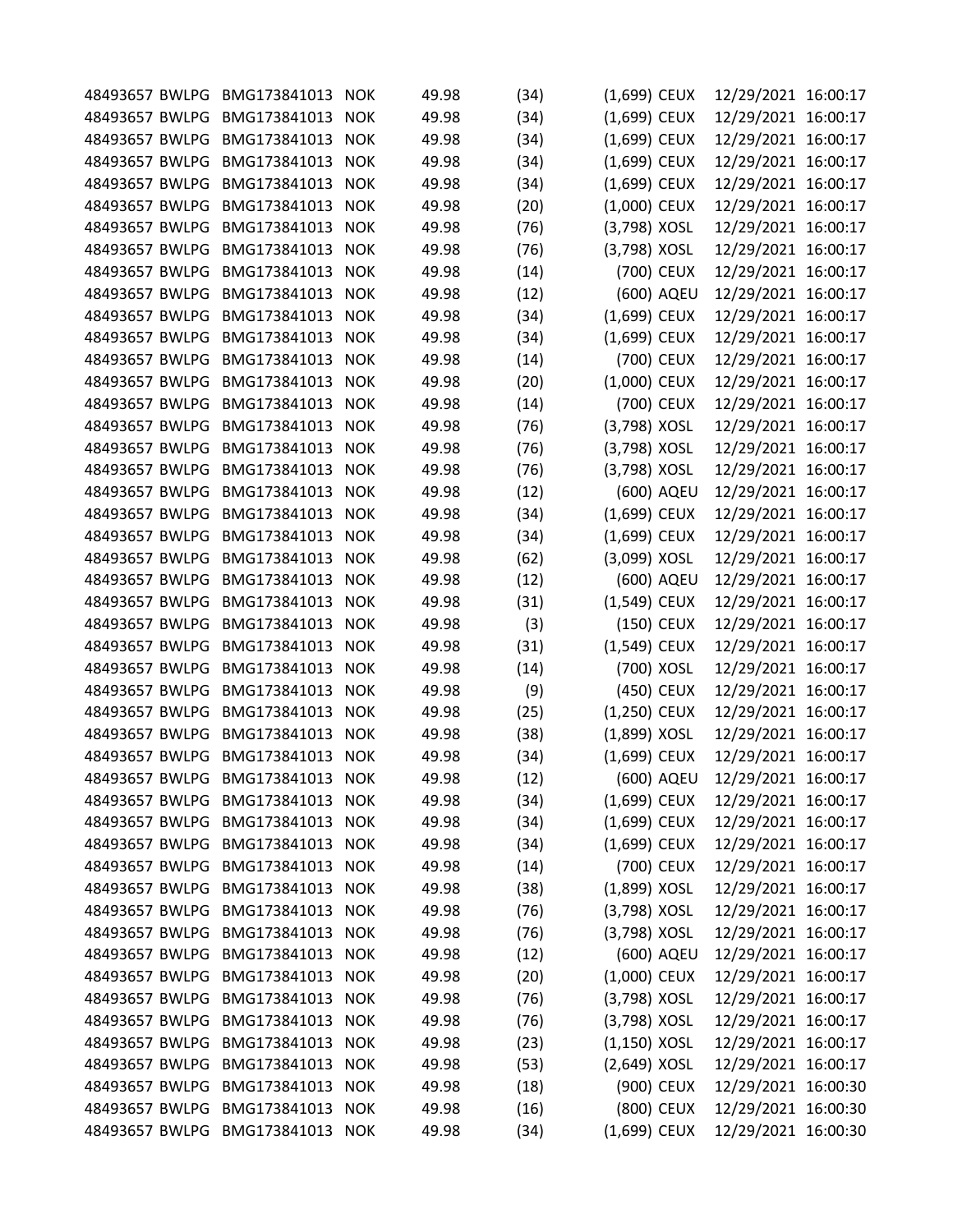|  | 48493657 BWLPG BMG173841013 NOK | 49.98 | (16)      |                                     | (800) CEUX 12/29/2021 16:00:30 |  |
|--|---------------------------------|-------|-----------|-------------------------------------|--------------------------------|--|
|  | 48493657 BWLPG BMG173841013 NOK | 49.98 | (12)      |                                     | (600) AQEU 12/29/2021 16:00:30 |  |
|  | 48493657 BWLPG BMG173841013 NOK | 49.98 | (38)      | (1,899) AQEU 12/29/2021 16:00:30    |                                |  |
|  | 48493657 BWLPG BMG173841013 NOK | 49.98 | (76)      | (3,798) XOSL 12/29/2021 16:00:30    |                                |  |
|  | 48493657 BWLPG BMG173841013 NOK | 49.98 | (243)     | (12,145) XOSL  12/29/2021  16:00:30 |                                |  |
|  | 48493657 BWLPG BMG173841013 NOK | 49.98 | (96)      | (4,798) GSEI 12/29/2021 16:00:30    |                                |  |
|  |                                 |       | (78, 946) |                                     |                                |  |